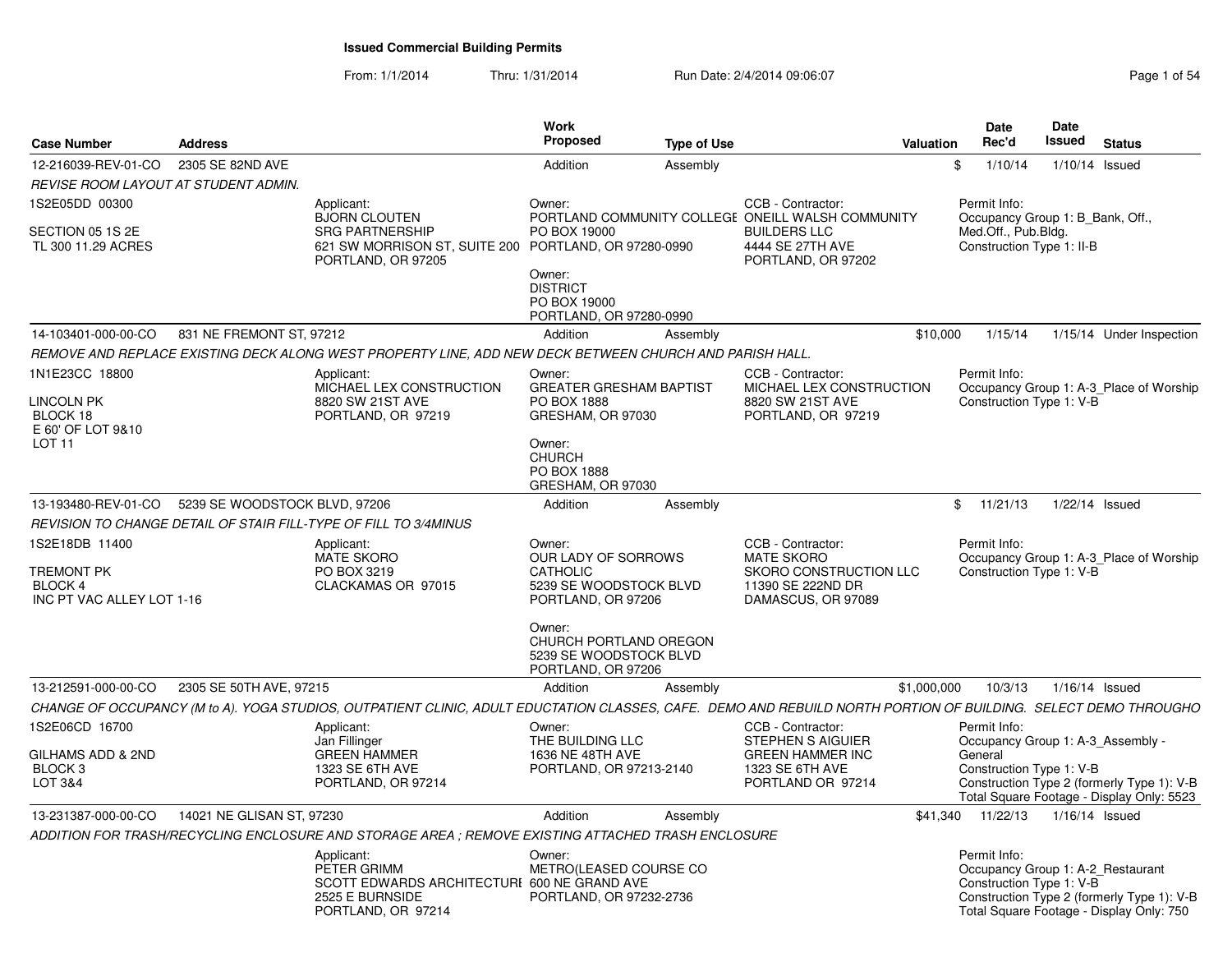From: 1/1/2014Thru: 1/31/2014 Run Date: 2/4/2014 09:06:07 Rege 2 of 54

| <b>Case Number</b>                                                           | <b>Address</b>             |                                                                                                                                                                  | Work<br>Proposed                                                                                                         | <b>Type of Use</b> |                                                                                                                            | Valuation | Date<br>Rec'd                                                                                                                                   | <b>Date</b><br><b>Issued</b> | <b>Status</b> |                                            |
|------------------------------------------------------------------------------|----------------------------|------------------------------------------------------------------------------------------------------------------------------------------------------------------|--------------------------------------------------------------------------------------------------------------------------|--------------------|----------------------------------------------------------------------------------------------------------------------------|-----------|-------------------------------------------------------------------------------------------------------------------------------------------------|------------------------------|---------------|--------------------------------------------|
| 13-222116-000-00-CO                                                          | 2335 SE 66TH AVE, 97215    |                                                                                                                                                                  | Addition                                                                                                                 | <b>Business</b>    |                                                                                                                            | \$150,000 | 10/30/13                                                                                                                                        |                              |               | 1/7/14 Under Inspection                    |
|                                                                              |                            | CHANGE OF OCCUPANCY FROM R TO B; ADDITION FOR CONFERENCE ROOM AND EXTERIOR ACCESSIBLE RAMP; SEISMIC UPGRADE IN BASEMENT                                          |                                                                                                                          |                    |                                                                                                                            |           |                                                                                                                                                 |                              |               |                                            |
| 1S2E05CC 04500<br>VAIL<br>BLOCK <sub>3</sub><br>LOT 10<br>N 10' OF LOT 11&12 |                            | Applicant:<br>CHRISTOPHER TALLMADGE<br>SODERSTROM ARCHITECTS P C<br>1200 NW NAITO PARKWAY #410<br>PORTLAND OR 97210                                              | Owner:<br><b>WARNER PACIFIC COLLEGE</b><br>2219 SE 68TH AVE<br>PORTLAND, OR 97215-4026                                   |                    | CCB - Contractor:<br><b>LAWRENCE J JACOBS</b><br><b>JACOBS CONSTRUCTION</b><br>14011 SW ROY ROGERS RD<br>SHERWOOD OR 97140 |           | Permit Info:<br>Occupancy Group 1: B_Bank, Off.,<br>Med.Off., Pub.Bldg.<br>Construction Type 1: V-B<br>Total Square Footage - Display Only: 734 |                              |               |                                            |
| 13-146206-DFS-01-CO                                                          | 6250 SW CAPITOL HWY, 97201 |                                                                                                                                                                  | Addition                                                                                                                 | <b>Business</b>    |                                                                                                                            | \$5,000   | 11/12/13                                                                                                                                        |                              | 1/7/14 Issued |                                            |
| DFS FOR WOOD JOISTS                                                          |                            |                                                                                                                                                                  |                                                                                                                          |                    |                                                                                                                            |           |                                                                                                                                                 |                              |               |                                            |
| 1S1E16CD 03400                                                               |                            | Applicant:<br>NASH HAJAN<br>JAMES FRANK CONSTRUCTION<br>8028 NE GLISAN AVE<br>PORTLAND, OR 97213                                                                 | Owner:<br><b>WARDIN INVESTMENT CO</b><br>PO BOX 80885<br>PORTLAND, OR 97280-1885                                         |                    | CCB - Contractor:<br><b>JAMES FRANK</b><br><b>JAMES FRANK CONSTRUCTION</b><br>8028 NE GLISAN STE C<br>PORTLAND OR 97213    |           | Permit Info:<br>Occupancy Group 1: B Bank, Off<br>Med.Off., Pub.Bldg.<br>Construction Type 1: V-B                                               |                              |               |                                            |
| 13-215727-000-00-CO                                                          | 3708 NE 122ND AVE, 97230   |                                                                                                                                                                  | Addition                                                                                                                 | <b>Business</b>    |                                                                                                                            | \$320,000 | 10/11/13                                                                                                                                        | 1/30/14 Issued               |               |                                            |
|                                                                              |                            | TI FOR NEW TENANT: DEMO OF INTERIOR WALLS AND ADDITION TO NORTH SIDE OF BUILDING; ENCLOSE STAIRS AT THE SOUTH SIDE FOR BASEMENT STORAGE ACCESS; NEW BUILDOUT FOF |                                                                                                                          |                    |                                                                                                                            |           |                                                                                                                                                 |                              |               |                                            |
| 1N2E23CC 00700<br><b>BEECHWAY</b><br>BLOCK 1<br>LOT 1&2                      |                            | Applicant:<br><b>BILL WHITNEY</b><br><b>WHITNEY ARCHITECTS</b><br>320 N MAIN AVE, SUITE 203<br>GRESHAM. OR 97030                                                 | Owner:<br>GILBERT ENTERPRISES L L C<br>8219 SE LIESER POINT DR<br>VANCOUVER, WA 98664-2346                               |                    | CCB - Contractor:<br>SKS DEVELOPMENT INC<br>30564 SE HALEY RD<br>BORING, OR 97009                                          |           | Permit Info:<br>Occupancy Group 1: B_Bank, Off.,<br>Med.Off., Pub.Bldg.<br>Construction Type 1: V-B<br>Total Square Footage - Display Only: 676 |                              |               |                                            |
| 13-224641-000-00-CO                                                          | 9901 N HURST AVE, 97217    |                                                                                                                                                                  | Addition                                                                                                                 | <b>Business</b>    |                                                                                                                            | \$118,200 | 11/5/13                                                                                                                                         | $1/28/14$ Issued             |               |                                            |
|                                                                              |                            | 1.000 SF ADDITION TO EXISTING OFFICE FOR ADDITIONAL OFFICE SPACE: ADDITION OF ACCESSIBLE PARKING                                                                 |                                                                                                                          |                    |                                                                                                                            |           |                                                                                                                                                 |                              |               |                                            |
| 1N1E05DC 00500<br>SECTION 05 1N 1E<br>TL 500 12.92 ACRES                     |                            | Applicant:<br><b>MARK BEALS</b><br><b>EARLYBIRD INC.</b><br>PO BOX 7245<br>ALOHA, OREGON 97007                                                                   | Owner:<br>PACIFIC CARBIDE<br>696 EDINBURGH ST<br>SAN FRANCISCO, CA 94112-3533<br>Owner:<br>ALLOYS CO<br>696 EDINBURGH ST |                    | CCB - Contractor:<br>EARLYBIRD HOME SERVICES INC<br>15685 SW 116TH #303<br><b>KING CITY, OR 97224</b>                      |           | Permit Info:<br>Occupancy Group 1: B Bank, Off.,<br>Med.Off., Pub.Bldg.<br>Construction Type 1: V-B                                             |                              |               | Total Square Footage - Display Only: 1000  |
|                                                                              |                            |                                                                                                                                                                  | SAN FRANCISCO, CA 94112-3533                                                                                             |                    |                                                                                                                            |           |                                                                                                                                                 |                              |               |                                            |
| 13-224793-000-00-CO                                                          | 1033 SE MAIN ST, 97214     |                                                                                                                                                                  | Addition                                                                                                                 | <b>Business</b>    |                                                                                                                            | \$800,000 | 11/5/13                                                                                                                                         | 1/23/14 Issued               |               |                                            |
|                                                                              |                            | TI: DEMO ALL INTERIOR WALLS ON MAIN FLOOR AND MEZZANINE AREA, FRAME IN WALLS FOR NEW TENANT SPACES INSULATE EXTERIOR WALLS AND CEILING; NEW ACCESSIBLE RAMP AT R |                                                                                                                          |                    |                                                                                                                            |           |                                                                                                                                                 |                              |               |                                            |
| 1S1E02BD 06200<br><b>HAWTHORNE PK</b>                                        |                            | Applicant:<br>MATTHEW M. BROWN<br>YALE DESIGN STUDIO                                                                                                             | Owner:<br><b>RUDELL LLC</b><br>1026 SE CRESTLANE DR                                                                      |                    | CCB - Contractor:<br><b>JOHN BEAL</b><br>J BEALS CONSTRUCTION LLC                                                          |           | Permit Info:<br>Occupancy Group 1: F-1 Industrial Plant -<br>Factory, Mod.Hazard                                                                |                              |               |                                            |
| BLOCK 214<br>LOT 3-6                                                         |                            | 725 NW FLANDERS, SUITE 306<br>PORTLAND, OR 97209                                                                                                                 | COLLEGE PLACE, WA 99324-1334                                                                                             |                    | 1635 NE 53RD<br>PORTLAND, OR 97213                                                                                         |           | Construction Type 1: V-B<br>Total Square Footage - Display Only:<br>11764                                                                       |                              |               | Construction Type 2 (formerly Type 1): V-B |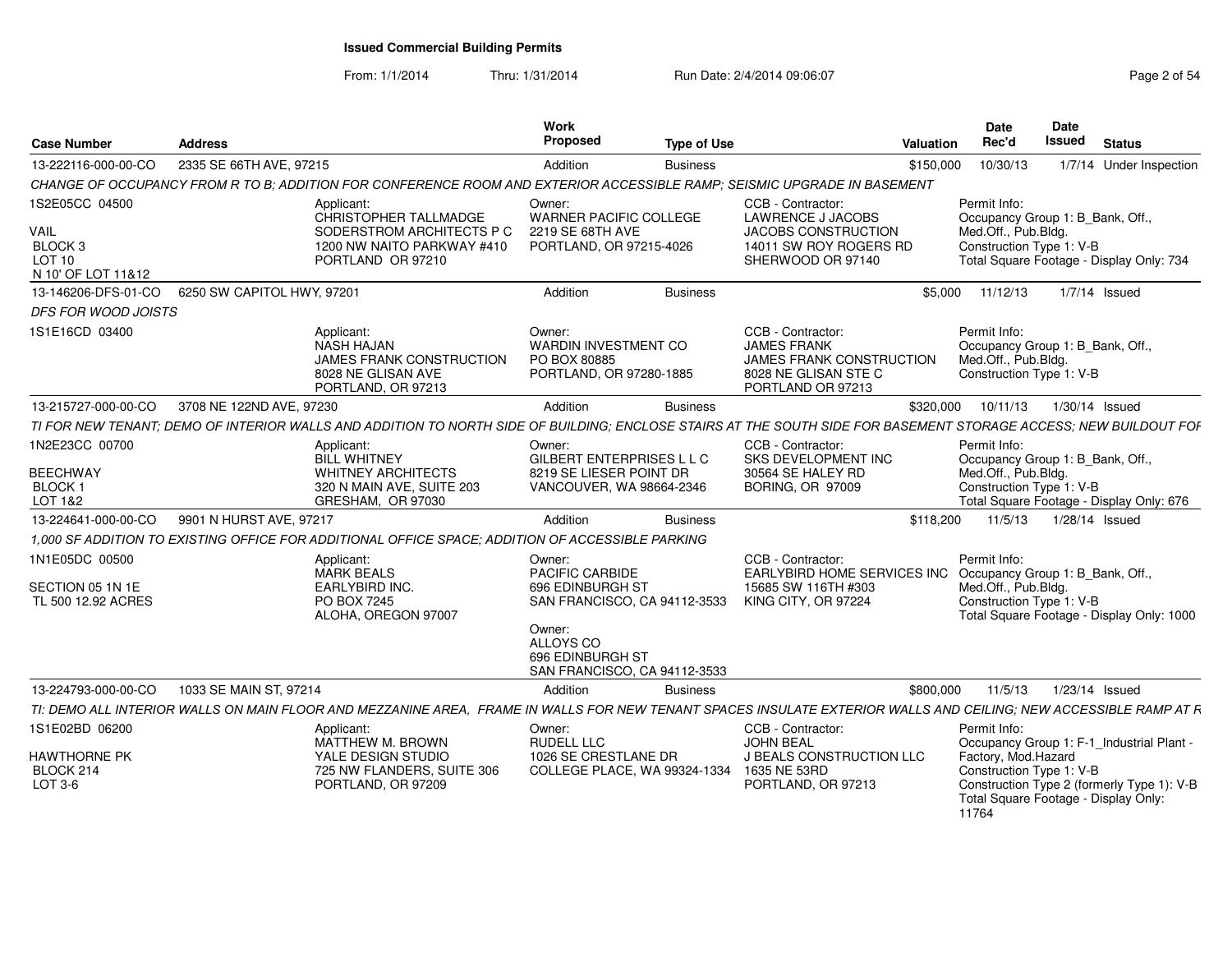### From: 1/1/2014Thru: 1/31/2014 Run Date: 2/4/2014 09:06:07 Rege 3 of 54

| <b>Case Number</b>                                                                               | <b>Address</b>           |                                                                                                                                               | <b>Work</b><br><b>Proposed</b>                                                                                                                             | <b>Type of Use</b> | <b>Valuation</b>                                                                                                            | Date<br>Rec'd                                                                                        | Date<br>Issued | <b>Status</b>                              |
|--------------------------------------------------------------------------------------------------|--------------------------|-----------------------------------------------------------------------------------------------------------------------------------------------|------------------------------------------------------------------------------------------------------------------------------------------------------------|--------------------|-----------------------------------------------------------------------------------------------------------------------------|------------------------------------------------------------------------------------------------------|----------------|--------------------------------------------|
| 13-165345-DFS-01-CO                                                                              | 6400 N CUTTER CIR, 97217 |                                                                                                                                               | Addition                                                                                                                                                   | <b>Business</b>    | \$40,000                                                                                                                    | 12/24/13                                                                                             | 1/21/14        | Issued                                     |
| <b>DFS FOR PRE-FABRICATED I-JOISTS</b>                                                           |                          |                                                                                                                                               |                                                                                                                                                            |                    |                                                                                                                             |                                                                                                      |                |                                            |
| 1N1E17D 01000<br>1951 COMMISSIONERS ADD<br>BLOCK 5<br>LOT 1 TL 1000                              |                          | Applicant:<br><b>JORDAN FELL</b><br><b>EMERICK CONSTRUCTION</b><br>8850 SE OTTY ROAD<br>HAPPY VALLEY OR 97086                                 | Owner:<br>PO BOX 19000<br>PORTLAND, OR 97280-0990                                                                                                          |                    | CCB - Contractor:<br>PORTLAND COMMUNITY COLLEGE JE DUNN CONSTRUCTION CO<br>437 N COLUMBIA BLVD<br>PORTLAND, OR 97209        | Permit Info:<br>Occupancy Group 1: B Bank, Off.,<br>Med.Off., Pub.Bldg.<br>Construction Type 1: V-B  |                | Construction Type 2 (formerly Type 1): V-B |
| 12-212189-DFS-01-CO                                                                              | 2825 SE 122ND AVE, 97266 |                                                                                                                                               | Addition                                                                                                                                                   | <b>Business</b>    | \$5,000                                                                                                                     | 11/6/13                                                                                              | 1/16/14 Issued |                                            |
| <b>DFS - TRUSSES</b>                                                                             |                          |                                                                                                                                               |                                                                                                                                                            |                    |                                                                                                                             |                                                                                                      |                |                                            |
| 1S2E10AA 01100<br>SECTION 10 1S 2E<br>TL 1100 0.25 ACRES<br>LAND & IMPS SEE R333797 (R992100201) |                          | Applicant:<br><b>KELLY CHEN</b><br>2738 SE 82ND AVE SUITE 201-C<br>PORTLAND, OR 97266                                                         | Owner:<br><b>GUO ZHAN CHEN</b><br>12867 SE SHERMAN ST<br>PORTLAND, OR 97233-1453                                                                           |                    | CCB - Contractor:<br>HANG LAKE CONSTRUCTION CO<br><b>LLC</b><br>8033 SE RHONE ST<br>PORTLAND, OR 97206                      | Permit Info:<br>Occupancy Group 1: A-2_Nightclub<br>Construction Type 1: V-B                         |                |                                            |
| <b>FOR BILLBOARD</b>                                                                             |                          |                                                                                                                                               | Owner:<br><b>CONNIE CHEN</b><br>12867 SE SHERMAN ST<br>PORTLAND, OR 97233-1453                                                                             |                    |                                                                                                                             |                                                                                                      |                |                                            |
| 13-193165-000-00-CO                                                                              | 6850 N LOMBARD ST, 97203 |                                                                                                                                               | Addition                                                                                                                                                   | <b>Business</b>    | \$19,555                                                                                                                    | 8/22/13                                                                                              | 1/15/14 Issued |                                            |
|                                                                                                  |                          | ADDITION TO EXISTING FUELING CANOPY; REMOVE AND REPLACE PORTION OF SLAB; NEW FOUNDATION; REMOVE STORAGE SHED AND REPLACE WITH CASHIER'S KIOSK |                                                                                                                                                            |                    |                                                                                                                             |                                                                                                      |                |                                            |
| 1N1E07B 00300<br>HEPPNER ADD<br>BLOCK 1&3&4 TL 300                                               |                          | Applicant:<br><b>Joel Howitt</b><br><b>Barghausen Consulting Engineers</b><br>18215 72nd Avenue South<br>Kent, WA 98032                       | Owner:<br>FRED MEYER STORES INC<br>1014 VINE ST 7TH FLOOR<br>CINCINNATI, OH 45202                                                                          |                    | CCB - Contractor:<br>MENG HANNAN CONSTRUCTION<br>CO INC<br>5906 SE 122ND AVE<br>PORTLAND, OR 972364607                      | Permit Info:<br>Occupancy Group 1: M Store, Service<br><b>Station</b><br>Construction Type 1: II-B   |                | Total Square Footage - Display Only: 116   |
| 13-157132-REV-01-CO 2 N CENTER COURT ST, 97227                                                   |                          |                                                                                                                                               | Addition                                                                                                                                                   | <b>Business</b>    | \$10,000                                                                                                                    | 1/2/14                                                                                               | 1/15/14 Final  |                                            |
|                                                                                                  |                          | REVISION TO DFS 3 FOR SUPPORT FRAMING FOR ROOFTOP CHILLER                                                                                     |                                                                                                                                                            |                    |                                                                                                                             |                                                                                                      |                |                                            |
| 1N1E34AB 01400                                                                                   |                          | Applicant:<br><b>ERIK MATTHEWS</b><br>SURROUND ARCHITECTURE INC<br>150 SW HARRISON ST SUITE 100<br>PORTLAND OR 97201                          | Owner:<br>PORTLAND CITY OF(LEASED<br>1 CENTER CT #150<br>PORTLAND, OR 97227                                                                                |                    | CCB - Contractor:<br><b>RUSH COMMERCIAL</b><br><b>CONSTRUCTION INC</b><br>6622 WOLLOCHET DR NW<br>GIG HARBOR, WA 98335-8325 | Permit Info:<br>Occupancy Group 1: B_Bank, Off.,<br>Med.Off., Pub.Bldg.<br>Construction Type 1: II-A |                |                                            |
|                                                                                                  |                          |                                                                                                                                               | Owner:<br>PORTLAND ARENA MGMT LLC<br>1 CENTER CT #150<br>PORTLAND, OR 97227                                                                                |                    |                                                                                                                             |                                                                                                      |                |                                            |
| 13-157132-DFS-03-CO 2 N CENTER COURT ST, 97227                                                   |                          |                                                                                                                                               | Addition                                                                                                                                                   | <b>Business</b>    | \$25,000                                                                                                                    | 12/24/13                                                                                             | 1/15/14 Final  |                                            |
| DFS - CONNECTION OF 3 ROOF TOP UNITS                                                             |                          |                                                                                                                                               |                                                                                                                                                            |                    |                                                                                                                             |                                                                                                      |                |                                            |
| 1N1E34AB 01400                                                                                   |                          | Applicant:<br><b>BOB BOWMAN</b><br><b>RUSH COMMERCIAL</b><br><b>CONSTRUCTION</b><br>6622 WOLLOCHET DRIVE NW<br>GIG HARBOR, WA 98335           | Owner:<br>PORTLAND CITY OF(LEASED<br>1 CENTER CT #150<br>PORTLAND, OR 97227<br>Owner:<br>PORTLAND ARENA MGMT LLC<br>1 CENTER CT #150<br>PORTLAND, OR 97227 |                    | CCB - Contractor:<br><b>RUSH COMMERCIAL</b><br><b>CONSTRUCTION INC</b><br>6622 WOLLOCHET DR NW<br>GIG HARBOR, WA 98335-8325 | Permit Info:<br>Occupancy Group 1: B Bank, Off.,<br>Med.Off., Pub.Bldg.<br>Construction Type 1: II-A |                |                                            |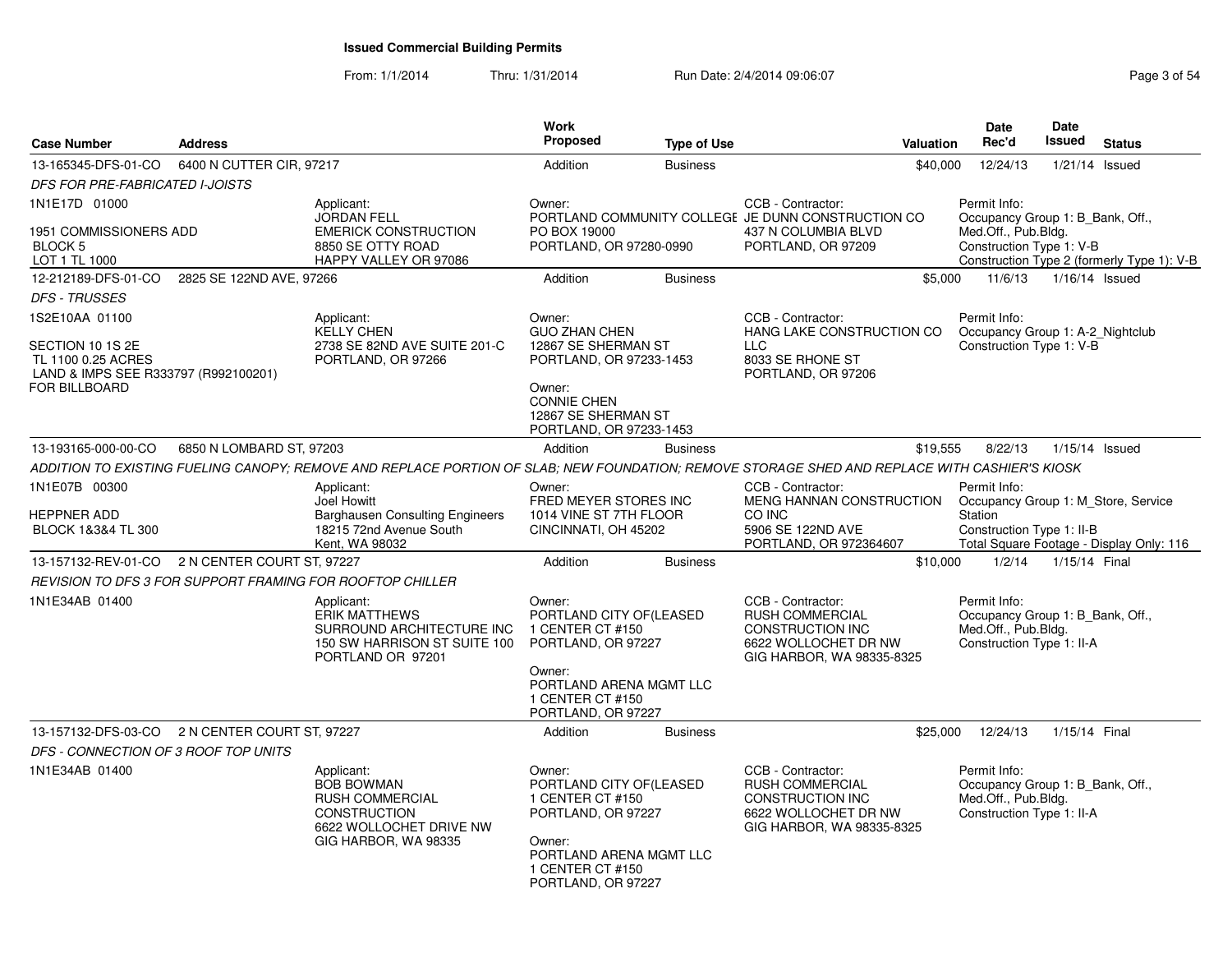### From: 1/1/2014Thru: 1/31/2014 **Run Date: 2/4/2014 09:06:07 Page 4 of 54 of 54 of 54 of 54 of 54 of 54 of 54 of 54 of 54 of 54 of 54 of 54 of 54 of 54 of 54 of 54 of 54 of 54 of 54 of 54 of 54 of 54 of 54 of 54 of 54 of 54 of 54 of 54**

| Page 4 of 54 |  |  |
|--------------|--|--|
|--------------|--|--|

| <b>Case Number</b>                                                                                                                                           | <b>Address</b>               |                                                                                                                                                                 | Work<br>Proposed                                                                                                                      | <b>Type of Use</b> |                                                                                                                             | Valuation | <b>Date</b><br>Rec'd                                                                                                                                      | <b>Date</b><br>Issued | <b>Status</b>   |  |
|--------------------------------------------------------------------------------------------------------------------------------------------------------------|------------------------------|-----------------------------------------------------------------------------------------------------------------------------------------------------------------|---------------------------------------------------------------------------------------------------------------------------------------|--------------------|-----------------------------------------------------------------------------------------------------------------------------|-----------|-----------------------------------------------------------------------------------------------------------------------------------------------------------|-----------------------|-----------------|--|
| 13-157132-DFS-02-CO                                                                                                                                          | 2 N CENTER COURT ST. 97227   |                                                                                                                                                                 | Addition                                                                                                                              | <b>Business</b>    |                                                                                                                             | \$13,500  | 10/30/13                                                                                                                                                  |                       | 1/14/14 Final   |  |
| DFS FOR STOREFRONT WINDOW UNIT                                                                                                                               |                              |                                                                                                                                                                 |                                                                                                                                       |                    |                                                                                                                             |           |                                                                                                                                                           |                       |                 |  |
| 1N1E34AB 01400                                                                                                                                               |                              | Applicant:<br><b>BOB BOWMAN</b><br><b>RUSH COMMERCIAL</b><br><b>CONSTRUCTION</b><br>6622 WOLLOCHET DRIVE NW<br>GIG HARBOR, WA 98335                             | Owner:<br>PORTLAND CITY OF (LEASED<br>1 CENTER CT #150<br>PORTLAND, OR 97227<br>Owner:<br>PORTLAND ARENA MGMT LLC<br>1 CENTER CT #150 |                    | CCB - Contractor:<br><b>RUSH COMMERCIAL</b><br><b>CONSTRUCTION INC</b><br>6622 WOLLOCHET DR NW<br>GIG HARBOR, WA 98335-8325 |           | Permit Info:<br>Occupancy Group 1: B_Bank, Off.,<br>Med.Off., Pub.Bldg.<br>Construction Type 1: II-A                                                      |                       |                 |  |
|                                                                                                                                                              |                              |                                                                                                                                                                 | PORTLAND, OR 97227                                                                                                                    |                    |                                                                                                                             |           |                                                                                                                                                           |                       |                 |  |
| 13-187842-000-00-CO                                                                                                                                          | 8652 N SWIFT WAY, 97203      |                                                                                                                                                                 | Addition                                                                                                                              | <b>Business</b>    |                                                                                                                             | \$140,000 | 8/7/13                                                                                                                                                    |                       | 1/10/14 Issued  |  |
|                                                                                                                                                              |                              | PARTIAL CHANGE OF OCCUPANCY FROM R-2 TO A-3, REMODEL AND ADDITION OF 928SF TO COMMUNITY CENTER BUILDING. ADDITION TO INCLUDE NEW OFFICE AREAS, TWO NEW BATHROO  |                                                                                                                                       |                    |                                                                                                                             |           |                                                                                                                                                           |                       |                 |  |
| 1N1W01A 00700                                                                                                                                                |                              | Applicant:<br>ANDREW LARSEN                                                                                                                                     | Owner:<br>HOUSING AUTHORITY OF                                                                                                        |                    | CCB - Contractor:<br>R & H CONSTRUCTION                                                                                     |           | Permit Info:<br>Occupancy Group 1: B_Bank, Off.,                                                                                                          |                       |                 |  |
| SECTION 01 1N 1W<br>TL 700 7.91 ACRES                                                                                                                        |                              | <b>GLI ADVISORS</b><br>2863 NW CROSSING DRIVE SUITE 135 SW ASH ST #500<br>130<br>BEND, OREGON 97701                                                             | PORTLAND OREGON<br>PORTLAND, OR 97204                                                                                                 |                    | <b>1530 SW TAYLOR STREET</b><br>PORTLAND, OR 97205                                                                          |           | Med.Off., Pub.Bldg.<br>Construction Type 1: V-B<br>Total Square Footage - Display Only: 928                                                               |                       |                 |  |
| 13-225201-000-00-CO                                                                                                                                          | 4600 N SUTTLE RD, 97217      |                                                                                                                                                                 | Addition                                                                                                                              | Factory/Industrial |                                                                                                                             | \$55,000  | 11/6/13                                                                                                                                                   |                       | $1/8/14$ Issued |  |
|                                                                                                                                                              |                              | 1,440 SF ADDITION TO EXISTING BUILDING WITH ELEVATED PRODUCTION PLATFORM                                                                                        |                                                                                                                                       |                    |                                                                                                                             |           |                                                                                                                                                           |                       |                 |  |
| 2N1E32B 00700<br>SECTION 32 2N 1E<br>TL 700 1.25 ACRES                                                                                                       |                              | Applicant:<br>PEDER GOLBERG<br><b>JAMES G PIERSON</b><br>610 SW ALDER #918<br>PORTLAND OR 97205                                                                 | Owner:<br>SUPREME PERLITE CO<br>4600 N SUTTLE RD<br>PORTLAND, OR 97217-7720                                                           |                    | <b>Primary Contractor:</b><br><b>TO BID</b>                                                                                 |           | Permit Info:<br>Occupancy Group 1: F-1_Industrial Plant -<br>Factory, Mod.Hazard<br>Construction Type 1: II-B<br>Total Square Footage - Display Only: 513 |                       |                 |  |
| 14-106043-000-00-CO                                                                                                                                          | 4900 N BASIN AVE, 97217      |                                                                                                                                                                 | Addition                                                                                                                              | Factory/Industrial |                                                                                                                             | \$80,000  | 1/16/14                                                                                                                                                   |                       | 1/16/14 Issued  |  |
|                                                                                                                                                              |                              | NEW WALL OPENING TO BUILD NEW DOCK PIT AREA TO HOUSE TRASH COMPACTOR AND NEW EXTERIOR CANOPY                                                                    |                                                                                                                                       |                    |                                                                                                                             |           |                                                                                                                                                           |                       |                 |  |
| 1N1E21BC 00100<br>SECTION 21 1N 1E<br>TL 100 5.27 ACRES<br>LAND & IMPS SEE R590392 (R941210611)<br>FOR OTHER IMPS & R646280 (R941210612)<br>FOR MACH & EQUIP |                              | Applicant:<br>JENNIFER KIMURA<br><b>VLMK CONSULTING ENGINEERS</b><br>3933 SW KELLY AVENUE<br>PORTLAND, OR 97239                                                 | Owner:<br>FRED MEYER INC<br>1014 VINE ST 7TH FLOOR<br>CINCINNATI, OH 45202-1141                                                       |                    | CCB - Contractor:<br>PERLO CONSTRUCTION LLC<br>7190 SW Sandburg St.<br>Portland, OR 97223                                   |           | Permit Info:<br>Occupancy Group 1: F-1_Industrial Plant<br>Factory, Mod.Hazard<br>Construction Type 1: III-B<br>Total Square Footage - Display Only: 337  |                       |                 |  |
| 10-171926-DFS-01-CO                                                                                                                                          | 2946 NE COLUMBIA BLVD, 97211 |                                                                                                                                                                 | Addition                                                                                                                              | Hazardous          |                                                                                                                             | \$40,000  | 1/3/14                                                                                                                                                    |                       | $1/3/14$ Issued |  |
|                                                                                                                                                              |                              | ***DFS 1. TRUSSES***4.000SF ADDITION FOR HAZARDOUS MATERIAL HANDLING, AND NEW TANK FARMBUILDING 1 CHANGE OF OCCUPANCY FROM H3 WAREHOUSE TO MIXED USE BUILDING B |                                                                                                                                       |                    |                                                                                                                             |           |                                                                                                                                                           |                       |                 |  |
| 1N1E13BA 03500                                                                                                                                               |                              | Applicant:<br>MIKE COYLE<br><b>FASTER PERMITS</b><br>14334 NW EAGLERIDGE LANE<br>PORTLAND, OR 97229                                                             |                                                                                                                                       |                    | CCB - Contractor:<br>PERLO CONSTRUCTION GROUP<br><b>INC</b><br>7190 SW SANDBURG ST<br>PORTLAND, OR 97223                    |           | Permit Info:<br>Occupancy Group 1: H-2_High Hazard 2<br>Construction Type 1: II-B<br>Construction Type 2 (formerly Type 1): III-B                         |                       |                 |  |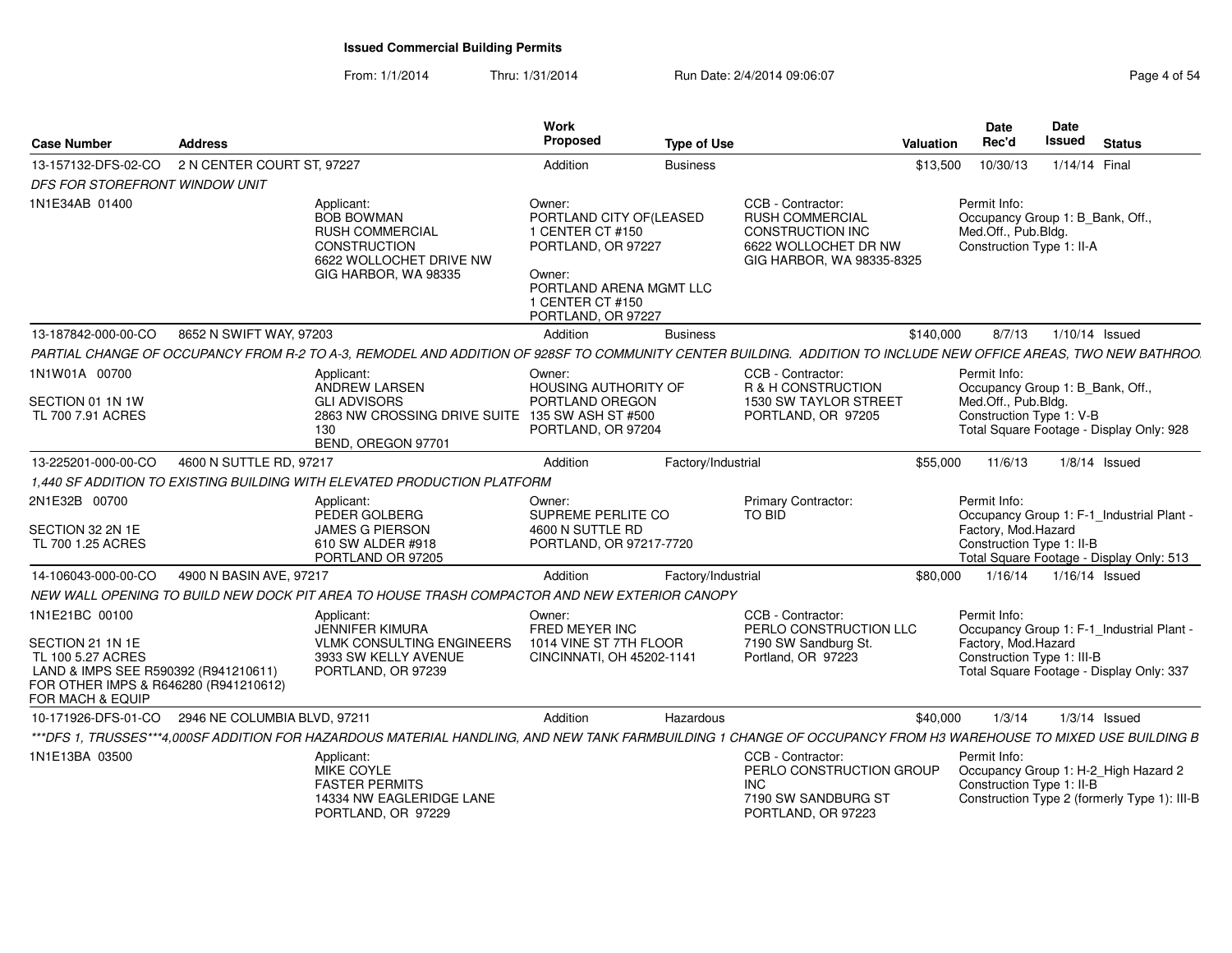From: 1/1/2014

Thru: 1/31/2014 Run Date: 2/4/2014 09:06:07 Rege 5 of 54

| <b>Case Number</b>                                                               | <b>Address</b>                                   |                                                                                                                                                                   | Work<br><b>Proposed</b>                                                                                                                                                | Type of Use |                                                                                                                                              | Valuation | <b>Date</b><br>Rec'd                                | <b>Date</b><br>Issued<br><b>Status</b>                                                                       |
|----------------------------------------------------------------------------------|--------------------------------------------------|-------------------------------------------------------------------------------------------------------------------------------------------------------------------|------------------------------------------------------------------------------------------------------------------------------------------------------------------------|-------------|----------------------------------------------------------------------------------------------------------------------------------------------|-----------|-----------------------------------------------------|--------------------------------------------------------------------------------------------------------------|
| 13-126837-REV-03-CO                                                              | 100 NW 20TH AVE, 97209                           |                                                                                                                                                                   | Addition                                                                                                                                                               | Mercantile  |                                                                                                                                              | \$        | 1/6/14                                              | $1/6/14$ Issued                                                                                              |
|                                                                                  |                                                  | revision 3 - revisions to occupant safety plan, temp restroom facilities, construct temp building enclosure wall on either side of exit 18                        |                                                                                                                                                                        |             |                                                                                                                                              |           |                                                     |                                                                                                              |
| 1N1E33CA 14500<br>KINGS 2ND ADD<br><b>BLOCK 29 TL 14500</b>                      |                                                  | Applicant:<br><b>JOHN FLYNN</b><br>RESOLVE ARCHITECTURE AND<br><b>PLANNING</b><br>3742 SE MILL ST<br>PORTLAND, OR 97214                                           | Owner:<br>FRED MEYER INC<br>1014 VINE ST 7TH FLOOR<br>CINCINNATI, OH 45202-1141                                                                                        |             | CCB - Contractor:<br>R & O CONSTRUCTION CO<br>933 WALL AVE<br>OGDEN, UT 84404                                                                |           | Permit Info:<br>Station<br>Construction Type 1: I-B | Occupancy Group 1: M Store, Service<br>Construction Type 2 (formerly Type 1): I-B                            |
| 13-132513-000-00-CO                                                              | 2831 NE M L KING BLVD, 97212                     |                                                                                                                                                                   | Addition                                                                                                                                                               | Mercantile  |                                                                                                                                              | \$102,500 | 4/12/13                                             | $1/8/14$ Issued                                                                                              |
|                                                                                  |                                                  | SEISMIC UPGRADES TO WOOD FRAME BUILDING; ADD NEW WINDOWS AT SOUTH AND EAST ELEVATIONS; RAISE UPPER LEVEL OF BUILDING 26"; FIRST FLOOR - RECONFIGURE STAIRS, ENLAI |                                                                                                                                                                        |             |                                                                                                                                              |           |                                                     |                                                                                                              |
| 1N1E27AD 04900<br><b>ALBINA</b><br>BLOCK 14<br>S 29.56' OF LOT 13 EXC PT IN ST   |                                                  | Applicant:<br><b>ROB HUMPHREY</b><br><b>FASTER PERMITS</b><br>14334 NW EAGLERIDGE LANE<br>PORTLAND, OR 97229                                                      | Owner:<br><b>BLACK HAT BOOKS LLC</b><br>221 NE THOMPSON ST<br>PORTLAND, OR 97212                                                                                       |             | CCB - Contractor:<br>MGE ENTERPRISES INC<br>PO BOX 13715<br>PORTLAND, OR 97213                                                               |           | Permit Info:<br>Station                             | Occupancy Group 1: M_Store, Service<br>Construction Type 1: V-A<br>Total Square Footage - Display Only: 1708 |
| 13-236201-000-00-CO                                                              | 11205 SE DIVISION ST, 97216                      |                                                                                                                                                                   | Addition                                                                                                                                                               | Storage     |                                                                                                                                              | \$10,608  | 1/22/14                                             | 1/22/14 Issued                                                                                               |
|                                                                                  |                                                  | NEW PRE-FAB EXTERIOR WALK-IN COOLER W/CONCRETE SLAB AND COVERED WALKWAY BETWEEN RESTURANT AND COOLER                                                              |                                                                                                                                                                        |             |                                                                                                                                              |           |                                                     |                                                                                                              |
| 1S2E03DC 13200                                                                   |                                                  | Applicant:<br><b>BARRY EASTWOOD</b><br>9369 N WALL<br>PORTLAND OR 97203                                                                                           | Owner:<br><b>VICKI L TIDWELL</b><br>4629 SE 31ST AVE<br>PORTLAND, OR 97202                                                                                             |             | CCB - Contractor:<br>AFFORDABLE RESTAURANT<br><b>HOODS SALES &amp; INSTALLATION</b><br><b>INC</b><br>2121 SE OCHOCO ST<br>PORTLAND, OR 97222 |           | Permit Info:<br>Hazard, Parking Garage              | Occupancy Group 1: S-2_Storage - Low<br>Construction Type 1: V-B<br>Total Square Footage - Display Only: 196 |
| 13-234537-000-00-CO                                                              | 1411 SW 3RD AVE, 97201                           |                                                                                                                                                                   | Addition                                                                                                                                                               | Utility     |                                                                                                                                              | \$20,000  | 12/4/13                                             | 1/31/14 Issued                                                                                               |
|                                                                                  |                                                  | REMOVAL OF (9) EXISTING ANTENNAS AND REPLACEMENT WITH (9) NEW ANTENNAS; ADDITION OF (3) RRU'S; (1) SURGE SUPPRESSOR AND HYBRID CABLE                              |                                                                                                                                                                        |             |                                                                                                                                              |           |                                                     |                                                                                                              |
| 1S1E03BC 03000<br><b>PORTLAND</b><br>BLOCK 146<br>LOT 1-8                        |                                                  | Applicant:<br><b>REID STEWART</b><br>LEXCOM DEVELOPMENT<br>(VERIZON WIRELESS)<br>4015 SW BATTAGLIA AVE<br>GRESHAM OR 97080                                        | Owner:<br>MARK GROUP PARTNERSHIP NO! TEATHER BAILEY<br>111 SW COLUMBIA ST #1380<br>PORTLAND, OR 97201                                                                  |             | <b>CCB - Contractor:</b><br>LEGACY WIRELESS SERVICES INC Garage\Utility Misc.<br>15580 SE FOR MOR COURT<br>CLACKAMAS, OR 97015               |           | Permit Info:                                        | Occupancy Group 1: U_Private<br>Construction Type 1: V-B                                                     |
| 13-214930-000-00-CO                                                              | 17437 SE KENDALL CT                              |                                                                                                                                                                   | Addition                                                                                                                                                               | Utility     |                                                                                                                                              | \$10,000  | 10/10/13                                            | 1/23/14 Issued                                                                                               |
|                                                                                  | REPLACE 1 PANEL ANTENNAS ON AN EXISTING MONOPOLE |                                                                                                                                                                   |                                                                                                                                                                        |             |                                                                                                                                              |           |                                                     |                                                                                                              |
| 1S3E07DC 01702<br><b>KENDALL PARK</b><br>LOT <sub>2</sub><br>INC UND INT TRACT A | 1002                                             | Applicant:<br><b>GEORGE PIERCE</b><br><b>RYKA CONSULTING</b><br>918 SOUTH HORTON ST. SUITE<br>SEATTLE WA 98134                                                    | Owner:<br>MICHAEL V FAZZOLARI<br>17023 S MCCUBBIN RD<br>OREGON CITY, OR 97045<br>Owner:<br>DENISE A DEFRANCE-FAZZOLARI<br>17023 S MCCUBBIN RD<br>OREGON CITY, OR 97045 |             | CCB - Contractor:<br>WESTOWER COMMUNICATIONS<br><b>INC</b><br>19500 SW CIPOLE ROAD<br>TUALATIN, OR 97062                                     |           | Permit Info:<br>Garage\Utility Misc.                | Occupancy Group 1: U Private<br>Construction Type 1: V-B                                                     |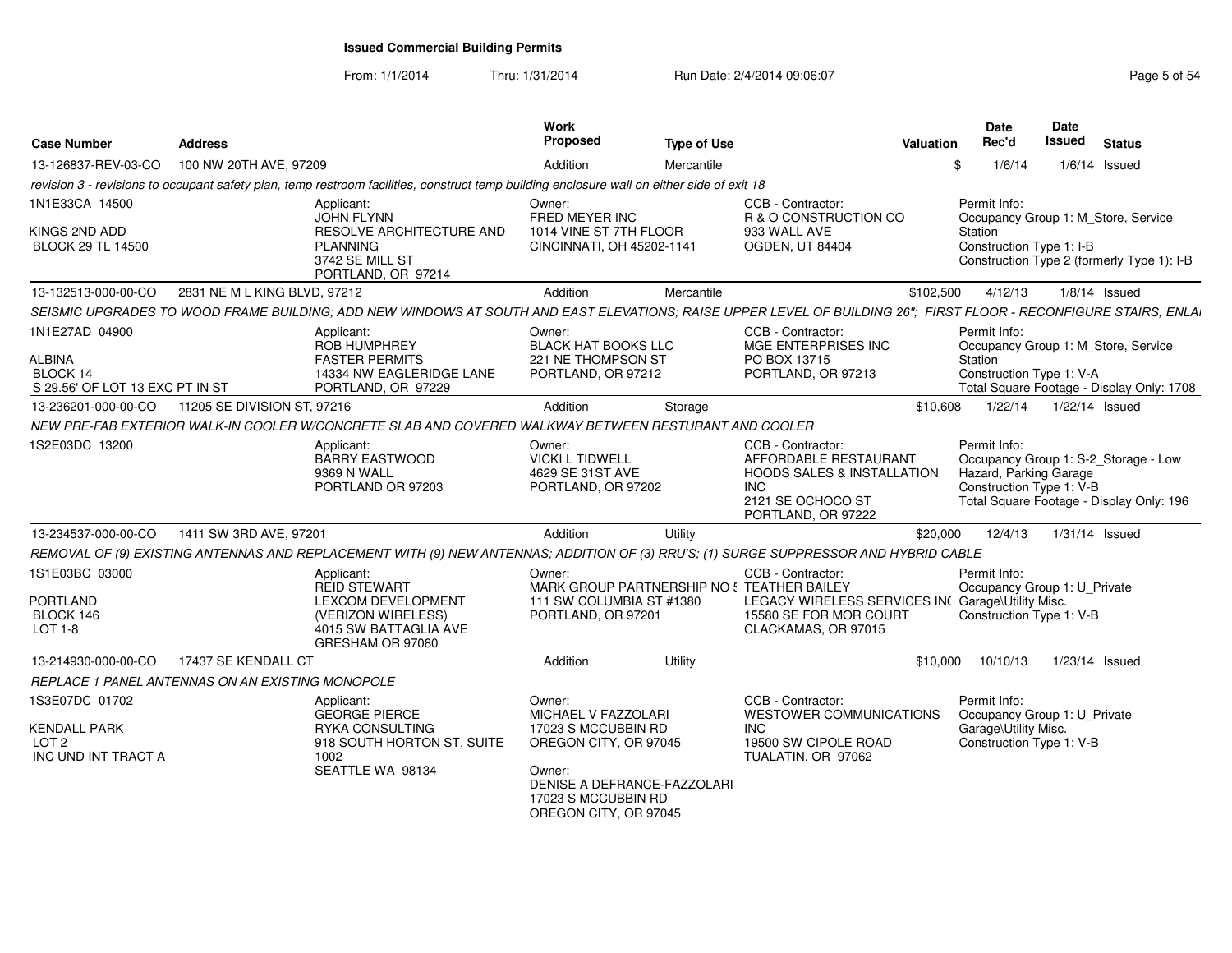From: 1/1/2014Thru: 1/31/2014 Run Date: 2/4/2014 09:06:07 Rege 6 of 54

| <b>Case Number</b>                                                                                                                                                                        | <b>Address</b>                                |                                                                                                                        | <b>Work</b><br><b>Proposed</b>                                                                                                                 | <b>Type of Use</b> |                                                                                                                 | Valuation | <b>Date</b><br>Rec'd                                                                              | Date<br>Issued | <b>Status</b>   |
|-------------------------------------------------------------------------------------------------------------------------------------------------------------------------------------------|-----------------------------------------------|------------------------------------------------------------------------------------------------------------------------|------------------------------------------------------------------------------------------------------------------------------------------------|--------------------|-----------------------------------------------------------------------------------------------------------------|-----------|---------------------------------------------------------------------------------------------------|----------------|-----------------|
| 13-211598-000-00-CO                                                                                                                                                                       |                                               | 4439 SW BEAVERTON HILLSDALE HWY, 97221                                                                                 | Addition                                                                                                                                       | Utility            |                                                                                                                 | \$10,000  | 10/1/13                                                                                           | 1/15/14 Final  |                 |
|                                                                                                                                                                                           |                                               | REPLACE 6 PANEL ANTENNAS AND ADD 3 NEW RRU AND 1 SURGE SUPPRESSOR AND 1 NEW HYBRID CABLE                               |                                                                                                                                                |                    |                                                                                                                 |           |                                                                                                   |                |                 |
| 1S1E17BC 04000<br>GLEN CULLEN<br><b>BLOCK 1 TL 4000</b>                                                                                                                                   |                                               | Applicant:<br>PAUL SLOTEMAKER<br><b>SMARTLINK LLC</b><br>621 SW ALDER ST, STE 660<br>PORTLAND, OR 97205                | Owner:<br><b>TERWILLIGER CENTER LIMITED</b><br>9069 SW 35TH AVE<br>PORTLAND, OR 97219                                                          |                    | CCB - Contractor:<br><b>TURNURE TELECOM LLC</b><br>529 6TH ST S<br>KIRKLAND, WA 98033                           |           | Permit Info:<br>Occupancy Group 1: U Private<br>Garage\Utility Misc.<br>Construction Type 1: II-B |                |                 |
|                                                                                                                                                                                           |                                               |                                                                                                                        | Owner:<br>PARTNERSHIP<br>9069 SW 35TH AVE<br>PORTLAND, OR 97219                                                                                |                    |                                                                                                                 |           |                                                                                                   |                |                 |
| 13-217935-000-00-CO                                                                                                                                                                       | 12239 SE POWELL BLVD, 97236                   |                                                                                                                        | Addition                                                                                                                                       | Utility            |                                                                                                                 | \$10,000  | 10/17/13                                                                                          |                | 1/23/14 Issued  |
|                                                                                                                                                                                           |                                               | REMOVE AND REPLACE (2) PANEL ANTENNAS ON AN EXISTING CELL TOWER                                                        |                                                                                                                                                |                    |                                                                                                                 |           |                                                                                                   |                |                 |
| 1S2E11BC 10900<br>SECTION 11 1S 2E<br>TL 10900 0.44 ACRES                                                                                                                                 |                                               | Applicant:<br><b>GEORGE PIERCE</b><br><b>RYKA CONSULTING</b><br>918 SOUTH HORTON ST, SUITE<br>1002<br>SEATTLE WA 98134 | Owner:<br><b>GREEN LEAVES HEALTHCARE</b><br>PO BOX 1159<br>DEERFIELD, IL 60015<br>Owner:<br>PHARMACY INC<br>PO BOX 1159<br>DEERFIELD, IL 60015 |                    | CCB - Contractor:<br><b>WESTOWER COMMUNICATIONS</b><br><b>INC</b><br>19500 SW CIPOLE ROAD<br>TUALATIN, OR 97062 |           | Permit Info:<br>Occupancy Group 1: U_Private<br>Garage\Utility Misc.<br>Construction Type 1: V-B  |                |                 |
| 13-223621-000-00-CO                                                                                                                                                                       | 1001 N SCHMEER RD, 97217                      |                                                                                                                        | Addition                                                                                                                                       | Utility            |                                                                                                                 | \$15,000  | 11/1/13                                                                                           |                | 1/23/14 Issued  |
|                                                                                                                                                                                           | REMOVE 9 ANTENNAS AND REPLACE WITH 9 ANTENNAS |                                                                                                                        |                                                                                                                                                |                    |                                                                                                                 |           |                                                                                                   |                |                 |
| 1N1E10 00200<br>SECTION 10 1N 1E<br>TL 200 63.65 ACRES<br>LAND & IMPS GRANDSTAND SPLIT MAP<br>R314493 (R941032710) & SEE R314974<br>(R941101593) & R314975 (R941101596) FOR<br>OTHER IMPS |                                               | Applicant:<br><b>NOAH GRODZIN</b><br><b>CASCADIA PM</b><br>5501 NE 109TH CT SUITE A2<br>VANCOUVER WA 98662             | Owner:<br><b>GILBERT FAMILY LLC</b><br>6500 NW DOGWOOD DR<br>VANCOUVER, WA 98663-1047                                                          |                    |                                                                                                                 |           |                                                                                                   |                |                 |
| 13-204094-000-00-CO                                                                                                                                                                       | 14741 SE STARK ST, 97233                      |                                                                                                                        | Addition                                                                                                                                       | Utility            |                                                                                                                 | \$25,000  | 9/12/13                                                                                           |                | $1/9/14$ Issued |
|                                                                                                                                                                                           |                                               | REPLACING 7 ANTENNAS AND ADDING 3 RRU UNITS AND ADDING GROUND CABINETS WITHIN EXISTING WIRELESS FACILITY               |                                                                                                                                                |                    |                                                                                                                 |           |                                                                                                   |                |                 |
| 1N2E36CD 05300                                                                                                                                                                            |                                               | Applicant:<br><b>JIM BARTA</b><br><b>VERIZON WIRELESS</b><br>2317 NE 12TH AV<br>PORTLAND, OR 97212                     | Owner:<br><b>RITA J DOCKEN</b><br>14741 SE STARK ST<br>PORTLAND, OR 97233-2807                                                                 |                    | CCB - Contractor:<br><b>LEGACY TELECOMMUNICATIONS</b><br><b>INC</b><br>PO BOX 360<br><b>BURLEY, WA 98322</b>    |           | Permit Info:<br>Occupancy Group 1: U Private<br>Garage\Utility Misc.<br>Construction Type 1: II-B |                |                 |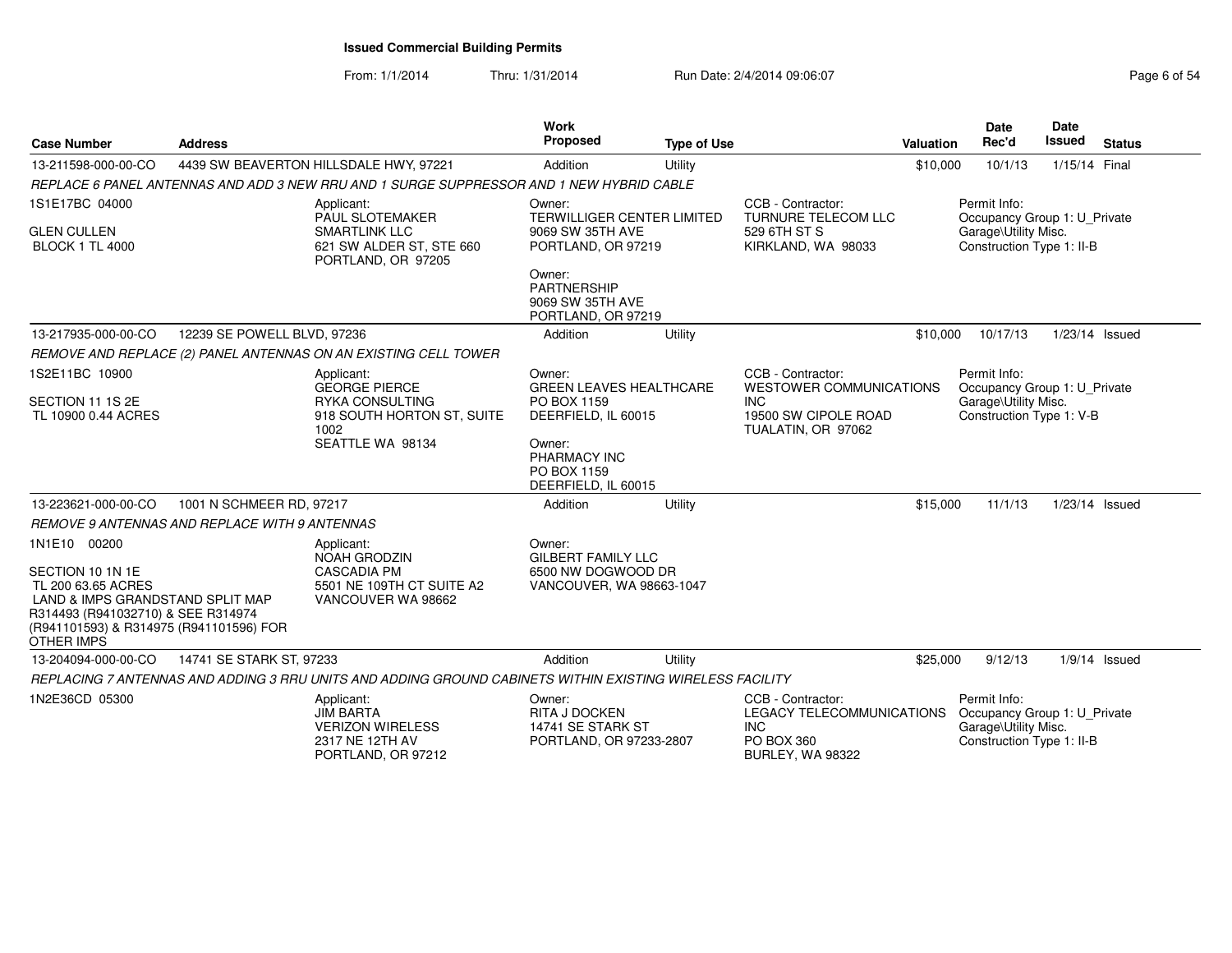From: 1/1/2014Thru: 1/31/2014 Run Date: 2/4/2014 09:06:07 Rege 7 of 54

| <b>Case Number</b>                                                                     | <b>Address</b>            |                                                                                                                                                                 | Work<br>Proposed                                                                                                                                                 | <b>Type of Use</b> |                                                                                                                                              | Valuation | Date<br>Rec'd                                                                                     | Date<br>Issued | <b>Status</b>   |
|----------------------------------------------------------------------------------------|---------------------------|-----------------------------------------------------------------------------------------------------------------------------------------------------------------|------------------------------------------------------------------------------------------------------------------------------------------------------------------|--------------------|----------------------------------------------------------------------------------------------------------------------------------------------|-----------|---------------------------------------------------------------------------------------------------|----------------|-----------------|
| 13-223616-000-00-CO                                                                    | 10521 N LOMBARD ST, 97203 |                                                                                                                                                                 | Addition                                                                                                                                                         | Utility            |                                                                                                                                              | \$15,000  | 11/1/13                                                                                           |                | 1/29/14 Issued  |
|                                                                                        |                           | ADDITION OF ONE MICROWAVE DISH ANTENNA AND ASSOCIATED CABLING ON EXISTING POLE                                                                                  |                                                                                                                                                                  |                    |                                                                                                                                              |           |                                                                                                   |                |                 |
| 1N1W01BB 01200                                                                         |                           | Applicant:                                                                                                                                                      | Owner:                                                                                                                                                           |                    | CCB - Contractor:                                                                                                                            |           |                                                                                                   |                |                 |
| SECTION 01 1N 1W<br>TL 1200 1.49 ACRES                                                 |                           | NOAH GRODZIN<br><b>CASCADIA PM</b><br>5501 NE 109TH CT SUITE A2<br>VANCOUVER WA 98662                                                                           | 10521 NORTH LOMBARD<br>10600 PIONEER BLVD #A<br>SANTA FE SPRINGS, CA 90670<br>Owner:<br><b>STREET LLC</b><br>10600 PIONEER BLVD #A<br>SANTA FE SPRINGS, CA 90670 |                    | <b>KEVIN MARTIN</b><br><b>GENERAL DYNAMICS</b><br><b>INFORMATION TECHNOLOGY INC</b><br>77 A STREET<br>NEEDHAM, MA 02494                      |           |                                                                                                   |                |                 |
| 13-189364-000-00-CO                                                                    | 13350 NE ROSE PKY, 97230  |                                                                                                                                                                 | Addition                                                                                                                                                         | Utility            |                                                                                                                                              | \$20,000  | 8/13/13                                                                                           | 1/14/14 Issued |                 |
|                                                                                        |                           | REMOVE 9 EXISTING PANEL ANTENNAS AND REPLACE WITH 9 NEW ANTENNAS USING EXISTING MOUNTS. ADD 3 NEW RADIOS, 1 SURGE SUPRESSOR ON EXISTING WATER TOWER - SEE 13-1. |                                                                                                                                                                  |                    |                                                                                                                                              |           |                                                                                                   |                |                 |
| 1N2E26AB 05700<br><b>DEVONSHIRE</b><br>BLOCK 4<br>LOT 5&6                              |                           | Applicant:<br><b>REID STEWART</b><br><b>LEXCOM DEVELOPMENT</b><br>(VERIZON WIRELESS)<br>4015 SW BATTAGLIA AVE<br>GRESHAM OR 97080                               | Owner:<br>PORTLAND CITY OF<br>1120 SW 5TH AVE #609<br>PORTLAND, OR 97204-1912                                                                                    |                    | CCB - Contractor:<br><b>TEATHER BAILEY</b><br>LEGACY WIRELESS SERVICES INC<br>15580 SE FOR MOR COURT<br>CLACKAMAS, OR 97015                  |           |                                                                                                   |                |                 |
| 13-215022-000-00-CO                                                                    | 5111 NE FREMONT ST, 97213 |                                                                                                                                                                 | Addition                                                                                                                                                         | Utility            |                                                                                                                                              | \$10,000  | 10/10/13                                                                                          |                | $1/7/14$ Issued |
|                                                                                        |                           | THE REMOVAL AND REPLACEMENT OF ONE PANEL ANTENNA ON AN EXISTING MONOPOLE CELL TOWER. CELL SITE IS ON R226413 - 3536 NE 51st                                     |                                                                                                                                                                  |                    |                                                                                                                                              |           |                                                                                                   |                |                 |
| 1N2E19CD 00600<br>NORTH EAST PORTLAND<br>BLOCK 6<br>LOT <sub>6</sub>                   |                           | Applicant:<br><b>GEORGE PIERCE</b><br><b>RYKA CONSULTING</b><br>918 SOUTH HORTON ST, SUITE<br>1002<br>SEATTLE WA 98134                                          | Owner:<br>JOY ENTERPRISES INC<br>5111 NE FREMONT ST<br>PORTLAND, OR 97213-1732                                                                                   |                    | CCB - Contractor:<br>WESTOWER COMMUNICATIONS<br><b>INC</b><br>19500 SW CIPOLE ROAD<br>TUALATIN, OR 97062                                     |           | Permit Info:<br>Occupancy Group 1: U Private<br>Garage\Utility Misc.<br>Construction Type 1: II-B |                |                 |
| 13-225050-000-00-CO                                                                    | 1201 SW 12TH AVE, 97205   |                                                                                                                                                                 | Addition                                                                                                                                                         | Utility            |                                                                                                                                              | \$15,000  | 11/6/13                                                                                           | 1/17/14 Issued |                 |
|                                                                                        |                           | ADDITION OF 1 MICROWAVE DISH ANTENNA AND ASSOCIATED CABLING                                                                                                     |                                                                                                                                                                  |                    |                                                                                                                                              |           |                                                                                                   |                |                 |
| 1S1E04AA 04400<br><b>PORTLAND</b><br>BLOCK E & N1/2D TL 4400                           |                           | Applicant:<br><b>NOAH GRODZIN</b><br><b>CASCADIA PM</b><br>5501 NE 109TH CT SUITE A2<br>VANCOUVER WA 98662                                                      | Owner:<br><b>JOHN NIEMEYER</b><br>15 82ND DR STE 210<br>GLADSTONE, OR 97027-2549                                                                                 |                    | CCB - Contractor:<br><b>KEVIN MARTIN</b><br><b>GENERAL DYNAMICS</b><br><b>INFORMATION TECHNOLOGY INC</b><br>77 A STREET<br>NEEDHAM, MA 02494 |           | Permit Info:<br>Occupancy Group 1: U Private<br>Garage\Utility Misc.                              |                |                 |
| 13-218372-000-00-CO                                                                    | 2828 SW NAITO PKY, 97201  |                                                                                                                                                                 | Addition                                                                                                                                                         | Utility            |                                                                                                                                              | \$5,000   | 10/18/13                                                                                          |                | 1/17/14 Issued  |
|                                                                                        |                           | REPLACE 2 PANEL ANTENNAS, ADD 4 RRU'S, 2 RAYCAPS SURGE SUPPRESSOR ON EXISTING TOWER                                                                             |                                                                                                                                                                  |                    |                                                                                                                                              |           |                                                                                                   |                |                 |
| 1S1E10BB 04200<br>CARUTHERS ADD<br>BLOCK 47<br>LOT 5&6 EXC ELY 34'<br>S 42.2' OF LOT 7 |                           | Applicant:<br>AILEEN ZAVALES<br><b>LYNX CONSULTING</b><br>17311 NE 135TH AVE A100<br>WOODINVILLE, WA 98072                                                      | Owner:<br>NATIONAL COLLEGE OF<br>049 SW PORTER ST<br>PORTLAND, OR 97201-4848<br>Owner:<br>NATURAL MEDICINE<br>049 SW PORTER ST<br>PORTLAND, OR 97201-4848        |                    | CCB - Contractor:<br>WREN CONSTRUCTION<br>2720 OAKES AVE<br>EVERETT WA 98201                                                                 |           |                                                                                                   |                |                 |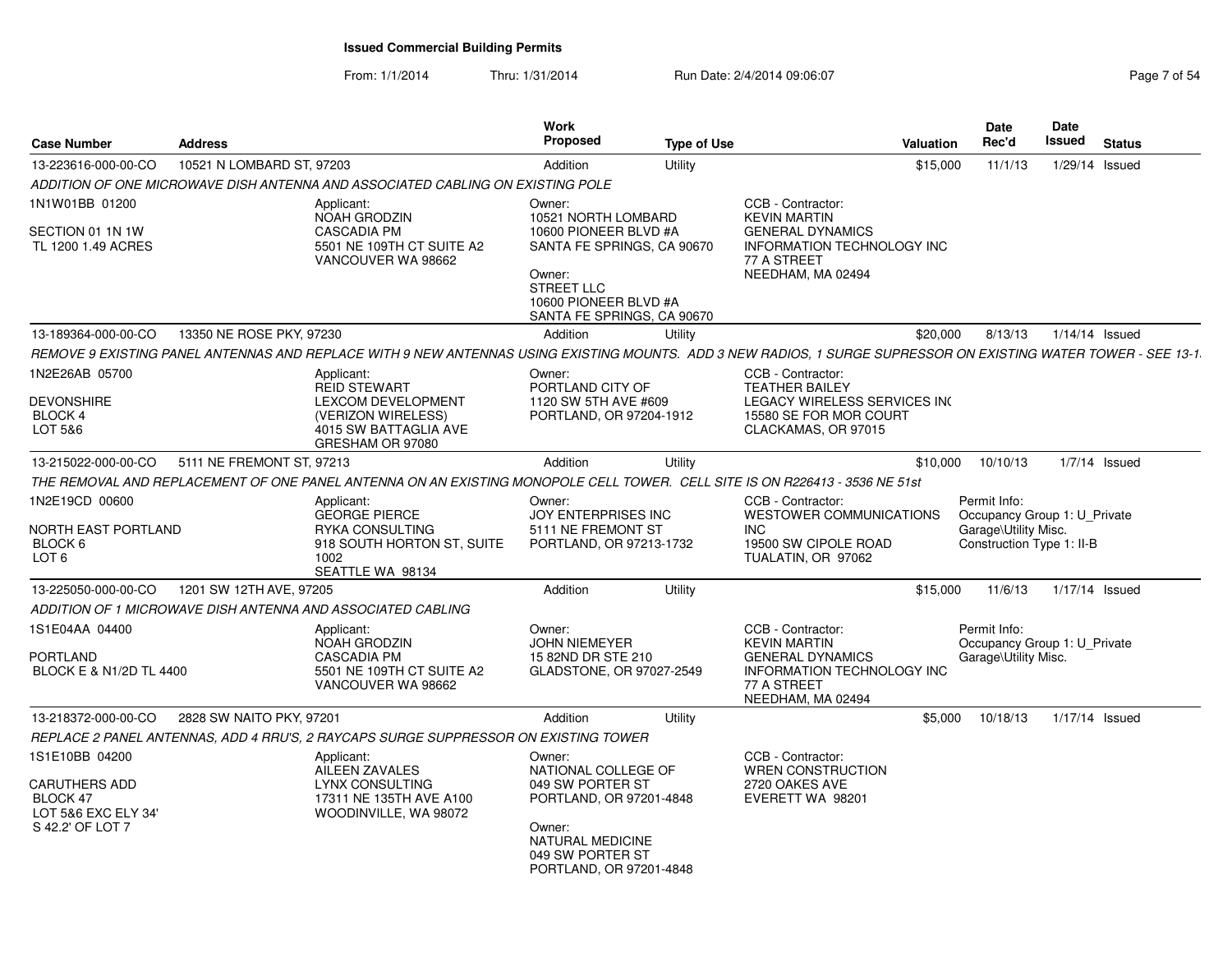From: 1/1/2014Thru: 1/31/2014 Run Date: 2/4/2014 09:06:07 Rege 8 of 54

| Case Number<br><b>Address</b>                                                                                                                                                                                                                                                 |                                                                                                                                                                                                          | <b>Work</b><br>Proposed                                                                                                                                                                                                                                                           | <b>Type of Use</b> |                                                                                                                                                                                                                                                                              | Valuation | Date<br><b>Rec'd</b>                                                                                                   | Date<br>Issued<br><b>Status</b>                                                                             |
|-------------------------------------------------------------------------------------------------------------------------------------------------------------------------------------------------------------------------------------------------------------------------------|----------------------------------------------------------------------------------------------------------------------------------------------------------------------------------------------------------|-----------------------------------------------------------------------------------------------------------------------------------------------------------------------------------------------------------------------------------------------------------------------------------|--------------------|------------------------------------------------------------------------------------------------------------------------------------------------------------------------------------------------------------------------------------------------------------------------------|-----------|------------------------------------------------------------------------------------------------------------------------|-------------------------------------------------------------------------------------------------------------|
| 13-215050-000-00-CO  12404 NE HALSEY ST, 97230                                                                                                                                                                                                                                |                                                                                                                                                                                                          | Addition                                                                                                                                                                                                                                                                          | Utility            |                                                                                                                                                                                                                                                                              |           |                                                                                                                        | \$10,000  10/10/13  1/23/14  Issued                                                                         |
| THE REMOVAL AND REPLACEMENT PANEL ANTENNAS ON AN EXISTING MONOPOLE CELL TOWER                                                                                                                                                                                                 |                                                                                                                                                                                                          |                                                                                                                                                                                                                                                                                   |                    |                                                                                                                                                                                                                                                                              |           |                                                                                                                        |                                                                                                             |
| 1N2E35BB 00600                                                                                                                                                                                                                                                                | Applicant:<br><b>GEORGE PIERCE</b>                                                                                                                                                                       | Owner:<br><b>WOLFE ACRES LLC</b>                                                                                                                                                                                                                                                  |                    | CCB - Contractor:<br><b>WESTOWER COMMUNICATIONS</b>                                                                                                                                                                                                                          |           | Permit Info:                                                                                                           | Occupancy Group 1: U Private                                                                                |
| <b>HAZELWOOD</b><br>LOT 4 TL 600                                                                                                                                                                                                                                              | RYKA CONSULTING<br>918 S HORTON ST, SUITE 1002<br>SEATTLE, WA 98134                                                                                                                                      | 4126 SW 54TH PL<br>PORTLAND, OR 97221-2017                                                                                                                                                                                                                                        |                    | INC.<br>19500 SW CIPOLE ROAD<br>TUALATIN, OR 97062                                                                                                                                                                                                                           |           | Garage\Utility Misc.<br>Construction Type 1: II-B                                                                      |                                                                                                             |
| Total # of CO Addition permits issued: 35                                                                                                                                                                                                                                     |                                                                                                                                                                                                          |                                                                                                                                                                                                                                                                                   |                    |                                                                                                                                                                                                                                                                              |           |                                                                                                                        | Total valuation of CO Addition permits issued: \$3,150,703                                                  |
| 13-201878-000-00-CO  2137 NW EVERETT ST - Unit A                                                                                                                                                                                                                              |                                                                                                                                                                                                          | Alteration                                                                                                                                                                                                                                                                        |                    | Apartments/Condos (3 or more units)                                                                                                                                                                                                                                          | \$2.000   |                                                                                                                        | 9/6/13  1/23/14  Issued                                                                                     |
| FIRE ESCAPE TESTING FOR CERTIFICATION                                                                                                                                                                                                                                         |                                                                                                                                                                                                          |                                                                                                                                                                                                                                                                                   |                    |                                                                                                                                                                                                                                                                              |           |                                                                                                                        |                                                                                                             |
| 1N1E33CA 50003                                                                                                                                                                                                                                                                | Applicant:<br>WILLIAM PICKARD                                                                                                                                                                            | Owner:<br><b>WILLIAM F III PICKARD</b>                                                                                                                                                                                                                                            |                    |                                                                                                                                                                                                                                                                              |           |                                                                                                                        |                                                                                                             |
| CITY ESTATES CONDOMINIUMS<br>LOT 2137-A                                                                                                                                                                                                                                       | 2137 NW EVERETT ST; APT A<br>PORTLAND, OR 97210                                                                                                                                                          | 2137 NW EVERETT ST #A<br>PORTLAND, OR 97210                                                                                                                                                                                                                                       |                    |                                                                                                                                                                                                                                                                              |           |                                                                                                                        |                                                                                                             |
| 14-108799-000-00-CO 737 SW 17TH AVE, 97205                                                                                                                                                                                                                                    |                                                                                                                                                                                                          | Alteration                                                                                                                                                                                                                                                                        |                    | Apartments/Condos (3 or more units)                                                                                                                                                                                                                                          |           |                                                                                                                        | \$10,000  1/24/14  1/24/14  Under Inspection                                                                |
| INTERIOR ONLY DRYWALL REPAIR AT FLOORS 4, 3, 2 IN HALLWAYS; MINOR REPAIR IN UNITS ON FLOOR 5; REPAIRS DUE TO WATER DAMAGE, USING 5/8 TYPE X FOR RATED CORRRIDORTHE EX                                                                                                         |                                                                                                                                                                                                          |                                                                                                                                                                                                                                                                                   |                    |                                                                                                                                                                                                                                                                              |           |                                                                                                                        |                                                                                                             |
| 1N1E33DC 02602<br>PARTITION PLAT 1997-27<br>LOT <sub>2</sub><br>POTENTIAL ADDITIONAL TAX<br>14-109562-000-00-CO  2211 SW 1ST AVE - Unit 803<br>FURR OUT NORTH WALL IN KITCHEN IN CONDO UNIT 803<br>1S1E03CC 90042<br>AMERICAN PLAZA TOWERS CONDOMINIUM<br>FAMILY UNIT LOT 803 | Applicant:<br><b>JIM OLSEN</b><br>ARS. INC<br>2700 NE ANDRESEN RD #F4<br>VANCOUVER, WA 98661<br>Applicant:<br>HIGLEYS CONSTRUCTION<br><b>COMPANY INC</b><br>22307 NE 224TH ST<br>BATTLE GROUND, WA 98604 | Owner:<br>STADIUM STATION APARTMENTS JIM OLSEN<br>2033 N MAIN ST #340<br>Owner:<br><b>LIMITED PARTNERSHIP</b><br>2033 N MAIN ST #340<br>WALNUT CREEK, CA 94596-3727<br>Alteration<br>Owner:<br><b>DENNIS A JONES</b><br>2211 SW 1ST AVE #803<br>PORTLAND, OR 97201-5013<br>Owner: |                    | CCB - Contractor:<br>ARS. INC<br>WALNUT CREEK, CA 94596-3727 2700 NE ANDRESEN RD #F4<br>VANCOUVER, WA 98661<br>Apartments/Condos (3 or more units)<br>CCB - Contractor:<br><b>HIGLEYS CONSTRUCTION</b><br><b>COMPANY INC</b><br>22307 NE 224TH ST<br>BATTLE GROUND, WA 98604 |           | Permit Info:<br>Multi-family<br>Construction Type 1: III-B<br>Permit Info:<br>Multi-family<br>Construction Type 1: I-A | Occupancy Group 1: R-2_Residential<br>\$200  1/28/14  1/28/14  Issued<br>Occupancy Group 1: R-2_Residential |
| 13-120823-DFS-02-CO 610 NW 17TH AVE, 97209<br>DFS FOR STOREFRONT<br>1N1E33AC 02200                                                                                                                                                                                            | Applicant:<br><b>RICH GRIMES</b><br><b>WDC CONSTRUCTION LLC</b><br>1355 NW 13TH AVE<br>PORTLAND OR 97209                                                                                                 | CHARLENE A JONES<br>2211 SW 1ST AVE #803<br>PORTLAND, OR 97201-5013<br>Alteration<br>Owner:<br>HOYT 17 LLC<br>1355 NW 13TH AVE<br>PORTLAND, OR 97209-3284                                                                                                                         |                    | Apartments/Condos (3 or more units)<br>CCB - Contractor:<br>WDC CONSTRUCTION LLC<br>1355 NW 13th Ave.<br>PORTLAND OR 97209                                                                                                                                                   | \$120,000 | Permit Info:<br>Multi-family<br>Construction Type 1: III-B                                                             | 10/4/13  1/28/14  Issued<br>Occupancy Group 1: R-2 Residential                                              |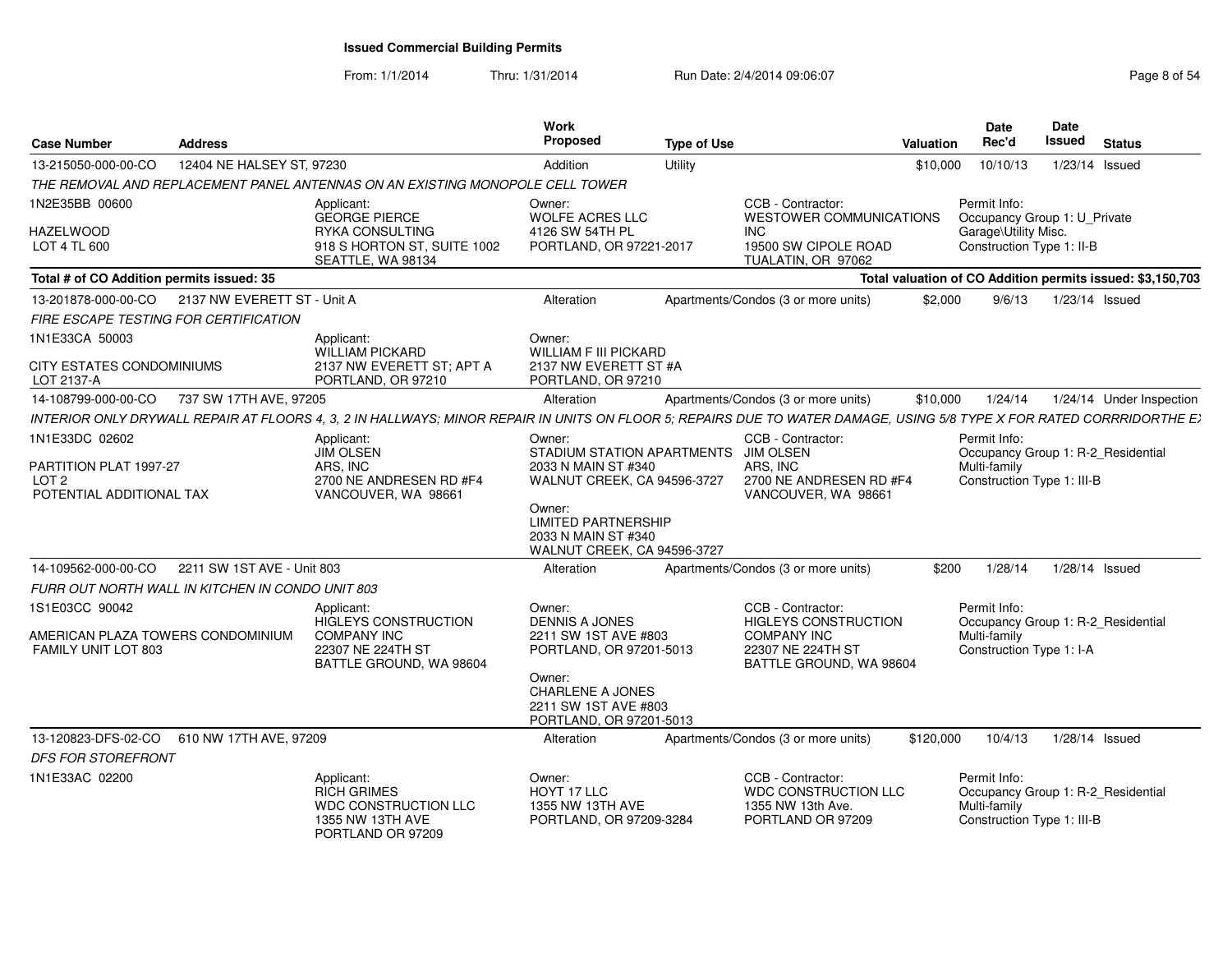From: 1/1/2014Thru: 1/31/2014 Run Date: 2/4/2014 09:06:07 Rege 9 of 54

| <b>Case Number</b>                                         | <b>Address</b>                                         |                                                                                                                                             | <b>Work</b><br>Proposed                                                                              | <b>Type of Use</b> |                                                                                                                                  | <b>Valuation</b> | <b>Date</b><br>Rec'd                                                                           | Date<br><b>Issued</b> | <b>Status</b>            |
|------------------------------------------------------------|--------------------------------------------------------|---------------------------------------------------------------------------------------------------------------------------------------------|------------------------------------------------------------------------------------------------------|--------------------|----------------------------------------------------------------------------------------------------------------------------------|------------------|------------------------------------------------------------------------------------------------|-----------------------|--------------------------|
| 14-110582-000-00-CO                                        | 2511 SW BEAVERTON HILLSDALE HWY                        |                                                                                                                                             | Alteration                                                                                           |                    | Apartments/Condos (3 or more units)                                                                                              | \$3,492          | 1/28/14                                                                                        | 1/28/14 Final         |                          |
|                                                            |                                                        | REPLACE 3 WINDOWS SAME SIZE AND CONFIGURATION OF THE ORIGINAL WINDOWS,(2 ON FRONT AND 1 ON THE REAR) AND ONE SMALLER WINDOW FRONT ELEVATION |                                                                                                      |                    |                                                                                                                                  |                  |                                                                                                |                       |                          |
| 1S1E17DA 90020<br>HILLSDALE LAURELS CONDOMINIUM<br>LOT 5-A |                                                        | Applicant:<br><b>KEMPS WINDOWS INC</b><br>16107 SE MCLOUGHLIN BLVD<br>MILWAUKIE, OR 972674651                                               | Owner:<br>SHERRY Y SOLA<br><b>HWY</b><br>PORTLAND, OR 97239                                          |                    | CCB - Contractor:<br><b>KEMPS WINDOWS INC</b><br>2511 SW BEAVERTON HILLSDALE 16107 SE MCLOUGHLIN BLVD<br>MILWAUKIE, OR 972674651 |                  | Permit Info:<br>Occupancy Group 1: R-2_Residential<br>Multi-family<br>Construction Type 1: V-B |                       |                          |
|                                                            |                                                        |                                                                                                                                             | Owner:<br><b>CESAR SOLA CELIS</b><br>2511 SW BEAVERTON HILLSDALE<br><b>HWY</b><br>PORTLAND, OR 97239 |                    |                                                                                                                                  |                  |                                                                                                |                       |                          |
| 14-110590-000-00-CO                                        | 2531 SW BEAVERTON HILLSDALE HWY                        |                                                                                                                                             | Alteration                                                                                           |                    | Apartments/Condos (3 or more units)                                                                                              | \$732            | 1/28/14                                                                                        | 1/28/14 Final         |                          |
|                                                            | REPLACE ONE 2.0'x2.5' BROKEN WINDOW ON FRONT ELEVATION |                                                                                                                                             |                                                                                                      |                    |                                                                                                                                  |                  |                                                                                                |                       |                          |
| 1S1E17DA 90011                                             |                                                        | Applicant:                                                                                                                                  | Owner:                                                                                               |                    | CCB - Contractor:                                                                                                                |                  | Permit Info:                                                                                   |                       |                          |
| HILLSDALE LAURELS CONDOMINIUM<br>$LOT 14-B$                |                                                        | <b>KEMPS WINDOWS INC</b><br>16107 SE MCLOUGHLIN BLVD<br>MILWAUKIE, OR 972674651                                                             | NATALIE M KULAGA<br>2531 SW BVTN/HLSDL HWY<br>PORTLAND, OR 97239-1114                                |                    | <b>KEMPS WINDOWS INC</b><br>16107 SE MCLOUGHLIN BLVD<br>MILWAUKIE, OR 972674651                                                  |                  | Occupancy Group 1: R-2_Residential<br>Multi-family<br>Construction Type 1: V-B                 |                       |                          |
|                                                            |                                                        |                                                                                                                                             | Owner:<br><b>CHESTER KULAGA</b><br>2531 SW BVTN/HLSDL HWY<br>PORTLAND, OR 97239-1114                 |                    |                                                                                                                                  |                  |                                                                                                |                       |                          |
| 13-242143-000-00-CO                                        | 4801 NE 50TH PL, 97218                                 |                                                                                                                                             | Alteration                                                                                           |                    | Apartments/Condos (3 or more units)                                                                                              | \$20,000         | 1/29/14                                                                                        | 1/29/14 Issued        |                          |
|                                                            |                                                        | REPLACE EXISTING FRONT AND BACK DOORS IN 6 UNITS, ADD FIREWALLS BETWEEN UNITS.                                                              |                                                                                                      |                    |                                                                                                                                  |                  |                                                                                                |                       |                          |
|                                                            |                                                        | Applicant:<br>CYNTHIA ONDRICK<br>SGT ED CULLY LLC<br>0235 SW RIDGE DR<br>PORTLAND, OR 97219                                                 | Owner:<br>SGT ED CULLY LLC<br>0235 SW RIDGE DR<br>PORTLAND, OR 97219-6544                            |                    | CCB - Contractor:<br><b>MICHAEL E PARKS</b><br>6118 SE 44TH<br>PORTLAND, OR 97206                                                |                  | Permit Info:<br>Occupancy Group 1: R-2_Residential<br>Multi-family<br>Construction Type 1: V-B |                       |                          |
| 14-110969-000-00-CO                                        | 1410 NW KEARNEY ST, 97209                              |                                                                                                                                             | Alteration                                                                                           |                    | Apartments/Condos (3 or more units)                                                                                              | \$12,000         | 1/29/14                                                                                        |                       | 1/29/14 Under Inspection |
|                                                            |                                                        | OPENING SHAFT WALL FOR PLUMBER TO REPAIR PIPING, FLOORS 1-10                                                                                |                                                                                                      |                    |                                                                                                                                  |                  |                                                                                                |                       |                          |
| 1N1E33AD 01100                                             |                                                        | Applicant:<br><b>SCOTT BADE</b><br>CHARTER CONSTRUCTION<br>3747 SE 8TH AVE<br>PORTLAND, OR 97202                                            | Owner:<br>Missing Owner Information                                                                  |                    | CCB - Contractor:<br><b>TOM HAMMONS</b><br>CHARTER CONSTRUCTION INC<br>3747 SE 8TH AVE<br>PORTLAND, OR 97202                     |                  | Permit Info:<br>Occupancy Group 1: R-2_Residential<br>Multi-family<br>Construction Type 1: I-A |                       |                          |
| 14-103186-000-00-CO                                        | 733 NW EVERETT ST, 97209                               |                                                                                                                                             | Alteration                                                                                           |                    | Apartments/Condos (3 or more units)                                                                                              | \$400,000        | 1/10/14                                                                                        | $1/30/14$ Issued      |                          |
|                                                            |                                                        | REPIPE ENTIRE BUILDING AND REPAIR WITH DRY WALL AND FIRE PROOFING                                                                           |                                                                                                      |                    |                                                                                                                                  |                  |                                                                                                |                       |                          |
|                                                            |                                                        | Applicant:<br><b>ANTHONY HARNISH</b><br>DeTEMPLE COMPANY, INC.<br>1951 NW OVERTON ST.<br>PORTLAND, OR 97209                                 | Owner:<br>CENTRAL CITY CONCERN<br>232 NW 6TH AVE<br>PORTLAND, OR 97209-3609                          |                    | CCB - Contractor:<br><b>BRYAN NIX</b><br>DETEMPLE CO INC<br>1951 NW OVERTON ST<br>PORTLAND, OR 972091686                         |                  | Permit Info:<br>Occupancy Group 1: R-2_Residential<br>Multi-family<br>Construction Type 1: I-A |                       |                          |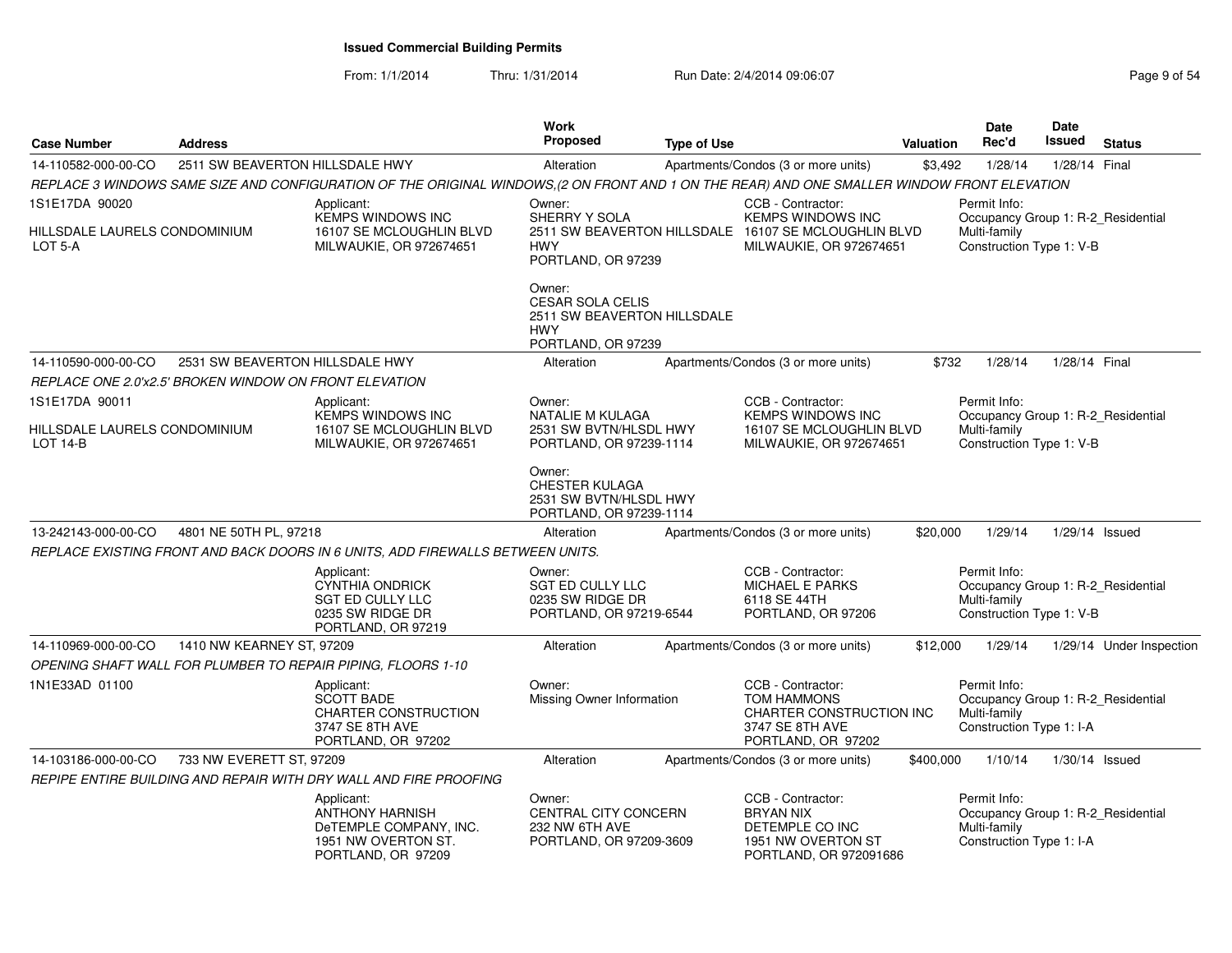| <b>Case Number</b>                                                                                                                                                                   | <b>Address</b>               |                                                                                                                                                                  | Work<br><b>Proposed</b>                                                                 | <b>Type of Use</b> |                                                                                                                                          | <b>Valuation</b> | <b>Date</b><br>Rec'd                                                                                | Date<br>Issued   | <b>Status</b>                      |
|--------------------------------------------------------------------------------------------------------------------------------------------------------------------------------------|------------------------------|------------------------------------------------------------------------------------------------------------------------------------------------------------------|-----------------------------------------------------------------------------------------|--------------------|------------------------------------------------------------------------------------------------------------------------------------------|------------------|-----------------------------------------------------------------------------------------------------|------------------|------------------------------------|
| 13-234912-REV-01-CO                                                                                                                                                                  | 3146 SE BROOKLYN ST, 97202   |                                                                                                                                                                  | Alteration                                                                              |                    | Apartments/Condos (3 or more units)                                                                                                      | \$7,000          | 1/31/14                                                                                             |                  | $1/31/14$ Issued                   |
|                                                                                                                                                                                      |                              | REVISION-VALUE ADDED REVISION-ADD ONE HOUR FIREWALL AND IMPROVE EXISTING DIVIDING WALL ON MAIN FLOOR AND ADD ATTIC FIRE WALL (2EACH), REFRAME BATHROOMS AND CLOS |                                                                                         |                    |                                                                                                                                          |                  |                                                                                                     |                  |                                    |
| 1S1E12BD 10900                                                                                                                                                                       |                              | Applicant:<br><b>JOHN C MORRISSEY</b><br>PO BOX 6504<br>ALOHA, OR 970070504                                                                                      | Owner:<br><b>PATRICIA KESSLER</b><br>PO BOX 19773<br>RENO, NV 89511                     |                    | CCB - Contractor:<br>LIFETIME REMODELING SYSTEMS Occupancy Group 1: R-2_Residential<br>4310 SE 52ND AV<br>PORTLAND, OR 97206             |                  | Permit Info:<br>Multi-family<br>Construction Type 1: V-B                                            |                  |                                    |
|                                                                                                                                                                                      |                              |                                                                                                                                                                  | Owner:<br><b>EARL KESSLER</b><br>PO BOX 19773<br>RENO, NV 89511                         |                    |                                                                                                                                          |                  |                                                                                                     |                  |                                    |
| 14-112293-000-00-CO                                                                                                                                                                  | 1330 SW 3RD AVE, 97201       |                                                                                                                                                                  | Alteration                                                                              |                    | Apartments/Condos (3 or more units)                                                                                                      | \$5,000          | 1/31/14                                                                                             | $1/31/14$ Issued |                                    |
|                                                                                                                                                                                      |                              | REMOVE 10 FT OF EXISTING WALL ON GROUND FLOOR BETWEEN HOT TUB AND GYM TO CREATE ACCESS FOR CONTRACTOR TO REMOVE TILE AT INTERIOR HOT TUB AREA; ONCE COMPLETI     |                                                                                         |                    |                                                                                                                                          |                  |                                                                                                     |                  |                                    |
| 1S1E03BC 01300                                                                                                                                                                       |                              | Applicant:<br>PORTLAND REAL ESTATE<br>SOLUTIONS LLC<br>1662 WORTHINGTON ST<br>LAKE OSWEGO, OR 97034                                                              | Owner:<br>1900 S NORFOLK ST #150<br>SAN MATEO, CA 94403                                 |                    | CCB - Contractor:<br>CITY HEIGHTS AT THE ESSEX LLC PORTLAND REAL ESTATE<br>SOLUTIONS LLC<br>1662 WORTHINGTON ST<br>LAKE OSWEGO, OR 97034 |                  | Permit Info:<br>Occupancy Group 1: B_Bank, Off.,<br>Med.Off., Pub.Bldg.<br>Construction Type 1: I-A |                  |                                    |
| 13-145571-REV-02-CO                                                                                                                                                                  | 514 NW 9TH AVE, 97209        |                                                                                                                                                                  | Alteration                                                                              |                    | Apartments/Condos (3 or more units)                                                                                                      | \$               | 12/3/13                                                                                             |                  | $1/2/14$ Issued                    |
|                                                                                                                                                                                      |                              | REVISION TO REDUCE SCOPE OF WORK - WINDOWS ON EAST ELEVATIONS ARE NO LONGER BEING REPLACED; STRUCTURAL MODIFICATIONS TO WINDOW REPLACEMENTS ON SOUTH ELEV/       |                                                                                         |                    |                                                                                                                                          |                  |                                                                                                     |                  |                                    |
| 1N1E34BC 07600<br><b>COUCHS ADD</b><br>BLOCK 73<br>$LOT 1-8$<br>SEE R140622 (R180206681) FOR NONHISTORI<br>HISTORIC PROPERTY 15 YR 2006;<br>POTENTIAL ADDITIONAL TAX                 |                              | Applicant:<br><b>BRIAN POISSANT</b><br>SD DEACON CORP<br>901 NE GLISAN ST, #100<br>PORTLAND, OR 97232                                                            | Owner:<br>HONEYMAN VENTURE LLC<br>1201 THIRD AVE #5400<br>SEATTLE, WA 98101-3028        |                    | CCB - Contractor:<br>SD DEACON CORP OF OREGON<br>901 NE GLISAN ST STE 100<br>PORTLAND OR 97232                                           |                  | Permit Info:<br>Occupancy Group 1: R-2_Residential<br>Multi-family<br>Construction Type 1: I-B      |                  |                                    |
| 13-197983-REV-02-CO 514 NW 9TH AVE, 97209                                                                                                                                            |                              |                                                                                                                                                                  | Alteration                                                                              |                    | Apartments/Condos (3 or more units)                                                                                                      | \$               | 12/3/13                                                                                             |                  | $1/2/14$ Issued                    |
|                                                                                                                                                                                      |                              | REVISION - MODIFICATION TO STRUCTURAL COMPONENTS ARCHTRAVE                                                                                                       |                                                                                         |                    |                                                                                                                                          |                  |                                                                                                     |                  |                                    |
| 1N1E34BC 07600<br><b>COUCHS ADD</b><br>BLOCK <sub>73</sub><br><b>LOT 1-8</b><br>SEE R140622 (R180206681) FOR NONHISTORI<br>HISTORIC PROPERTY 15 YR 2006;<br>POTENTIAL ADDITIONAL TAX |                              | Applicant:<br><b>BRIAN POISSANT</b><br>SD DEACON CORP<br>901 NE GLISAN ST, #100<br>PORTLAND, OR 97232                                                            | Owner:<br>HONEYMAN VENTURE LLC<br>1201 THIRD AVE #5400<br>SEATTLE, WA 98101-3028        |                    | CCB - Contractor:<br>SD DEACON CORP OF OREGON<br>901 NE GLISAN ST STE 100<br>PORTLAND OR 97232                                           |                  | Permit Info:<br>Multi-family<br>Construction Type 1: I-B                                            |                  | Occupancy Group 1: R-2_Residential |
| 13-242130-000-00-CO                                                                                                                                                                  | 1314 NW IRVING ST - Unit 503 |                                                                                                                                                                  | Alteration                                                                              |                    | Apartments/Condos (3 or more units)                                                                                                      | \$15,120         | 1/3/14                                                                                              |                  | 1/3/14 Under Inspection            |
|                                                                                                                                                                                      |                              | NEW WALLS TO CREATE WALK IN CLOSET AND SEPERATION OF BEDROOM AREA; RELOCATION OF BATHROOM; THREE STAIRS LEADING TO UPPER LEVEL                                   |                                                                                         |                    |                                                                                                                                          |                  |                                                                                                     |                  |                                    |
| 1N1E33AD 80084<br><b>IRVING STREET LOFTS</b><br>A CONDOMINIUM<br>LOT 503                                                                                                             |                              | Applicant:<br><b>JOSH TITTLE</b><br><b>DC BUILDING</b><br>36645 SE DUNN RD<br><b>BORING OR 97009</b>                                                             | Owner:<br><b>DUSTIN S GRUETTER</b><br>1314 NW IRVING ST #503<br>PORTLAND, OR 97209-2725 |                    | CCB - Contractor:<br><b>DUSTIN GRUETTER</b><br>DC BUILDING INC<br>31531 SE HAMLET DR<br><b>BORING, OR 97009</b>                          |                  | Permit Info:<br>Multi-family<br>Construction Type 1: I-A                                            |                  | Occupancy Group 1: R-2_Residential |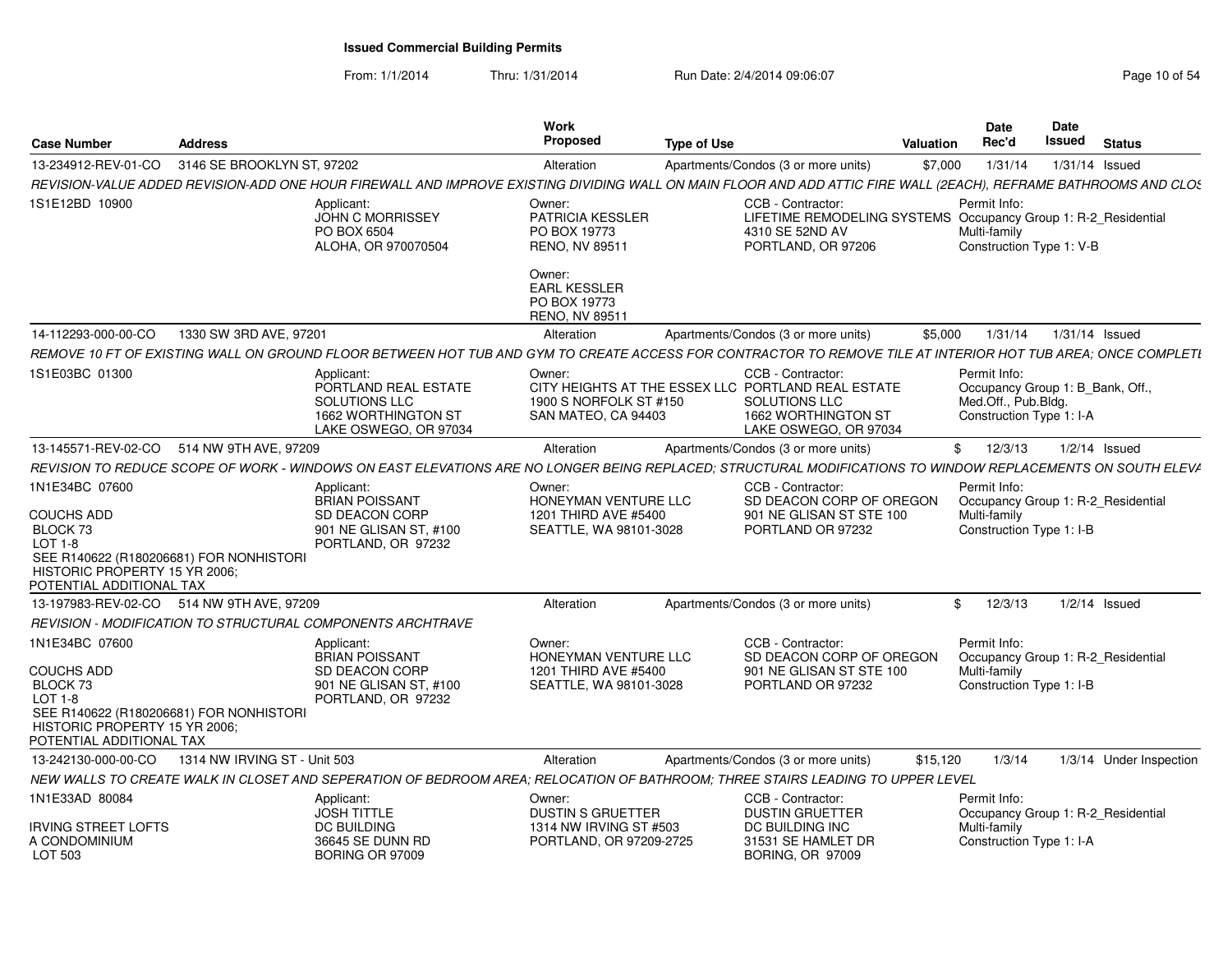| <b>Case Number</b>                                           | <b>Address</b>                                           |                                                                                                                            | <b>Work</b><br><b>Proposed</b>                                                          | <b>Type of Use</b> |                                                                                                                 | Valuation | <b>Date</b><br>Rec'd                                     | <b>Date</b><br>Issued | <b>Status</b>                      |
|--------------------------------------------------------------|----------------------------------------------------------|----------------------------------------------------------------------------------------------------------------------------|-----------------------------------------------------------------------------------------|--------------------|-----------------------------------------------------------------------------------------------------------------|-----------|----------------------------------------------------------|-----------------------|------------------------------------|
| 13-238837-000-00-CO                                          | 711 SW ALDER ST                                          |                                                                                                                            | Alteration                                                                              |                    | Apartments/Condos (3 or more units)                                                                             | \$2,000   | 12/17/13                                                 |                       | 1/3/14 Under Inspection            |
|                                                              | FIRE ESCAPE TESTING FOR CERTIFICATION                    |                                                                                                                            |                                                                                         |                    |                                                                                                                 |           |                                                          |                       |                                    |
| 1N1E34CC 06800 U1                                            |                                                          | Applicant:<br>ED NUKALA<br><b>IPM</b><br>721 SW OAK ST<br>PORTLAND, OR 97205                                               | Owner:<br><b>WINEMA LAND CO LLC</b><br>1211 SW 5TH AVE #1440<br>PORTLAND, OR 97204-3720 |                    | CCB - Contractor:<br><b>INCOME PROPERTY</b><br><b>MANAGEMENT CO</b><br>721 SW OAK ST #100<br>PORTLAND, OR 97205 |           |                                                          |                       |                                    |
| 13-238844-000-00-CO                                          | 726 SW 11TH AVE, 97205                                   |                                                                                                                            | Alteration                                                                              |                    | Apartments/Condos (3 or more units)                                                                             | \$2,000   | 12/17/13                                                 |                       | 1/3/14 Under Inspection            |
|                                                              | FIRE ESCAPE TESTING FOR CERTIFICATION                    |                                                                                                                            |                                                                                         |                    |                                                                                                                 |           |                                                          |                       |                                    |
| 1N1E33DD 05300<br><b>PORTLAND</b>                            |                                                          | Applicant:<br>ED NUKALA<br>IPM                                                                                             | Owner:<br><b>GEARY STREET VENTURES LLC</b><br>2791 OAK ALY #5                           |                    | CCB - Contractor:<br><b>INCOME PROPERTY</b><br><b>MANAGEMENT CO</b>                                             |           |                                                          |                       |                                    |
| N 42' OF LOT 6 BLOCK 251<br>N 42' OF W 5' OF LOT 3 BLOCK 251 |                                                          | 721 SW OAK ST<br>PORTLAND, OR 97205                                                                                        | EUGENE, OR 97405-3692                                                                   |                    | 721 SW OAK ST #100<br>PORTLAND, OR 97205                                                                        |           |                                                          |                       |                                    |
| 13-223260-000-00-CO                                          |                                                          | 5845 SW BEAVERTON HILLSDALE HWY, 97221                                                                                     | Alteration                                                                              |                    | Apartments/Condos (3 or more units)                                                                             | \$35,000  | 10/31/13                                                 |                       | $1/8/14$ Issued                    |
|                                                              |                                                          | REPAIR/REPLACE (6) EXISTING BALCONIES ON 1ST AND 2ND FLOOR UNITS                                                           |                                                                                         |                    |                                                                                                                 |           |                                                          |                       |                                    |
| 1S1E18BA 07500                                               |                                                          | Applicant:<br><b>RYAN AUSTIN</b>                                                                                           | Owner:<br>ANDREWS MANAGEMENT LTD                                                        |                    | CCB - Contractor:<br><b>CREATIVE CONTRACTING</b>                                                                |           | Permit Info:                                             |                       | Occupancy Group 1: R-2_Residential |
| <b>WETMORES SUB TR</b><br>LOT 3 TL 7500                      |                                                          | POLYPHON ARCHITECTURE &<br>DESIGN, LLC<br>6106 NE 9TH AVE<br>PORTLAND, OR 97211                                            | 5845 JEAN RD<br>LAKE OSWEGO, OR 97035                                                   |                    | 13607 BARCLAY HILLS DR<br>OREGON CITY, OR 97045                                                                 |           | Multi-family<br>Construction Type 1: V-B                 |                       |                                    |
| 13-223265-000-00-CO                                          |                                                          | 5839 SW BEAVERTON HILLSDALE HWY, 97221                                                                                     | Alteration                                                                              |                    | Apartments/Condos (3 or more units)                                                                             | \$35,000  | 10/31/13                                                 |                       | $1/8/14$ Issued                    |
|                                                              |                                                          | REPAIR/REPLACE (6) EXISTING BALCONIES ON 1ST AND 2ND FLOOR UNITS                                                           |                                                                                         |                    |                                                                                                                 |           |                                                          |                       |                                    |
| 1S1E18BA 07500                                               |                                                          | Applicant:<br><b>RYAN AUSTIN</b><br>POLYPHON ARCHITECTURE &<br><b>DESIGN. LLC</b><br>6106 NE 9TH AVE<br>PORTLAND, OR 97211 | Owner:<br>ANDREWS MANAGEMENT LTD<br>5845 JEAN RD<br>LAKE OSWEGO, OR 97035               |                    | CCB - Contractor:<br><b>CREATIVE CONTRACTING</b><br>13607 BARCLAY HILLS DR<br>OREGON CITY, OR 97045             |           | Permit Info:<br>Multi-family<br>Construction Type 1: V-B |                       | Occupancy Group 1: R-2 Residential |
| 13-223271-000-00-CO                                          |                                                          | 5823 SW BEAVERTON HILLSDALE HWY, 97221                                                                                     | Alteration                                                                              |                    | Apartments/Condos (3 or more units)                                                                             | \$45,000  | 10/31/13                                                 |                       | $1/8/14$ Issued                    |
|                                                              | REPAIR/REPLACE (8) EXISTING BALCONIES ON 2ND FLOOR UNITS |                                                                                                                            |                                                                                         |                    |                                                                                                                 |           |                                                          |                       |                                    |
| 1S1E18BA 07500                                               |                                                          | Applicant:<br><b>RYAN AUSTIN</b><br>POLYPHON ARCHITECTURE &<br><b>DESIGN, LLC</b><br>6106 NE 9TH AVE<br>PORTLAND, OR 97211 | Owner:<br>ANDREWS MANAGEMENT LTD<br>5845 JEAN RD<br>LAKE OSWEGO, OR 97035               |                    | CCB - Contractor:<br><b>CREATIVE CONTRACTING</b><br>13607 BARCLAY HILLS DR<br>OREGON CITY, OR 97045             |           | Permit Info:<br>Multi-family<br>Construction Type 1: V-B |                       | Occupancy Group 1: R-2_Residential |
| 13-223274-000-00-CO                                          |                                                          | 5817 SW BEAVERTON HILLSDALE HWY, 97221                                                                                     | Alteration                                                                              |                    | Apartments/Condos (3 or more units)                                                                             | \$35,000  | 10/31/13                                                 |                       | $1/8/14$ Issued                    |
|                                                              | REPAIR/REPLACE (6) EXISTING BALCONIES ON 2ND FLOOR UNITS |                                                                                                                            |                                                                                         |                    |                                                                                                                 |           |                                                          |                       |                                    |
| 1S1E18BA 07500                                               |                                                          | Applicant:<br><b>RYAN AUSTIN</b><br>POLYPHON ARCHITECTURE &<br>DESIGN, LLC<br>6106 NE 9TH AVE<br>PORTLAND, OR 97211        | Owner:<br>ANDREWS MANAGEMENT LTD<br>5845 JEAN RD<br>LAKE OSWEGO, OR 97035               |                    | CCB - Contractor:<br><b>CREATIVE CONTRACTING</b><br>13607 BARCLAY HILLS DR<br>OREGON CITY, OR 97045             |           | Permit Info:<br>Multi-family<br>Construction Type 1: V-B |                       | Occupancy Group 1: R-2_Residential |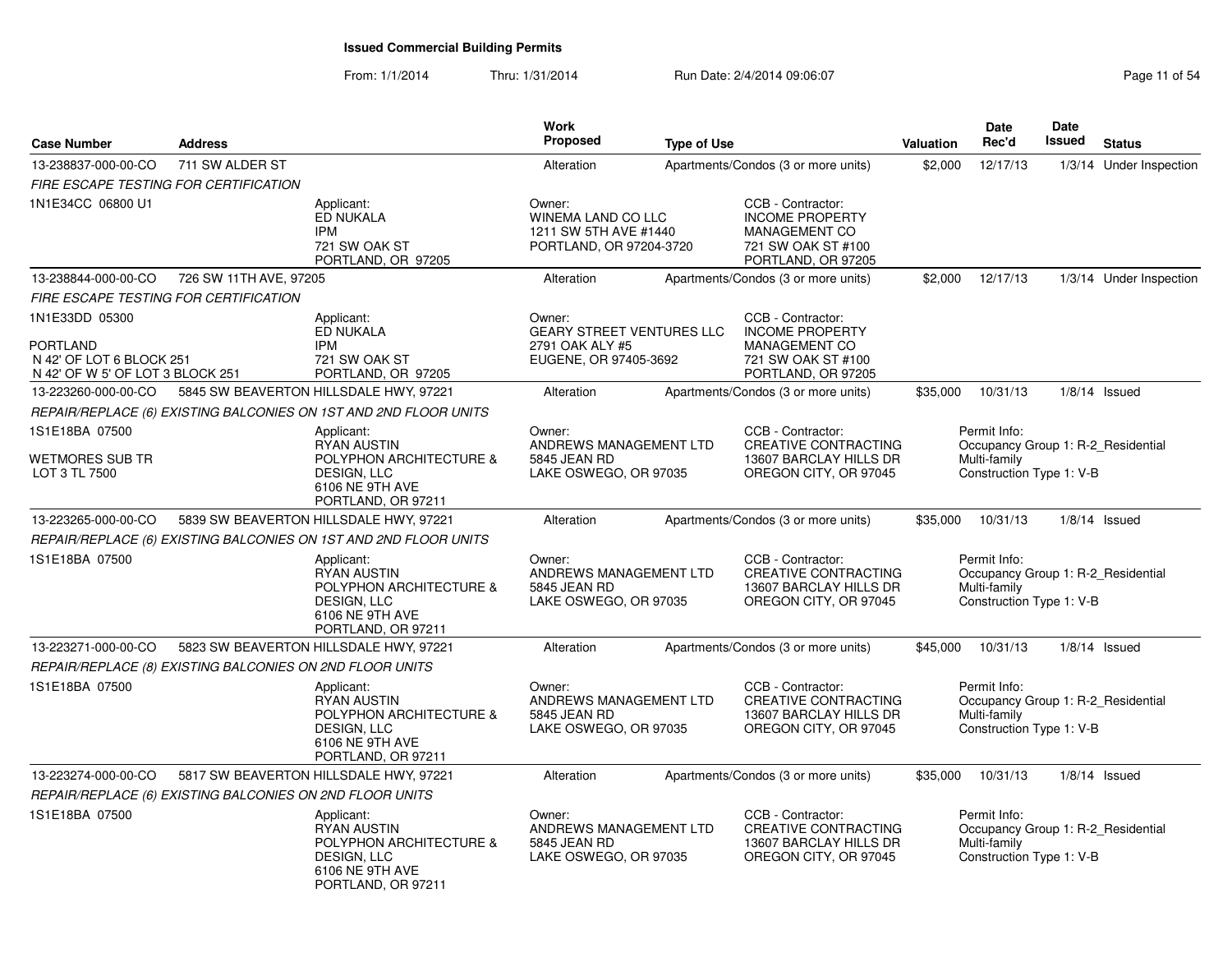| <b>Case Number</b>  | <b>Address</b>                                                                                                                                            | Work<br>Proposed<br><b>Type of Use</b>                                                                                                                             |                                                                                                      | <b>Valuation</b> | <b>Date</b><br>Rec'd                                           | <b>Date</b><br><b>Issued</b> | <b>Status</b>                                                                                                                   |
|---------------------|-----------------------------------------------------------------------------------------------------------------------------------------------------------|--------------------------------------------------------------------------------------------------------------------------------------------------------------------|------------------------------------------------------------------------------------------------------|------------------|----------------------------------------------------------------|------------------------------|---------------------------------------------------------------------------------------------------------------------------------|
| 13-234269-000-00-CO | 1830 NW RIVERSCAPE ST                                                                                                                                     | Alteration                                                                                                                                                         | Apartments/Condos (3 or more units)                                                                  | \$19,480         | 12/9/13                                                        |                              | $1/8/14$ Issued                                                                                                                 |
|                     | REMOVE CLADDING AS NECESSARY TO REPAIR WATER RESISITIVE BARRIER BENEATH. REMOVE AND REPLACE DECKING AT ROOF DECKS, APPLY WATERPROOFING SYSTEM. REMOVE AND |                                                                                                                                                                    |                                                                                                      |                  |                                                                |                              |                                                                                                                                 |
| 1N1E28D 00320       | Applicant:<br>MARC LEUSCHNER<br>PO BOX 17196<br>PORTLAND, OR 97217                                                                                        | Owner:<br>PACIFICA AT RIVERSCAPE<br>931 SW KING AVE<br>PORTLAND, OR 97205-1319<br>Owner:<br>CONDOMINIUMS OWNERS ASSN<br>931 SW KING AVE<br>PORTLAND, OR 97205-1319 | CCB - Contractor:<br><b>JIM CAREY</b><br><b>JR JOHNSON INC</b><br>PO BOX 17196<br>PORTLAND, OR 97217 |                  | Permit Info:<br>Multi-family<br>btwn units and protected roof) |                              | Occupancy Group 1: R-2_Residential<br>Construction Type 1: V-A:(per appeal 441,<br>in lieu of 1 hour throughout, add 2hr walls  |
| 13-234270-000-00-CO | 1830 NW RIVERSCAPE ST                                                                                                                                     | Alteration                                                                                                                                                         | Apartments/Condos (3 or more units)                                                                  | \$11,688         | 12/9/13                                                        |                              | $1/8/14$ Issued                                                                                                                 |
|                     | REMOVE CLADDING AS NECESSARY TO REPAIR WATER RESISITIVE BARRIER BENEATH. REMOVE AND REPLACE DECKING AT ROOF DECKS. APPLY WATERPROOFING SYSTEM. REMOVE AND |                                                                                                                                                                    |                                                                                                      |                  |                                                                |                              |                                                                                                                                 |
| 1N1E28D 00320       | Applicant:<br>MARC LEUSCHNER<br>PO BOX 17196<br>PORTLAND, OR 97217                                                                                        | Owner:<br>PACIFICA AT RIVERSCAPE<br>931 SW KING AVE<br>PORTLAND, OR 97205-1319<br>Owner:<br>CONDOMINIUMS OWNERS ASSN<br>931 SW KING AVE<br>PORTLAND, OR 97205-1319 | CCB - Contractor:<br><b>JIM CAREY</b><br>JR JOHNSON INC<br>PO BOX 17196<br>PORTLAND, OR 97217        |                  | Permit Info:<br>Multi-family<br>btwn units and protected roof) |                              | Occupancy Group 1: R-2_Residential<br>Construction Type 1: V-A: (per appeal 441,<br>in lieu of 1 hour throughout, add 2hr walls |
| 13-234268-000-00-CO | 1830 NW RIVERSCAPE ST                                                                                                                                     | Alteration                                                                                                                                                         | Apartments/Condos (3 or more units)                                                                  | \$11,688         | 12/9/13                                                        |                              | $1/8/14$ Issued                                                                                                                 |
|                     | REMOVE CLADDING AS NECESSARY TO REPAIR WATER RESISITIVE BARRIER BENEATH. REMOVE AND REPLACE DECKING AT ROOF DECKS, APPLY WATERPROOFING SYSTEM. REMOVE AND |                                                                                                                                                                    |                                                                                                      |                  |                                                                |                              |                                                                                                                                 |
| 1N1E28D 00320       | Applicant:<br><b>MARC LEUSCHNER</b><br>PO BOX 17196<br>PORTLAND, OR 97217                                                                                 | Owner:<br>PACIFICA AT RIVERSCAPE<br>931 SW KING AVE<br>PORTLAND, OR 97205-1319<br>Owner:<br>CONDOMINIUMS OWNERS ASSN<br>931 SW KING AVE<br>PORTLAND, OR 97205-1319 | CCB - Contractor:<br><b>JIM CAREY</b><br><b>JR JOHNSON INC</b><br>PO BOX 17196<br>PORTLAND, OR 97217 |                  | Permit Info:<br>Multi-family<br>btwn units and protected roof) |                              | Occupancy Group 1: R-2_Residential<br>Construction Type 1: V-A: (per appeal 441,<br>in lieu of 1 hour throughout, add 2hr walls |
| 13-234271-000-00-CO | 1830 NW RIVERSCAPE ST                                                                                                                                     | Alteration                                                                                                                                                         | Apartments/Condos (3 or more units)                                                                  | \$15,584         | 12/9/13                                                        |                              | $1/8/14$ Issued                                                                                                                 |
|                     | REMOVE CLADDING AS NECESSARY TO REPAIR WATER RESISITIVE BARRIER BENEATH. REMOVE AND REPLACE DECKING AT ROOF DECKS, APPLY WATERPROOFING SYSTEM. REMOVE AND |                                                                                                                                                                    |                                                                                                      |                  |                                                                |                              |                                                                                                                                 |
| 1N1E28D 00320       | Applicant:<br>MARC LEUSCHNER<br>PO BOX 17196<br>PORTLAND, OR 97217                                                                                        | Owner:<br>PACIFICA AT RIVERSCAPE<br>931 SW KING AVE<br>PORTLAND, OR 97205-1319<br>Owner:<br>CONDOMINIUMS OWNERS ASSN<br>931 SW KING AVE<br>PORTLAND, OR 97205-1319 | CCB - Contractor:<br><b>JIM CAREY</b><br>JR JOHNSON INC<br>PO BOX 17196<br>PORTLAND, OR 97217        |                  | Permit Info:<br>Multi-family<br>btwn units and protected roof) |                              | Occupancy Group 1: R-2_Residential<br>Construction Type 1: V-A: (per appeal 441,<br>in lieu of 1 hour throughout, add 2hr walls |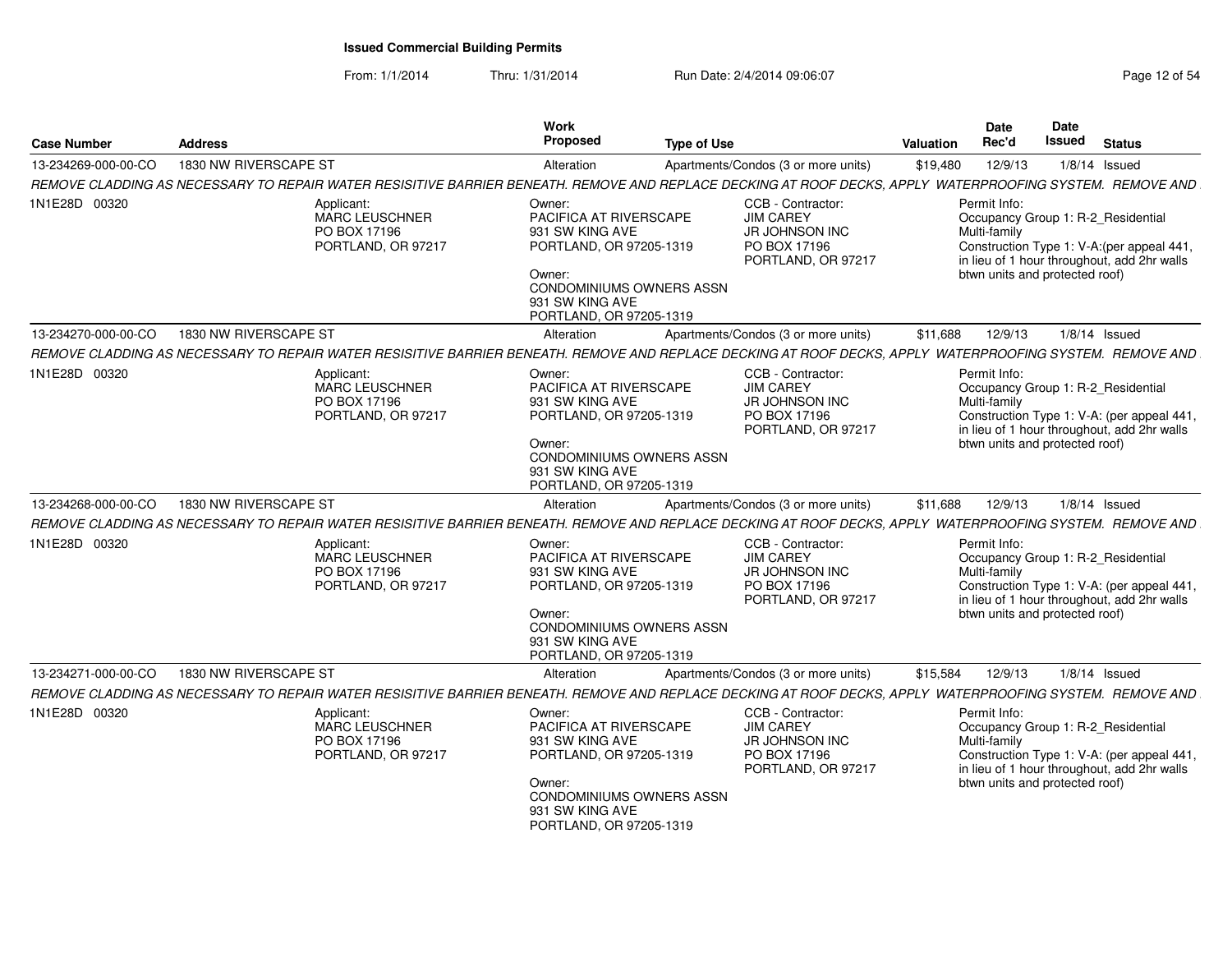From: 1/1/2014Thru: 1/31/2014 Run Date: 2/4/2014 09:06:07 Run Date: 2/4/2014 09:06:07

| <b>Case Number</b>  | <b>Address</b>                                                                                                                                            | Work<br>Proposed<br><b>Type of Use</b>                                                                                                                                    |                                                                                                      | Valuation | <b>Date</b><br>Rec'd                                           | <b>Date</b><br><b>Issued</b> | <b>Status</b>                                                                                                                   |
|---------------------|-----------------------------------------------------------------------------------------------------------------------------------------------------------|---------------------------------------------------------------------------------------------------------------------------------------------------------------------------|------------------------------------------------------------------------------------------------------|-----------|----------------------------------------------------------------|------------------------------|---------------------------------------------------------------------------------------------------------------------------------|
| 13-234272-000-00-CO | 1830 NW RIVERSCAPE ST                                                                                                                                     | Alteration                                                                                                                                                                | Apartments/Condos (3 or more units)                                                                  | \$15,584  | 12/9/13                                                        |                              | $1/8/14$ Issued                                                                                                                 |
|                     | REMOVE CLADDING AS NECESSARY TO REPAIR WATER RESISITIVE BARRIER BENEATH. REMOVE AND REPLACE DECKING AT ROOF DECKS, APPLY WATERPROOFING SYSTEM. REMOVE AND |                                                                                                                                                                           |                                                                                                      |           |                                                                |                              |                                                                                                                                 |
| 1N1E28D 00320       | Applicant:<br><b>MARC LEUSCHNER</b><br>PO BOX 17196<br>PORTLAND, OR 97217                                                                                 | Owner:<br>PACIFICA AT RIVERSCAPE<br>931 SW KING AVE<br>PORTLAND, OR 97205-1319<br>Owner:<br><b>CONDOMINIUMS OWNERS ASSN</b><br>931 SW KING AVE<br>PORTLAND, OR 97205-1319 | CCB - Contractor:<br><b>JIM CAREY</b><br><b>JR JOHNSON INC</b><br>PO BOX 17196<br>PORTLAND, OR 97217 |           | Permit Info:<br>Multi-family<br>btwn units and protected roof) |                              | Occupancy Group 1: R-2 Residential<br>Construction Type 1: V-A: (per appeal 441,<br>in lieu of 1 hour throughout, add 2hr walls |
| 13-234274-000-00-CO | 1830 NW RIVERSCAPE ST                                                                                                                                     | Alteration                                                                                                                                                                | Apartments/Condos (3 or more units)                                                                  | \$7,792   | 12/9/13                                                        |                              | $1/8/14$ Issued                                                                                                                 |
|                     | REMOVE CLADDING AS NECESSARY TO REPAIR WATER RESISITIVE BARRIER BENEATH. REMOVE AND REPLACE DECKING AT ROOF DECKS, APPLY WATERPROOFING SYSTEM. REMOVE AND |                                                                                                                                                                           |                                                                                                      |           |                                                                |                              |                                                                                                                                 |
| 1N1E28D 00320       | Applicant:<br><b>MARC LEUSCHNER</b><br>PO BOX 17196<br>PORTLAND, OR 97217                                                                                 | Owner:<br>PACIFICA AT RIVERSCAPE<br>931 SW KING AVE<br>PORTLAND, OR 97205-1319<br>Owner:<br>CONDOMINIUMS OWNERS ASSN<br>931 SW KING AVE<br>PORTLAND, OR 97205-1319        | CCB - Contractor:<br><b>JIM CAREY</b><br>JR JOHNSON INC<br>PO BOX 17196<br>PORTLAND, OR 97217        |           | Permit Info:<br>Multi-family<br>btwn units and protected roof) |                              | Occupancy Group 1: R-2_Residential<br>Construction Type 1: V-A: (per appeal 441,<br>in lieu of 1 hour throughout, add 2hr walls |
| 13-234275-000-00-CO | 1830 NW RIVERSCAPE ST                                                                                                                                     | Alteration                                                                                                                                                                | Apartments/Condos (3 or more units)                                                                  | \$15,584  | 12/9/13                                                        |                              | $1/8/14$ Issued                                                                                                                 |
|                     | REMOVE CLADDING AS NECESSARY TO REPAIR WATER RESISITIVE BARRIER BENEATH. REMOVE AND REPLACE DECKING AT ROOF DECKS. APPLY WATERPROOFING SYSTEM. REMOVE AND |                                                                                                                                                                           |                                                                                                      |           |                                                                |                              |                                                                                                                                 |
| 1N1E28D 00320       | Applicant:<br>MARC LEUSCHNER<br>PO BOX 17196<br>PORTLAND, OR 97217                                                                                        | Owner:<br>PACIFICA AT RIVERSCAPE<br>931 SW KING AVE<br>PORTLAND, OR 97205-1319<br>Owner:<br><b>CONDOMINIUMS OWNERS ASSN</b><br>931 SW KING AVE<br>PORTLAND, OR 97205-1319 | CCB - Contractor:<br><b>JIM CAREY</b><br>JR JOHNSON INC<br>PO BOX 17196<br>PORTLAND, OR 97217        |           | Permit Info:<br>Multi-family<br>btwn units and protected roof) |                              | Occupancy Group 1: R-2 Residential<br>Construction Type 1: V-A: (per appeal 441,<br>in lieu of 1 hour throughout, add 2hr walls |
| 13-234276-000-00-CO | 1830 NW RIVERSCAPE ST                                                                                                                                     | Alteration                                                                                                                                                                | Apartments/Condos (3 or more units)                                                                  | \$19,480  | 12/9/13                                                        |                              | $1/8/14$ Issued                                                                                                                 |
|                     | REMOVE CLADDING AS NECESSARY TO REPAIR WATER RESISITIVE BARRIER BENEATH. REMOVE AND REPLACE DECKING AT ROOF DECKS, APPLY WATERPROOFING SYSTEM. REMOVE AND |                                                                                                                                                                           |                                                                                                      |           |                                                                |                              |                                                                                                                                 |
| 1N1E28D 00320       | Applicant:<br><b>MARC LEUSCHNER</b><br>PO BOX 17196<br>PORTLAND, OR 97217                                                                                 | Owner:<br>PACIFICA AT RIVERSCAPE<br>931 SW KING AVE<br>PORTLAND, OR 97205-1319<br>Owner:<br><b>CONDOMINIUMS OWNERS ASSN</b><br>931 SW KING AVE<br>PORTLAND, OR 97205-1319 | CCB - Contractor:<br><b>JIM CAREY</b><br><b>JR JOHNSON INC</b><br>PO BOX 17196<br>PORTLAND, OR 97217 |           | Permit Info:<br>Multi-family<br>btwn units and protected roof) |                              | Occupancy Group 1: R-2_Residential<br>Construction Type 1: V-A: (per appeal 441,<br>in lieu of 1 hour throughout, add 2hr walls |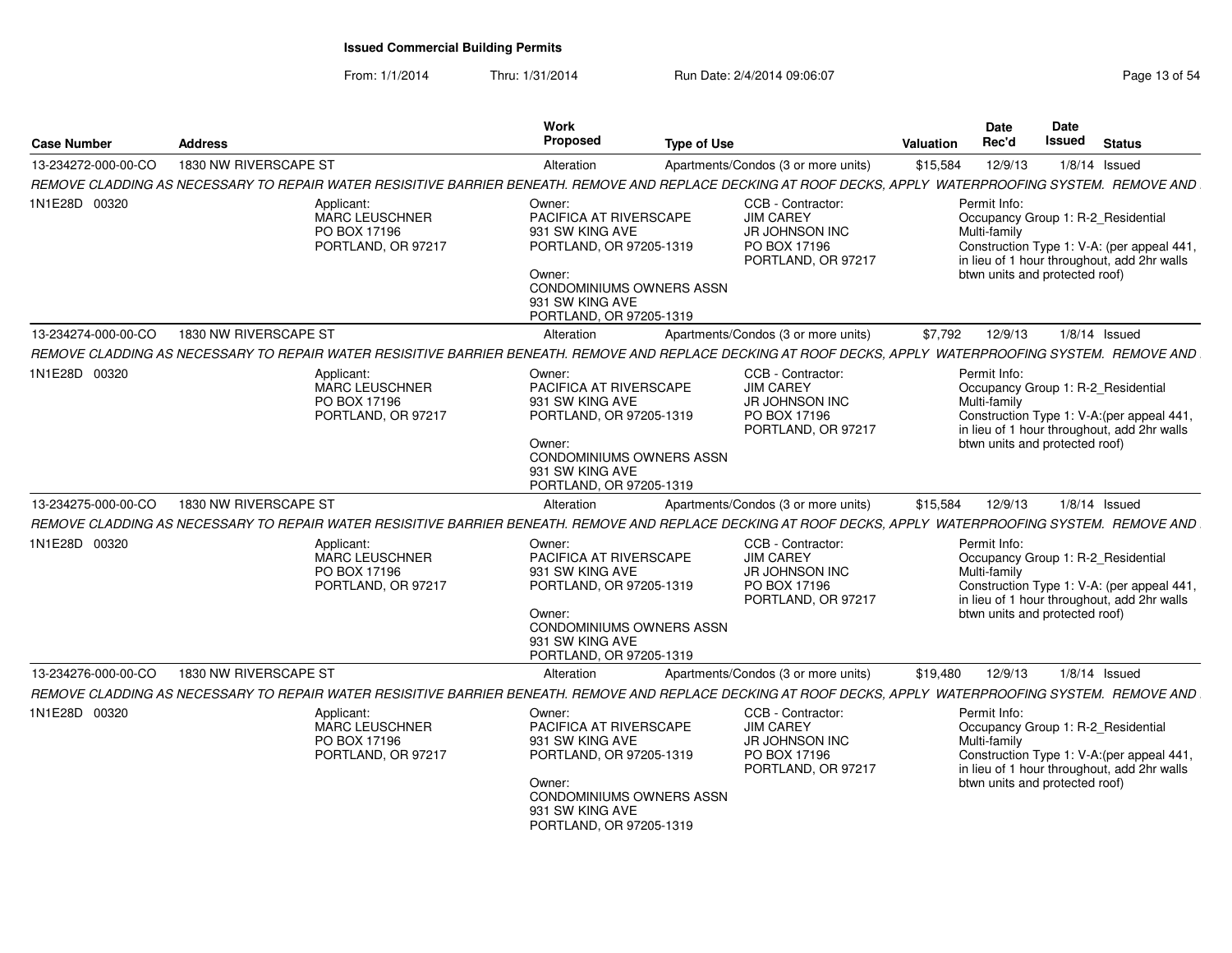| <b>Case Number</b>  | <b>Address</b>                                                                                                                                            | Work<br><b>Proposed</b><br><b>Type of Use</b>                                                                                                                             |                                                                                                      | Valuation | <b>Date</b><br>Rec'd                                           | <b>Date</b><br><b>Issued</b> | <b>Status</b>                                                                                                                   |
|---------------------|-----------------------------------------------------------------------------------------------------------------------------------------------------------|---------------------------------------------------------------------------------------------------------------------------------------------------------------------------|------------------------------------------------------------------------------------------------------|-----------|----------------------------------------------------------------|------------------------------|---------------------------------------------------------------------------------------------------------------------------------|
| 13-234277-000-00-CO | 1830 NW RIVERSCAPE ST                                                                                                                                     | Alteration                                                                                                                                                                | Apartments/Condos (3 or more units)                                                                  | \$15,584  | 12/9/13                                                        |                              | $1/8/14$ Issued                                                                                                                 |
|                     | REMOVE CLADDING AS NECESSARY TO REPAIR WATER RESISITIVE BARRIER BENEATH. REMOVE AND REPLACE DECKING AT ROOF DECKS, APPLY WATERPROOFING SYSTEM. REMOVE AND |                                                                                                                                                                           |                                                                                                      |           |                                                                |                              |                                                                                                                                 |
| 1N1E28D 00320       | Applicant:<br>MARC LEUSCHNER<br>PO BOX 17196<br>PORTLAND, OR 97217                                                                                        | Owner:<br>PACIFICA AT RIVERSCAPE<br>931 SW KING AVE<br>PORTLAND, OR 97205-1319<br>Owner:<br><b>CONDOMINIUMS OWNERS ASSN</b><br>931 SW KING AVE<br>PORTLAND, OR 97205-1319 | CCB - Contractor:<br><b>JIM CAREY</b><br>JR JOHNSON INC<br>PO BOX 17196<br>PORTLAND, OR 97217        |           | Permit Info:<br>Multi-family<br>btwn units and protected roof) |                              | Occupancy Group 1: R-2 Residential<br>Construction Type 1: V-A: (per appeal 441,<br>in lieu of 1 hour throughout, add 2hr walls |
| 13-234245-000-00-CO | 1830 NW RIVERSCAPE ST                                                                                                                                     | Alteration                                                                                                                                                                | Apartments/Condos (3 or more units)                                                                  | \$23,376  | 12/9/13                                                        |                              | $1/8/14$ Issued                                                                                                                 |
|                     | REMOVE CLADDING AS NECESSARY TO REPAIR WATER RESISITIVE BARRIER BENEATH. REMOVE AND REPLACE DECKING AT ROOF DECKS. APPLY WATERPROOFING SYSTEM. REMOVE AND |                                                                                                                                                                           |                                                                                                      |           |                                                                |                              |                                                                                                                                 |
| 1N1E28D 00320       | Applicant:<br><b>MARC LEUSCHNER</b><br>PO BOX 17196<br>PORTLAND, OR 97217                                                                                 | Owner:<br>PACIFICA AT RIVERSCAPE<br>931 SW KING AVE<br>PORTLAND, OR 97205-1319<br>Owner:<br>CONDOMINIUMS OWNERS ASSN<br>931 SW KING AVE<br>PORTLAND, OR 97205-1319        | CCB - Contractor:<br><b>JIM CAREY</b><br>JR JOHNSON INC<br>PO BOX 17196<br>PORTLAND, OR 97217        |           | Permit Info:<br>Multi-family<br>btwn units and protected roof) |                              | Occupancy Group 1: R-2 Residential<br>Construction Type 1: V-A: (per appeal 441,<br>in lieu of 1 hour throughout, add 2hr walls |
| 13-234255-000-00-CO | 1830 NW RIVERSCAPE ST                                                                                                                                     | Alteration                                                                                                                                                                | Apartments/Condos (3 or more units)                                                                  | \$11,688  | 12/9/13                                                        |                              | $1/8/14$ Issued                                                                                                                 |
|                     | REMOVE CLADDING AS NECESSARY TO REPAIR WATER RESISITIVE BARRIER BENEATH. REMOVE AND REPLACE DECKING AT ROOF DECKS, APPLY WATERPROOFING SYSTEM. REMOVE AND |                                                                                                                                                                           |                                                                                                      |           |                                                                |                              |                                                                                                                                 |
| 1N1E28D 00320       | Applicant:<br><b>MARC LEUSCHNER</b><br>PO BOX 17196<br>PORTLAND, OR 97217                                                                                 | Owner:<br>PACIFICA AT RIVERSCAPE<br>931 SW KING AVE<br>PORTLAND, OR 97205-1319<br>Owner:<br><b>CONDOMINIUMS OWNERS ASSN</b><br>931 SW KING AVE<br>PORTLAND, OR 97205-1319 | CCB - Contractor:<br><b>JIM CAREY</b><br><b>JR JOHNSON INC</b><br>PO BOX 17196<br>PORTLAND, OR 97217 |           | Permit Info:<br>Multi-family<br>btwn units and protected roof) |                              | Occupancy Group 1: R-2_Residential<br>Construction Type 1: V-A: (per appeal 441,<br>in lieu of 1 hour throughout, add 2hr walls |
| 13-234257-000-00-CO | 1830 NW RIVERSCAPE ST                                                                                                                                     | Alteration                                                                                                                                                                | Apartments/Condos (3 or more units)                                                                  | \$15,584  | 12/9/13                                                        |                              | $1/8/14$ Issued                                                                                                                 |
|                     | REMOVE CLADDING AS NECESSARY TO REPAIR WATER RESISITIVE BARRIER BENEATH. REMOVE AND REPLACE DECKING AT ROOF DECKS, APPLY WATERPROOFING SYSTEM. REMOVE AND |                                                                                                                                                                           |                                                                                                      |           |                                                                |                              |                                                                                                                                 |
| 1N1E28D 00320       | Applicant:<br><b>MARC LEUSCHNER</b><br>PO BOX 17196<br>PORTLAND, OR 97217                                                                                 | Owner:<br>PACIFICA AT RIVERSCAPE<br>931 SW KING AVE<br>PORTLAND, OR 97205-1319<br>Owner:<br>CONDOMINIUMS OWNERS ASSN<br>931 SW KING AVE<br>PORTLAND, OR 97205-1319        | CCB - Contractor:<br><b>JIM CAREY</b><br><b>JR JOHNSON INC</b><br>PO BOX 17196<br>PORTLAND, OR 97217 |           | Permit Info:<br>Multi-family<br>btwn units and protected roof) |                              | Occupancy Group 1: R-2_Residential<br>Construction Type 1: V-A: (per appeal 441,<br>in lieu of 1 hour throughout, add 2hr walls |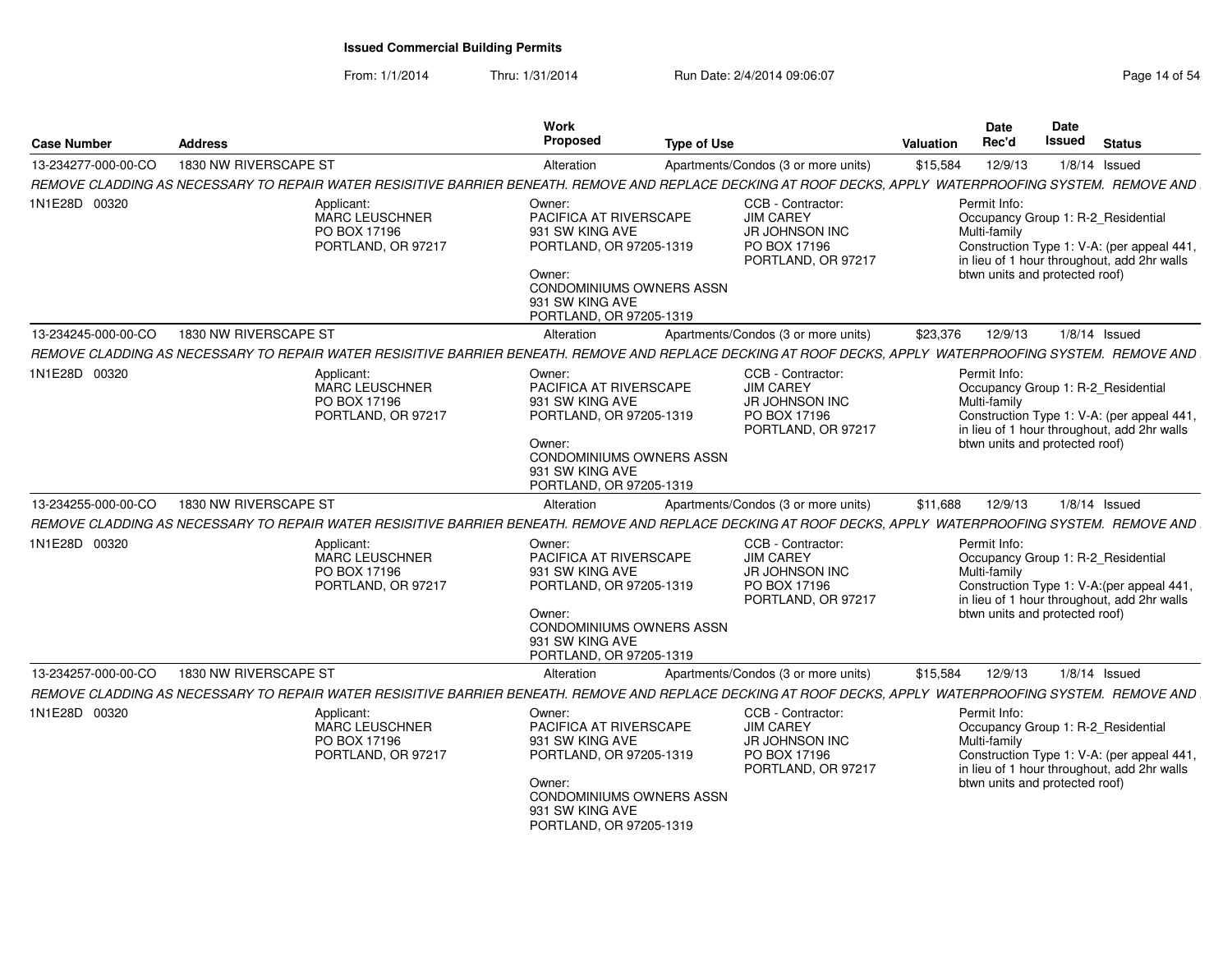| <b>Case Number</b>  | <b>Address</b>                                                                                                                                            | Work<br><b>Proposed</b><br><b>Type of Use</b>                                                                                                                             |                                                                                                      | <b>Date</b><br>Rec'd<br>Valuation | <b>Date</b><br><b>Issued</b>   |                 | <b>Status</b>                                                                                                                   |
|---------------------|-----------------------------------------------------------------------------------------------------------------------------------------------------------|---------------------------------------------------------------------------------------------------------------------------------------------------------------------------|------------------------------------------------------------------------------------------------------|-----------------------------------|--------------------------------|-----------------|---------------------------------------------------------------------------------------------------------------------------------|
| 13-234258-000-00-CO | 1830 NW RIVERSCAPE ST                                                                                                                                     | Alteration                                                                                                                                                                | Apartments/Condos (3 or more units)                                                                  | \$11,688                          | 12/9/13                        | $1/8/14$ Issued |                                                                                                                                 |
|                     | REMOVE CLADDING AS NECESSARY TO REPAIR WATER RESISITIVE BARRIER BENEATH. REMOVE AND REPLACE DECKING AT ROOF DECKS, APPLY WATERPROOFING SYSTEM. REMOVE AND |                                                                                                                                                                           |                                                                                                      |                                   |                                |                 |                                                                                                                                 |
| 1N1E28D 00320       | Applicant:<br><b>MARC LEUSCHNER</b><br>PO BOX 17196<br>PORTLAND, OR 97217                                                                                 | Owner:<br>PACIFICA AT RIVERSCAPE<br>931 SW KING AVE<br>PORTLAND, OR 97205-1319<br>Owner:<br><b>CONDOMINIUMS OWNERS ASSN</b><br>931 SW KING AVE<br>PORTLAND, OR 97205-1319 | CCB - Contractor:<br><b>JIM CAREY</b><br>JR JOHNSON INC<br>PO BOX 17196<br>PORTLAND, OR 97217        | Permit Info:<br>Multi-family      | btwn units and protected roof) |                 | Occupancy Group 1: R-2 Residential<br>Construction Type 1: V-A:(per appeal 441,<br>in lieu of 1 hour throughout, add 2hr walls  |
| 13-234259-000-00-CO | 1830 NW RIVERSCAPE ST                                                                                                                                     | Alteration                                                                                                                                                                | Apartments/Condos (3 or more units)                                                                  | \$23,376                          | 12/9/13                        | $1/8/14$ Issued |                                                                                                                                 |
|                     | REMOVE CLADDING AS NECESSARY TO REPAIR WATER RESISITIVE BARRIER BENEATH. REMOVE AND REPLACE DECKING AT ROOF DECKS, APPLY WATERPROOFING SYSTEM. REMOVE AND |                                                                                                                                                                           |                                                                                                      |                                   |                                |                 |                                                                                                                                 |
| 1N1E28D 00320       | Applicant:<br><b>MARC LEUSCHNER</b><br>PO BOX 17196<br>PORTLAND, OR 97217                                                                                 | Owner:<br>PACIFICA AT RIVERSCAPE<br>931 SW KING AVE<br>PORTLAND, OR 97205-1319<br>Owner:<br>CONDOMINIUMS OWNERS ASSN<br>931 SW KING AVE<br>PORTLAND, OR 97205-1319        | CCB - Contractor:<br><b>JIM CAREY</b><br><b>JR JOHNSON INC</b><br>PO BOX 17196<br>PORTLAND, OR 97217 | Permit Info:<br>Multi-family      | btwn units and protected roof) |                 | Occupancy Group 1: R-2 Residential<br>Construction Type 1: V-A: (per appeal 441,<br>in lieu of 1 hour throughout, add 2hr walls |
| 13-234260-000-00-CO | 1830 NW RIVERSCAPE ST                                                                                                                                     | Alteration                                                                                                                                                                | Apartments/Condos (3 or more units)                                                                  | \$15,584                          | 12/9/13                        | $1/8/14$ Issued |                                                                                                                                 |
|                     | REMOVE CLADDING AS NECESSARY TO REPAIR WATER RESISITIVE BARRIER BENEATH. REMOVE AND REPLACE DECKING AT ROOF DECKS, APPLY WATERPROOFING SYSTEM. REMOVE AND |                                                                                                                                                                           |                                                                                                      |                                   |                                |                 |                                                                                                                                 |
| 1N1E28D 00320       | Applicant:<br><b>MARC LEUSCHNER</b><br>PO BOX 17196<br>PORTLAND, OR 97217                                                                                 | Owner:<br>PACIFICA AT RIVERSCAPE<br>931 SW KING AVE<br>PORTLAND, OR 97205-1319<br>Owner:<br><b>CONDOMINIUMS OWNERS ASSN</b><br>931 SW KING AVE<br>PORTLAND, OR 97205-1319 | CCB - Contractor:<br><b>JIM CAREY</b><br><b>JR JOHNSON INC</b><br>PO BOX 17196<br>PORTLAND, OR 97217 | Permit Info:<br>Multi-family      | btwn units and protected roof) |                 | Occupancy Group 1: R-2_Residential<br>Construction Type 1: V-A: (per appeal 441,<br>in lieu of 1 hour throughout, add 2hr walls |
| 13-234262-000-00-CO | 1830 NW RIVERSCAPE ST                                                                                                                                     | Alteration                                                                                                                                                                | Apartments/Condos (3 or more units)                                                                  | \$15,584                          | 12/9/13                        | $1/8/14$ Issued |                                                                                                                                 |
|                     | REMOVE CLADDING AS NECESSARY TO REPAIR WATER RESISITIVE BARRIER BENEATH. REMOVE AND REPLACE DECKING AT ROOF DECKS, APPLY WATERPROOFING SYSTEM. REMOVE AND |                                                                                                                                                                           |                                                                                                      |                                   |                                |                 |                                                                                                                                 |
| 1N1E28D 00320       | Applicant:<br><b>MARC LEUSCHNER</b><br>PO BOX 17196<br>PORTLAND, OR 97217                                                                                 | Owner:<br>PACIFICA AT RIVERSCAPE<br>931 SW KING AVE<br>PORTLAND, OR 97205-1319<br>Owner:<br><b>CONDOMINIUMS OWNERS ASSN</b><br>931 SW KING AVE<br>PORTLAND, OR 97205-1319 | CCB - Contractor:<br><b>JIM CAREY</b><br><b>JR JOHNSON INC</b><br>PO BOX 17196<br>PORTLAND, OR 97217 | Permit Info:<br>Multi-family      | btwn units and protected roof) |                 | Occupancy Group 1: R-2_Residential<br>Construction Type 1: V-A: (per appeal 441,<br>in lieu of 1 hour throughout, add 2hr walls |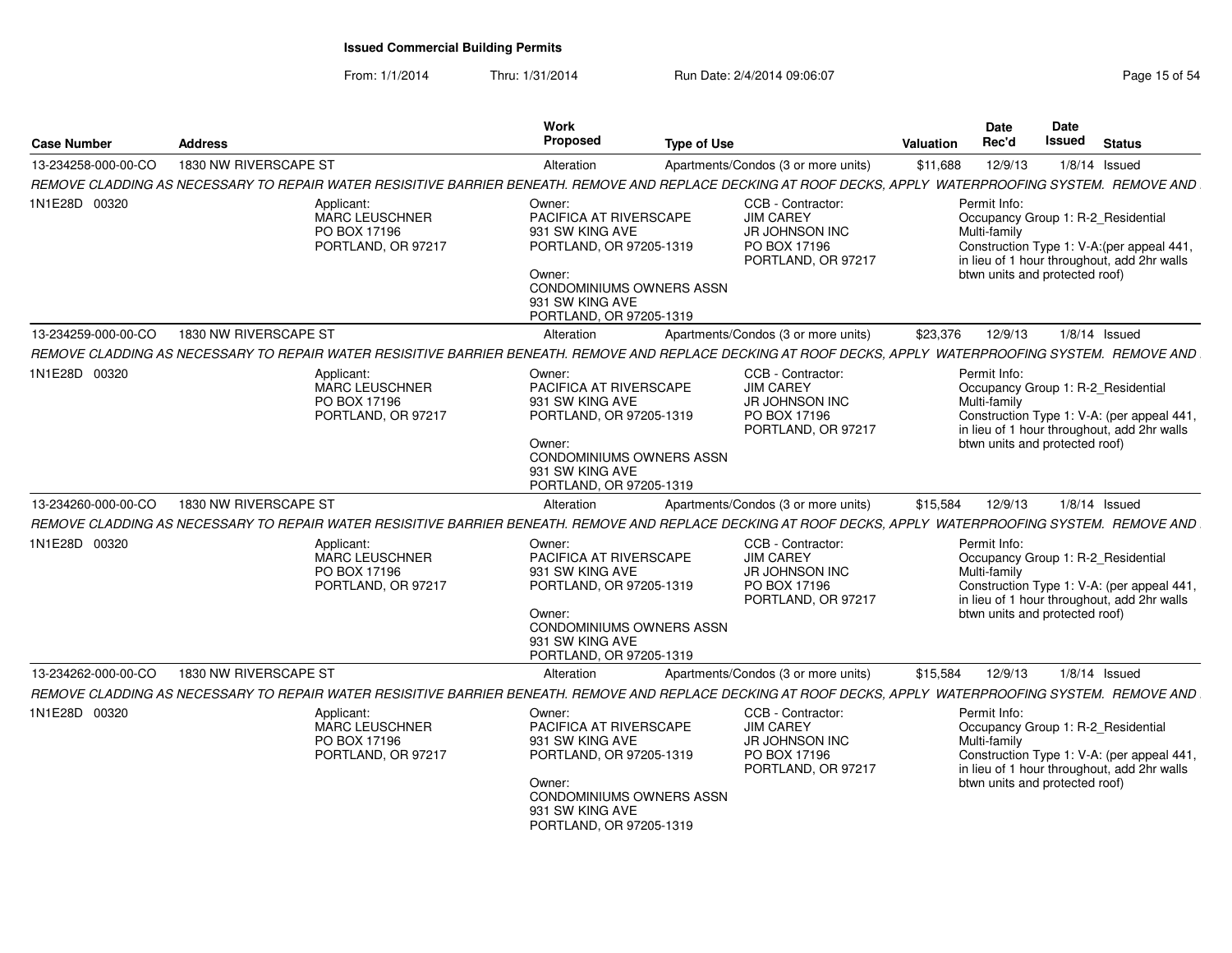| <b>Case Number</b>  | <b>Address</b>                                                                                                                                              | Work<br><b>Proposed</b><br><b>Type of Use</b>                                                                                                                             |                                                                                                      | Valuation                    | <b>Date</b><br>Rec'd           | Date<br><b>Issued</b> | <b>Status</b>                                                                                                                   |
|---------------------|-------------------------------------------------------------------------------------------------------------------------------------------------------------|---------------------------------------------------------------------------------------------------------------------------------------------------------------------------|------------------------------------------------------------------------------------------------------|------------------------------|--------------------------------|-----------------------|---------------------------------------------------------------------------------------------------------------------------------|
| 13-234263-000-00-CO | 1830 NW RIVERSCAPE ST                                                                                                                                       | Alteration                                                                                                                                                                | Apartments/Condos (3 or more units)                                                                  | \$15,584                     | 12/9/13                        |                       | $1/8/14$ Issued                                                                                                                 |
|                     | REMOVE CLADDING AS NECESSARY TO REPAIR WATER RESISITIVE BARRIER BENEATH. REMOVE AND REPLACE DECKING AT ROOF DECKS, APPLY WATERPROOFING SYSTEM. REMOVE AND   |                                                                                                                                                                           |                                                                                                      |                              |                                |                       |                                                                                                                                 |
| 1N1E28D 00320       | Applicant:<br>MARC LEUSCHNER<br>PO BOX 17196<br>PORTLAND, OR 97217                                                                                          | Owner:<br>PACIFICA AT RIVERSCAPE<br>931 SW KING AVE<br>PORTLAND, OR 97205-1319<br>Owner:<br>CONDOMINIUMS OWNERS ASSN<br>931 SW KING AVE<br>PORTLAND, OR 97205-1319        | CCB - Contractor:<br><b>JIM CAREY</b><br>JR JOHNSON INC<br>PO BOX 17196<br>PORTLAND, OR 97217        | Permit Info:<br>Multi-family | btwn units and protected roof) |                       | Occupancy Group 1: R-2 Residential<br>Construction Type 1: V-A: (per appeal 441,<br>in lieu of 1 hour throughout, add 2hr walls |
| 13-234265-000-00-CO | 1830 NW RIVERSCAPE ST                                                                                                                                       | Alteration                                                                                                                                                                | Apartments/Condos (3 or more units)                                                                  | \$11,688                     | 12/9/13                        |                       | $1/8/14$ Issued                                                                                                                 |
|                     | REMOVE CLADDING AS NECESSARY TO REPAIR WATER RESISITIVE BARRIER BENEATH. REMOVE AND REPLACE DECKING AT ROOF DECKS. APPLY  WATERPROOFING SYSTEM.  REMOVE AND |                                                                                                                                                                           |                                                                                                      |                              |                                |                       |                                                                                                                                 |
| 1N1E28D 00320       | Applicant:<br>MARC LEUSCHNER<br>PO BOX 17196<br>PORTLAND, OR 97217                                                                                          | Owner:<br>PACIFICA AT RIVERSCAPE<br>931 SW KING AVE<br>PORTLAND, OR 97205-1319<br>Owner:<br>CONDOMINIUMS OWNERS ASSN<br>931 SW KING AVE<br>PORTLAND, OR 97205-1319        | CCB - Contractor:<br><b>JIM CAREY</b><br><b>JR JOHNSON INC</b><br>PO BOX 17196<br>PORTLAND, OR 97217 | Permit Info:<br>Multi-family | btwn units and protected roof) |                       | Occupancy Group 1: R-2_Residential<br>Construction Type 1: V-A: (per appeal 441,<br>in lieu of 1 hour throughout, add 2hr walls |
| 13-234266-000-00-CO | 1830 NW RIVERSCAPE ST                                                                                                                                       | Alteration                                                                                                                                                                | Apartments/Condos (3 or more units)                                                                  | \$15,584                     | 12/9/13                        |                       | $1/8/14$ Issued                                                                                                                 |
|                     | REMOVE CLADDING AS NECESSARY TO REPAIR WATER RESISITIVE BARRIER BENEATH. REMOVE AND REPLACE DECKING AT ROOF DECKS, APPLY WATERPROOFING SYSTEM. REMOVE AND   |                                                                                                                                                                           |                                                                                                      |                              |                                |                       |                                                                                                                                 |
| 1N1E28D 00320       | Applicant:<br>MARC LEUSCHNER<br>PO BOX 17196<br>PORTLAND, OR 97217                                                                                          | Owner:<br>PACIFICA AT RIVERSCAPE<br>931 SW KING AVE<br>PORTLAND, OR 97205-1319<br>Owner:<br>CONDOMINIUMS OWNERS ASSN<br>931 SW KING AVE<br>PORTLAND, OR 97205-1319        | CCB - Contractor:<br><b>JIM CAREY</b><br>JR JOHNSON INC<br>PO BOX 17196<br>PORTLAND, OR 97217        | Permit Info:<br>Multi-family | btwn units and protected roof) |                       | Occupancy Group 1: R-2_Residential<br>Construction Type 1: V-A: (per appeal 441,<br>in lieu of 1 hour throughout, add 2hr walls |
| 13-234267-000-00-CO | 1830 NW RIVERSCAPE ST                                                                                                                                       | Alteration                                                                                                                                                                | Apartments/Condos (3 or more units)                                                                  | \$7.792                      | 12/9/13                        |                       | $1/8/14$ Issued                                                                                                                 |
|                     | REMOVE CLADDING AS NECESSARY TO REPAIR WATER RESISITIVE BARRIER BENEATH. REMOVE AND REPLACE DECKING AT ROOF DECKS, APPLY WATERPROOFING SYSTEM. REMOVE AND   |                                                                                                                                                                           |                                                                                                      |                              |                                |                       |                                                                                                                                 |
| 1N1E28D 00320       | Applicant:<br><b>MARC LEUSCHNER</b><br>PO BOX 17196<br>PORTLAND, OR 97217                                                                                   | Owner:<br>PACIFICA AT RIVERSCAPE<br>931 SW KING AVE<br>PORTLAND, OR 97205-1319<br>Owner:<br><b>CONDOMINIUMS OWNERS ASSN</b><br>931 SW KING AVE<br>PORTLAND, OR 97205-1319 | CCB - Contractor:<br><b>JIM CAREY</b><br>JR JOHNSON INC<br>PO BOX 17196<br>PORTLAND, OR 97217        | Permit Info:<br>Multi-family | btwn units and protected roof) |                       | Occupancy Group 1: R-2_Residential<br>Construction Type 1: V-A: (per appeal 441,<br>in lieu of 1 hour throughout, add 2hr walls |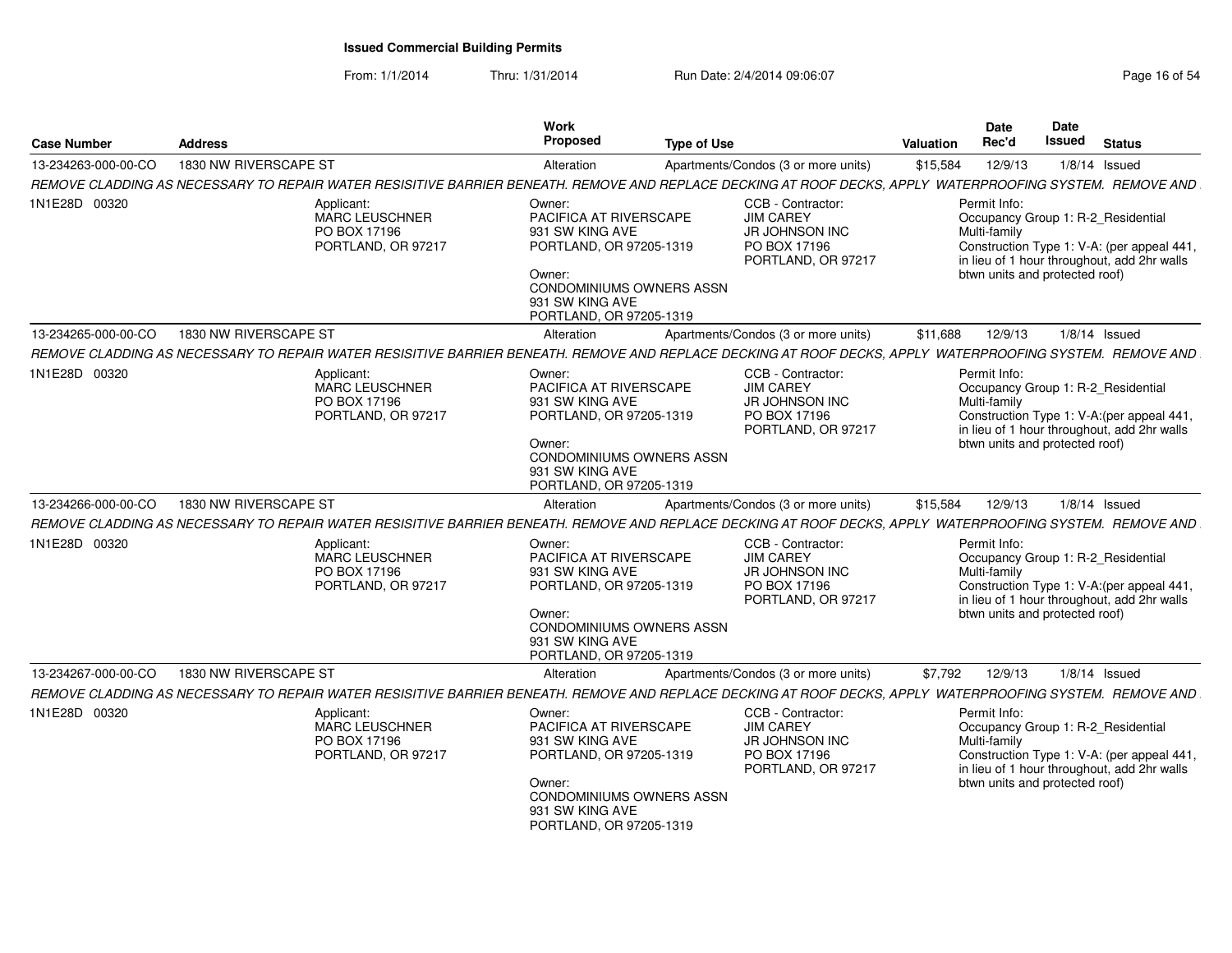| <b>Case Number</b>                                | <b>Address</b>          |                                                                                                                                                                   | <b>Work</b><br>Proposed                                                        | <b>Type of Use</b> |                                                                                                                         | Valuation | <b>Date</b><br>Rec'd                                                                           | Date<br><b>Issued</b> | <b>Status</b>                          |
|---------------------------------------------------|-------------------------|-------------------------------------------------------------------------------------------------------------------------------------------------------------------|--------------------------------------------------------------------------------|--------------------|-------------------------------------------------------------------------------------------------------------------------|-----------|------------------------------------------------------------------------------------------------|-----------------------|----------------------------------------|
| 13-242136-000-00-CO                               | 2323 SW PARK PL, 97205  |                                                                                                                                                                   | Alteration                                                                     |                    | Apartments/Condos (3 or more units)                                                                                     | \$15,000  | 1/9/14                                                                                         |                       | 1/9/14 Under Inspection                |
|                                                   |                         | REMOVE WALL IN KITCHEN AND DINING ROOM AND ADD NEW WALLS TO RECONFIGURE FOR KITCHEN REMODEL                                                                       |                                                                                |                    |                                                                                                                         |           |                                                                                                |                       |                                        |
| 1N1E33CC 00500<br><b>CEDAR HILL</b><br>LOT 39-42  |                         | Applicant:<br><b>MARK CARTER</b><br>MARK CARTER CONSTRUCTION<br>19440 ORCHARD GROVE DR.<br>OREGON CITY, OR 97045                                                  | Owner:<br>PARK VISTA CORPORATION<br>2323 SW PARK PL<br>PORTLAND, OR 97205-1055 |                    | CCB - Contractor:<br><b>MARK CARTER</b><br>MARK CARTER CONSTRUCTION<br>19440 ORCHARD GROVE DR.<br>OREGON CITY, OR 97045 |           | Permit Info:<br>Occupancy Group 1: R-2 Residential<br>Multi-family<br>Construction Type 1: I-A |                       |                                        |
| 14-102464-000-00-CO                               | 917 NE 47TH AVE, 97213  |                                                                                                                                                                   | Alteration                                                                     |                    | Apartments/Condos (3 or more units)                                                                                     | \$70,000  | 1/9/14                                                                                         |                       | $1/9/14$ Issued                        |
| <b>FOUNDATION UNDERPINNING</b>                    |                         |                                                                                                                                                                   |                                                                                |                    |                                                                                                                         |           |                                                                                                |                       |                                        |
| 1N2E31BC 00100                                    |                         | Applicant:<br><b>EDWARD CRABAUGH</b><br><b>ECEC</b><br>5331 SW MACADAM STE 269<br>PORTLAND, OR 97236                                                              | Owner:<br><b>NCG TRUDI LLC</b><br>721 SW OAK ST #100<br>PORTLAND, OR 97205     |                    | CCB - Contractor:<br><b>RAMJACK OF OREGON</b><br>PO BOX 11701<br>EUGENE, OR 97440                                       |           | Permit Info:<br>Occupancy Group 1: R-2 Residential<br>Multi-family<br>Construction Type 1: V-B |                       |                                        |
| 14-103424-000-00-CO                               | 12609 NE SHAVER ST      |                                                                                                                                                                   | Alteration                                                                     |                    | Apartments/Condos (3 or more units)                                                                                     | \$1,200   | 1/10/14                                                                                        | 1/10/14 Issued        |                                        |
| INSTALL GARDEN WINDOW IN CONDO UNIT               |                         |                                                                                                                                                                   |                                                                                |                    |                                                                                                                         |           |                                                                                                |                       |                                        |
| 1N2E23CB 06700                                    |                         | Applicant:<br>SUPER GREEN CONTRACTING                                                                                                                             | Owner:<br><b>KRISTY A CLARKE</b>                                               |                    | CCB - Contractor:<br>SUPER GREEN CONTRACTING                                                                            |           | Permit Info:                                                                                   |                       | Occupancy Group 1: R-3 Residential One |
| <b>STONEHURST</b><br>BLOCK 3<br>LOT <sub>65</sub> |                         | LLC.<br>1514 SE 24TH CIRCLE<br>TROUTDALE OR 97060                                                                                                                 | 12609 NE SHAVER ST<br>PORTLAND, OR 97230-1345                                  |                    | LLC.<br>1514 SE 24TH CIRCLE<br>TROUTDALE OR 97060                                                                       |           | and Two Family<br>Construction Type 1: V-B                                                     |                       |                                        |
| 13-187878-000-00-CO                               | 8652 N SWIFT WAY, 97203 |                                                                                                                                                                   | Alteration                                                                     |                    | Apartments/Condos (3 or more units)                                                                                     | \$130,000 | 8/7/13                                                                                         | 1/10/14 Issued        |                                        |
|                                                   |                         | ACCESSIBILITY UPGRADES IN UNITS 87 AND 88, REPLACE FIXUTRES AND REMODEL ALL OTHER UNITS. REPLACE SIDING AND WINDOWS, REBUILD FIRST FLIGHT OF ENTRANCE STAIRS.     |                                                                                |                    |                                                                                                                         |           |                                                                                                |                       |                                        |
| 1N1W01A 00700                                     |                         | Applicant:<br>ANDREW LARSEN                                                                                                                                       | Owner:<br>HOUSING AUTHORITY OF                                                 |                    | CCB - Contractor:<br>R & H CONSTRUCTION                                                                                 |           | Permit Info:<br>Occupancy Group 1: R-2 Residential                                             |                       |                                        |
| SECTION 01 1N 1W<br>TL 700 7.91 ACRES             |                         | <b>GLI ADVISORS</b><br>2863 NW CROSSING DRIVE SUITE 135 SW ASH ST #500<br>130<br>BEND, OREGON 97701                                                               | PORTLAND OREGON<br>PORTLAND, OR 97204                                          |                    | 1530 SW TAYLOR STREET<br>PORTLAND, OR 97205                                                                             |           | Multi-family<br>Construction Type 1: V-B                                                       |                       |                                        |
| 13-187882-000-00-CO                               | 8652 N SWIFT WAY, 97203 |                                                                                                                                                                   | Alteration                                                                     |                    | Apartments/Condos (3 or more units)                                                                                     | \$130,000 | 8/7/13                                                                                         | 1/10/14 Issued        |                                        |
|                                                   |                         | ACCESSIBILITY UPGRADES IN UNITS 25 - 28. NEW SIDING AND WINDOWS. REPLACE FIXTURES AND OTHER FINISHES IN ALL OTHER UNITS. REBUILD FIRST FLIGHT OF ENTRANCE STAIRS. |                                                                                |                    |                                                                                                                         |           |                                                                                                |                       |                                        |
| 1N1W01A 00700                                     |                         | Applicant:<br><b>ANDREW LARSEN</b>                                                                                                                                | Owner:<br>HOUSING AUTHORITY OF                                                 |                    | CCB - Contractor:<br>R & H CONSTRUCTION                                                                                 |           | Permit Info:<br>Occupancy Group 1: R-2 Residential                                             |                       |                                        |
| SECTION 01 1N 1W<br>TL 700 7.91 ACRES             |                         | <b>GLI ADVISORS</b><br>2863 NW CROSSING DRIVE SUITE 135 SW ASH ST #500<br>130<br>BEND, OREGON 97701                                                               | PORTLAND OREGON<br>PORTLAND, OR 97204                                          |                    | 1530 SW TAYLOR STREET<br>PORTLAND, OR 97205                                                                             |           | Multi-family<br>Construction Type 1: V-B                                                       |                       |                                        |
| 13-187895-000-00-CO                               | 8652 N SWIFT WAY, 97203 |                                                                                                                                                                   | Alteration                                                                     |                    | Apartments/Condos (3 or more units)                                                                                     | \$130,000 | 1/2/14                                                                                         | 1/10/14 Issued        |                                        |
|                                                   |                         | MAINTENANCE IMPROVEMENTS; NEW SIDING, REPLACE EXISTING WINDOWS, REPLACE FIXTURES AND INTERIOR FINISHES, PROVIDE NEW CABINETS IN KITCHENS AND BATHS. REBUILD FIRS  |                                                                                |                    |                                                                                                                         |           |                                                                                                |                       |                                        |
| 1N1W01A 00700                                     |                         | Applicant:<br>ANDREW LARSEN                                                                                                                                       | Owner:<br>HOUSING AUTHORITY OF                                                 |                    | CCB - Contractor:<br>R & H CONSTRUCTION                                                                                 |           | Permit Info:<br>Occupancy Group 1: R-2 Residential                                             |                       |                                        |
| SECTION 01 1N 1W<br>TL 700 7.91 ACRES             |                         | <b>GLI ADVISORS</b><br>2863 NW CROSSING DRIVE SUITE 135 SW ASH ST #500<br>130<br>BEND, OREGON 97701                                                               | PORTLAND OREGON<br>PORTLAND, OR 97204                                          |                    | 1530 SW TAYLOR STREET<br>PORTLAND, OR 97205                                                                             |           | Multi-family<br>Construction Type 1: V-B                                                       |                       |                                        |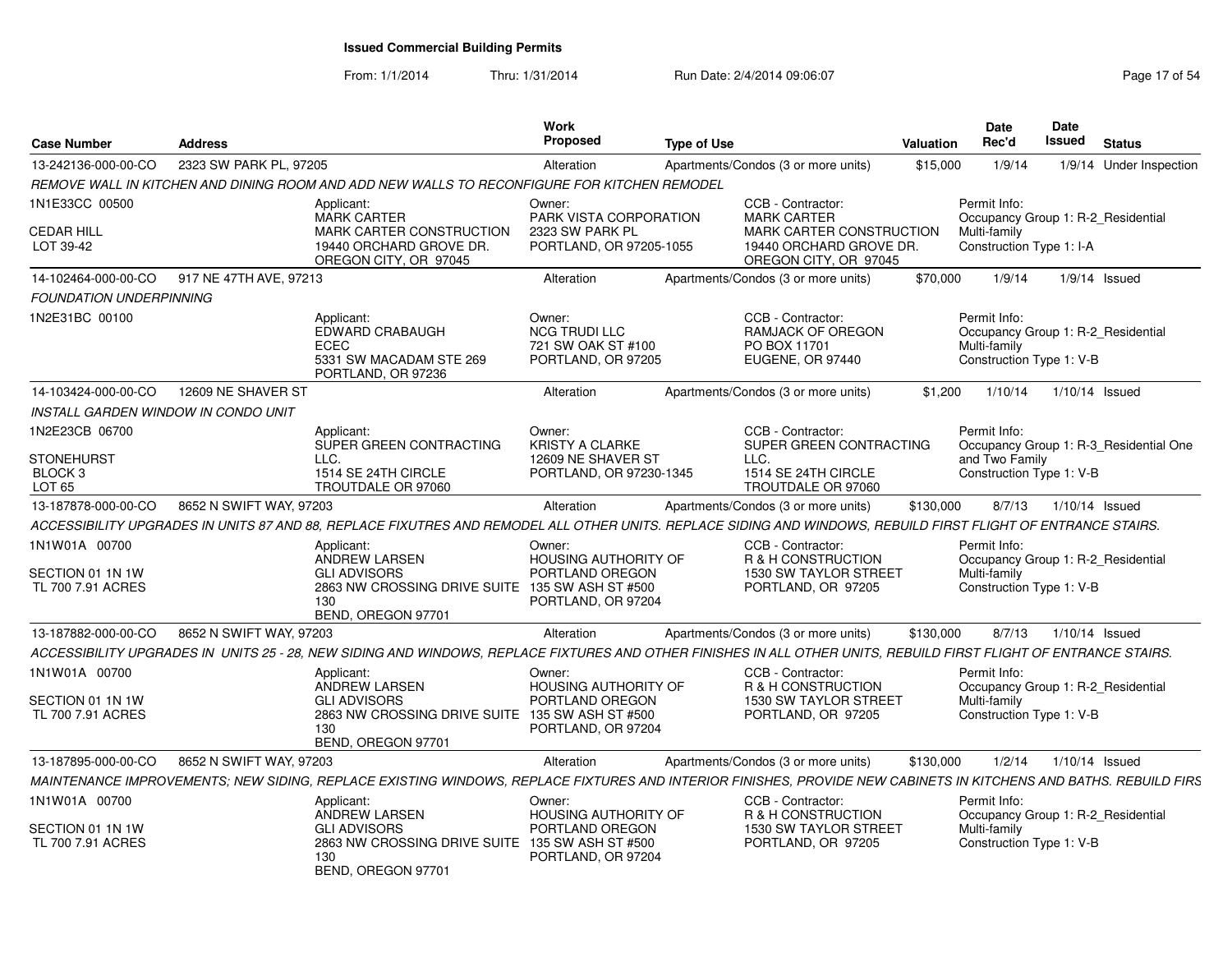| <b>Case Number</b>                    | <b>Address</b>          |                                                                                                                                                                  | Work<br><b>Proposed</b>                                              | <b>Type of Use</b> |                                                                   | <b>Valuation</b> | <b>Date</b><br>Rec'd                                                           | <b>Date</b><br>Issued | <b>Status</b> |
|---------------------------------------|-------------------------|------------------------------------------------------------------------------------------------------------------------------------------------------------------|----------------------------------------------------------------------|--------------------|-------------------------------------------------------------------|------------------|--------------------------------------------------------------------------------|-----------------------|---------------|
| 13-187901-000-00-CO                   | 8652 N SWIFT WAY, 97203 |                                                                                                                                                                  | Alteration                                                           |                    | Apartments/Condos (3 or more units)                               | \$130,000        | 8/7/13                                                                         | 1/10/14 Issued        |               |
|                                       |                         | MAINTENANCE IMPROVEMENTS: NEW SIDING, REPLACE EXISTING WINDOWS, REPLACE FIXTURES AND INTERIOR FINISHES, PROVIDE NEW CABINETS IN KITCHENS AND BATHS. REBUILD FIRS |                                                                      |                    |                                                                   |                  |                                                                                |                       |               |
| 1N1W01A 00700                         |                         | Applicant:                                                                                                                                                       | Owner:                                                               |                    | CCB - Contractor:                                                 |                  | Permit Info:                                                                   |                       |               |
| SECTION 01 1N 1W<br>TL 700 7.91 ACRES |                         | ANDREW LARSEN<br><b>GLI ADVISORS</b><br>2863 NW CROSSING DRIVE SUITE 135 SW ASH ST #500<br>130<br>BEND, OREGON 97701                                             | <b>HOUSING AUTHORITY OF</b><br>PORTLAND OREGON<br>PORTLAND, OR 97204 |                    | R & H CONSTRUCTION<br>1530 SW TAYLOR STREET<br>PORTLAND, OR 97205 |                  | Occupancy Group 1: R-2_Residential<br>Multi-family<br>Construction Type 1: V-B |                       |               |
| 13-187903-000-00-CO                   | 8652 N SWIFT WAY, 97203 |                                                                                                                                                                  | Alteration                                                           |                    | Apartments/Condos (3 or more units)                               | \$130,000        | 8/7/13                                                                         | $1/10/14$ Issued      |               |
|                                       |                         | MAINTENANCE IMPROVEMENTS: NEW SIDING. REPLACE EXISTING WINDOWS. REPLACE FIXTURES AND INTERIOR FINISHES. PROVIDE NEW CABINETS IN KITCHENS AND BATHS. REBUILD FIRS |                                                                      |                    |                                                                   |                  |                                                                                |                       |               |
| 1N1W01A 00700                         |                         | Applicant:<br>ANDREW LARSEN                                                                                                                                      | Owner:<br><b>HOUSING AUTHORITY OF</b>                                |                    | CCB - Contractor:<br>R & H CONSTRUCTION                           |                  | Permit Info:<br>Occupancy Group 1: R-2 Residential                             |                       |               |
| SECTION 01 1N 1W<br>TL 700 7.91 ACRES |                         | <b>GLI ADVISORS</b><br>2863 NW CROSSING DRIVE SUITE 135 SW ASH ST #500<br>130<br>BEND, OREGON 97701                                                              | PORTLAND OREGON<br>PORTLAND, OR 97204                                |                    | 1530 SW TAYLOR STREET<br>PORTLAND, OR 97205                       |                  | Multi-family<br>Construction Type 1: V-B                                       |                       |               |
| 13-187905-000-00-CO                   | 8652 N SWIFT WAY, 97203 |                                                                                                                                                                  | Alteration                                                           |                    | Apartments/Condos (3 or more units)                               | \$130,000        | 8/7/13                                                                         | $1/10/14$ Issued      |               |
|                                       |                         | MAINTENANCE IMPROVEMENTS: NEW SIDING. REPLACE EXISTING WINDOWS. REPLACE FIXTURES AND INTERIOR FINISHES. PROVIDE NEW CABINETS IN KITCHENS AND BATHS. REBUILD FIRS |                                                                      |                    |                                                                   |                  |                                                                                |                       |               |
| 1N1W01A 00700                         |                         | Applicant:<br>ANDREW LARSEN                                                                                                                                      | Owner:<br>HOUSING AUTHORITY OF                                       |                    | CCB - Contractor:<br>R & H CONSTRUCTION                           |                  | Permit Info:<br>Occupancy Group 1: R-2 Residential                             |                       |               |
| SECTION 01 1N 1W<br>TL 700 7.91 ACRES |                         | <b>GLI ADVISORS</b><br>2863 NW CROSSING DRIVE SUITE 135 SW ASH ST #500<br>130<br>BEND, OREGON 97701                                                              | PORTLAND OREGON<br>PORTLAND, OR 97204                                |                    | 1530 SW TAYLOR STREET<br>PORTLAND, OR 97205                       |                  | Multi-family<br>Construction Type 1: V-B                                       |                       |               |
| 13-187908-000-00-CO                   | 8652 N SWIFT WAY, 97203 |                                                                                                                                                                  | Alteration                                                           |                    | Apartments/Condos (3 or more units)                               | \$130,000        | 8/7/13                                                                         | $1/10/14$ Issued      |               |
|                                       |                         | MAINTENANCE IMPROVEMENTS; NEW SIDING, REPLACE EXISTING WINDOWS, REPLACE FIXTURES AND INTERIOR FINISHES, PROVIDE NEW CABINETS IN KITCHENS AND BATHS. REBUILD FIRS |                                                                      |                    |                                                                   |                  |                                                                                |                       |               |
| 1N1W01A 00700                         |                         | Applicant:<br>ANDREW LARSEN                                                                                                                                      | Owner:<br><b>HOUSING AUTHORITY OF</b>                                |                    | CCB - Contractor:<br>R & H CONSTRUCTION                           |                  | Permit Info:<br>Occupancy Group 1: R-2 Residential                             |                       |               |
| SECTION 01 1N 1W<br>TL 700 7.91 ACRES |                         | <b>GLI ADVISORS</b><br>2863 NW CROSSING DRIVE SUITE 135 SW ASH ST #500<br>130<br>BEND, OREGON 97701                                                              | PORTLAND OREGON<br>PORTLAND, OR 97204                                |                    | 1530 SW TAYLOR STREET<br>PORTLAND, OR 97205                       |                  | Multi-family<br>Construction Type 1: V-B                                       |                       |               |
| 13-187915-000-00-CO                   | 8652 N SWIFT WAY, 97203 |                                                                                                                                                                  | Alteration                                                           |                    | Apartments/Condos (3 or more units)                               | \$130,000        | 8/7/13                                                                         | 1/10/14 Issued        |               |
|                                       |                         | MAINTENANCE IMPROVEMENTS; NEW SIDING, REPLACE EXISTING WINDOWS, REPLACE FIXTURES AND INTERIOR FINISHES, PROVIDE NEW CABINETS IN KITCHENS AND BATHS. REBUILD FIRS |                                                                      |                    |                                                                   |                  |                                                                                |                       |               |
| 1N1W01A 00700                         |                         | Applicant:<br>ANDREW LARSEN                                                                                                                                      | Owner:<br><b>HOUSING AUTHORITY OF</b>                                |                    | CCB - Contractor:<br>R & H CONSTRUCTION                           |                  | Permit Info:<br>Occupancy Group 1: R-2 Residential                             |                       |               |
| SECTION 01 1N 1W<br>TL 700 7.91 ACRES |                         | <b>GLI ADVISORS</b><br>2863 NW CROSSING DRIVE SUITE 135 SW ASH ST #500<br>130<br>BEND, OREGON 97701                                                              | PORTLAND OREGON<br>PORTLAND, OR 97204                                |                    | 1530 SW TAYLOR STREET<br>PORTLAND, OR 97205                       |                  | Multi-family<br>Construction Type 1: V-B                                       |                       |               |
| 13-187917-000-00-CO                   | 8652 N SWIFT WAY, 97203 |                                                                                                                                                                  | Alteration                                                           |                    | Apartments/Condos (3 or more units)                               | \$130,000        | 8/1/13                                                                         | $1/10/14$ Issued      |               |
|                                       |                         | MAINTENANCE IMPROVEMENTS; NEW SIDING, REPLACE EXISTING WINDOWS, REPLACE FIXTURES AND INTERIOR FINISHES, PROVIDE NEW CABINETS IN KITCHENS AND BATHS. REBUILD FIRS |                                                                      |                    |                                                                   |                  |                                                                                |                       |               |
| 1N1W01A 00700                         |                         | Applicant:<br>ANDREW LARSEN                                                                                                                                      | Owner:<br>HOUSING AUTHORITY OF                                       |                    | CCB - Contractor:<br>R & H CONSTRUCTION                           |                  | Permit Info:<br>Occupancy Group 1: R-2 Residential                             |                       |               |
| SECTION 01 1N 1W<br>TL 700 7.91 ACRES |                         | <b>GLI ADVISORS</b><br>2863 NW CROSSING DRIVE SUITE 135 SW ASH ST #500<br>130<br>BEND, OREGON 97701                                                              | PORTLAND OREGON<br>PORTLAND, OR 97204                                |                    | 1530 SW TAYLOR STREET<br>PORTLAND, OR 97205                       |                  | Multi-family<br>Construction Type 1: V-B                                       |                       |               |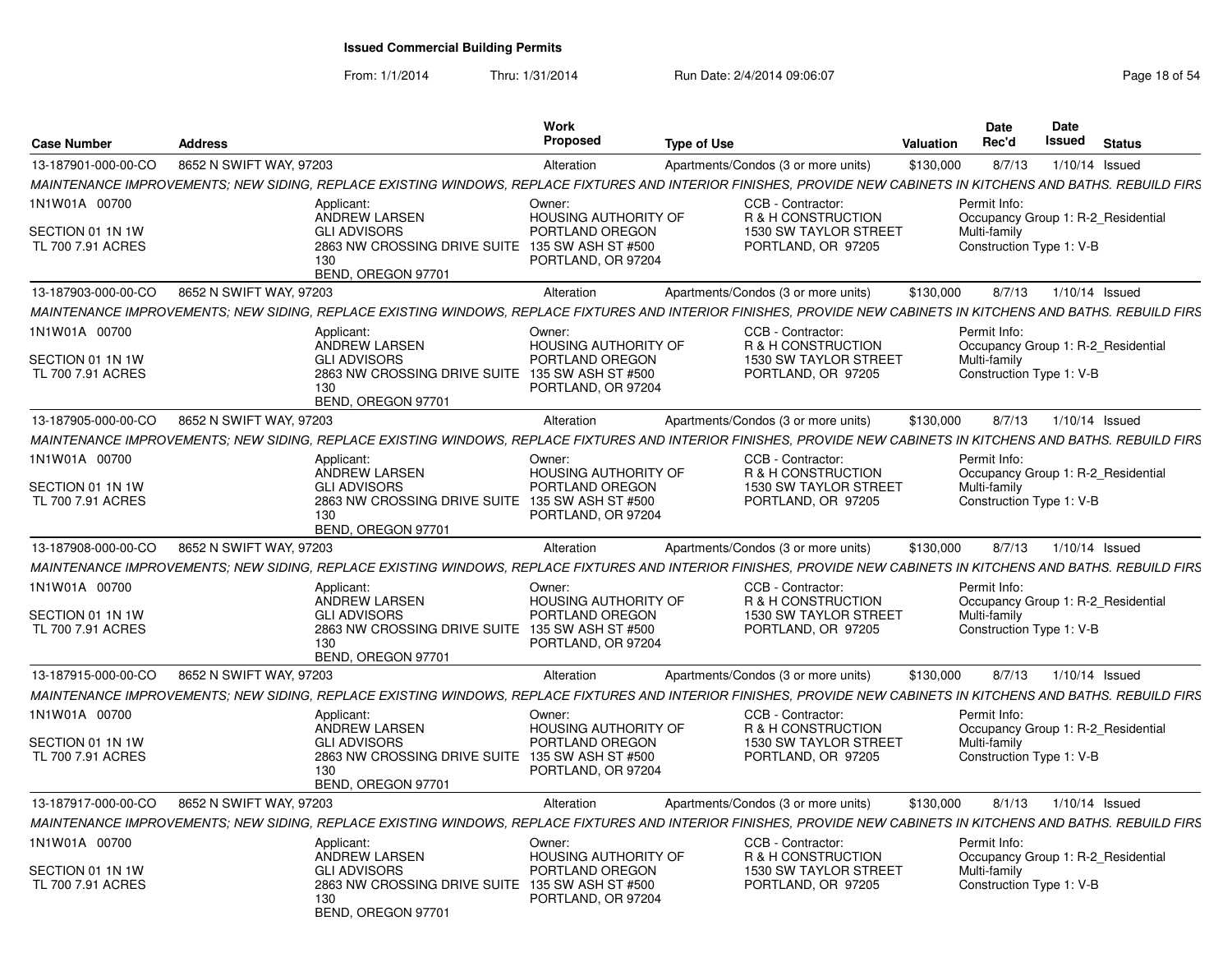| <b>Case Number</b>                                     | <b>Address</b>                                                                                                                                                   |                                                 | Work<br><b>Proposed</b>                                                                              | <b>Type of Use</b> |                                                                                        | Valuation | Date<br>Rec'd                                                                                  | Date<br><b>Issued</b> | <b>Status</b> |
|--------------------------------------------------------|------------------------------------------------------------------------------------------------------------------------------------------------------------------|-------------------------------------------------|------------------------------------------------------------------------------------------------------|--------------------|----------------------------------------------------------------------------------------|-----------|------------------------------------------------------------------------------------------------|-----------------------|---------------|
| 13-187920-000-00-CO                                    | 8652 N SWIFT WAY, 97203                                                                                                                                          |                                                 | Alteration                                                                                           |                    | Apartments/Condos (3 or more units)                                                    | \$130,000 | 8/19/13                                                                                        | 1/10/14 Issued        |               |
|                                                        | MAINTENANCE IMPROVEMENTS: NEW SIDING. REPLACE EXISTING WINDOWS. REPLACE FIXTURES AND INTERIOR FINISHES. PROVIDE NEW CABINETS IN KITCHENS AND BATHS. REBUILD FIRS |                                                 |                                                                                                      |                    |                                                                                        |           |                                                                                                |                       |               |
| 1N1W01A 00700<br>SECTION 01 1N 1W<br>TL 700 7.91 ACRES | Applicant:<br>ANDREW LARSEN<br><b>GLI ADVISORS</b><br>130<br>BEND, OREGON 97701                                                                                  | 2863 NW CROSSING DRIVE SUITE 135 SW ASH ST #500 | Owner:<br><b>HOUSING AUTHORITY OF</b><br>PORTLAND OREGON<br>PORTLAND, OR 97204                       |                    | CCB - Contractor:<br>R & H CONSTRUCTION<br>1530 SW TAYLOR STREET<br>PORTLAND, OR 97205 |           | Permit Info:<br>Occupancy Group 1: R-2_Residential<br>Multi-family<br>Construction Type 1: V-B |                       |               |
| 13-187921-000-00-CO                                    | 8652 N SWIFT WAY, 97203                                                                                                                                          |                                                 | Alteration                                                                                           |                    | Apartments/Condos (3 or more units)                                                    | \$130,000 | 8/19/13                                                                                        | $1/10/14$ Issued      |               |
|                                                        | MAINTENANCE IMPROVEMENTS; NEW SIDING, REPLACE EXISTING WINDOWS, REPLACE FIXTURES AND INTERIOR FINISHES, PROVIDE NEW CABINETS IN KITCHENS AND BATHS. REBUILD FIRS |                                                 |                                                                                                      |                    |                                                                                        |           |                                                                                                |                       |               |
| 1N1W01A 00700<br>SECTION 01 1N 1W<br>TL 700 7.91 ACRES | Applicant:<br>ANDREW LARSEN<br><b>GLI ADVISORS</b><br>130                                                                                                        | 2863 NW CROSSING DRIVE SUITE                    | Owner:<br><b>HOUSING AUTHORITY OF</b><br>PORTLAND OREGON<br>135 SW ASH ST #500<br>PORTLAND, OR 97204 |                    | CCB - Contractor:<br>R & H CONSTRUCTION<br>1530 SW TAYLOR STREET<br>PORTLAND, OR 97205 |           | Permit Info:<br>Occupancy Group 1: R-2_Residential<br>Multi-family<br>Construction Type 1: V-B |                       |               |
|                                                        | BEND, OREGON 97701                                                                                                                                               |                                                 |                                                                                                      |                    |                                                                                        |           |                                                                                                |                       |               |
| 13-187926-000-00-CO                                    | 8652 N SWIFT WAY, 97203                                                                                                                                          |                                                 | Alteration                                                                                           |                    | Apartments/Condos (3 or more units)                                                    | \$130,000 | 8/19/13                                                                                        | 1/10/14 Issued        |               |
|                                                        | MAINTENANCE IMPROVEMENTS: NEW SIDING. REPLACE EXISTING WINDOWS. REPLACE FIXTURES AND INTERIOR FINISHES. PROVIDE NEW CABINETS IN KITCHENS AND BATHS. REBUILD FIRS |                                                 |                                                                                                      |                    |                                                                                        |           |                                                                                                |                       |               |
| 1N1W01A 00700<br>SECTION 01 1N 1W<br>TL 700 7.91 ACRES | Applicant:<br><b>ANDREW LARSEN</b><br><b>GLI ADVISORS</b><br>130<br>BEND, OREGON 97701                                                                           | 2863 NW CROSSING DRIVE SUITE 135 SW ASH ST #500 | Owner:<br><b>HOUSING AUTHORITY OF</b><br>PORTLAND OREGON<br>PORTLAND, OR 97204                       |                    | CCB - Contractor:<br>R & H CONSTRUCTION<br>1530 SW TAYLOR STREET<br>PORTLAND, OR 97205 |           | Permit Info:<br>Occupancy Group 1: R-2 Residential<br>Multi-family<br>Construction Type 1: V-B |                       |               |
| 13-187930-000-00-CO                                    | 8652 N SWIFT WAY, 97203                                                                                                                                          |                                                 | Alteration                                                                                           |                    | Apartments/Condos (3 or more units)                                                    | \$130,000 | 8/19/13                                                                                        | $1/10/14$ Issued      |               |
|                                                        | MAINTENANCE IMPROVEMENTS; NEW SIDING, REPLACE EXISTING WINDOWS, REPLACE FIXTURES AND INTERIOR FINISHES, PROVIDE NEW CABINETS IN KITCHENS AND BATHS. REBUILD FIRS |                                                 |                                                                                                      |                    |                                                                                        |           |                                                                                                |                       |               |
| 1N1W01A 00700<br>SECTION 01 1N 1W<br>TL 700 7.91 ACRES | Applicant:<br>ANDREW LARSEN<br><b>GLI ADVISORS</b><br>130<br>BEND, OREGON 97701                                                                                  | 2863 NW CROSSING DRIVE SUITE 135 SW ASH ST #500 | Owner:<br><b>HOUSING AUTHORITY OF</b><br>PORTLAND OREGON<br>PORTLAND, OR 97204                       |                    | CCB - Contractor:<br>R & H CONSTRUCTION<br>1530 SW TAYLOR STREET<br>PORTLAND, OR 97205 |           | Permit Info:<br>Occupancy Group 1: R-2 Residential<br>Multi-family<br>Construction Type 1: V-B |                       |               |
| 13-187931-000-00-CO                                    | 8652 N SWIFT WAY, 97203                                                                                                                                          |                                                 | Alteration                                                                                           |                    | Apartments/Condos (3 or more units)                                                    | \$130,000 | 8/19/13                                                                                        | $1/10/14$ Issued      |               |
|                                                        | MAINTENANCE IMPROVEMENTS: NEW SIDING. REPLACE EXISTING WINDOWS. REPLACE FIXTURES AND INTERIOR FINISHES. PROVIDE NEW CABINETS IN KITCHENS AND BATHS. REBUILD FIRS |                                                 |                                                                                                      |                    |                                                                                        |           |                                                                                                |                       |               |
| 1N1W01A 00700<br>SECTION 01 1N 1W<br>TL 700 7.91 ACRES | Applicant:<br>ANDREW LARSEN<br><b>GLI ADVISORS</b>                                                                                                               | 2863 NW CROSSING DRIVE SUITE                    | Owner:<br><b>HOUSING AUTHORITY OF</b><br>PORTLAND OREGON<br>135 SW ASH ST #500                       |                    | CCB - Contractor:<br>R & H CONSTRUCTION<br>1530 SW TAYLOR STREET<br>PORTLAND, OR 97205 |           | Permit Info:<br>Occupancy Group 1: R-2 Residential<br>Multi-family<br>Construction Type 1: V-B |                       |               |
|                                                        | 130<br>BEND, OREGON 97701                                                                                                                                        |                                                 | PORTLAND, OR 97204                                                                                   |                    |                                                                                        |           |                                                                                                |                       |               |
| 13-187932-000-00-CO                                    | 8652 N SWIFT WAY, 97203                                                                                                                                          |                                                 | Alteration                                                                                           |                    | Apartments/Condos (3 or more units)                                                    | \$130,000 | 8/19/13                                                                                        | $1/10/14$ Issued      |               |
|                                                        | MAINTENANCE IMPROVEMENTS; NEW SIDING, REPLACE EXISTING WINDOWS, REPLACE FIXTURES AND INTERIOR FINISHES, PROVIDE NEW CABINETS IN KITCHENS AND BATHS. REBUILD FIRS |                                                 |                                                                                                      |                    |                                                                                        |           |                                                                                                |                       |               |
| 1N1W01A 00700<br>SECTION 01 1N 1W<br>TL 700 7.91 ACRES | Applicant:<br>ANDREW LARSEN<br><b>GLI ADVISORS</b>                                                                                                               | 2863 NW CROSSING DRIVE SUITE                    | Owner:<br><b>HOUSING AUTHORITY OF</b><br>PORTLAND OREGON<br>135 SW ASH ST #500                       |                    | CCB - Contractor:<br>R & H CONSTRUCTION<br>1530 SW TAYLOR STREET<br>PORTLAND, OR 97205 |           | Permit Info:<br>Occupancy Group 1: R-2 Residential<br>Multi-family<br>Construction Type 1: V-B |                       |               |
|                                                        | 130<br>BEND, OREGON 97701                                                                                                                                        |                                                 | PORTLAND, OR 97204                                                                                   |                    |                                                                                        |           |                                                                                                |                       |               |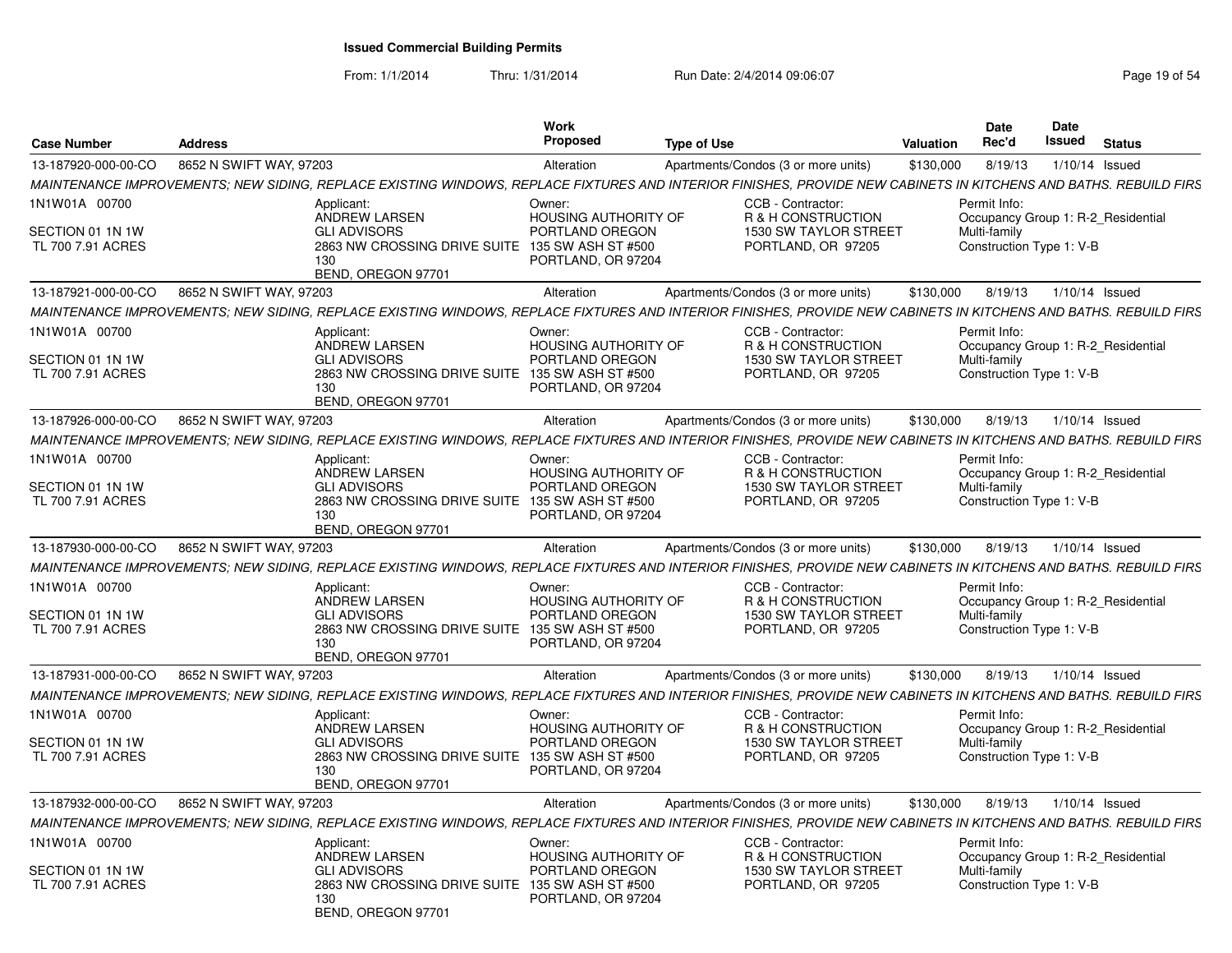| <b>Case Number</b>                                                      | <b>Address</b>                |                                                                                                                                                                                    | Work<br><b>Proposed</b>                                                                     | <b>Type of Use</b> |                                                                                                              | Valuation | Date<br>Rec'd                                                                                  | Date<br>Issued | <b>Status</b>                                                                        |
|-------------------------------------------------------------------------|-------------------------------|------------------------------------------------------------------------------------------------------------------------------------------------------------------------------------|---------------------------------------------------------------------------------------------|--------------------|--------------------------------------------------------------------------------------------------------------|-----------|------------------------------------------------------------------------------------------------|----------------|--------------------------------------------------------------------------------------|
| 13-187934-000-00-CO                                                     | 8652 N SWIFT WAY, 97203       |                                                                                                                                                                                    | Alteration                                                                                  |                    | Apartments/Condos (3 or more units)                                                                          | \$130,000 | 8/19/13                                                                                        |                | $1/10/14$ Issued                                                                     |
|                                                                         |                               | MAINTENANCE IMPROVEMENTS; NEW SIDING, REPLACE EXISTING WINDOWS, REPLACE FIXTURES AND INTERIOR FINISHES, PROVIDE NEW CABINETS IN KITCHENS AND BATHS. REBUILD FIRS                   |                                                                                             |                    |                                                                                                              |           |                                                                                                |                |                                                                                      |
| 1N1W01A 00700<br>SECTION 01 1N 1W<br>TL 700 7.91 ACRES                  |                               | Applicant:<br>ANDREW LARSEN<br><b>GLI ADVISORS</b><br>2863 NW CROSSING DRIVE SUITE 135 SW ASH ST #500<br>130<br>BEND, OREGON 97701                                                 | Owner:<br>HOUSING AUTHORITY OF<br>PORTLAND OREGON<br>PORTLAND, OR 97204                     |                    | CCB - Contractor:<br>R & H CONSTRUCTION<br>1530 SW TAYLOR STREET<br>PORTLAND, OR 97205                       |           | Permit Info:<br>Occupancy Group 1: R-2 Residential<br>Multi-family<br>Construction Type 1: V-B |                |                                                                                      |
| 13-178606-REV-01-CO                                                     | 411 NW FLANDERS ST - Unit 301 |                                                                                                                                                                                    | Alteration                                                                                  |                    | Apartments/Condos (3 or more units)                                                                          | \$40,000  | 1/10/14                                                                                        |                | $1/10/14$ Issued                                                                     |
|                                                                         |                               | VALUE ADDED REVISION FOR STRUCTURAL REPAIR OF EXTERIOR CLADDING;+++ SCOPE OF WORK RELATES TO UNITS 301, 310, 311, 312, 401, 410, 411, 412, 501, 510, 511, 512, 601, 610, 611, 612, |                                                                                             |                    |                                                                                                              |           |                                                                                                |                |                                                                                      |
| 1N1E34CA 80069<br>OLD TOWN LOFTS CONDOMINIUM<br>LOT 301                 |                               | Applicant:<br><b>ERIK LAWRENCE</b><br><b>RDH Building Sciences</b><br>308 SW 1st AVE #300<br>Portland, OR 97204                                                                    | Owner:<br><b>LEVI COLLINS</b><br>411 NW FLANDERS ST #301<br>PORTLAND, OR 97209              |                    | CCB - Contractor:<br>SD DEACON CORP OF OREGON<br>901 NE GLISAN ST STE 100<br>PORTLAND OR 97232               |           | Permit Info:<br>Occupancy Group 1: R-2 Residential<br>Multi-family<br>Construction Type 1: I-B |                |                                                                                      |
| 13-236709-000-00-CO                                                     | 2705 SE ASH ST                |                                                                                                                                                                                    | Alteration                                                                                  |                    | Apartments/Condos (3 or more units)                                                                          |           | \$18,450 12/12/13                                                                              | 1/14/14 Final  |                                                                                      |
| SOLAR - 4.5 kW ROOF MOUNT PV SYSTEM                                     |                               |                                                                                                                                                                                    |                                                                                             |                    |                                                                                                              |           |                                                                                                |                |                                                                                      |
| 1N1E36CC 15801<br>PLEASANT HOME ADD<br><b>BLOCK 4</b><br>W 1/2 OF LOT 8 |                               | Applicant:<br>KAMANA OKALA LLC<br>10117 SE SUNNYSIDE RD SUITE<br>F1112<br>CLACKAMAS, OR 97015                                                                                      | Owner:<br><b>NOBIUS LLC</b><br>2705 SE ASH ST #2<br>PORTLAND, OR 97214                      |                    | CCB - Contractor:<br>KAMANA OKALA LLC<br>10117 SE SUNNYSIDE RD SUITE<br>F1112<br>CLACKAMAS, OR 97015         |           | Permit Info:<br>Occupancy Group 1: R-2_Residential<br>Multi-family<br>Construction Type 1: V-B |                |                                                                                      |
| 14-104522-000-00-CO                                                     | 2831 NE COUCH ST, 97232       |                                                                                                                                                                                    | Alteration                                                                                  |                    | Apartments/Condos (3 or more units)                                                                          | \$3,200   | 1/14/14                                                                                        |                | $1/14/14$ Issued                                                                     |
| NEW WINGWALL IN UNIT 3                                                  |                               |                                                                                                                                                                                    |                                                                                             |                    |                                                                                                              |           |                                                                                                |                |                                                                                      |
| 1N1E36CB 03800                                                          |                               | Applicant:<br><b>JOHN S SMITH</b><br>1255 NW 9TH AVE #810<br>PORTLAND, OR 97209-2896                                                                                               | Owner:<br><b>JOHN S SMITH</b><br>1255 NW 9TH AVE #810<br>PORTLAND, OR 97209-2896            |                    | CCB - Contractor:<br><b>JEDS CUSTOM DRYWALL</b><br>CONTRACTING LLC<br>3915 NE 82ND AVE<br>PORTLAND, OR 97220 |           | Permit Info:<br>Occupancy Group 1: R-2 Residential<br>Multi-family<br>Construction Type 1: V-B |                |                                                                                      |
| 14-104702-000-00-CO                                                     | 3210 NE 81ST AVE, 97213       |                                                                                                                                                                                    | Alteration                                                                                  |                    | Apartments/Condos (3 or more units)                                                                          | \$13,000  | 1/14/14                                                                                        |                | $1/14/14$ Issued                                                                     |
|                                                                         |                               | REPLACE DRYWALL; REPLACE KITCHEN WINDOW; REPLACE BACKDOOR; REPLACE INSULATION; ALL WORK IN UNIT 3202                                                                               |                                                                                             |                    |                                                                                                              |           |                                                                                                |                |                                                                                      |
| 1N2E29AA 21100<br><b>GREGORY HTS</b><br>BLOCK 11<br>LOT 35-38           |                               | Applicant:<br>AHHHFORDABLE MAINTENANCE<br>& REMODELING INC<br>1798 NE 19TH ST<br>GRESHAM, OR 97030                                                                                 | Owner:<br><b>FREDERICK B DEWEY</b><br>740 NE 152ND AVE<br>PORTLAND, OR 97230-4719<br>Owner: |                    | CCB - Contractor:<br>AHHHFORDABLE MAINTENANCE<br>& REMODELING INC<br>1798 NE 19TH ST<br>GRESHAM, OR 97030    |           | Permit Info:<br>Occupancy Group 1: R-2 Residential<br>Multi-family<br>Construction Type 1: V-B |                |                                                                                      |
|                                                                         |                               |                                                                                                                                                                                    | <b>FLORENCE A DEWEY</b><br>740 NE 152ND AVE<br>PORTLAND, OR 97230-4719                      |                    |                                                                                                              |           |                                                                                                |                |                                                                                      |
| 14-104753-000-00-CO                                                     | 537 SW 12TH AVE, 97205        |                                                                                                                                                                                    | Alteration                                                                                  |                    | Apartments/Condos (3 or more units)                                                                          | \$33,188  | 1/14/14                                                                                        |                | 1/14/14 Under Inspection                                                             |
|                                                                         |                               | REMOVE WALLS AT 2ND FLOOR BETWEEN APARTMENT UNITS TO CREATE ONE LARGER APARTMENT UNIT, NEW WALLS FOR MASTER BEDROOM, LAUNDRY AND ADDITIONAL LIVING AREA, EXI                       |                                                                                             |                    |                                                                                                              |           |                                                                                                |                |                                                                                      |
| 1N1E33DD 03100                                                          |                               | Applicant:<br><b>MARK NYE</b><br><b>SKYLAB ARCHITECTURE</b><br>413 SW 13TH AVE, SUITE 200<br>PORTLAND OR 97205                                                                     | Owner:<br>E FLAT LLC<br>1209 SW ALDER ST #A<br>PORTLAND, OR 97205-2246                      |                    | CCB - Contractor:<br>ROB COTE<br>13927 SE MATILDA ST<br>MILWAUKIE, OR 97267                                  |           | Permit Info:<br>and Two Family<br>Construction Type 1: V-B                                     |                | Occupancy Group 1: R-3 Residential One<br>Construction Type 2 (formerly Type 1): V-B |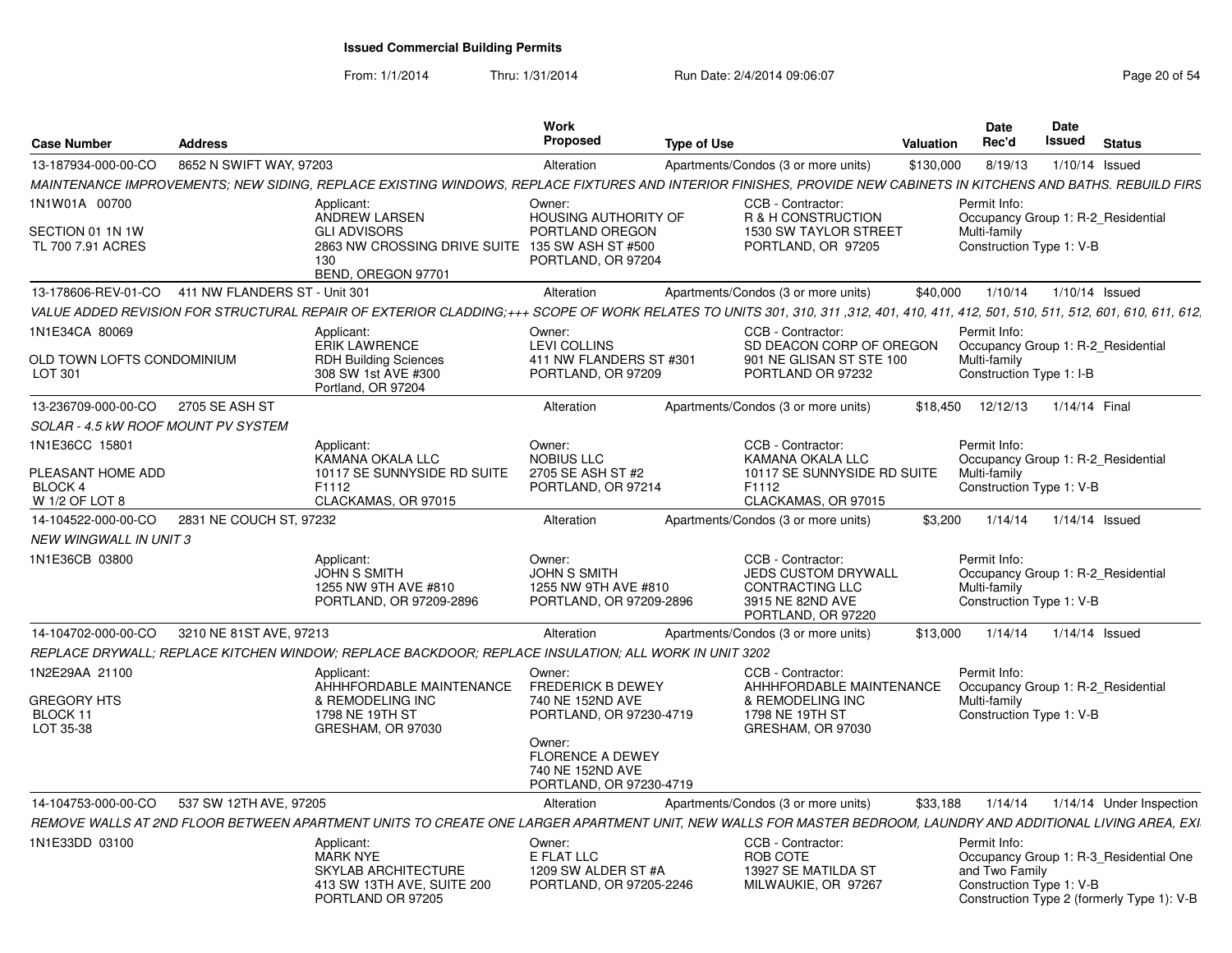| <b>Case Number</b>                                                                          | <b>Address</b>                                          |                                                                                                                                                             | Work<br><b>Proposed</b>                                                                                                                                                  | <b>Type of Use</b> |                                                                                                                                                      | Valuation | Date<br>Rec'd                                              | Date<br><b>Issued</b> | <b>Status</b>                           |
|---------------------------------------------------------------------------------------------|---------------------------------------------------------|-------------------------------------------------------------------------------------------------------------------------------------------------------------|--------------------------------------------------------------------------------------------------------------------------------------------------------------------------|--------------------|------------------------------------------------------------------------------------------------------------------------------------------------------|-----------|------------------------------------------------------------|-----------------------|-----------------------------------------|
| 14-104761-000-00-CO                                                                         | 220 N HUMBOLDT ST, 97217                                |                                                                                                                                                             | Alteration                                                                                                                                                               |                    | Apartments/Condos (3 or more units)                                                                                                                  | \$500     | 1/15/14                                                    |                       | 1/15/14 Issued                          |
|                                                                                             |                                                         | REPLACE DRYWALL, VINYL FLOORING, R-13 (exterior wall) IN KITCHEN ONLY - UNIT #4                                                                             |                                                                                                                                                                          |                    |                                                                                                                                                      |           |                                                            |                       |                                         |
| 1N1E22AC 15400<br>CENTRAL ALBINA ADD<br>BLOCK <sub>9</sub><br>LOT 1 EXC PT IN ST<br>LOT 2&3 |                                                         | Applicant:<br><b>JOSEPH HALL</b><br>155 HALSEY ST<br>ST HELENS OR 97051                                                                                     | Owner:<br>KENIN HUMBOLDT INVESTMENTS<br>4077 SW CHESAPEAK AVE<br>PORTLAND, OR 97239<br>Owner:<br><b>LLC</b><br>4077 SW CHESAPEAK AVE<br>PORTLAND, OR 97239               |                    |                                                                                                                                                      |           | Permit Info:<br>and Two Family<br>Construction Type 1: V-B |                       | Occupancy Group 1: R-3_Residential One  |
| 13-230817-000-00-CO                                                                         | 33 N BEECH ST, 97227                                    |                                                                                                                                                             | Alteration                                                                                                                                                               |                    | Apartments/Condos (3 or more units)                                                                                                                  | \$13,900  | 1/17/14                                                    |                       | 1/17/14 Issued                          |
|                                                                                             |                                                         | INSTALL SOLAR SYSTEM ARRAY ON ROOFTOP PENTHOUSE AND MAINTENENCE ROOM, 8.9kW PV SYSTEM                                                                       |                                                                                                                                                                          |                    |                                                                                                                                                      |           |                                                            |                       |                                         |
| 1N1E22DC 12800<br>ALBINA HMSTD<br>BLOCK <sub>29</sub><br>LOT 8 EXC PT IN ST                 |                                                         | Applicant:<br>SUNSET SOLAR ELECTRIC LLC<br>1535 NW 136TH AVE<br>PORTLAND, OR 97229                                                                          | Owner:<br>PAYNE APARTMENTS LLC<br>851 SW 6TH AVE #1500<br>PORTLAND, OR 97204                                                                                             |                    | CCB - Contractor:<br>SUNSET SOLAR ELECTRIC LLC<br>1535 NW 136TH AVE<br>PORTLAND, OR 97229                                                            |           | Permit Info:<br>Multi-family<br>Construction Type 1: V-A   |                       | Occupancy Group 1: R-2_Residential      |
| 13-231438-000-00-CO                                                                         | 2830 NE FLANDERS ST, 97232                              |                                                                                                                                                             | Alteration                                                                                                                                                               | Assembly           |                                                                                                                                                      | \$40,000  | 11/22/13                                                   |                       | 1/28/14 Issued                          |
|                                                                                             |                                                         | REMODEL NARTHEX AND UPPER COMMONS. NEW OPENING IN EXISTING INTERIOR AND EXTERIOR WALL, NEW SINK ROUGH IN, NEW OVERHEAD DOOR AND MAN DOOR AND NEW PATIO ARE/ |                                                                                                                                                                          |                    |                                                                                                                                                      |           |                                                            |                       |                                         |
| 1N1E36CB 01100<br>HAWTHORNES 1ST ADD<br>BLOCK <sub>9</sub><br>LOT 3-8                       |                                                         | Applicant:<br><b>ERIC HASENBERG</b><br>720 SW WASHINGTON<br>PORTLAND, OR 97205                                                                              | Owner:<br>INTERNATIONAL CHURCH OF<br>2830 NE FLANDERS ST<br>PORTLAND, OR 97232-3257<br>Owner:<br>THE FOURSQUARE GOSPEL<br>2830 NE FLANDERS ST<br>PORTLAND, OR 97232-3257 |                    | CCB - Contractor:<br>RUPP FAMILY BUILDERS<br><b>INCORPORATED</b><br>29030 SW TOWN CENTER LOOP E<br><b>SUITE 202 BOX 429</b><br>WILSONVILLE, OR 97070 |           | Permit Info:<br>Construction Type 1: V-A                   |                       | Occupancy Group 1: A-3_Place of Worship |
| 14-111545-000-00-CO                                                                         | 9309 SE MT SCOTT BLVD, 97266                            |                                                                                                                                                             | Alteration                                                                                                                                                               | Assembly           |                                                                                                                                                      | \$5,000   | 1/30/14                                                    |                       | $1/30/14$ Issued                        |
| 1S2E21DB 01400<br>SECTION 21 1S 2E<br>TL 1400 1.12 ACRES                                    |                                                         | Applicant:<br><b>GLENN HAMBERG</b><br>MT SCOTT CONGREGATION OF<br>JEHOVAH'S WITNESSES<br>870 SE 57TH AVE<br>PORTLAND, OR 97266                              | Owner:<br>MT SCOTT CONGREGATION OF<br><b>JEHOVAH'S WITNESSES INC</b><br>8710 SE 57TH AVE<br>PORTLAND, OR 97206                                                           |                    |                                                                                                                                                      |           | Permit Info:<br>Construction Type 1: V-B                   |                       | Occupancy Group 1: A-3 Place of Worship |
| 12-146196-000-00-CO                                                                         | 12005 NE AIRPORT WAY, 97220                             |                                                                                                                                                             | Alteration                                                                                                                                                               | Assembly           |                                                                                                                                                      | \$325,000 | 6/1/12                                                     |                       | $1/31/14$ Issued                        |
|                                                                                             | RENOVATION OF EXISTING RESTAURANT: NO CHANGE IN KITCHEN |                                                                                                                                                             |                                                                                                                                                                          |                    |                                                                                                                                                      |           |                                                            |                       |                                         |
| 1N2E15DA 00500<br>PARTITION PLAT 1994-72<br>LOT <sub>1</sub>                                |                                                         | Applicant:<br><b>LEE YOUNG</b><br><b>CSHQA ARCHITECTS</b><br>250 S 5TH STREET<br><b>BOISE, ID 83702</b>                                                     | Owner:<br>AIRPORT WAY/ANGEL LLC<br>4900 SW GRIFFITH DR #269<br>BEAVERTON, OR 97005                                                                                       |                    | CCB - Contractor:<br>TRICON BUILDING SOLUTIONS INC Occupancy Group 1: A-2_Restaurant<br>PO BOX 7353<br>VISALIA, CA 93290                             |           | Permit Info:<br>Construction Type 1: V-B                   |                       |                                         |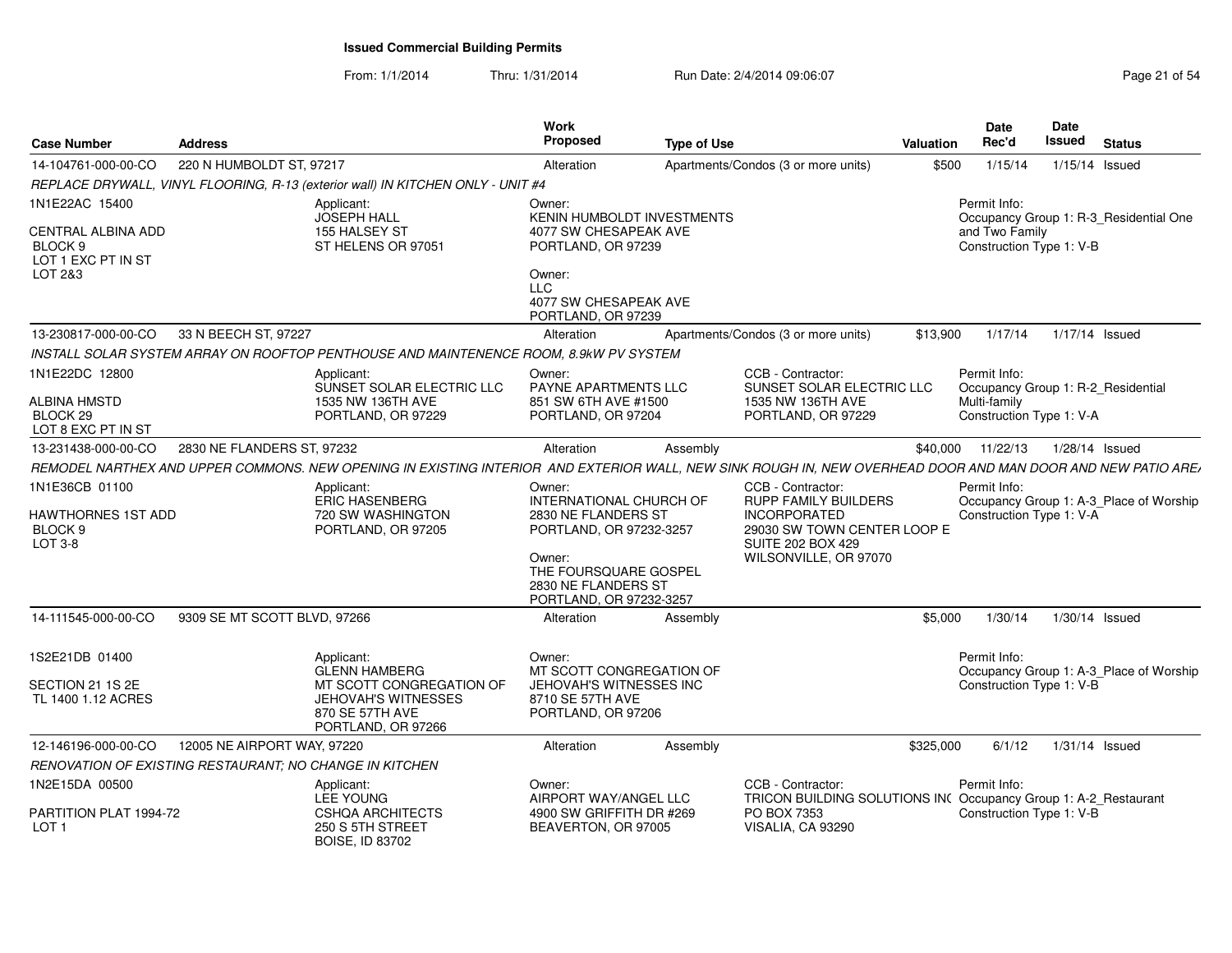From: 1/1/2014

Thru: 1/31/2014 Run Date: 2/4/2014 09:06:07 Research 2010 12:06:07 Page 22 of 54

| <b>Case Number</b>                                                                                              | <b>Address</b>                  |                                                                                                                                                         | <b>Work</b><br><b>Proposed</b>                                                                                       | <b>Type of Use</b> |                                                                                                                                                   | Valuation | Date<br>Rec'd                                                                                       | Date<br><b>Issued</b> | <b>Status</b>                                                                         |
|-----------------------------------------------------------------------------------------------------------------|---------------------------------|---------------------------------------------------------------------------------------------------------------------------------------------------------|----------------------------------------------------------------------------------------------------------------------|--------------------|---------------------------------------------------------------------------------------------------------------------------------------------------|-----------|-----------------------------------------------------------------------------------------------------|-----------------------|---------------------------------------------------------------------------------------|
| 14-100625-000-00-CO                                                                                             | 10606 SW CAPITOL HWY, 97219     |                                                                                                                                                         | Alteration                                                                                                           | Assembly           |                                                                                                                                                   | \$5,000   | 1/3/14                                                                                              | 1/3/14                | Issued                                                                                |
|                                                                                                                 |                                 | MOVING DOOR IN PRIVATE DINING AND CONVERTING FROM DOUBLE TO SINGLE DOOR: NEW RECEPTION DESK: NEW FINISHES                                               |                                                                                                                      |                    |                                                                                                                                                   |           |                                                                                                     |                       |                                                                                       |
| 1S1E30DD 03800<br>SECTION 30 1S 1E<br>TL 3800 1.63 ACRES                                                        |                                 | Applicant:<br><b>JAMES BROWN</b><br><b>WATTENBARGER ARCHITECTS</b><br>2100 122TH AVE NE SUITE 100<br>BELLEVUE WA 98004                                  | Owner:<br><b>GERALD MC CUBBIN</b><br>1601 FIFTH AVE STE 1900<br>SEATTLE, WA 98101                                    |                    | <b>Primary Contractor:</b><br>TO BID                                                                                                              |           | Permit Info:<br><b>Assisted Evacuation</b><br>Construction Type 1: V-A                              |                       | Occupancy Group 1: SR-1_SPEC.RES.                                                     |
| 14-100676-000-00-CO                                                                                             | 3560 SE 79TH AVE, 97206         |                                                                                                                                                         | Alteration                                                                                                           | Assembly           |                                                                                                                                                   | \$15,000  | 1/3/14                                                                                              |                       | 1/3/14 Under Inspection                                                               |
|                                                                                                                 |                                 | WATER REPAIR DAMAGES TO INCLUDE SHEETROCK REPLACEMENT IN WALLS AND CEILING: CHANGING LIGHT FIXTURES                                                     |                                                                                                                      |                    |                                                                                                                                                   |           |                                                                                                     |                       |                                                                                       |
| 1S2E08DA 06001                                                                                                  |                                 | Applicant:<br><b>DAVE SANDAHL</b><br><b>WEST COAST FORENSICS</b><br>3825 SW KELLY AVE<br>PORTLAND OR 97239                                              | Owner:<br>ST ANTHONY VILLAGE ASSOC<br><b>LIMITED PARTNERSHIP</b><br>3825 SE 80TH AVE #102<br>PORTLAND, OR 97206-2378 |                    | CCB - Contractor:<br>COOPER CONST CO<br>2305 SE 9TH AV<br>PORTLAND, OR 97214                                                                      |           | Permit Info:<br>Occupancy Group 1: R-2 Residential<br>Multi-family<br>Construction Type 1: V-A      |                       |                                                                                       |
| 14-106645-000-00-CO                                                                                             | 1715 NW LOVEJOY ST, 97209       |                                                                                                                                                         | Alteration                                                                                                           | Assembly           |                                                                                                                                                   | \$2,500   | 1/17/14                                                                                             | 1/17/14 Issued        |                                                                                       |
|                                                                                                                 |                                 | CHANGE OF OCCUPANCY FROM M TO A3 FOR NEW FITNESS STUDIO - REMOVE INTERIOR WALLS TO CREATE 1 OPEN EXERCISE ROOM & 1 STRETCHING ROOM                      |                                                                                                                      |                    |                                                                                                                                                   |           |                                                                                                     |                       |                                                                                       |
| 1N1E33AB 02600<br><b>COUCHS ADD</b><br>BLOCK 180<br>W 25' OF LOT 1<br>E 1/2 OF LOT 2                            |                                 | Applicant:<br><b>DAN YOUNG</b><br><b>OREGON BUSINESS</b><br><b>ARCHITECTURE</b><br>PO BOX 80301<br>PORTLAND, OR 97280                                   | Owner:<br><b>TG PROPERTIES LLC</b><br>PO BOX 3912<br>PORTLAND, OR 97208-3912                                         |                    | CCB - Contractor:<br><b>CHRIS PETERSON</b><br><b>LANECO INC</b><br>4720 SE 26TH AVE<br>PORTLAND OR 97220                                          |           | Permit Info:<br>Occupancy Group 1: B_Bank, Off.,<br>Med.Off., Pub.Bldg.<br>Construction Type 1: V-B |                       |                                                                                       |
| 14-102423-000-00-CO                                                                                             | 210 NW 11TH AVE, 97209          |                                                                                                                                                         | Alteration                                                                                                           | Assembly           |                                                                                                                                                   | \$5,000   | 1/8/14                                                                                              | 1/8/14 Final          |                                                                                       |
|                                                                                                                 |                                 | REMODEL EXISTING DISHWASH ROOM, REMOVE DOORWAY AND PASS THOUGH AND FRAME IN ONE LARGER OPENING, REMOVE 3 COMPARTMENT SINK AND REPLACE WITH LARGE RINSER |                                                                                                                      |                    |                                                                                                                                                   |           |                                                                                                     |                       |                                                                                       |
| 1N1E34CB 07200<br>COUCHS ADD<br>BLOCK 70<br>LOT 2&3<br>HISTORIC PROPERTY 15 YR 2008<br>POTENTIAL ADDITIONAL TAX |                                 | Applicant:<br>R & H CONSTRUCTION<br>1530 SW TAYLOR STREET<br>PORTLAND, OR 97205                                                                         | Owner:<br><b>LASPI PEARL LLC</b><br>1477 NW EVERETT ST<br>PORTLAND, OR 97209                                         |                    | CCB - Contractor:<br>R & H CONSTRUCTION<br>1530 SW TAYLOR STREET<br>PORTLAND, OR 97205                                                            |           | Permit Info:<br>Occupancy Group 1: A-2_Restaurant<br>Construction Type 1: III-B                     |                       |                                                                                       |
| 14-102588-000-00-CO                                                                                             | 12433 SW BOONES FERRY RD, 97035 |                                                                                                                                                         | Alteration                                                                                                           | Assembly           |                                                                                                                                                   | \$15,000  | 1/8/14                                                                                              |                       | $1/8/14$ Issued                                                                       |
| NEW WALLS IN BABY CARE AREA FOR ADDITIONAL PRIVACY                                                              |                                 |                                                                                                                                                         |                                                                                                                      |                    |                                                                                                                                                   |           |                                                                                                     |                       |                                                                                       |
| 1S1E33CC 00400<br>SECTION 33 1S 1E<br>TL 400 1.36 ACRES                                                         |                                 | Applicant:<br>ROBERT MOELLER<br>1278 SW ROYAL ANNE AVE<br>TROUTDALE OR 97060                                                                            | Owner:<br>LAKE OSWEGO OR<br>CONGREGATION OF JEHOVAH'S<br><b>WITNESSES</b><br>PO BOX 1102<br>LAKE OSWEGO, OR 97035    |                    | CCB - Contractor:<br><b>BUDDY BROCKER</b><br>BROCKER CONSTRUCTION CO LL Construction Type 1: V-B<br>1119 NE 95TH ST, UNIT D<br>VANCOUVER WA 98665 |           | Permit Info:                                                                                        |                       | Occupancy Group 1: A-3_Place of Worship                                               |
| 11-172099-REV-01-CO                                                                                             | 9750 SE MT SCOTT BLVD, 97266    |                                                                                                                                                         | Alteration                                                                                                           | Assembly           |                                                                                                                                                   | \$2,000   | 1/10/14                                                                                             | $1/10/14$ Issued      |                                                                                       |
|                                                                                                                 |                                 | VALUE ADDED REVISION TO YOUTH MEETING ROOM TO ADD A STORAGE ROOM AND DATA ROOM                                                                          |                                                                                                                      |                    |                                                                                                                                                   |           |                                                                                                     |                       |                                                                                       |
| 1S2E21DB 00100<br>SECTION 21 1S 2E<br>TL 100 3.01 ACRES                                                         |                                 | Applicant:<br><b>STEVE HANSEN</b><br>PORTLAND PENTECOSTAL<br><b>CHURCH</b><br>9775 SE MT SCOTT BLVD<br>PORTLAND OR 97266                                | Owner:<br>PORTLAND PENTECOSTALS<br>UNITED PENTECOSTAL CHURCH<br>9750 SE MT SCOTT BLVD<br>PORTLAND, OR 97266          |                    |                                                                                                                                                   |           | Permit Info:<br>Construction Type 1: V-B                                                            |                       | Occupancy Group 1: A-3_Place of Worship<br>Construction Type 2 (formerly Type 1): V-B |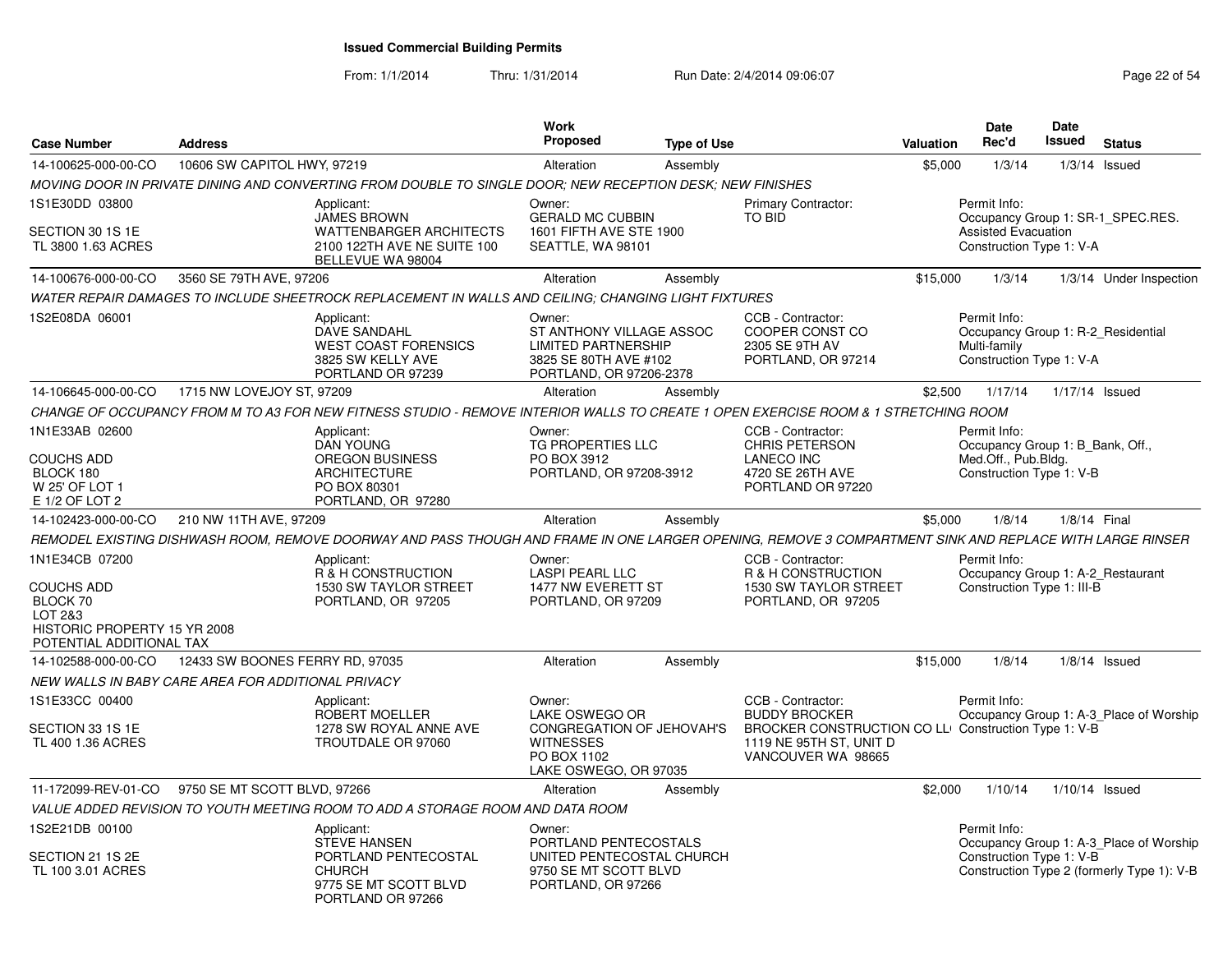| <b>Case Number</b>                                                            | <b>Address</b>                             |                                                                                                                                | Work<br><b>Proposed</b>                                                                                                           | <b>Type of Use</b> |                                                                                                                                       | Valuation | <b>Date</b><br>Rec'd                                                                                | Date<br><b>Issued</b> | <b>Status</b>                              |
|-------------------------------------------------------------------------------|--------------------------------------------|--------------------------------------------------------------------------------------------------------------------------------|-----------------------------------------------------------------------------------------------------------------------------------|--------------------|---------------------------------------------------------------------------------------------------------------------------------------|-----------|-----------------------------------------------------------------------------------------------------|-----------------------|--------------------------------------------|
| 13-234625-000-00-CO                                                           | 3159 SW MOODY AVE, 97201                   |                                                                                                                                | Alteration                                                                                                                        | Assembly           |                                                                                                                                       | \$80,000  | 12/4/13                                                                                             |                       | $1/14/14$ Issued                           |
| <b>FIRST TI FOR NEW BAKERY</b>                                                |                                            |                                                                                                                                |                                                                                                                                   |                    |                                                                                                                                       |           |                                                                                                     |                       |                                            |
| 1S1E10BD 00100                                                                |                                            | Applicant:<br>DAVID HASSIN<br>TERRAFIRMA BUILDING INC<br>4303 N ALBINA AVE<br>PORTLAND OR 97217                                | Owner:<br>3121 SW MOODY AVE<br>PORTLAND, OR 97239-4505                                                                            |                    | CCB - Contractor:<br>BRIDGE DISTRICT HOLDINGS LLC TERRAFIRMA BUILDING INC<br>4303 N ALBINA AV<br>PORTLAND OR 97217                    |           | Permit Info:<br>Occupancy Group 1: B Bank, Off.,<br>Med.Off., Pub.Bldg.<br>Construction Type 1: I-A |                       |                                            |
| 14-106578-000-00-CO                                                           | 7115 SE WOODSTOCK BLVD, 97206              |                                                                                                                                | Alteration                                                                                                                        | Assembly           |                                                                                                                                       | \$12,000  | 1/17/14                                                                                             |                       | 1/17/14 Issued                             |
|                                                                               |                                            | REMOVE WALLS ADJACENT TO LOBBY TO INCREASE SIZE OF FOYER; INSTALL BEAM TO REAPLACE BEARING WALL                                |                                                                                                                                   |                    |                                                                                                                                       |           |                                                                                                     |                       |                                            |
| 1S2E17CA 13600<br><b>KENWOOD PK</b><br>BLOCK <sub>2</sub><br>LOT <sub>3</sub> |                                            | Applicant:<br><b>MARK</b><br><b>CENTER LINE CONST &amp;</b><br><b>REMODELING INC</b><br>4714 SE 71ST AVE<br>PORTLAND, OR 97206 | Owner:<br>TREMONT EVANGELICAL<br>CHURCH OF NORTH AMERICA<br>7115 SE KNIGHT ST<br>PORTLAND, OR 97206                               |                    | CCB - Contractor:<br><b>MARK</b><br><b>CENTER LINE CONST &amp;</b><br><b>REMODELING INC</b><br>4714 SE 71ST AVE<br>PORTLAND, OR 97206 |           | Permit Info:<br>Construction Type 1: V-B                                                            |                       | Occupancy Group 1: A-3 Place of Worship    |
| 13-234707-REV-01-CO                                                           | 2850 SE 82ND AVE, 97266                    |                                                                                                                                | Alteration                                                                                                                        | Assembly           |                                                                                                                                       | \$        | 1/8/14                                                                                              |                       | $1/8/14$ Issued                            |
|                                                                               |                                            | REVISION TO CHANGE PLUMBING LAYOUT FOR KITCHEN GREASE LINE; CHANGE THE (2) GREASE TRAPS TO 75 GPM                              |                                                                                                                                   |                    |                                                                                                                                       |           |                                                                                                     |                       |                                            |
|                                                                               |                                            | Applicant:<br><b>DOUG LALKA</b><br>FAR WEST PLUMBING INC<br><b>PO BOX 597</b><br>ESTACADA, OR 97023                            | Owner:<br>FUBONN SHOPPING CENTER LLC KEN YU<br>1702 NE 92ND AVE<br>PORTLAND, OR 97220                                             |                    | CCB - Contractor:<br>KALY CONSTR & DESIGN INC<br>2738 SE 82ND AVE #101<br>PORTLAND, OR 97266                                          |           | Permit Info:<br>Occupancy Group 1: A-2 Restaurant<br>Construction Type 1: III-B                     |                       |                                            |
|                                                                               | 13-183425-DMO-01-CO 511 NW BROADWAY, 97209 |                                                                                                                                | Alteration                                                                                                                        | <b>Business</b>    |                                                                                                                                       | \$300,000 | 11/5/13                                                                                             |                       | $1/2/14$ Issued                            |
| <b>INTERIOR DEMOLITION ONLY</b>                                               |                                            |                                                                                                                                |                                                                                                                                   |                    |                                                                                                                                       |           |                                                                                                     |                       |                                            |
| 1N1E34BC 07800<br><b>COUCHS ADD</b><br>BLOCK S TL 7800                        |                                            | Applicant:<br><b>CHRIS BIXBY</b><br>ALLIED WORKS ARCHITECTURE<br>1532 SW MORRISON<br>PORTLAND OR 97205                         | Owner:<br>UNITED STATES OF AMERICA<br>(POST OFFICE<br>620 SW MAIN ST<br>PORTLAND, OR 97205-3037<br>Owner:<br><b>US COURTHOUSE</b> |                    | CCB - Contractor:<br><b>HOWARD S WRIGHT</b><br><b>CONSTRUCTORS LP</b><br>P.O. BOX 3764<br>SEATTLE, WA 98124                           |           | Permit Info:<br>Occupancy Group 1: B_Bank, Off.,<br>Med.Off., Pub.Bldg.<br>Construction Type 1: I-B |                       | Construction Type 2 (formerly Type 1): I-B |
|                                                                               |                                            |                                                                                                                                | 620 SW MAIN ST<br>PORTLAND, OR 97205-3037                                                                                         |                    |                                                                                                                                       |           |                                                                                                     |                       |                                            |
| 03-155201-REV-02-CO                                                           | 2033 N WILLIAMS AVE, 97227                 |                                                                                                                                | Alteration                                                                                                                        | <b>Business</b>    |                                                                                                                                       | \$        | 1/2/14                                                                                              |                       | $1/2/14$ Issued                            |
|                                                                               |                                            | REVISION TO CONVERT RETAIL SPACE AS SHOWN IN ORIGINAL PERMIT BACK TO GARAGE WITH OVERHEAD DOOR                                 |                                                                                                                                   |                    |                                                                                                                                       |           |                                                                                                     |                       |                                            |
| 1N1E27DB 07200                                                                |                                            | Applicant:<br><b>TYRA GROVE</b><br>2037 N WILLIAMS<br>PORTLAND, OR 97227                                                       | Owner:<br><b>TYRA L GROVE</b><br>2037 N WILLIAMS AVE<br>PORTLAND, OR 97227                                                        |                    | <b>Primary Contractor:</b><br><b>TYRA L GROVE</b><br>2037 N WILLIAMS AVE<br>PORTLAND, OR 97227                                        |           | Permit Info:<br>Occupancy Group 1: M                                                                |                       | Construction Type 2 (formerly Type 1): V-N |
| 13-228378-REV-02-CO                                                           | 2631 SE HAWTHORNE BLVD, 97214              |                                                                                                                                | Alteration                                                                                                                        | <b>Business</b>    |                                                                                                                                       | \$15,000  | 1/2/14                                                                                              |                       | $1/2/14$ Issued                            |
|                                                                               | ADDED VALUE REVISION - ADD NEW BATHROOM    |                                                                                                                                |                                                                                                                                   |                    |                                                                                                                                       |           |                                                                                                     |                       |                                            |
| 1S1E01BC 09400                                                                |                                            | Applicant:<br>AJ HANDLY<br>ACCELERATED DEVELOPMENT,<br><b>LLC</b><br>1303 SE 6TH AVE<br>PORTLAND, OR 97214-3400                | Owner:<br>PHA VENTURE LLC<br>1498 SE TECH CENTER PL #150<br>VANCOUVER, WA 98683                                                   |                    | CCB - Contractor:<br>AJ HANDLY<br>ACCELERATED DEVELOPMENT.<br><b>LLC</b><br>1303 SE 6TH AVE<br>PORTLAND, OR 97214-3400                |           | Permit Info:<br>Occupancy Group 1: B Bank, Off.,<br>Med.Off., Pub.Bldg.<br>Construction Type 1: V-A |                       |                                            |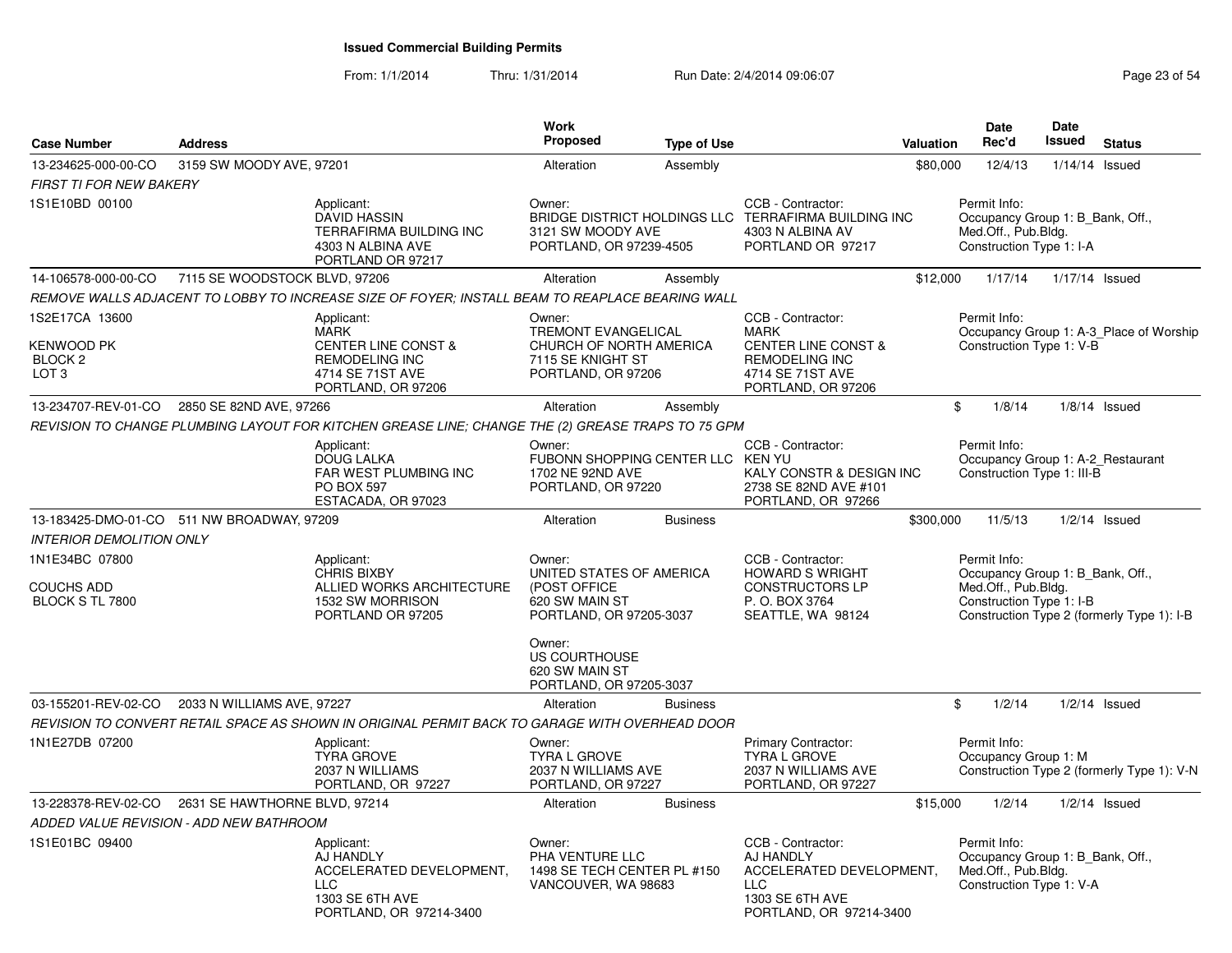| <b>Case Number</b>                                        | <b>Address</b>             |                                                                                                                                                             | Work<br>Proposed                                                                             | <b>Type of Use</b> | Valuation                                                                                                           |          | Date<br>Rec'd                                                                                       | <b>Date</b><br>Issued | <b>Status</b> |                                             |
|-----------------------------------------------------------|----------------------------|-------------------------------------------------------------------------------------------------------------------------------------------------------------|----------------------------------------------------------------------------------------------|--------------------|---------------------------------------------------------------------------------------------------------------------|----------|-----------------------------------------------------------------------------------------------------|-----------------------|---------------|---------------------------------------------|
| 13-121595-000-00-CO                                       | 1210 NW 10TH               |                                                                                                                                                             | Alteration                                                                                   | <b>Business</b>    |                                                                                                                     | \$50,000 | 2/28/13                                                                                             | $1/3/14$ Issued       |               |                                             |
|                                                           |                            | CHANGE OF OCCUPANCY FROM A3 TO B: TENANT IMPROVEMENT FOR NEW DOG TRAINING FACILITY. RETAIL AREA AT SE CORNER. RELOCATE TWO RESTOOMS AND JANITOR CLOSET      |                                                                                              |                    |                                                                                                                     |          |                                                                                                     |                       |               |                                             |
| 1N1E34BB 70381                                            |                            | Applicant:<br><b>JAMES BOWEN</b><br><b>BOWEN ARCHITECTURE</b><br>9205 SW 26TH AVE<br>PORTLAND, OR 97219                                                     | Owner:<br><b>KYLE YAMAGUCHI</b><br>1500 NE IRVING ST STE 414<br>PORTLAND, OR 97232<br>Owner: |                    | CCB - Contractor:<br>SUMMIT INDUSTRIES INC<br>PO BOX 10345<br>PORTLAND, OR 972960345                                |          | Permit Info:<br>Occupancy Group 1: B_Bank, Off.,<br>Med.Off., Pub.Blda.<br>Construction Type 1: V-B |                       |               |                                             |
|                                                           |                            |                                                                                                                                                             | SHU-CHU YAMAGUCHI<br>1500 NE IRVING ST STE 414<br>PORTLAND, OR 97232                         |                    |                                                                                                                     |          |                                                                                                     |                       |               |                                             |
| 13-149888-REV-01-CO 837 SW 2ND AVE, 97204                 |                            |                                                                                                                                                             | Alteration                                                                                   | <b>Business</b>    |                                                                                                                     | \$       | 1/3/14                                                                                              | $1/3/14$ Issued       |               |                                             |
| <b>REVISION TO ADD NEW FLOOR FRAMING IN BATHROOM</b>      |                            |                                                                                                                                                             |                                                                                              |                    |                                                                                                                     |          |                                                                                                     |                       |               |                                             |
| 1S1E03BA 04200<br>PORTLAND                                |                            | Applicant:<br>ORANGE DESIGN INDUSTRIES LL( DOWNTOWN DIRT LLC<br>PO BOX 42015                                                                                | Owner:<br>PO BOX 8547                                                                        |                    | CCB - Contractor:<br>ORANGE DESIGN INDUSTRIES LL( Occupancy Group 1: B_Bank, Off.,<br>PO BOX 42015                  |          | Permit Info:<br>Med.Off., Pub.Bldg.                                                                 |                       |               |                                             |
| EXC PT IN ST LOT 4 BLOCK 22                               |                            | PORTLAND, OR 97242                                                                                                                                          | PORTLAND, OR 97207                                                                           |                    | PORTLAND, OR 97242                                                                                                  |          | Construction Type 1: V-B                                                                            |                       |               |                                             |
| 13-207723-REV-03-CO 2400 NE SANDY BLVD, 97232             |                            |                                                                                                                                                             | Alteration                                                                                   | <b>Business</b>    |                                                                                                                     | \$1.000  | 12/4/13                                                                                             | $1/3/14$ Issued       |               |                                             |
|                                                           |                            | REVISION TO OBTAIN CERTIFICATE OF OCCUPANCY FOR EAST AND WEST SIDES OF BUILDING                                                                             |                                                                                              |                    |                                                                                                                     |          |                                                                                                     |                       |               |                                             |
| 1N1E35AD 07000                                            |                            | Applicant:<br><b>MIKE MONTGOMERY</b><br>SIMPL HOME DESIGNS<br>5531 SW BUDDINGTON ST<br>PORTLAND OR 97219                                                    |                                                                                              |                    | CCB - Contractor:<br><b>LARRY WECKER</b><br>WECKER CONSTRUCTION CO<br>20106 NE INTERLACHEN LN<br>FAIRVIEW, OR 97024 |          | Permit Info:<br>Occupancy Group 1: B Bank, Off.,<br>Med.Off., Pub.Blda.<br>Construction Type 1: V-B |                       |               |                                             |
| 13-211631-000-00-CO                                       | 531 SE 14TH AVE            |                                                                                                                                                             | Alteration                                                                                   | <b>Business</b>    |                                                                                                                     |          | \$6,000,000 10/14/13                                                                                |                       |               | 1/3/14 Under Inspection                     |
|                                                           |                            | RENOVATION OF EXISTING WASHINGTON HS INCLUDING CHANGE OF USE FROM SCHOOL TO A NON-SEPARATED ASSEMBLY USE - A PERFORMING ARTS THEATER WITH MERCANTILE AND OF |                                                                                              |                    |                                                                                                                     |          |                                                                                                     |                       |               |                                             |
| 1S1E02BA 00101<br>EAST PORTLAND<br>BLOCK 282&283 TL 101   |                            | Applicant:<br><b>JIM RILEY</b><br><b>SERA</b><br>338 NW 5TH AVE<br>PORTLAND OR 97209                                                                        | Owner:<br><b>SCHOOL DISTRICT NO 1</b><br>PO BOX 3107<br>PORTLAND, OR 97208-3107              |                    | CCB - Contractor:<br><b>BREMIK CONSTRUCTION</b><br>1026 SE STARK ST<br>PORTLAND, OR 97214                           |          | Permit Info:<br>Occupancy Group 1: A-1_Auditorium,<br>theater w/stage<br>Construction Type 1: II-A  |                       |               | Construction Type 2 (formerly Type 1): II-A |
| 13-217893-REV-01-CO                                       | 4849 NE 138TH AVE, 97230   |                                                                                                                                                             | Alteration                                                                                   | <b>Business</b>    |                                                                                                                     | \$       | 1/7/14                                                                                              | $1/7/14$ Issued       |               |                                             |
|                                                           |                            | REVISION TO WIDEN OVERHEAD DOOR FROM 10' TO 12'; SHORTEN COUNTER; RELOCATE EXISTING WINDOW; RELOCATE DOOR                                                   |                                                                                              |                    |                                                                                                                     |          |                                                                                                     |                       |               |                                             |
| 1N2E23A 00600                                             |                            | Applicant:<br>Pam Broderius                                                                                                                                 | Owner:<br>COSTCO WHOLESALE CORP                                                              |                    | CCB - Contractor:<br>PACIFIC NORTHERN                                                                               |          | Permit Info:<br>Occupancy Group 1: M_Store, Service                                                 |                       |               |                                             |
| <b>SPACE INDUSTRIAL PK</b><br><b>BLOCK 3&amp;8 TL 600</b> |                            | 1121 Columbia Blvd<br>Longview, WA 98632                                                                                                                    | 999 LAKE DR<br>ISSAQUAH, WA 98027                                                            |                    | <b>ENVIRONMENTAL CORP</b><br>1081 COLUMBIA BLDV<br>LONGVIEW, WA 98632                                               |          | Station<br>Construction Type 1: V-B                                                                 |                       |               |                                             |
| 14-100782-000-00-CO                                       | 3700 N WILLIAMS AVE, 97212 |                                                                                                                                                             | Alteration                                                                                   | <b>Business</b>    |                                                                                                                     | \$50,000 | 1/7/14                                                                                              |                       |               | 1/7/14 Under Inspection                     |
|                                                           |                            | TI FOR NEW TENANT: NEW PARTITION WALLS FOR OFFICES, CONFERENCE ROOM, STAIRS AND PREVIOUSLY ROUGHED IN BATHROOM                                              |                                                                                              |                    |                                                                                                                     |          |                                                                                                     |                       |               |                                             |
| 1N1E22DD 08000                                            |                            | Applicant:<br>NWC NICK WEITZER COMPANY                                                                                                                      | Owner:<br>JL SQUARED PROPERTIES LLC                                                          |                    | CCB - Contractor:<br>NWC NICK WEITZER COMPANY                                                                       |          | Permit Info:<br>Occupancy Group 1: B Bank, Off.,                                                    |                       |               |                                             |
| ALBINA HMSTD<br><b>BLOCK 24</b><br>LOT <sub>9</sub>       |                            | <b>LLC</b><br>111 SE 71ST AVE<br>PORTLAND, OR 97215                                                                                                         | 3700 N WILLIAMS AVE<br>PORTLAND, OR 97227-1441                                               |                    | <b>LLC</b><br>111 SE 71ST AVE<br>PORTLAND, OR 97215                                                                 |          | Med.Off., Pub.Bldg.<br>Construction Type 1: V-B                                                     |                       |               |                                             |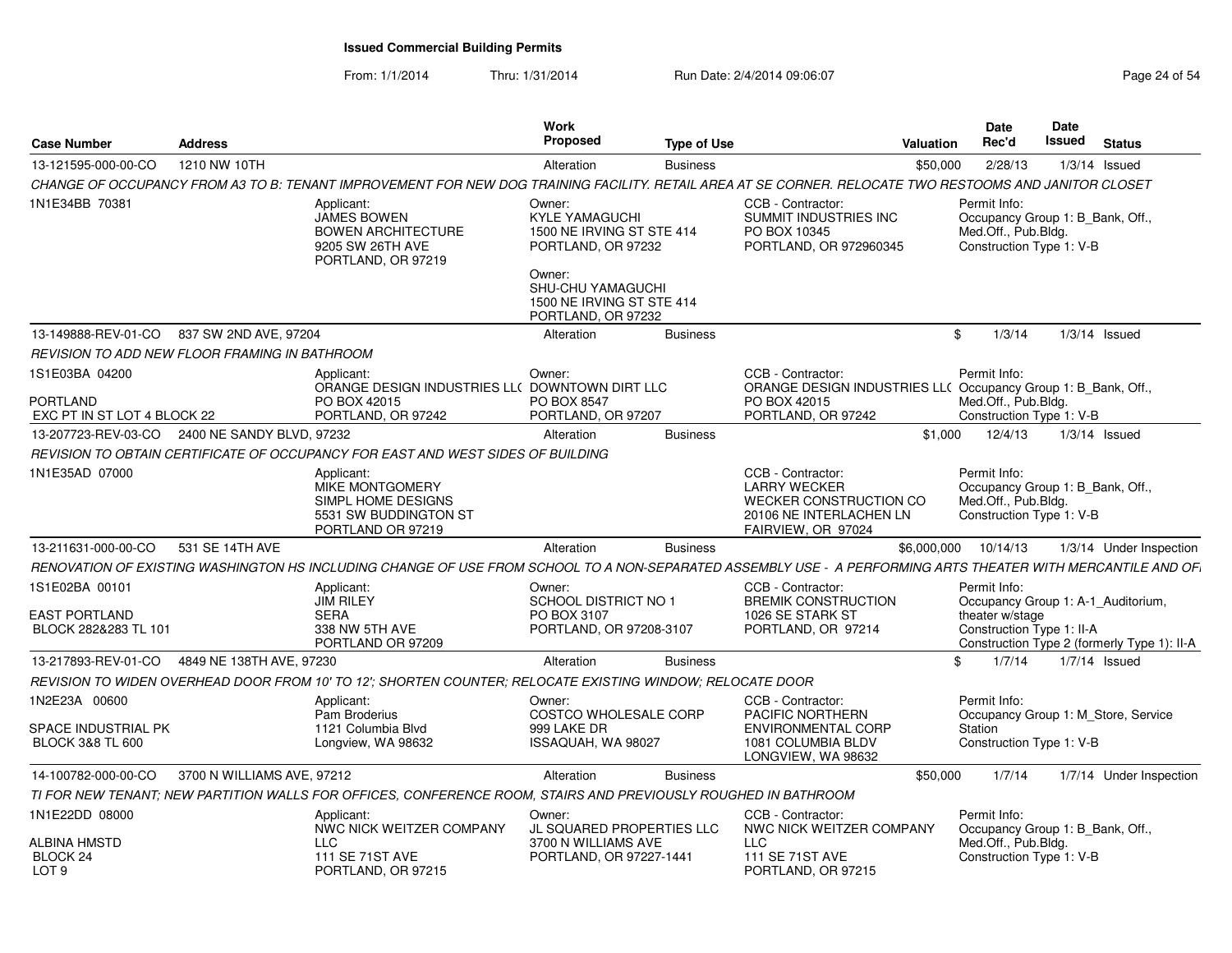| <b>Case Number</b>                                                        | <b>Address</b>                             |                                                                                                                                                                    | Work<br><b>Proposed</b>                                                                                                                                                             | <b>Type of Use</b> |                                                                                                                         | <b>Valuation</b> | <b>Date</b><br>Rec'd                                                                                | Date<br><b>Issued</b> | <b>Status</b>                                                                     |
|---------------------------------------------------------------------------|--------------------------------------------|--------------------------------------------------------------------------------------------------------------------------------------------------------------------|-------------------------------------------------------------------------------------------------------------------------------------------------------------------------------------|--------------------|-------------------------------------------------------------------------------------------------------------------------|------------------|-----------------------------------------------------------------------------------------------------|-----------------------|-----------------------------------------------------------------------------------|
| 13-239563-000-00-CO                                                       | 2033 NE COLUMBIA BLVD, 97211               |                                                                                                                                                                    | Alteration                                                                                                                                                                          | <b>Business</b>    |                                                                                                                         | \$1,600          | 1/7/14                                                                                              |                       | $1/7/14$ Issued                                                                   |
|                                                                           |                                            | INTERIOR ONLY -INSTALL 10' x 15' PRE MANUFACTURED PAINT MIXING BOOTH, NOT TO EXCEED MAQ'S. HAZ MAT INVENTORY TO BE SUBMITTED AT TIME OF SEPARATE SPRINKLER PERMIT. |                                                                                                                                                                                     |                    |                                                                                                                         |                  |                                                                                                     |                       |                                                                                   |
| 1N1E11DD 01300<br>SECTION 11 1N 1E<br>TL 1300 0.36 ACRES                  |                                            | Applicant:<br>METRO SAFETY & FIRE INC<br>PO BOX 33650<br>PORTLAND, OR 97292                                                                                        | Owner:<br>2033 NE COLUMBIA LLC<br>5611 NE COLUMBIA BLVD<br>PORTLAND, OR 97218-1237                                                                                                  |                    | CCB - Contractor:<br>METRO SAFETY & FIRE INC<br>PO BOX 33650<br>PORTLAND, OR 97292                                      |                  | Permit Info:<br><b>Station</b><br>Construction Type 1: V-B                                          |                       | Occupancy Group 1: M Store, Service<br>Construction Type 2 (formerly Type 1): V-B |
| 13-166360-DFS-01-CO                                                       | 1350 NE 122ND AVE                          |                                                                                                                                                                    | Alteration                                                                                                                                                                          | <b>Business</b>    |                                                                                                                         | \$250,000        | 11/12/13                                                                                            |                       | $1/7/14$ Issued                                                                   |
| <b>DFS FOR ACOUSTICAL CEILINGS</b>                                        |                                            |                                                                                                                                                                    |                                                                                                                                                                                     |                    |                                                                                                                         |                  |                                                                                                     |                       |                                                                                   |
| 1N2E35BB 00701                                                            |                                            | Applicant:<br><b>PAUL REED</b><br><b>BAYSINGER PARTNERS</b><br><b>ARCHITECTURE</b><br>1006 SE GRAND AV STE 300<br>PORTLAND, OR 97214                               | Owner:<br>GOODWILL INDUSTRIES OF THE<br><b>1943 SE 6TH AVE</b><br>PORTLAND, OR 97214-4508<br>Owner:<br><b>COLUMBIA WILLAMETTE INC</b><br>1943 SE 6TH AVE<br>PORTLAND, OR 97214-4508 |                    | CCB - Contractor:<br><b>LCG PENCE</b><br>2720 SW CORBETT<br>PORTLAND OR 97201                                           |                  | Permit Info:<br>Occupancy Group 1: B Bank, Off.,<br>Med.Off., Pub.Bldg.<br>Construction Type 1: V-B |                       |                                                                                   |
| 13-210074-000-00-CO                                                       | 7405 SW BARBUR BLVD, 97219                 |                                                                                                                                                                    | Alteration                                                                                                                                                                          | <b>Business</b>    |                                                                                                                         | \$15,000         | 1/7/14                                                                                              |                       | $1/7/14$ Issued                                                                   |
|                                                                           |                                            | ADD FRYER, FRYER HOOD and STAINLESS WALL PANEL BEHIND. ADD SHELVING. ADD NEW WALL WITH NEW HAND SINK.                                                              |                                                                                                                                                                                     |                    |                                                                                                                         |                  |                                                                                                     |                       |                                                                                   |
| 1S1E21AD 03300                                                            |                                            | Applicant:<br>NORTHSTAR CONSTRUCTION<br><b>SERVICES LLC</b><br>303 N 10TH ST<br>OZARK, MISSOURI 65721                                                              | Owner:<br>SOUTHEAST CO<br>111 SW 5TH AVE STE 4000<br>PORTLAND, OR 97204-3643                                                                                                        |                    | CCB - Contractor:<br>NORTHSTAR CONSTRUCTION<br><b>SERVICES LLC</b><br>303 N 10TH ST<br>OZARK, MISSOURI 65721            |                  | Permit Info:<br>Construction Type 1: V-B                                                            |                       | Occupancy Group 1: A-2_Restaurant                                                 |
| 13-240060-000-00-CO                                                       | 7441 N LOMBARD ST, 97203                   |                                                                                                                                                                    | Alteration                                                                                                                                                                          | <b>Business</b>    |                                                                                                                         | \$16,495         | 1/8/14                                                                                              |                       | $1/8/14$ Issued                                                                   |
|                                                                           |                                            | REMOVE AWNING, REMOVE STONE VENEER REPLACE WITH SIDING, NEW STOREFRONT WINDOWS, NEW EXT. DOORS                                                                     |                                                                                                                                                                                     |                    |                                                                                                                         |                  |                                                                                                     |                       |                                                                                   |
| 1N1E07BB 14000<br>SOUTH ST JOHNS<br><b>BLOCK 2</b><br>LOT <sub>14</sub>   |                                            | Applicant:<br><b>PAUL FRANK</b><br><b>JAMES FRANK CONST</b><br>8028 NE GLISAN ST STE C<br>PORTLAND OR 97213                                                        | Owner:<br>PATTIE K ARD<br>6819 N POLK AVE<br>PORTLAND, OR 97203-5525                                                                                                                |                    | CCB - Contractor:<br><b>JAMES FRANK</b><br><b>JAMES FRANK CONSTRUCTION</b><br>8028 NE GLISAN STE C<br>PORTLAND OR 97213 |                  | Permit Info:<br>Station<br>Construction Type 1: V-B                                                 |                       | Occupancy Group 1: M Store, Service                                               |
|                                                                           | 13-203341-REV-01-CO 827 NW 23RD AVE, 97210 |                                                                                                                                                                    | Alteration                                                                                                                                                                          | <b>Business</b>    |                                                                                                                         | \$100            | 10/18/13                                                                                            |                       | $1/8/14$ Issued                                                                   |
| REVISION TO ADD A COLD WATER FAUCET                                       |                                            |                                                                                                                                                                    |                                                                                                                                                                                     |                    |                                                                                                                         |                  |                                                                                                     |                       |                                                                                   |
| 1N1E33BC 09300<br>KINGS 2ND ADD<br>BLOCK <sub>3</sub><br>LOT <sub>2</sub> |                                            | Applicant:<br><b>Billy Wilson</b><br>Barista<br>2844 NE 29th Ave<br>Portland OR 97204                                                                              | Owner:<br><b>WESTOVER ASSOCIATES LLC</b><br>2107 NW 23RD AVE<br>PORTLAND, OR 97210                                                                                                  |                    |                                                                                                                         |                  | Permit Info:<br>Occupancy Group 1: B Bank, Off.,<br>Med.Off., Pub.Bldg.<br>Construction Type 1: V-B |                       |                                                                                   |
| 13-167459-DFS-01-CO                                                       | 510 NW 10TH AVE - Unit 116                 |                                                                                                                                                                    | Alteration                                                                                                                                                                          | <b>Business</b>    |                                                                                                                         | \$1              | 11/8/13                                                                                             |                       | 1/8/14 Final                                                                      |
|                                                                           | DFS FOR ENERGY CODE INFORMATION, SWITCHING |                                                                                                                                                                    |                                                                                                                                                                                     |                    |                                                                                                                         |                  |                                                                                                     |                       |                                                                                   |
| 1N1E34BC 88003                                                            |                                            | Applicant:<br><b>JENNY JENKINS</b><br>ANKROM MOISAN ARCHITECTS<br>6720 SW MACADAM AVE, STE 100 PORTLAND, OR 97210<br>PORTLAND, OR 97209                            | Owner:<br>937 GROUP LLC<br>3330 NW YEON AVE #210                                                                                                                                    |                    | CCB - Contractor:<br>WEST DESIGN & BUILD LLC<br>10476 E 79TH ST<br>INDIANAPOLIS, IN 46236                               |                  | Permit Info:<br>Occupancy Group 1: B Bank, Off.,<br>Med.Off., Pub.Bldg.<br>Construction Type 1: I-A |                       |                                                                                   |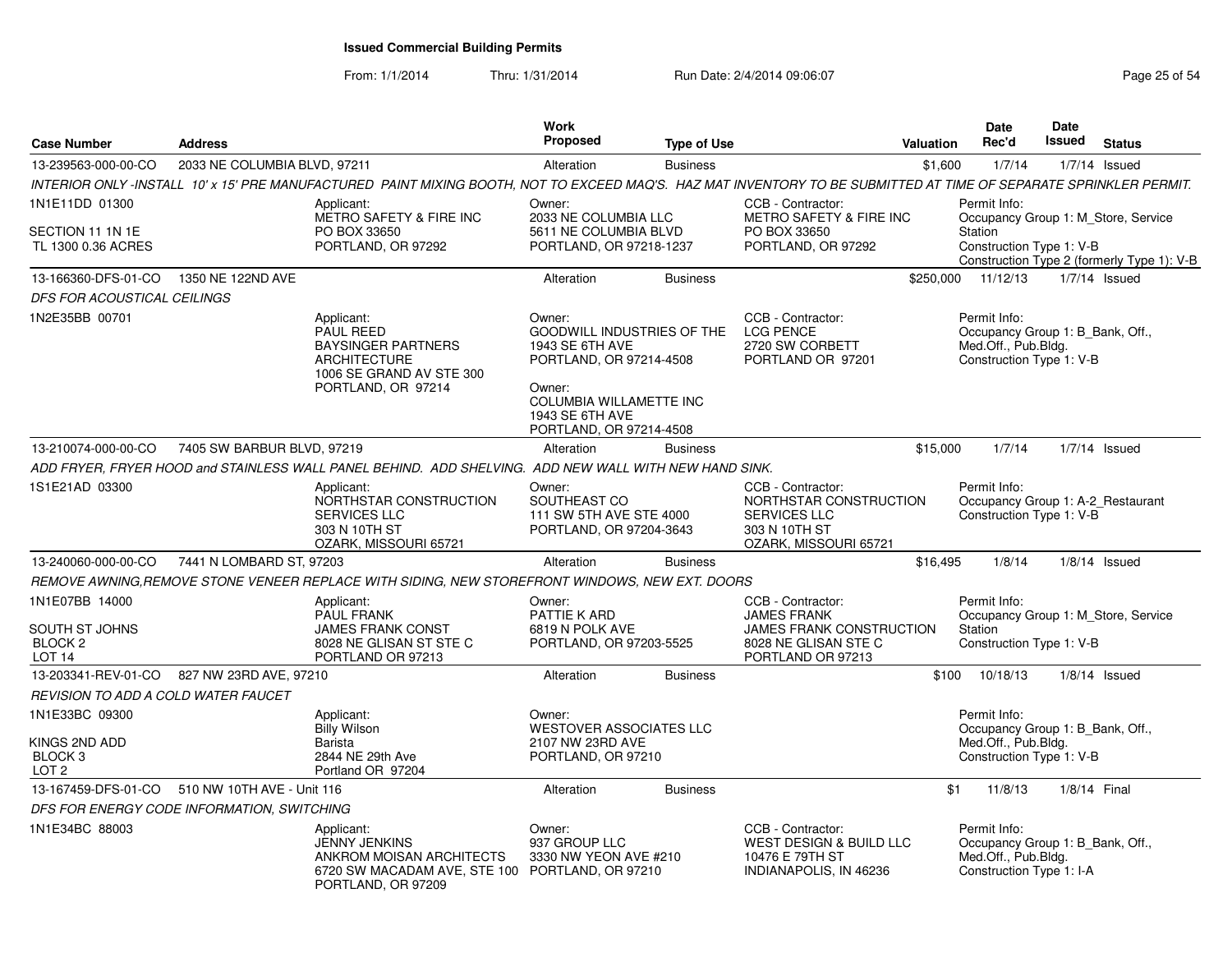| <b>Case Number</b>                              | <b>Address</b>               |                                                                                                                                                            | Work<br><b>Proposed</b>                                                                                                                                                    | <b>Type of Use</b> |                                                                                                                                         | Valuation | <b>Date</b><br>Rec'd                                                          | Date<br><b>Issued</b> | <b>Status</b>                                |
|-------------------------------------------------|------------------------------|------------------------------------------------------------------------------------------------------------------------------------------------------------|----------------------------------------------------------------------------------------------------------------------------------------------------------------------------|--------------------|-----------------------------------------------------------------------------------------------------------------------------------------|-----------|-------------------------------------------------------------------------------|-----------------------|----------------------------------------------|
| 14-102443-000-00-CO                             | 2112 SW 1ST AVE, 97201       |                                                                                                                                                            | Alteration                                                                                                                                                                 | <b>Business</b>    |                                                                                                                                         | \$2,000   | 1/8/14                                                                        |                       | 1/8/14 Under Inspection                      |
|                                                 |                              | INSTALL SOUND WALLS AND SOUND CLOUDS WITHIN 2 EXISTING MIXING STUDIOS                                                                                      |                                                                                                                                                                            |                    |                                                                                                                                         |           |                                                                               |                       |                                              |
| 1S1E03CC 00200                                  |                              | Applicant:<br><b>TARA LUND</b>                                                                                                                             | Owner:<br>2112 SW FIRST LLC                                                                                                                                                |                    | CCB - Contractor:<br><b>CHAD BRIX</b>                                                                                                   |           | Permit Info:<br>Occupancy Group 1: B_Bank, Off.,                              |                       |                                              |
| SOUTH AUDITORIUM ADD                            |                              | <b>CIDA</b>                                                                                                                                                | 2112 SW 1ST AVE #200                                                                                                                                                       |                    | <b>BRIX CONTRACTING, INC</b>                                                                                                            |           | Med.Off., Pub.Bldg.                                                           |                       |                                              |
| <b>BLOCK H</b><br>S 100' OF LOT 2               |                              | 15895 SW 72ND AVE SUITE 200<br>PORTLAND OREGON 97224                                                                                                       | PORTLAND, OR 97201                                                                                                                                                         |                    | 17337 CEDAR RD<br>LAKE OSWEGO, OR 97034                                                                                                 |           | Construction Type 1: V-B                                                      |                       |                                              |
| 14-102506-000-00-CO                             | 3865 NW ST HELENS RD, 97210  |                                                                                                                                                            | Alteration                                                                                                                                                                 | <b>Business</b>    |                                                                                                                                         | \$25,000  | 1/8/14                                                                        |                       | $1/8/14$ Issued                              |
| <b>CONSTRUCTION OF NEW TRUCK RAMP</b>           |                              |                                                                                                                                                            |                                                                                                                                                                            |                    |                                                                                                                                         |           |                                                                               |                       |                                              |
| 1N1E19DC 00500                                  |                              | Applicant:<br><b>BRANDON HELLERVIK</b>                                                                                                                     | Owner:<br><b>HAJ PROPERTIES LLC</b>                                                                                                                                        |                    | CCB - Contractor:<br><b>BENCHMARK INDUSTRIAL</b>                                                                                        |           | Permit Info:<br>Occupancy Group 1: U Private                                  |                       |                                              |
| SECTION 19 1N 1E<br>TL 500 2.99 ACRES           |                              | <b>BENCHMARK INDUSTRIAL</b><br>808 N RIVER ST<br>PORTLAND OR 97227                                                                                         | 3865 NW ST HELENS RD<br>PORTLAND, OR 97210                                                                                                                                 |                    | <b>SERVICES LLC</b><br>2245 NW SUFFOLK ST<br>PORTLAND, OR 97210                                                                         |           | Garage\Utility Misc.<br>Construction Type 1: V-B                              |                       |                                              |
| 14-102917-000-00-CO                             | 13650 NE WHITAKER WAY, 97230 |                                                                                                                                                            | Alteration                                                                                                                                                                 | <b>Business</b>    |                                                                                                                                         | \$8,400   | 1/9/14                                                                        |                       | $1/9/14$ Issued                              |
|                                                 |                              | TI ON 2ND FLOOR, ADD WALL FOR NEW OFFICE, INFILL AND RELOCATE DOOR ON EXISTING OFFICE                                                                      |                                                                                                                                                                            |                    |                                                                                                                                         |           |                                                                               |                       |                                              |
| 1N2E23AC 03300                                  |                              | Applicant:<br><b>LINDA SMITH</b>                                                                                                                           | Owner:<br><b>BERGELECTRIC CORP</b>                                                                                                                                         |                    | CCB - Contractor:<br>Kevin                                                                                                              |           | Permit Info:<br>Occupancy Group 1: S-1_Storage -                              |                       |                                              |
| SPACE INDUSTRIAL PK<br><b>BLOCK 5</b>           |                              | TI DESIGN GROUP<br>PO BOX 6                                                                                                                                | 5650 W CENTINELA AVE<br>LOS ANGELES, CA 90045                                                                                                                              |                    | <b>BARTEL CONTRACTING INC</b><br><b>PO BOX 160</b>                                                                                      |           | Moderate Hazard, Warehouse<br>Construction Type 1: V-B                        |                       |                                              |
| LOT 1 TL 3300                                   |                              | BEAVERTON OR 97075                                                                                                                                         |                                                                                                                                                                            |                    | GLADSTONE, OR 97027                                                                                                                     |           |                                                                               |                       | Construction Type 2 (formerly Type 1): III-B |
| 13-187595-000-00-CO                             | 9687 NE CASCADES PKY         |                                                                                                                                                            | Alteration                                                                                                                                                                 | <b>Business</b>    |                                                                                                                                         | \$350,000 | 8/1/13                                                                        |                       | 1/9/14 Under Inspection                      |
|                                                 |                              | TENANT IMPROVEMENT FOR FIRST TIME TENANT: NEW RESTAURANT                                                                                                   |                                                                                                                                                                            |                    |                                                                                                                                         |           |                                                                               |                       |                                              |
| 1N2E16 00121                                    |                              | Applicant:<br><b>BENJAMIN FIEDLER</b><br><b>HARLAN R FAUST ARCHITECT</b><br>14344 Y.ST STE. 204<br><b>OMAHA, NE 68137</b>                                  | Owner:<br>PORT OF PORTLAND(LEASED<br>PO BOX 9456<br>MINNEAPOLIS, MN 55440-9456<br>Owner:<br><b>TARGET CORP/PROPERTY DEVEL</b><br>PO BOX 9456<br>MINNEAPOLIS, MN 55440-9456 |                    | CCB - Contractor:<br>Kevin Moisan<br><b>WESTERN CONSTRUCTION</b><br><b>SERVICES</b><br>2300 EAST THIRD LOOP #110<br>VANCOUVER, WA 98661 |           | Permit Info:<br>Occupancy Group 1: A-2_Restaurant<br>Construction Type 1: V-B |                       |                                              |
| 13-162016-000-00-CO                             | 8514 SE STARK ST. 97216      |                                                                                                                                                            | Alteration                                                                                                                                                                 | <b>Business</b>    |                                                                                                                                         | \$9.150   | 5/31/13                                                                       |                       | $1/9/14$ Issued                              |
|                                                 |                              | CHANGE OF OCCUPANCY. ADD (3) EGRESS WINDOWS WITH WELLS IN BASEMENT. REMOVE CHIMNEY ABOVE ROOFLINE. SEISMIC UPGRADE: CONNECT FLOOR / STRUCTURE TO FOUNDATIO |                                                                                                                                                                            |                    |                                                                                                                                         |           |                                                                               |                       |                                              |
| 1S2E04BB 13200                                  |                              | Applicant:<br><b>MARY HOGUE</b>                                                                                                                            | Owner:<br>PAMELA JO MCELWEE                                                                                                                                                |                    | CCB - Contractor:<br>EHM CONSTRUCTION INC                                                                                               |           | Permit Info:<br>Occupancy Group 1: B_Bank, Off.,                              |                       |                                              |
| <b>ST THOMAS</b><br>BLOCK 1<br>LOT <sub>8</sub> |                              |                                                                                                                                                            | 8514 SE STARK ST<br>PORTLAND, OR 97216                                                                                                                                     |                    | 2622 YORK ST<br>WEST LINN, OR 97068                                                                                                     |           | Med.Off., Pub.Bldg.<br>Construction Type 1: V-B                               |                       |                                              |
|                                                 |                              |                                                                                                                                                            | Owner:<br>KATHLEEN E MURRAY<br>8514 SE STARK ST<br>PORTLAND, OR 97216                                                                                                      |                    |                                                                                                                                         |           |                                                                               |                       |                                              |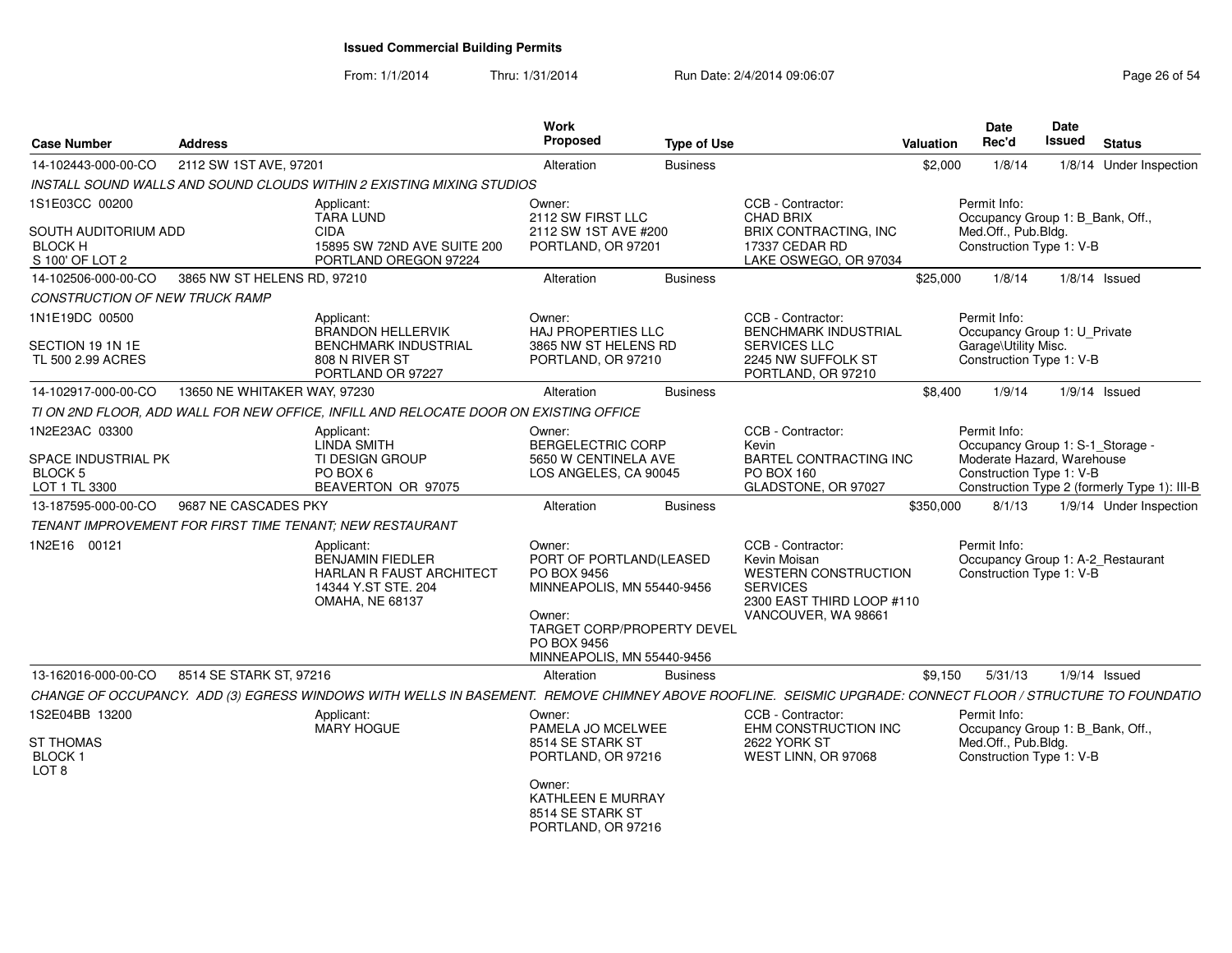| 14-103642-000-00-CO<br>4804 SE WOODSTOCK BLVD, 97206<br>1/10/14<br>1/10/14 Under Inspection<br>Alteration<br><b>Business</b><br>\$9,600<br>MOVE NON-BEARING WALL THREE FEET TO CREATE PRIVATE OFFICE<br>1S2E18CD 07400<br>Owner:<br>CCB - Contractor:<br>Permit Info:<br>Applicant:<br><b>JOINERY PROPERTY LLC</b><br>Occupancy Group 1: B Bank, Off.,<br><b>TARYN JOHNSON</b><br><b>MODERN ORGANIC</b><br>THE JOINERY<br>4804 SE WOODSTOCK BLVD<br><b>CONSTRUCTION</b><br>Med.Off., Pub.Blda.<br>BLOCK 5<br>4804 SE WOODSTOCK BLVD<br>PORTLAND, OR 97206<br>4212 NE SUMNER ST<br>Construction Type 1: V-B<br>LOT <sub>1</sub><br>PORTLAND OR 97206<br>PORTLAND, OR 97218-1542<br>203 NW 3RD AVE, 97209<br>14-104414-000-00-CO<br><b>Business</b><br>\$10,000<br>1/14/14<br>1/14/14 Issued<br>Alteration<br>EXPLORATORY DEMO OF FLOORS 1-4 TO INCLUDE REMOVING MAJORITY OF EXISTING LATH AND PLASTER AND PLASTER AT EXISTING CEILINGS OF EACH FLOOR TO DETERMINE EXISTING S1<br>1N1E34CA 05100<br>CCB - Contractor:<br>Applicant:<br>Owner:<br>Permit Info:<br>PHILIP SYDNOR<br><b>KEYMAR LLC</b><br><b>MATT SIEGEL</b><br>Occupancy Group 1: B_Bank, Off.,<br>INTEGRATE ARCHITECTURE AND 8190 SW CANYON LN<br>Med.Off., Pub.Bldg.<br><b>BUILDING BLOCK LLC</b><br>Construction Type 1: III-B<br><b>PLANNING</b><br>PORTLAND, OR 97225-3922<br>8190 SW CANYON LN<br>1715 N TERRY ST<br>PORTLAND OR 97225<br>PORTLAND, OR 97217<br>5516 SE WOODSTOCK BLVD - Lot 3, 97206<br>\$6,000<br>1/14/14<br>1/14/14 Under Inspection<br>14-100675-000-00-CO<br>Alteration<br><b>Business</b><br>TI FOR NEW TENANT: ADDING SEVEN SPA CHAIRS: NO STRUCTURAL WORK |
|-----------------------------------------------------------------------------------------------------------------------------------------------------------------------------------------------------------------------------------------------------------------------------------------------------------------------------------------------------------------------------------------------------------------------------------------------------------------------------------------------------------------------------------------------------------------------------------------------------------------------------------------------------------------------------------------------------------------------------------------------------------------------------------------------------------------------------------------------------------------------------------------------------------------------------------------------------------------------------------------------------------------------------------------------------------------------------------------------------------------------------------------------------------------------------------------------------------------------------------------------------------------------------------------------------------------------------------------------------------------------------------------------------------------------------------------------------------------------------------------------------------------------------------------------------------------------------------------------------------------------------------------------------|
|                                                                                                                                                                                                                                                                                                                                                                                                                                                                                                                                                                                                                                                                                                                                                                                                                                                                                                                                                                                                                                                                                                                                                                                                                                                                                                                                                                                                                                                                                                                                                                                                                                                     |
| <b>WOODSTOCK</b>                                                                                                                                                                                                                                                                                                                                                                                                                                                                                                                                                                                                                                                                                                                                                                                                                                                                                                                                                                                                                                                                                                                                                                                                                                                                                                                                                                                                                                                                                                                                                                                                                                    |
|                                                                                                                                                                                                                                                                                                                                                                                                                                                                                                                                                                                                                                                                                                                                                                                                                                                                                                                                                                                                                                                                                                                                                                                                                                                                                                                                                                                                                                                                                                                                                                                                                                                     |
|                                                                                                                                                                                                                                                                                                                                                                                                                                                                                                                                                                                                                                                                                                                                                                                                                                                                                                                                                                                                                                                                                                                                                                                                                                                                                                                                                                                                                                                                                                                                                                                                                                                     |
|                                                                                                                                                                                                                                                                                                                                                                                                                                                                                                                                                                                                                                                                                                                                                                                                                                                                                                                                                                                                                                                                                                                                                                                                                                                                                                                                                                                                                                                                                                                                                                                                                                                     |
|                                                                                                                                                                                                                                                                                                                                                                                                                                                                                                                                                                                                                                                                                                                                                                                                                                                                                                                                                                                                                                                                                                                                                                                                                                                                                                                                                                                                                                                                                                                                                                                                                                                     |
|                                                                                                                                                                                                                                                                                                                                                                                                                                                                                                                                                                                                                                                                                                                                                                                                                                                                                                                                                                                                                                                                                                                                                                                                                                                                                                                                                                                                                                                                                                                                                                                                                                                     |
|                                                                                                                                                                                                                                                                                                                                                                                                                                                                                                                                                                                                                                                                                                                                                                                                                                                                                                                                                                                                                                                                                                                                                                                                                                                                                                                                                                                                                                                                                                                                                                                                                                                     |
| 1S2E18DC 02700<br>CCB - Contractor:<br>Owner:<br>Permit Info:<br>Applicant:<br>RELIABLE CONTRACTOR INC<br><b>WE-BE INVESTMENTS LLC</b><br>RELIABLE CONTRACTOR INC<br>Occupancy Group 1: R-3 Residential One<br>4606 SE 115TH<br>8384 PHOEBE CT<br>4606 SE 115TH<br>and Two Family<br>PORTLAND OR 97266<br>REDMOND, OR 97756-7380<br>PORTLAND OR 97266<br>Construction Type 1: V-A                                                                                                                                                                                                                                                                                                                                                                                                                                                                                                                                                                                                                                                                                                                                                                                                                                                                                                                                                                                                                                                                                                                                                                                                                                                                   |
| 5716 N GREELEY AVE, 97217<br>1/15/14 Issued<br>14-105350-000-00-CO<br>\$200<br>1/15/14<br>Alteration<br><b>Business</b>                                                                                                                                                                                                                                                                                                                                                                                                                                                                                                                                                                                                                                                                                                                                                                                                                                                                                                                                                                                                                                                                                                                                                                                                                                                                                                                                                                                                                                                                                                                             |
| INSTALL NEW FIRECODE GYP SIDING TO EAST WALL                                                                                                                                                                                                                                                                                                                                                                                                                                                                                                                                                                                                                                                                                                                                                                                                                                                                                                                                                                                                                                                                                                                                                                                                                                                                                                                                                                                                                                                                                                                                                                                                        |
| 1N1E16CD 05700<br>CCB - Contractor:<br>Owner:<br>Permit Info:<br>Applicant:<br>JEFF WILLEMSEN<br>WILLBALL DEVELOPMENT LLC<br>JEFF WILLEMSEN<br>Occupancy Group 1: B_Bank, Off.,<br>WILLAMETTE<br>WNB DEVELOPMENT<br>PO BOX 16967<br>Med.Off., Pub.Bldg.<br>WNB DEVELOPMENT<br>BLOCK 11<br>Construction Type 1: V-B<br>PORTLAND, OR 97292<br>P0 BOX 16967<br>P0 BOX 16967<br>LOT <sub>14</sub><br>PORTLAND OR 97292<br>PORTLAND OR 97292                                                                                                                                                                                                                                                                                                                                                                                                                                                                                                                                                                                                                                                                                                                                                                                                                                                                                                                                                                                                                                                                                                                                                                                                             |
| 8301 SE 17TH AVE, 97202<br><b>Business</b><br>14-104739-000-00-CO<br>Alteration<br>\$2.313<br>1/16/14<br>1/16/14 Issued                                                                                                                                                                                                                                                                                                                                                                                                                                                                                                                                                                                                                                                                                                                                                                                                                                                                                                                                                                                                                                                                                                                                                                                                                                                                                                                                                                                                                                                                                                                             |
| PARTIAL ROOF REPLACEMENT                                                                                                                                                                                                                                                                                                                                                                                                                                                                                                                                                                                                                                                                                                                                                                                                                                                                                                                                                                                                                                                                                                                                                                                                                                                                                                                                                                                                                                                                                                                                                                                                                            |
| 1S1E23DC 07200<br>CCB - Contractor:<br>Permit Info:<br>Applicant:<br>Owner:<br>ANTHONY SCHROEDER<br><b>GEORGE M GRIJALVA</b><br>THD AT HOME SERVICES INC<br>Occupancy Group 1: A-2 Restaurant<br>THE HOME DEPOT<br><b>SELLWOOD</b><br>660 SE 40TH TER<br>CUMBERLAND OFFICE PARK 2690 Construction Type 1: V-B<br>BLOCK 78<br>140 COUNTY LINE RD<br>GRESHAM, OR 97080<br><b>CUMBERLAND PKWY STE 300</b><br>LOT <sub>1</sub><br>PACIFIC. WA 98047<br>ATLANTA, GA 30339<br>Owner:                                                                                                                                                                                                                                                                                                                                                                                                                                                                                                                                                                                                                                                                                                                                                                                                                                                                                                                                                                                                                                                                                                                                                                      |
| EULA J GRIJALVA<br>660 SE 40TH TER<br>GRESHAM, OR 97080                                                                                                                                                                                                                                                                                                                                                                                                                                                                                                                                                                                                                                                                                                                                                                                                                                                                                                                                                                                                                                                                                                                                                                                                                                                                                                                                                                                                                                                                                                                                                                                             |
| 13-197694-REV-01-CO  1320 SE WATER AVE, 97214<br>1/16/14<br>1/16/14 Final<br><b>Business</b><br>\$<br>Alteration                                                                                                                                                                                                                                                                                                                                                                                                                                                                                                                                                                                                                                                                                                                                                                                                                                                                                                                                                                                                                                                                                                                                                                                                                                                                                                                                                                                                                                                                                                                                    |
| REVISION TO CHANGE FROM WOOD RAMP TO CONCRETE RAMP AND NEW WOODEN PLANTER BOXES                                                                                                                                                                                                                                                                                                                                                                                                                                                                                                                                                                                                                                                                                                                                                                                                                                                                                                                                                                                                                                                                                                                                                                                                                                                                                                                                                                                                                                                                                                                                                                     |
| 1S1E03AD 04400<br>Applicant:<br>Permit Info:<br>Owner:<br>MICHELLE PLATTER<br>COE PROPERTIES L L C<br>Occupancy Group 1: B Bank, Off.,<br>THE WATERMARK GROUP<br>Med.Off., Pub.Bldg.<br><b>EAST PORTLAND</b><br>6255 SW SHERIDAN ST<br>BLOCK 13<br>PORTLAND, OR 97225-8106<br>Construction Type 1: V-B<br>2404 NW 94TH ST<br>W OF R/W LOT 1&2<br>Construction Type 2 (formerly Type 1): V-B<br>VANCOUVER, WA 98665<br>LOT 3-6<br>S OF R/W LOT 7                                                                                                                                                                                                                                                                                                                                                                                                                                                                                                                                                                                                                                                                                                                                                                                                                                                                                                                                                                                                                                                                                                                                                                                                     |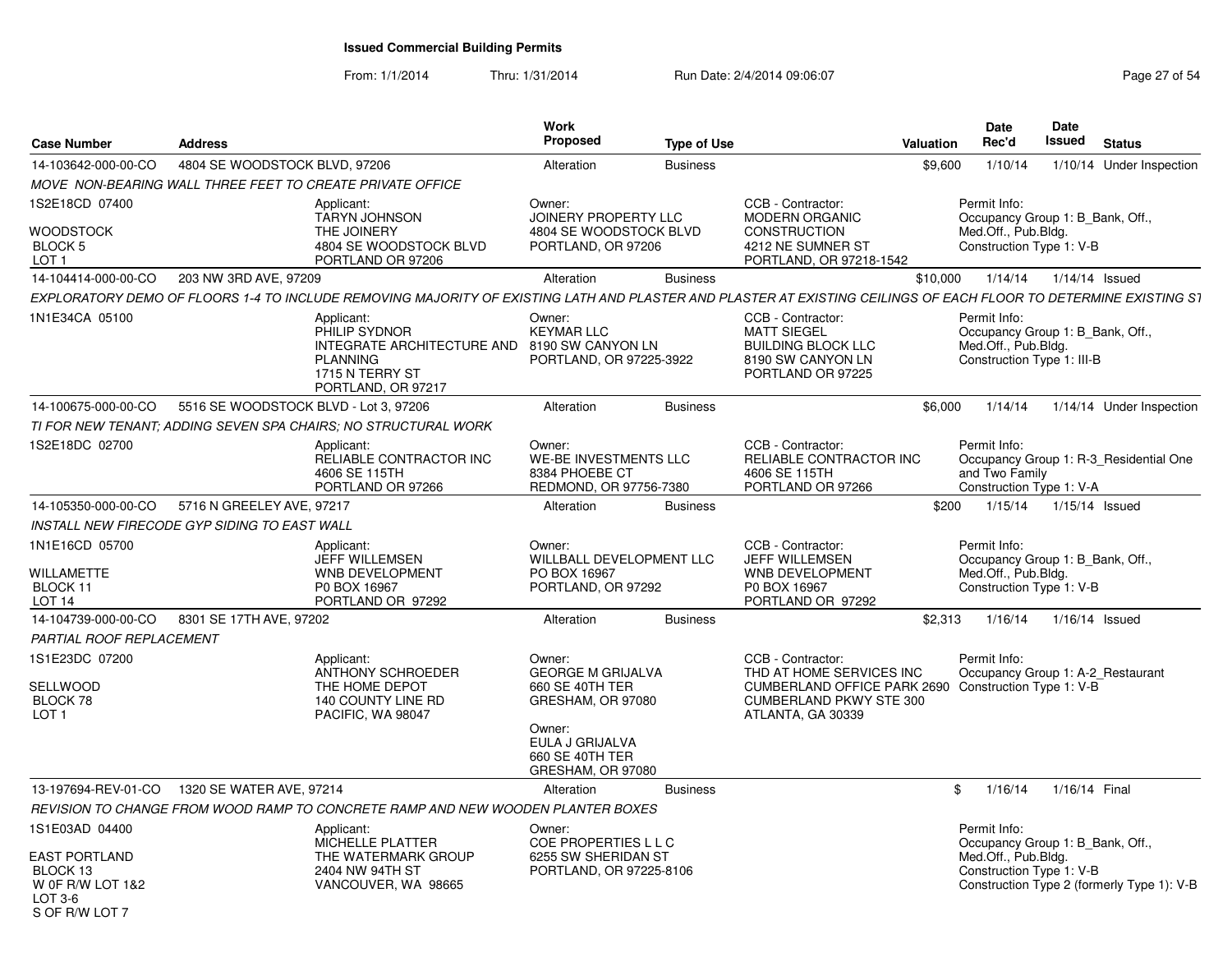| <b>Case Number</b>                                      | <b>Address</b>                |                                                                                                                      | <b>Work</b><br><b>Proposed</b>                                                                                                     | <b>Type of Use</b> |                                                                                                             | <b>Valuation</b> | Date<br>Rec'd                                                                                       | Date<br>Issued   | <b>Status</b>            |
|---------------------------------------------------------|-------------------------------|----------------------------------------------------------------------------------------------------------------------|------------------------------------------------------------------------------------------------------------------------------------|--------------------|-------------------------------------------------------------------------------------------------------------|------------------|-----------------------------------------------------------------------------------------------------|------------------|--------------------------|
| 13-212623-000-00-CO                                     | 1966 SW 5TH AVE, 97201        |                                                                                                                      | Alteration                                                                                                                         | <b>Business</b>    |                                                                                                             | \$225,000        | 10/10/13                                                                                            | 1/17/14 Issued   |                          |
|                                                         |                               | CHANGE OF OCCUPANCY FROM M TO A-2. TENANT IMPROVEMENT FOR FIRST TIME TENANT IN EXISTING BUILDING, GROUND FLOOR       |                                                                                                                                    |                    |                                                                                                             |                  |                                                                                                     |                  |                          |
| 1S1E04DA 02000                                          |                               | Applicant:<br><b>CHARLIE MCCLAIN</b><br>MCINTYRE CONSTRUCTION                                                        | Owner:<br>SOUTHWEST 5TH<br>835 E PARK ST<br>EUGENE, OR 97401-2909<br>Owner:<br>COLLEGE<br>835 E PARK ST<br>EUGENE, OR 97401-2909   |                    | CCB - Contractor:<br><b>Chris Harris</b><br>MCINTYRE CONSTRUCTION INC<br>1500 WESTEC DR<br>EUGENE, OR 97402 |                  | Permit Info:<br>Occupancy Group 1: A-2_Restaurant<br>Construction Type 1: I-B                       |                  |                          |
|                                                         |                               |                                                                                                                      | Owner:<br><b>LLC</b><br>835 E PARK ST<br>EUGENE, OR 97401-2909                                                                     |                    |                                                                                                             |                  |                                                                                                     |                  |                          |
| 14-107462-000-00-CO                                     | 4530 SE HAWTHORNE BLVD, 97215 |                                                                                                                      | Alteration                                                                                                                         | <b>Business</b>    |                                                                                                             | \$1,100          | 1/21/14                                                                                             |                  | 1/21/14 Under Inspection |
|                                                         |                               | INTERIOR ONLY-INSTALL SOUND PROOFING WALL & DOOR BETWEEN LOBBY AND TANK ROOM, INSTALL DOOR FROM LOBBY TO FLOAT ROOMS |                                                                                                                                    |                    |                                                                                                             |                  |                                                                                                     |                  |                          |
|                                                         |                               | Applicant:<br><b>GRAHAM TALLEY</b><br>FLOAT ON LLC<br>5453 SE 47TH AV<br>PORTLAND, OR 97206                          | Owner:<br>PARADISE 39 GRAPE LLC<br>6010 NE FLANDERS ST UNIT B-1<br>PORTLAND, OR 97213                                              |                    |                                                                                                             |                  | Permit Info:<br>Occupancy Group 1: B_Bank, Off.,<br>Med.Off., Pub.Bldg.<br>Construction Type 1: V-B |                  |                          |
| 14-103443-000-00-CO                                     | 4424 NE GLISAN ST, 97213      |                                                                                                                      | Alteration                                                                                                                         | <b>Business</b>    |                                                                                                             | \$5,500          | 1/22/14                                                                                             | $1/22/14$ Issued |                          |
|                                                         |                               | TENANT IMPROVEMENTSON 2 LEVELS; ADD PARTITIONS WALLS TO CREAT NEW EXAM ROOMS, ADD 4 NEW DOOR OPENINGS                |                                                                                                                                    |                    |                                                                                                             |                  |                                                                                                     |                  |                          |
| 1N2E31CB 04000                                          |                               | Applicant:<br>ARNOLD CONSTRUCTION &                                                                                  | Owner:<br>SANG HOH                                                                                                                 |                    | CCB - Contractor:<br>ARNOLD CONSTRUCTION &                                                                  |                  | Permit Info:                                                                                        |                  |                          |
| MAPLE HILL PL<br>BLOCK <sub>3</sub><br>LOT <sub>3</sub> |                               | <b>RENOVATION LLC</b><br>2837 SW MEYERS DR<br>GRESHAM OR 97080                                                       | 4438 NE GLISAN ST<br>PORTLAND, OR 97213<br>Owner:<br>KYUNG J OH<br>4438 NE GLISAN ST<br>PORTLAND, OR 97213                         |                    | <b>RENOVATION LLC</b><br>2837 SW MEYERS DR<br>GRESHAM OR 97080                                              |                  | Occupancy Group 1: B_Bank, Off.,<br>Med.Off., Pub.Bldg.<br>Construction Type 1: V-B                 |                  |                          |
|                                                         |                               |                                                                                                                      | Owner:<br>YOUNG H OH<br>4438 NE GLISAN ST<br>PORTLAND, OR 97213<br>Owner:<br>CHOON J OH<br>4438 NE GLISAN ST<br>PORTLAND, OR 97213 |                    |                                                                                                             |                  |                                                                                                     |                  |                          |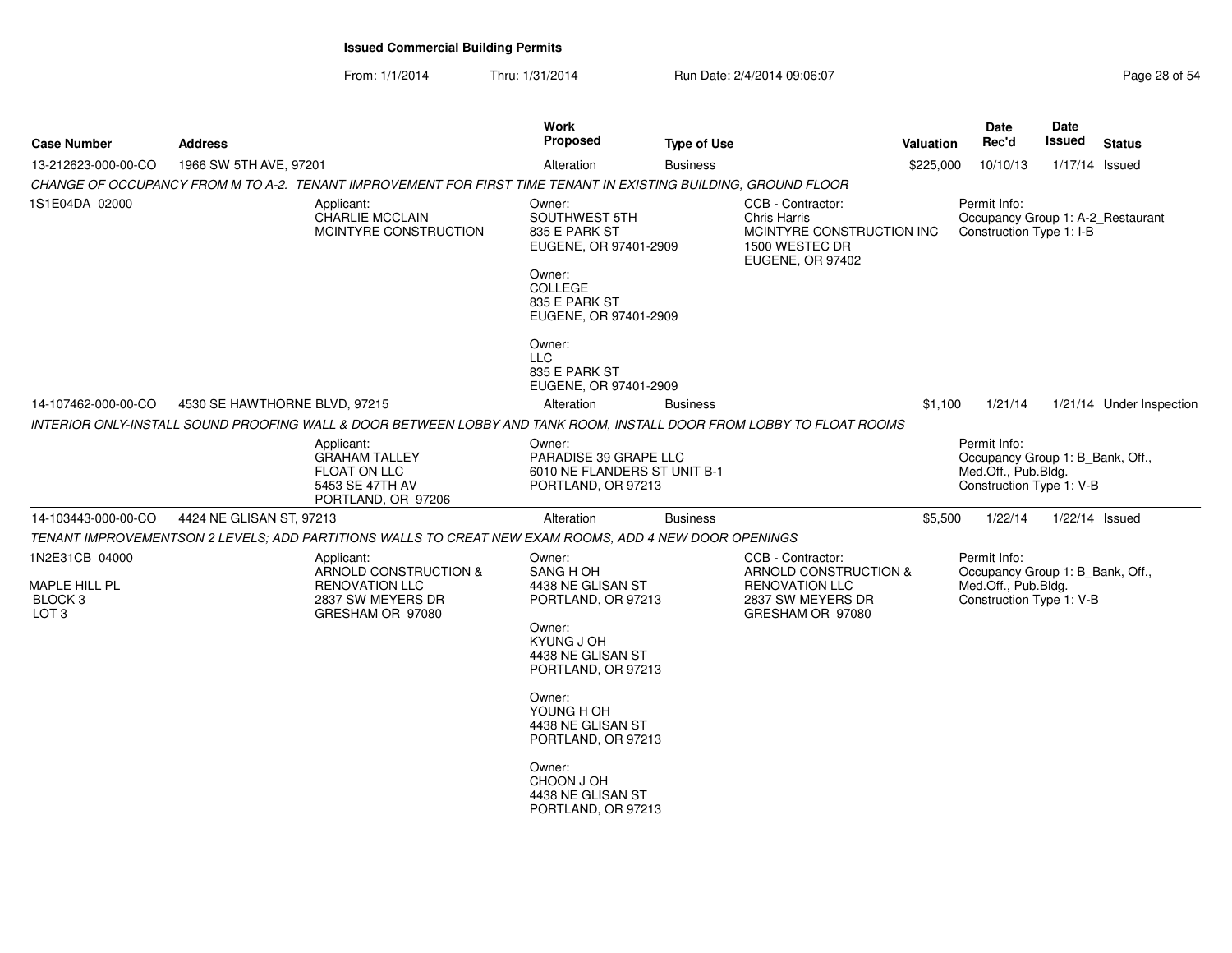| <b>Case Number</b>                                                                                    | <b>Address</b>               |                                                                                                                                                              | <b>Work</b><br><b>Proposed</b>                                                | <b>Type of Use</b> |                                                                                          | Valuation | Date<br>Rec'd                                                                         | Date<br><b>Issued</b> | <b>Status</b>            |
|-------------------------------------------------------------------------------------------------------|------------------------------|--------------------------------------------------------------------------------------------------------------------------------------------------------------|-------------------------------------------------------------------------------|--------------------|------------------------------------------------------------------------------------------|-----------|---------------------------------------------------------------------------------------|-----------------------|--------------------------|
| 14-108559-000-00-CO                                                                                   | 3605 SE 26TH AVE, 97202      |                                                                                                                                                              | Alteration                                                                    | <b>Business</b>    |                                                                                          | \$25,000  | 1/22/14                                                                               |                       | 1/22/14 Under Inspection |
|                                                                                                       |                              | REPLACE CONCRETE SLAB AND FRONT WALL OF ACCESSORY STUDIO BUILDING (@ REAR OF PROP.) -                                                                        |                                                                               |                    |                                                                                          |           |                                                                                       |                       |                          |
| 1S1E12CB 16300                                                                                        |                              | Applicant:<br>JOHN FREDERICK GRIDLEY                                                                                                                         | Owner:<br><b>STEVEN PULLIAM</b>                                               |                    | CCB - Contractor:<br>JOHN FREDERICK GRIDLEY                                              |           | Permit Info:<br>Occupancy Group 1: B_Bank, Off.,                                      |                       |                          |
| SECTION 12 1S 1E<br>TL 16300 0.26 ACRES                                                               |                              | TRILOGY CONSTRUCTION<br>4419 SE GLEN ECHO AVE<br>MILWAUKIE, OR 97267                                                                                         | 3605 SE 26TH AVE<br>PORTLAND, OR 97202-2953                                   |                    | TRILOGY CONSTRUCTION<br>4419 SE GLEN ECHO AVE<br>MILWAUKIE, OR 97267                     |           | Med.Off., Pub.Bldg.<br>Construction Type 1: V-B                                       |                       |                          |
|                                                                                                       |                              |                                                                                                                                                              | Owner:<br><b>KERRY PULLIAM</b><br>3605 SE 26TH AVE<br>PORTLAND, OR 97202-2953 |                    |                                                                                          |           |                                                                                       |                       |                          |
| 14-108503-000-00-CO                                                                                   | 3311 NE M L KING BLVD, 97212 |                                                                                                                                                              | Alteration                                                                    | <b>Business</b>    |                                                                                          | \$35,000  | 1/23/14                                                                               | 1/23/14 Issued        |                          |
|                                                                                                       |                              | TENANT IMPROVEMENT FOR NEW TENANT, GYMNASIUM SPACE, EXISTING BATHROOM UPDATED FOR CURRENT ACCESSIBLITY                                                       |                                                                               |                    |                                                                                          |           |                                                                                       |                       |                          |
| 1N1E27AA 09500                                                                                        |                              | Applicant:<br><b>DAVID SPITZER</b>                                                                                                                           | Owner:<br>WOONPYUNG KIM                                                       |                    | CCB - Contractor:<br><b>DANIEL KIM</b>                                                   |           | Permit Info:<br>Occupancy Group 1: A-3 Assembly -                                     |                       |                          |
| <b>WILLIAMS AVE ADD</b><br>BLOCK 14<br>LOT 11&12                                                      |                              | <b>DMS ARCHITECTS</b><br>2325 NE 19TH AVE<br>PORTLAND OR 97212                                                                                               | 9050 SW 182ND AVE<br>BEAVERTON, OR 97007                                      |                    | RED BULL DEVELOPMENT<br>12984 SW PINE VIEW ST<br>TIGARD OR 97224                         |           | General<br>Construction Type 1: V-B                                                   |                       |                          |
| LOT 13 EXC PT IN ST                                                                                   |                              |                                                                                                                                                              | Owner:<br>SEUNGEUN KIM<br>9050 SW 182ND AVE<br>BEAVERTON, OR 97007            |                    |                                                                                          |           |                                                                                       |                       |                          |
| 14-105743-000-00-CO                                                                                   | 312 NW 10TH AVE, 97209       |                                                                                                                                                              | Alteration                                                                    | <b>Business</b>    |                                                                                          | \$4,130   | 1/24/14                                                                               |                       | 1/24/14 Under Inspection |
|                                                                                                       |                              | TENANT IMPROVMENT TO ADD PARTITION WALLS TO CREATE OFFICE AND RECEPTION AREA, NEW TENANT                                                                     |                                                                               |                    |                                                                                          |           |                                                                                       |                       |                          |
| 1N1E34CB 03300                                                                                        |                              | Applicant:                                                                                                                                                   | Owner:                                                                        |                    | CCB - Contractor:                                                                        |           | Permit Info:                                                                          |                       |                          |
| <b>COUCHS ADD</b><br>BLOCK 62<br>LOT <sub>3</sub><br>HISTORIC PROPERTY 15 YR 2004                     |                              | R & H CONSTRUCTION<br>1530 SW TAYLOR STREET<br>PORTLAND, OR 97205                                                                                            | <b>BUDDHA BUILDING LLC</b><br>312 NW 10TH AVE #200<br>PORTLAND, OR 97209-3121 |                    | R & H CONSTRUCTION<br>1530 SW TAYLOR STREET<br>PORTLAND, OR 97205                        |           | Occupancy Group 1: B_Bank, Off.,<br>Med.Off., Pub.Bldg.<br>Construction Type 1: V-B   |                       |                          |
| POTENTIAL ADDITIONAL TAX<br>13-223226-000-00-CO                                                       | 300 NW 14TH AVE, 97209       |                                                                                                                                                              |                                                                               | <b>Business</b>    |                                                                                          | \$250,000 | 1/24/14                                                                               | 1/24/14 Issued        |                          |
|                                                                                                       |                              | TI-TENANT IMPROVEMENT FOR NEW TENANT-OCCUPANCY THIS PERMIT NEW INTERIOR PARTIAL HT PARTITION WALLS TO CREATE OFFICE SPACE, NEW DOORS AND HARDWARE; 3 RESTROC | Alteration                                                                    |                    |                                                                                          |           |                                                                                       |                       |                          |
| 1N1E33DA 02100                                                                                        |                              | Applicant:                                                                                                                                                   | Owner:                                                                        |                    | CCB - Contractor:                                                                        |           | Permit Info:                                                                          |                       |                          |
| <b>COUCHS ADD</b><br>BLOCK 90<br><b>LOT 1-4</b><br><b>LAND &amp; IMPS</b><br>POTENTIAL ADDITIONAL TAX |                              | MIKE COYLE<br><b>FASTER PERMITS</b><br>14334 NW EAGLERIDGE LANE<br>PORTLAND, OR 97229                                                                        | 300 PARTNERS LLC<br>2855 SW RUTLAND TER<br>PORTLAND, OR 97205-5855            |                    | PATH CONSTRUCTION<br>5331 SW MACADAM AVE #258-110<br>PORTLAND, OR 97239                  |           | Occupancy Group 1: B_Bank, Off.,<br>Med.Off., Pub.Bldg.<br>Construction Type 1: III-B |                       |                          |
| 13-155501-REV-01-CO 7901 SE DIVISION ST, 97215                                                        |                              |                                                                                                                                                              | Alteration                                                                    | <b>Business</b>    |                                                                                          | \$19.696  | 12/13/13                                                                              | 1/28/14 Issued        |                          |
|                                                                                                       |                              | REV 1 - STRUCTURAL MODIFICATIONS DUE TO UNFORESEEN CONDITION OF EXISTING URM BEARING WALLS.                                                                  |                                                                               |                    |                                                                                          |           |                                                                                       |                       |                          |
| 1S2E05DD 03400                                                                                        |                              | Applicant:                                                                                                                                                   | Owner:                                                                        |                    | CCB - Contractor:                                                                        |           | Permit Info:                                                                          |                       |                          |
| SECTION 05 1S 2E<br>TL 3400 3.54 ACRES                                                                |                              | <b>BJORN CLOUTEN</b><br><b>SRG PARTNERSHIP</b><br>621 SW MORRISON ST, SUITE 200 PORTLAND, OR 97280-0990<br>PORTLAND, OR 97205                                | PO BOX 19000                                                                  |                    | PORTLAND COMMUNITY COLLEGE ONEILL ELECTRIC INC<br>4444 SE 27TH AVE<br>PORTLAND, OR 97202 |           | Occupancy Group 1: B_Bank, Off.,<br>Med.Off., Pub.Bldg.<br>Construction Type 1: III-B |                       |                          |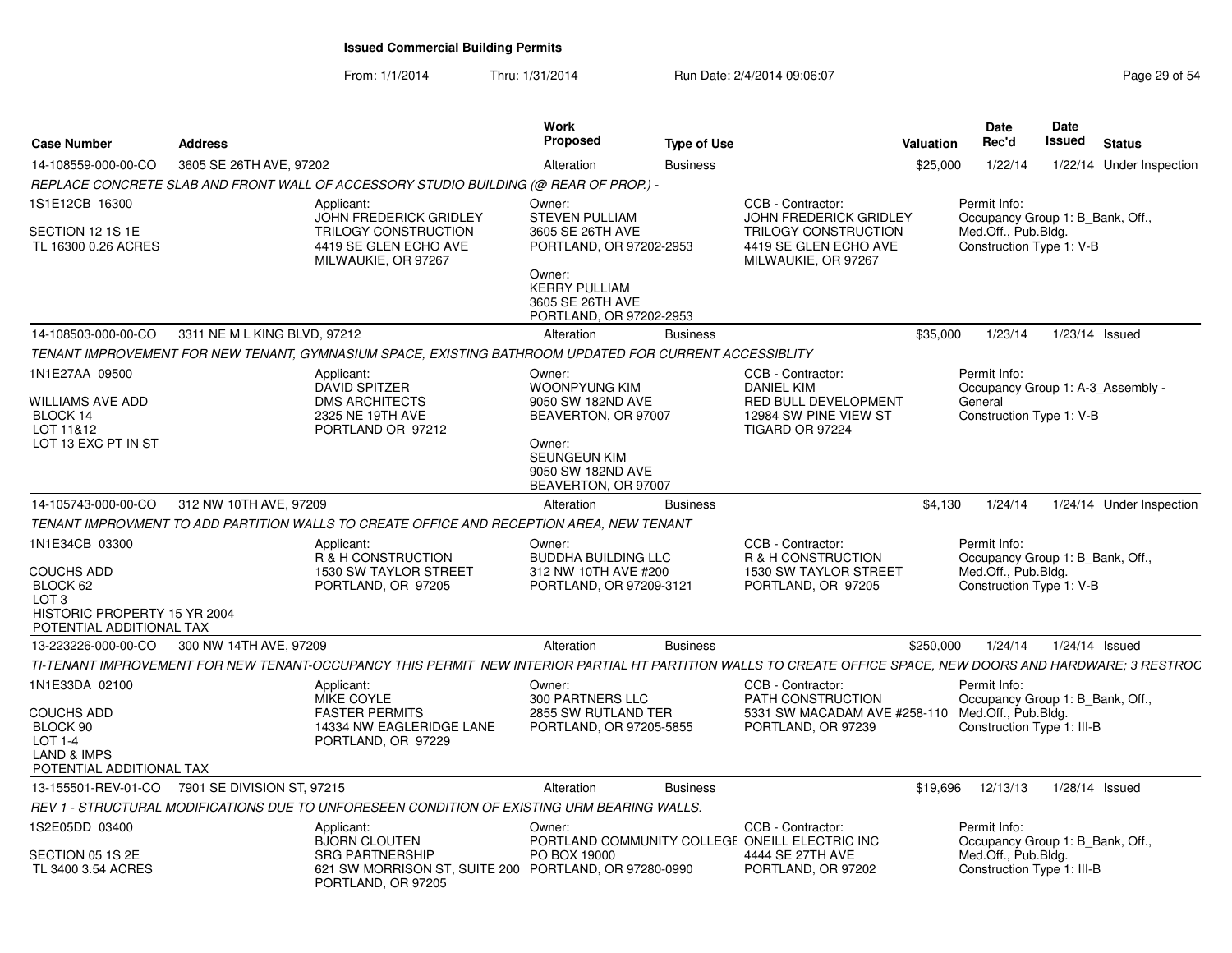From: 1/1/2014

Thru: 1/31/2014 Run Date: 2/4/2014 09:06:07 Research 2010 12:06:07 Page 30 of 54

| <b>Case Number</b>                                                                            | <b>Address</b>                                                                                                                                                               | Work<br>Proposed                                                                              | <b>Type of Use</b>                                                                                                                | Date<br>Rec'd<br><b>Valuation</b>   | Date<br>Issued<br><b>Status</b>                                |
|-----------------------------------------------------------------------------------------------|------------------------------------------------------------------------------------------------------------------------------------------------------------------------------|-----------------------------------------------------------------------------------------------|-----------------------------------------------------------------------------------------------------------------------------------|-------------------------------------|----------------------------------------------------------------|
| 14-101663-000-00-CO                                                                           | 7825 N LOMBARD ST, 97203                                                                                                                                                     | Alteration<br><b>Business</b>                                                                 |                                                                                                                                   | \$146,500<br>1/7/14                 | 1/28/14 Issued                                                 |
|                                                                                               | INTERIOR REMODEL TENANT IMPROVEMENT, NEW WALLS FOR OFFICES, ATM AREA AND SERVICE COUNTER, RELOCATE FRONT DOOR, CHANGE OF USE FROM (M) MERCANTILE TO (B) BUSINI               |                                                                                               |                                                                                                                                   |                                     |                                                                |
| 1N1W12AA 10000                                                                                | Applicant:<br>ERIC HALL                                                                                                                                                      | Owner:<br>BENENSON CAPITAL CO                                                                 | CCB - Contractor:<br>1996 LLC (DBA CHAMBERS                                                                                       | Permit Info:                        | Occupancy Group 1: B_Bank, Off.,                               |
| SECTION 12 1N 1W<br>TL 10000 1.25 ACRES                                                       | ERIC HALL ARCHITECTS INC<br>116 HWY 99 N, STE 100<br>EUGENE, OR 97402                                                                                                        | 708 3RD AVE<br>NEW YORK, NY 10017                                                             | CONSTRUCTION)<br>3028 JUDKINS RD #1<br>EUGENE OR 97403                                                                            | Med.Off., Pub.Bldg.                 | Construction Type 1: V-B                                       |
| 13-228522-000-00-CO                                                                           | 12911 NE AIRPORT WAY, 97230                                                                                                                                                  | Alteration<br><b>Business</b>                                                                 |                                                                                                                                   | \$271,000<br>12/24/13               | 1/28/14 Under Inspection                                       |
|                                                                                               | TI FOR NEW TENANT; DEMO OF INTERIOR WALLS; ADDING NEW WALLS TO CREATE OFFICES, RECEPTION AREA, NEW SHOWER AREA; AND SEPARATE WAREHOUSE AND FABRICATION AREAS                 |                                                                                               |                                                                                                                                   |                                     |                                                                |
| 1N2E14C 00102                                                                                 | Applicant:<br><b>MICHAEL KORINEK</b><br><b>DMS ARCHITECTS</b><br>2440 NE MLK, SUITE 202<br>PORTLAND, OR 97212                                                                | Owner:<br>1 SW COLUMBIA ST #435<br>PORTLAND, OR 97258-2036                                    | CCB - Contractor:<br>COPPER MOUNTAIN TRUST CORP JAEGER AND ERWERT<br>CONTRACTOR<br>601 S MCLOUGHLIN BLVD<br>OREGON CITY, OR 97045 | Permit Info:<br>Med.Off., Pub.Bldg. | Occupancy Group 1: B_Bank, Off.,<br>Construction Type 1: III-B |
| 13-217067-000-00-CO                                                                           | 802 NE DAVIS ST, 97232                                                                                                                                                       | Alteration<br><b>Business</b>                                                                 |                                                                                                                                   | \$10,000<br>12/11/13                | 1/28/14 Issued                                                 |
|                                                                                               | PARTIAL CHANGE OF OCCUPANCY TO CONVERT 500 SF OF THE EAST PORTION OF THE EXISTING 2ND FLOOR FROM STORAGE TO OFFICE. RECONFIGURE WALLS TO CREATE A TOTAL OF THR               |                                                                                               |                                                                                                                                   |                                     |                                                                |
| 1N1E35CB 05900                                                                                | Applicant:<br><b>MYA PALUCH</b>                                                                                                                                              | Owner:<br>HOAH PROPERTIES LLC                                                                 | CCB - Contractor:<br><b>TERRY LONG</b>                                                                                            | Permit Info:                        | Occupancy Group 1: B Bank, Off.,                               |
| <b>EAST PORTLAND</b><br>BLOCK 188<br>LOT <sub>1</sub>                                         | CIDA INC<br>4445 SW BARBUR BLVD<br>PORTLAND, OR 97239                                                                                                                        | 3439 NE SANDY BLVD PMB 106<br>PORTLAND, OR 97232                                              | <b>SKL CONSTRUCTION</b><br>8577 SW DAKOTA DR<br>TUALATIN, OR 97062                                                                | Med.Off., Pub.Bldg.                 | Construction Type 1: III-B                                     |
| 13-187807-REV-01-CO                                                                           | 230 E BURNSIDE ST, 97214                                                                                                                                                     | Alteration                                                                                    | <b>Business</b>                                                                                                                   | 12/10/13<br>\$20,000                | 1/29/14 Issued                                                 |
|                                                                                               | REVISION-VALUE ADDED REVISION TO INCLUDE-CHANGE TO OFFICE LAYOUTS IN SUITES B, D, AND E. ADD MEZZANINE IN SUITE B AND RELOCATE MEZZANINE IN SUITE B. Original plan set inclu |                                                                                               |                                                                                                                                   |                                     |                                                                |
| 1N1E34DD 00700                                                                                | Applicant:<br>MIKE COYLE                                                                                                                                                     | Owner:<br><b>TEMPLETON OFFICE</b>                                                             | CCB - Contractor:<br>PATH CONSTRUCTION                                                                                            | Permit Info:                        | Occupancy Group 1: B_Bank, Off.,                               |
| <b>EAST PORTLAND</b><br>BLOCK 66<br>LOT 7&8 TL 700                                            | <b>FASTER PERMITS</b><br>14334 NW EAGLERIDGE LANE<br>PORTLAND, OR 97229                                                                                                      | <b>INVESTMENTS</b><br>7371 SE 92ND AVE<br>PORTLAND, OR 97266                                  | 5331 SW MACADAM AVE #258-110<br>PORTLAND, OR 97239                                                                                | Med.Off., Pub.Bldg.                 | Construction Type 1: III-B                                     |
| LAND & IMPS SEE R149992 (R226504171)<br><b>FOR BILLBOARD</b><br>HISTORIC PROPERTY 15 YR 2006; |                                                                                                                                                                              | Owner:<br><b>LLC</b>                                                                          |                                                                                                                                   |                                     |                                                                |
| POTENTIAL ADDITIONAL TAX                                                                      |                                                                                                                                                                              | 7371 SE 92ND AVE<br>PORTLAND, OR 97266                                                        |                                                                                                                                   |                                     |                                                                |
| 14-108860-000-00-CO                                                                           | 5265 N LOMBARD ST, 97203                                                                                                                                                     | Alteration<br><b>Business</b>                                                                 |                                                                                                                                   | \$3.500<br>1/29/14                  | 1/29/14 Issued                                                 |
|                                                                                               | INSTALL WALK IN FREEZER AT KITCHEN AREA OF RESTAURANT                                                                                                                        |                                                                                               |                                                                                                                                   |                                     |                                                                |
| 1N1E08CB 06600                                                                                | Applicant:<br><b>MARK FRYER</b>                                                                                                                                              | Owner:<br><b>SARA M KANE</b>                                                                  | CCB - Contractor:<br><b>MARK FRYER</b>                                                                                            | Permit Info:                        | Occupancy Group 1: B Bank, Off.,                               |
| PORTSMOUTH VILLA EXTD<br><b>BLOCK G</b><br>LOT 1 EXC PT IN ST<br>LOT 2<br>SWLY 15' OF LOT 3   | SOURCE REFRIGERATION &<br><b>HVAC INC</b><br>5506 SE INTERNATIONAL WAY<br>MILWAUKIE OR 97222                                                                                 | 2035 SE 24TH AVE<br>PORTLAND, OR 97214-5501<br>Owner:<br>JOHN R II COOPER<br>2035 SE 24TH AVE | SOURCE REFRIGERATION &<br><b>HVAC INC</b><br>5506 SE INTERNATIONAL WAY<br>MILWAUKIE OR 97222                                      | Med.Off., Pub.Bldg.                 | Construction Type 1: V-B                                       |
|                                                                                               |                                                                                                                                                                              | PORTLAND, OR 97214-5501                                                                       |                                                                                                                                   |                                     |                                                                |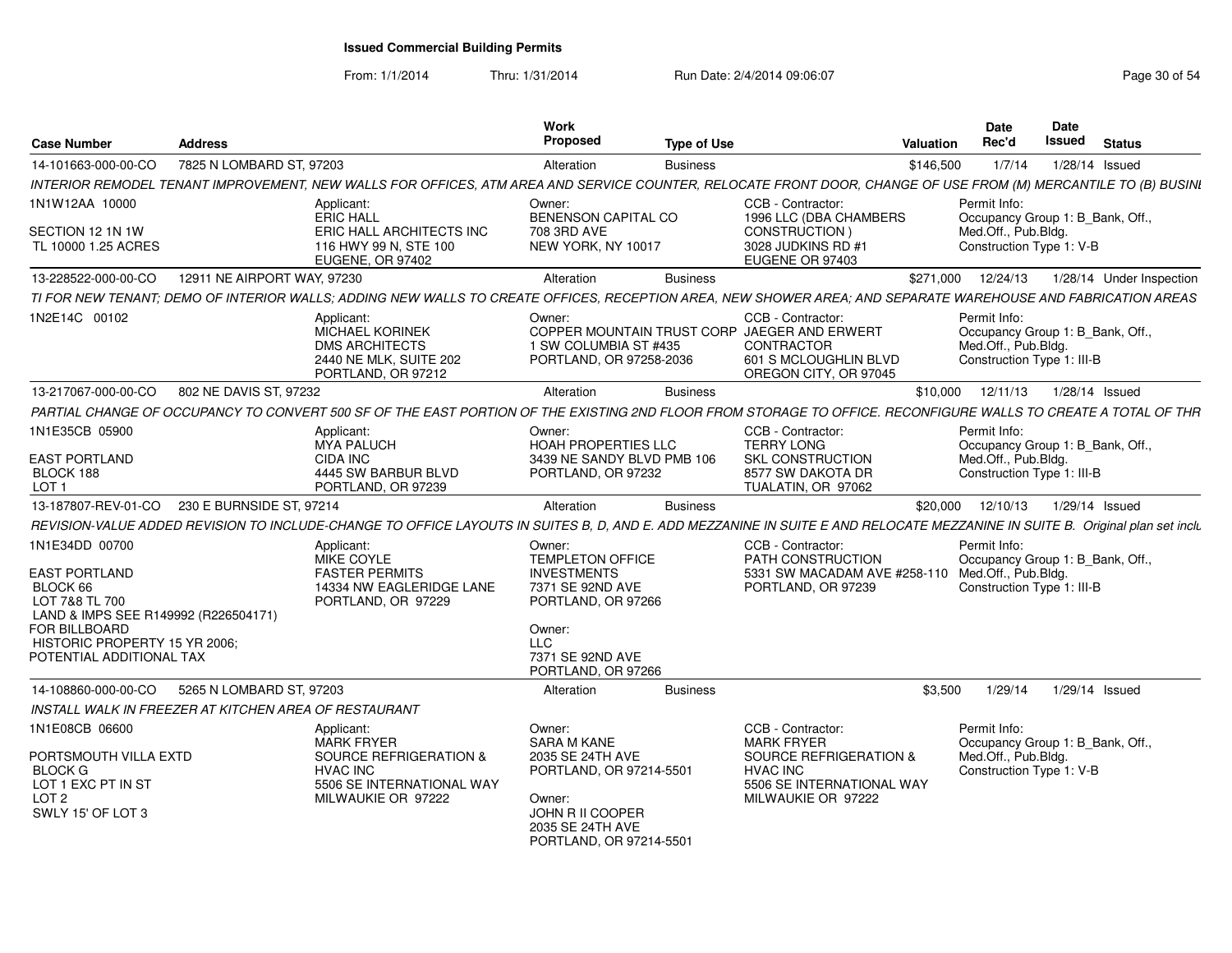| <b>Case Number</b>                                                                                                                                                                                | <b>Address</b>               |                                                                                                                                  | <b>Work</b><br><b>Proposed</b>                                                                                                                                      | <b>Type of Use</b> |                                                                                                                  | Valuation | <b>Date</b><br>Rec'd                                                                                 | <b>Date</b><br><b>Issued</b> | <b>Status</b>                             |
|---------------------------------------------------------------------------------------------------------------------------------------------------------------------------------------------------|------------------------------|----------------------------------------------------------------------------------------------------------------------------------|---------------------------------------------------------------------------------------------------------------------------------------------------------------------|--------------------|------------------------------------------------------------------------------------------------------------------|-----------|------------------------------------------------------------------------------------------------------|------------------------------|-------------------------------------------|
| 13-240550-000-00-CO                                                                                                                                                                               | 600 NE GRAND AVE, 97232      |                                                                                                                                  | Alteration                                                                                                                                                          | <b>Business</b>    |                                                                                                                  | \$25,000  | 1/29/14                                                                                              |                              | 1/29/14 Issued                            |
|                                                                                                                                                                                                   |                              | ADD NEW RESTROOM AND SHOWER, CUT OUT OF EXISTING BREAK ROOM AREA ON MAIN LEVEL                                                   |                                                                                                                                                                     |                    |                                                                                                                  |           |                                                                                                      |                              |                                           |
| 1N1E35BC 03700                                                                                                                                                                                    |                              | Applicant:<br>ELLIOTT VEAZEY<br><b>NELSON CAPITOL CPM</b><br>1410 NW JOHNSON STREET 3RD<br><b>FLOOR</b><br>PORTLAND, OR 97209    |                                                                                                                                                                     |                    | Primary Contractor:<br>TO BID                                                                                    |           | Permit Info:<br>Occupancy Group 1: B_Bank, Off.,<br>Med.Off., Pub.Bldg.<br>Construction Type 1: II-A |                              |                                           |
| 14-100756-000-00-CO                                                                                                                                                                               | 301 SE 2ND AVE, 97214        |                                                                                                                                  | Alteration                                                                                                                                                          | <b>Business</b>    |                                                                                                                  | \$4,200   | 1/3/14                                                                                               |                              | 1/29/14 Under Inspection                  |
| <b>INSTALLATION OF RACKING SYSTEMS</b>                                                                                                                                                            |                              |                                                                                                                                  |                                                                                                                                                                     |                    |                                                                                                                  |           |                                                                                                      |                              |                                           |
| 1N1E34DD 01000                                                                                                                                                                                    |                              | Applicant:<br><b>JOHN CASELLI</b><br>NORTHWEST HANDLING SYSTEM: 4100 SW ARTHUR WAY<br>18008 NE AIRPORT WAY<br>PORTLAND, OR 97230 | Owner:<br>PRODUCE ROW LLC<br>PORTLAND, OR 97221-3202                                                                                                                |                    | CCB - Contractor:<br>NORTH WEST HANDLING<br><b>SYSTEMS INC</b><br>1100 SW 7TH STREET<br>RENTON, WA 980552939     |           | Permit Info:<br>Factory, Mod.Hazard<br>Construction Type 1: V-B                                      |                              | Occupancy Group 1: F-1 Industrial Plant - |
| 14-111436-000-00-CO                                                                                                                                                                               | 2525 NW LOVEJOY ST, 97210    |                                                                                                                                  | Alteration                                                                                                                                                          | <b>Business</b>    |                                                                                                                  | \$3,600   | 1/30/14                                                                                              |                              | $1/30/14$ Issued                          |
|                                                                                                                                                                                                   |                              | DRY WALL PATCH, REPLACE CEILING TILE; UPGRADE GRID TO CODE NEW RECEPTION DESK CASEWORK                                           |                                                                                                                                                                     |                    |                                                                                                                  |           |                                                                                                      |                              |                                           |
| 1N1E32AD 00200                                                                                                                                                                                    |                              | Applicant:<br><b>TARA CANTRELL</b>                                                                                               | Owner:<br>25TH AND LOVEJOY LLC                                                                                                                                      |                    | CCB - Contractor:<br>PHAIR CONSTRUCTION COMPANY Occupancy Group 1: B_Bank, Off.,                                 |           | Permit Info:                                                                                         |                              |                                           |
| <b>GOLDSMITHS ADD</b><br><b>BLOCK 15 TL 200</b>                                                                                                                                                   |                              | <b>EMMETT PHAIR CONSTRUCTION</b><br>6305 SW ROSEWOOD RD<br>LAKE OSWEGO, OR 97035                                                 | 648 SW MAPLECREST CT<br>PORTLAND, OR 97219                                                                                                                          |                    | PO BOX 4722<br>SALEM, OR 97302-8722                                                                              |           | Med.Off., Pub.Bldg.<br>Construction Type 1: III-A                                                    |                              |                                           |
| 13-187807-DFS-01-CO                                                                                                                                                                               | 230 E BURNSIDE ST, 97214     |                                                                                                                                  | Alteration                                                                                                                                                          | <b>Business</b>    |                                                                                                                  | \$3,500   | 1/21/14                                                                                              |                              | $1/31/14$ Issued                          |
| DFS FOR GLASS GUARD PANELS                                                                                                                                                                        |                              |                                                                                                                                  |                                                                                                                                                                     |                    |                                                                                                                  |           |                                                                                                      |                              |                                           |
| 1N1E34DD 00700<br><b>EAST PORTLAND</b><br>BLOCK 66<br>LOT 7&8 TL 700<br>LAND & IMPS SEE R149992 (R226504171)<br><b>FOR BILLBOARD</b><br>HISTORIC PROPERTY 15 YR 2006;<br>POTENTIAL ADDITIONAL TAX |                              | Applicant:<br><b>MIKE COYLE</b><br><b>FASTER PERMITS</b><br>14334 NW EAGLERIDGE LANE<br>PORTLAND, OR 97229                       | Owner:<br><b>TEMPLETON OFFICE</b><br><b>INVESTMENTS</b><br>7371 SE 92ND AVE<br>PORTLAND, OR 97266<br>Owner:<br><b>LLC</b><br>7371 SE 92ND AVE<br>PORTLAND, OR 97266 |                    | CCB - Contractor:<br>PATH CONSTRUCTION<br>5331 SW MACADAM AVE #258-110 Med.Off., Pub.Bldg.<br>PORTLAND, OR 97239 |           | Permit Info:<br>Occupancy Group 1: B_Bank, Off.,<br>Construction Type 1: III-B                       |                              |                                           |
| 13-133315-DFS-02-CO                                                                                                                                                                               | 2245 NE 36TH AVE, 97212      |                                                                                                                                  | Alteration                                                                                                                                                          | Educational        |                                                                                                                  | \$31,250  | 9/10/13                                                                                              |                              | $1/3/14$ Issued                           |
| DFS - FENCE / BASEBALL BACKSTOPS                                                                                                                                                                  |                              |                                                                                                                                  |                                                                                                                                                                     |                    |                                                                                                                  |           |                                                                                                      |                              |                                           |
| 1N1E25DB 02200                                                                                                                                                                                    |                              | Applicant:                                                                                                                       | Owner:                                                                                                                                                              |                    | CCB - Contractor:                                                                                                |           | Permit Info:                                                                                         |                              |                                           |
| SECTION 25 1N 1E<br>TL 2200 10.20 ACRES                                                                                                                                                           |                              | <b>KELLY FITZPATRICK</b><br>BENCHMARK CONTRACTING INC<br>3155 SW 234TH AVE, SUITE A<br>HILLSBORO OR 97213                        | <b>SCHOOL DISTRICT NO 1</b><br>PO BOX 3107<br>PORTLAND, OR 97208-3107                                                                                               |                    | BENCHMARK CONTRACTING INC<br>3155 SW 234TH AVE STE A<br>HILLSBORO, OR 97123                                      |           | Occupancy Group 1: A-5_Stadiums,<br>Grandstands                                                      |                              |                                           |
| 14-101771-000-00-CO                                                                                                                                                                               | 2426 NE RIVERSIDE WAY, 97211 |                                                                                                                                  | Alteration                                                                                                                                                          | Factory/Industrial |                                                                                                                  | \$12,000  | 1/7/14                                                                                               |                              | $1/7/14$ Issued                           |
|                                                                                                                                                                                                   |                              | INSTALL 2 PREFABRICATED SPRAY BOOTHS, ELECTROSTATIC SPRAY BOOTH AND OVEN                                                         |                                                                                                                                                                     |                    |                                                                                                                  |           |                                                                                                      |                              |                                           |
| 1N1E12CC 00900<br>R A HEINTZ INDUSTRIAL PK<br>BLOCK 1 TL 900                                                                                                                                      |                              | Applicant:<br>AXIOM CUSTOM PRODUCTS INC<br>8638 N CRAWFORD<br>PORTLAND, OR 97203                                                 | Owner:<br><b>WATUMULL PROPERTIES CORP</b><br>307 LEWERS ST #600<br>HONOLULU, HI 96815                                                                               |                    | CCB - Contractor:<br>AXIOM CUSTOM PRODUCTS INC<br>8638 N CRAWFORD<br>PORTLAND, OR 97203                          |           | Permit Info:<br>Factory, Mod.Hazard<br>Construction Type 1: III-B                                    |                              | Occupancy Group 1: F-1 Industrial Plant - |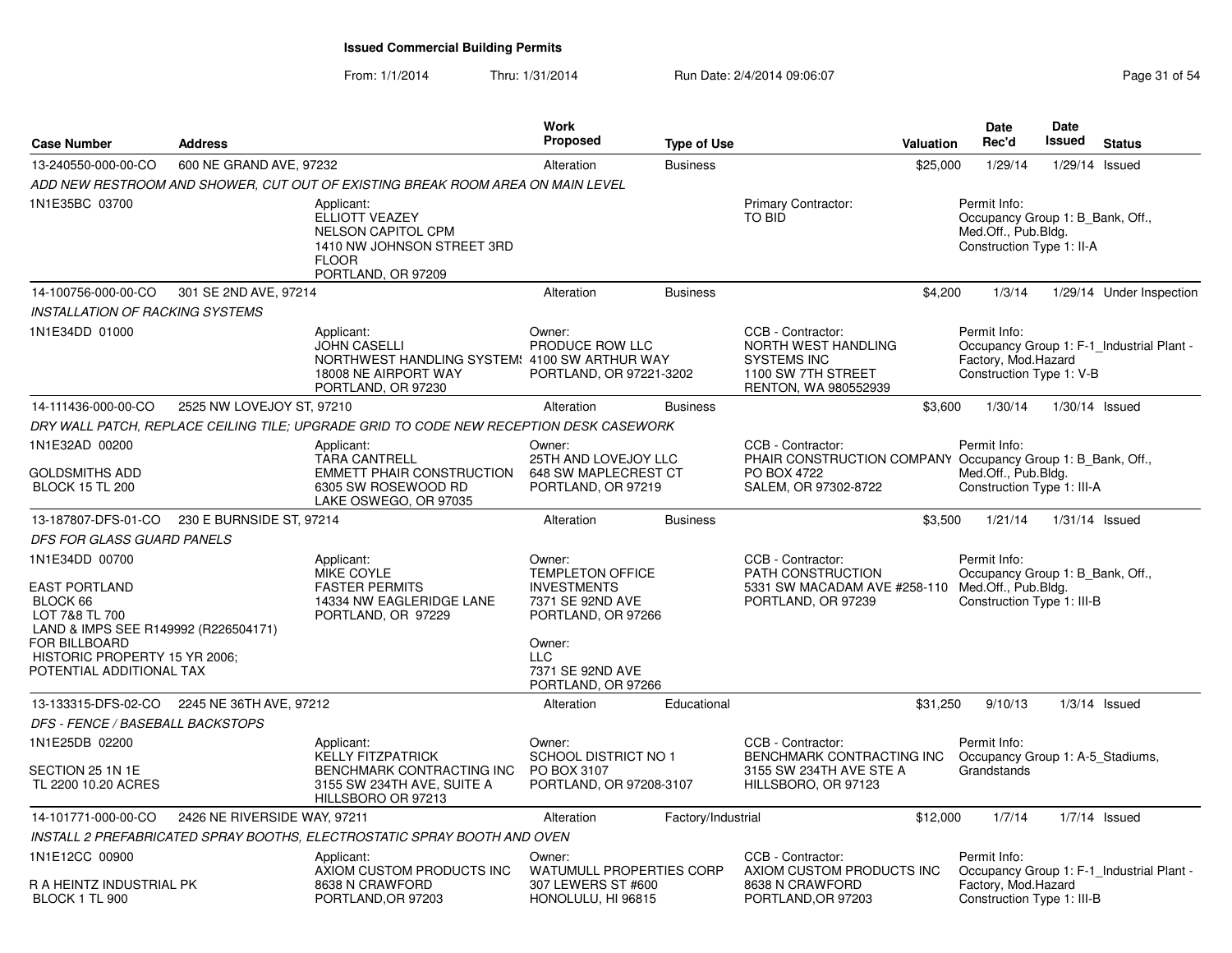| <b>Case Number</b>                                            | <b>Address</b>                                         |                                                                                                                                                                | <b>Work</b><br><b>Proposed</b>                                                               | <b>Type of Use</b> |                                                                                         | Valuation  | <b>Date</b><br>Rec'd                                              | <b>Date</b><br>Issued | <b>Status</b>                              |
|---------------------------------------------------------------|--------------------------------------------------------|----------------------------------------------------------------------------------------------------------------------------------------------------------------|----------------------------------------------------------------------------------------------|--------------------|-----------------------------------------------------------------------------------------|------------|-------------------------------------------------------------------|-----------------------|--------------------------------------------|
| 14-110819-000-00-CO                                           | 8020 SW 35TH AVE, 97219                                |                                                                                                                                                                | Alteration                                                                                   | Factory/Industrial |                                                                                         | \$10,000   | 1/30/14                                                           |                       | 1/30/14 Issued                             |
|                                                               |                                                        | TENANT IMPROVEMENT FOR NEW TENANT: REMOVE EXISTING RESTROOM AND CONSTRUCT NEW RESTROOM IN SAME LOCATION: ADD WALL TO CREATE CONFERENCE ROOM AND REMOVE         |                                                                                              |                    |                                                                                         |            |                                                                   |                       |                                            |
| 1S1E20DB 09500                                                |                                                        | Applicant:<br><b>GARY MARTIN</b><br>MARTIN MODEL & PATTERN SHOP 7628 SW 32ND AVE<br>PO BOX 19792<br>PORTLAND, OR 97280                                         | Owner:<br>EDWARD P LILLY<br>PORTLAND, OR 97219-1875                                          |                    | <b>Primary Contractor:</b><br><b>TO BID</b>                                             |            | Permit Info:<br>Factory, Mod.Hazard<br>Construction Type 1: V-B   |                       | Occupancy Group 1: F-1_Industrial Plant -  |
|                                                               |                                                        |                                                                                                                                                                | Owner:<br>JOSEPH L LILLY<br>7628 SW 32ND AVE<br>PORTLAND, OR 97219-1875                      |                    |                                                                                         |            |                                                                   |                       |                                            |
| 14-102478-000-00-CO                                           | 1215 SE 8TH AVE, 97214                                 |                                                                                                                                                                | Alteration                                                                                   | Factory/Industrial |                                                                                         | \$24,750   | 1/8/14                                                            |                       | $1/8/14$ Issued                            |
|                                                               |                                                        | INSTALLATION OF 3 NEW TANKSAS SHOWN ON PLANS FOR PERMIT #12-100195-CO, WATER TANK, MIXING TANK AND MASH TANK, ANCHOR TO EXISTING CONCRETE                      |                                                                                              |                    |                                                                                         |            |                                                                   |                       |                                            |
| 1S1E02BC 03000<br><b>HAWTHORNE PK</b><br>BLOCK 169<br>LOT 5-8 |                                                        | Applicant:<br><b>RICK RICKARD</b><br>ROLLING RIVER SPIRITS LLC<br>1215 SE 8TH AVE STE H<br>PORTLAND, OR 97214                                                  | Owner:<br>GUNDERSON PROPERTIES I L L C TO BID<br>3529 SE KNAPP ST<br>PORTLAND, OR 97202-8346 |                    | <b>Primary Contractor:</b>                                                              |            | Permit Info:<br>Factory, Mod.Hazard<br>Construction Type 1: III-B |                       | Occupancy Group 1: F-1_Industrial Plant -  |
| 13-160303-000-00-CO                                           | 211 SE MADISON ST, 97214                               |                                                                                                                                                                | Alteration                                                                                   | Factory/Industrial |                                                                                         | \$225,000  | 5/28/13                                                           |                       | 1/2/14 Under Inspection                    |
|                                                               |                                                        | CHANGE OF OCCUPANCY FROM S-1 TO F-1, ADD NEW INTERIOR WALLS FOR 2 RESTROOMS, BREAK ROOM, RAMP, RECONFIGURE ENTRY ON MADISION, NEW ENTRY ON 2ND AVE, NEW INTER. |                                                                                              |                    |                                                                                         |            |                                                                   |                       |                                            |
| 1S1E03AD 05200                                                |                                                        | Applicant:<br>ANN SCHEUERELL                                                                                                                                   | Owner:<br>PENNEYKAT LLC                                                                      |                    | CCB - Contractor:<br><b>INTERWORKS LLC</b>                                              |            | Permit Info:                                                      |                       | Occupancy Group 1: F-1_Industrial Plant -  |
| <b>EAST PORTLAND</b><br>BLOCK 53<br>LOT 3&4                   |                                                        | SRM ARCHITECTURE +<br><b>MARKETING</b><br>221 SE MAIN ST<br>PORTLAND, OR 97214                                                                                 | 110 SE MAIN ST<br>PORTLAND, OR 97214                                                         |                    | 114 NE 7TH<br>PORTLAND, OR 97232                                                        |            | Factory, Mod.Hazard<br>Construction Type 1: V-B                   |                       | Construction Type 2 (formerly Type 1): V-B |
|                                                               | 13-183781-REV-01-CO 866 N COLUMBIA BLVD                |                                                                                                                                                                | Alteration                                                                                   | Factory/Industrial |                                                                                         | \$5.000    | 11/27/13                                                          |                       | $1/7/14$ Issued                            |
|                                                               |                                                        | REVISION TO DUCT SUPPORT DESIGN, MISC CHANGES AT PLATFORMS                                                                                                     |                                                                                              |                    |                                                                                         |            |                                                                   |                       |                                            |
| 1N1E10CA 01700A1<br>SECTION 10 1N 1E                          |                                                        | Applicant:<br><b>HECTOR GOMEZ</b><br>TITUS MAINTENENCE &                                                                                                       | Owner:<br><b>VANCOUVER IRON</b><br>1200 W 13TH ST                                            |                    | CCB - Contractor:<br><b>TITUS MAINTENANCE &amp;</b><br><b>INSTALLATION SERVICES INC</b> |            | Permit Info:<br>Factory, Mod.Hazard                               |                       | Occupancy Group 1: F-1 Industrial Plant -  |
| TL 1700<br>LAND & IMPS                                        | OTHER IMPS SEE R314860 (R941100090) FOR 11080 ROSE AVE | <b>INSTALLATION SERVICES INC</b><br>FONTANA, CA 92337                                                                                                          | VANCOUVER, WA 98660-2716<br>Owner:                                                           |                    | 1430 WILOW PASS ROAD SUITE<br>250<br>CONCORD, CA 94520                                  |            |                                                                   |                       |                                            |
|                                                               |                                                        |                                                                                                                                                                | <b>STEEL INC</b><br>1200 W 13TH ST<br>VANCOUVER, WA 98660-2716                               |                    |                                                                                         |            |                                                                   |                       |                                            |
|                                                               | 13-132857-REV-01-CO 3115 NE SANDY BLVD, 97232          |                                                                                                                                                                | Alteration                                                                                   | Factory/Industrial |                                                                                         | $^{\circ}$ | 1/24/14                                                           |                       | 1/24/14 Issued                             |
|                                                               |                                                        | REVISION TO RELOCATE WALL AND ADD DEMISING WALL IN BASEMENT, CREATED NEW CORRIDOR, NEW DOORWAY, NEW DOORS NEAR ELEVATOR LOBBY                                  |                                                                                              |                    |                                                                                         |            |                                                                   |                       |                                            |
| 1N1E36BA 03801                                                |                                                        | Applicant:<br><b>BRAD SIMMONS</b>                                                                                                                              | Owner:<br><b>BINDERY LLC</b>                                                                 |                    | CCB - Contractor:<br><b>DEFORM NW LLC</b>                                               |            | Permit Info:                                                      |                       | Occupancy Group 1: F-2_Industrial Plant -  |
| <b>GOODSELLS ADD</b><br>BLOCK 5<br>LOT 7&8 EXC PT IN ST       |                                                        | WATERLEAF ARCHITECTURE<br>419 SW 11TH AVE #200<br>PORTLAND OR 97205                                                                                            | 3115 NE SANDY BLVD #003<br>PORTLAND, OR 97232-2776                                           |                    | PO BOX 42404<br>PORTLAND, OR 97242                                                      |            | Factory, Low Hazard<br>Construction Type 1: III-B                 |                       |                                            |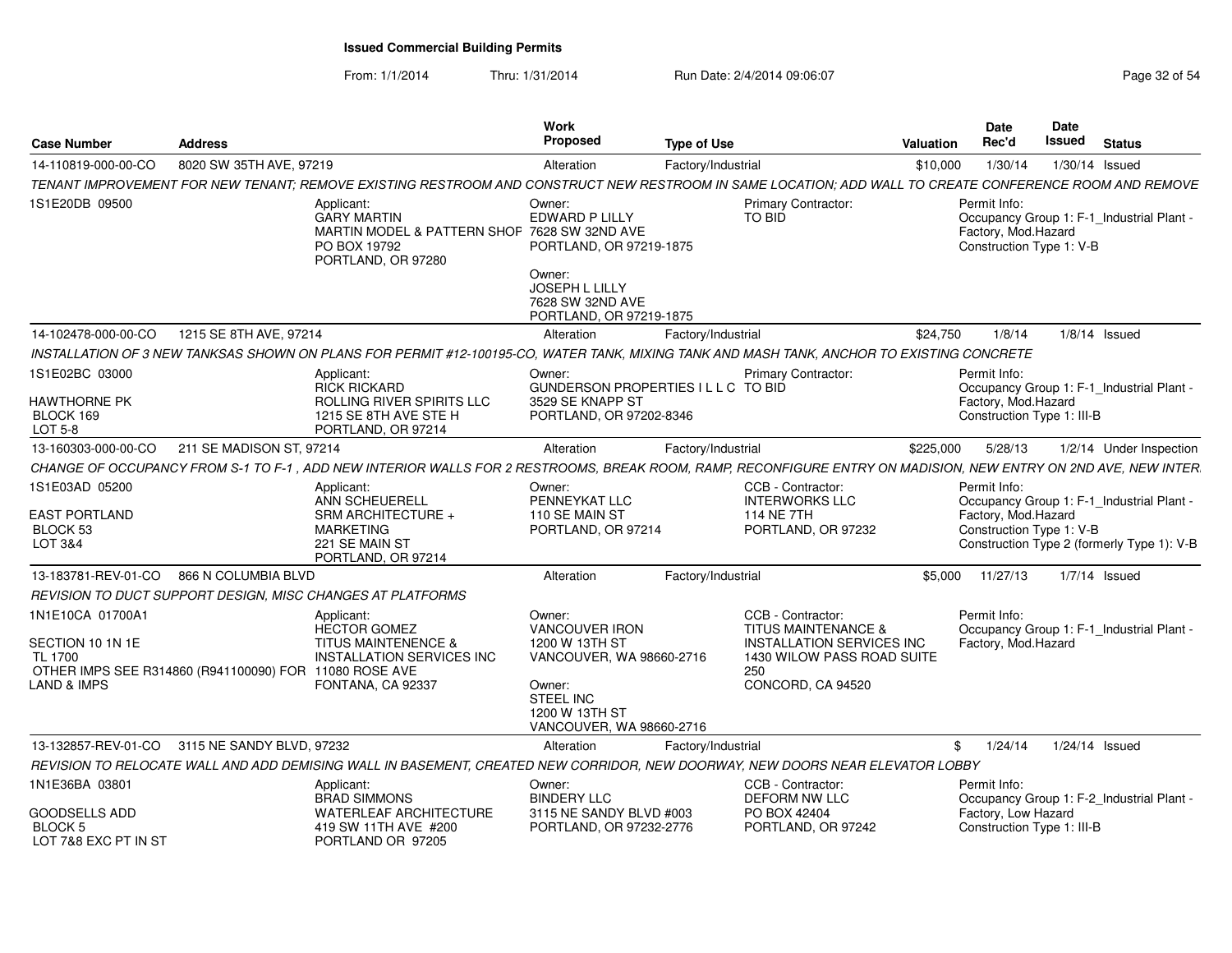|                                                    | Work                                           |                                                                                                                                                                                                                                                                                                                                                                                                                                                                                                                                                    |                                                                                                                                                                                                                                                                                                                                                                                                                                                                                 | Date                    | Date                              |                                                                                                                                                                                                                                                                                                                                                                                                                                                                                                                                                                                                                                                                                                                                                             |
|----------------------------------------------------|------------------------------------------------|----------------------------------------------------------------------------------------------------------------------------------------------------------------------------------------------------------------------------------------------------------------------------------------------------------------------------------------------------------------------------------------------------------------------------------------------------------------------------------------------------------------------------------------------------|---------------------------------------------------------------------------------------------------------------------------------------------------------------------------------------------------------------------------------------------------------------------------------------------------------------------------------------------------------------------------------------------------------------------------------------------------------------------------------|-------------------------|-----------------------------------|-------------------------------------------------------------------------------------------------------------------------------------------------------------------------------------------------------------------------------------------------------------------------------------------------------------------------------------------------------------------------------------------------------------------------------------------------------------------------------------------------------------------------------------------------------------------------------------------------------------------------------------------------------------------------------------------------------------------------------------------------------------|
| <b>Address</b>                                     | <b>Proposed</b>                                |                                                                                                                                                                                                                                                                                                                                                                                                                                                                                                                                                    |                                                                                                                                                                                                                                                                                                                                                                                                                                                                                 | Rec'd                   |                                   | Status                                                                                                                                                                                                                                                                                                                                                                                                                                                                                                                                                                                                                                                                                                                                                      |
| 14-109472-000-00-CO<br>50 SW MORRISON ST, 97204    | Alteration                                     | Hotel/Motel                                                                                                                                                                                                                                                                                                                                                                                                                                                                                                                                        |                                                                                                                                                                                                                                                                                                                                                                                                                                                                                 |                         |                                   | 1/28/14 Issued                                                                                                                                                                                                                                                                                                                                                                                                                                                                                                                                                                                                                                                                                                                                              |
|                                                    |                                                |                                                                                                                                                                                                                                                                                                                                                                                                                                                                                                                                                    |                                                                                                                                                                                                                                                                                                                                                                                                                                                                                 |                         |                                   |                                                                                                                                                                                                                                                                                                                                                                                                                                                                                                                                                                                                                                                                                                                                                             |
| Applicant:<br><b>IDA YORK</b><br>210               | Owner:                                         |                                                                                                                                                                                                                                                                                                                                                                                                                                                                                                                                                    | CCB - Contractor:<br><b>BROCKAMP &amp; JAEGER INC</b><br>15796 S BOARDWALK ST<br>OREGON CITY, OR 970451196                                                                                                                                                                                                                                                                                                                                                                      | Permit Info:            |                                   |                                                                                                                                                                                                                                                                                                                                                                                                                                                                                                                                                                                                                                                                                                                                                             |
| 210                                                |                                                |                                                                                                                                                                                                                                                                                                                                                                                                                                                                                                                                                    |                                                                                                                                                                                                                                                                                                                                                                                                                                                                                 |                         |                                   |                                                                                                                                                                                                                                                                                                                                                                                                                                                                                                                                                                                                                                                                                                                                                             |
| 13-237978-000-00-CO 310 NW FLANDERS ST, 97209      | Alteration                                     | Hotel/Motel                                                                                                                                                                                                                                                                                                                                                                                                                                                                                                                                        |                                                                                                                                                                                                                                                                                                                                                                                                                                                                                 |                         |                                   | 1/10/14 Under Inspection                                                                                                                                                                                                                                                                                                                                                                                                                                                                                                                                                                                                                                                                                                                                    |
| FIRE ESCAPE TESTING FOR CERTIFICATION              |                                                |                                                                                                                                                                                                                                                                                                                                                                                                                                                                                                                                                    |                                                                                                                                                                                                                                                                                                                                                                                                                                                                                 |                         |                                   |                                                                                                                                                                                                                                                                                                                                                                                                                                                                                                                                                                                                                                                                                                                                                             |
| Applicant:<br>PO BOX 3804                          | Owner:<br>PO BOX 8459<br>Owner:<br>PO BOX 8459 |                                                                                                                                                                                                                                                                                                                                                                                                                                                                                                                                                    | CCB - Contractor:<br><b>NATE PARRISH</b><br>NJP CONSTRUCTION, LLC<br>PO BOX 3804<br>TUALATIN OR 97062                                                                                                                                                                                                                                                                                                                                                                           |                         |                                   |                                                                                                                                                                                                                                                                                                                                                                                                                                                                                                                                                                                                                                                                                                                                                             |
| 13-230712-000-00-CO<br>11930 SE DIVISION ST, 97266 | Alteration                                     | Mercantile                                                                                                                                                                                                                                                                                                                                                                                                                                                                                                                                         |                                                                                                                                                                                                                                                                                                                                                                                                                                                                                 |                         |                                   | 1/6/14 Under Inspection                                                                                                                                                                                                                                                                                                                                                                                                                                                                                                                                                                                                                                                                                                                                     |
|                                                    |                                                |                                                                                                                                                                                                                                                                                                                                                                                                                                                                                                                                                    |                                                                                                                                                                                                                                                                                                                                                                                                                                                                                 |                         |                                   |                                                                                                                                                                                                                                                                                                                                                                                                                                                                                                                                                                                                                                                                                                                                                             |
| Applicant:<br>Howard Kimura<br>PO BOX 59415        | Owner:<br>RIM CO LLC                           |                                                                                                                                                                                                                                                                                                                                                                                                                                                                                                                                                    | <b>Primary Contractor:</b><br>TO BID                                                                                                                                                                                                                                                                                                                                                                                                                                            | Permit Info:<br>Station |                                   |                                                                                                                                                                                                                                                                                                                                                                                                                                                                                                                                                                                                                                                                                                                                                             |
| 13-173466-REV-01-CO 1419 NW 14TH AVE, 97209        | Alteration                                     | Mercantile                                                                                                                                                                                                                                                                                                                                                                                                                                                                                                                                         |                                                                                                                                                                                                                                                                                                                                                                                                                                                                                 |                         |                                   | 1/31/14 Issued                                                                                                                                                                                                                                                                                                                                                                                                                                                                                                                                                                                                                                                                                                                                              |
|                                                    |                                                |                                                                                                                                                                                                                                                                                                                                                                                                                                                                                                                                                    |                                                                                                                                                                                                                                                                                                                                                                                                                                                                                 |                         |                                   |                                                                                                                                                                                                                                                                                                                                                                                                                                                                                                                                                                                                                                                                                                                                                             |
| Applicant:                                         | Owner:<br>924 MASON ST                         |                                                                                                                                                                                                                                                                                                                                                                                                                                                                                                                                                    | CCB - Contractor:<br>924 MASON ST<br>SAN FRANCISCO, CA 94129                                                                                                                                                                                                                                                                                                                                                                                                                    | Permit Info:            |                                   |                                                                                                                                                                                                                                                                                                                                                                                                                                                                                                                                                                                                                                                                                                                                                             |
| 13-239153-REV-01-CO 4516 NE 42ND AVE, 97218        | Alteration                                     | Mercantile                                                                                                                                                                                                                                                                                                                                                                                                                                                                                                                                         |                                                                                                                                                                                                                                                                                                                                                                                                                                                                                 | $\mathbb{S}$            |                                   | 1/3/14 Final                                                                                                                                                                                                                                                                                                                                                                                                                                                                                                                                                                                                                                                                                                                                                |
|                                                    |                                                |                                                                                                                                                                                                                                                                                                                                                                                                                                                                                                                                                    |                                                                                                                                                                                                                                                                                                                                                                                                                                                                                 |                         |                                   |                                                                                                                                                                                                                                                                                                                                                                                                                                                                                                                                                                                                                                                                                                                                                             |
| Applicant:                                         | Owner:<br>Owner:                               |                                                                                                                                                                                                                                                                                                                                                                                                                                                                                                                                                    | CCB - Contractor:<br>ANDREW SPEARING<br>PIKE AWNING CO<br>7300 SW LANDMARK LN<br>PORTLAND, OR 972248029                                                                                                                                                                                                                                                                                                                                                                         | Permit Info:<br>Station |                                   |                                                                                                                                                                                                                                                                                                                                                                                                                                                                                                                                                                                                                                                                                                                                                             |
|                                                    |                                                | <b>IDA YORK INTERIOR DESIGN</b><br>11845 SW GREENBURG RD SUITE Owner:<br>PORTLAND OREGON 97223<br><b>DONIA BRADEN</b><br>NJP CONSTRUCTION, LLC<br>TUALATIN, OR 97062<br><b>HG Kimura Architects</b><br>Renton, WA 98058<br>REVISION - ADD WALLS TO RECONFIGURE BATHROOM LAYOUT<br><b>STEVE FOSLER</b><br><b>FOSLER PORTLAND</b><br><b>ARCHITECTURE LLC</b><br>1930 NW LOVEJOY ST<br>PORTLAND OR 97209<br>REVISION TO CHANGE CONNECTION DETAIL FOR HOLLOW CMU<br>ANDREW SPEARING<br>PIKE AWNING CO<br>7300 SW LANDMARK LN<br>PORTLAND, OR 972248029 | HOTEL ROSE LLC<br>155 108TH AVE NE #350<br>11845 SW GREENBURG RD SUITE BELLEVUE, WA 98004<br>HOTEL ROSE 1 LLC<br>155 108TH AVE NE #350<br>BELLEVUE, WA 98004<br><b>CASCADIA BEHAVIORAL</b><br>PORTLAND, OR 97207-8459<br><b>HEALTHCARE INC</b><br>PORTLAND, OR 97207-8459<br>111 SW 5TH AVE #4000<br>PORTLAND, OR 97204<br>EPPHAVEN PROPERTY LLC<br>SAN FRANCISCO, CA 94129-1602<br><b>FITZROY ANDERSON</b><br>4112 NE HIGHLAND ST<br>PORTLAND, OR 97211-7827<br>ARUNA ANDERSON | <b>Type of Use</b>      | Valuation<br>\$120,000<br>\$2.000 | Issued<br>1/28/14<br>RENOVATION OF EXISTING 1ST FLOOR RESTAURANT, INTERIOR DEMOLITION OF CEILING AND NON-STRUCTURAL WALLS.INSTALLATION OF NEW CELILING AND WALLS TO CREATE CONFEREN <sub>'</sub><br>Occupancy Group 1: A-2_Restaurant<br>Construction Type 1: I-A<br>12/13/13<br>\$75,000 11/21/13<br>TI FOR EXISTING TENANT; NEW WALL TO REDUCE SALES FLOOR AREA AND STORAGE TO 10989 FOR RITE AID AND 10259 SQ FT TO CREATE ADJACENT VACANT SPACE; NEW WALLS IN PHARM<br>Occupancy Group 1: M Store, Service<br>Construction Type 1: III-B<br>\$1/31/14<br>PLANET GRANITE PORTLAND LLC Occupancy Group 1: B Bank, Off.,<br>Med.Off., Pub.Bldg.<br>Construction Type 1: III-B<br>1/3/14<br>Occupancy Group 1: M_Store, Service<br>Construction Type 1: V-B |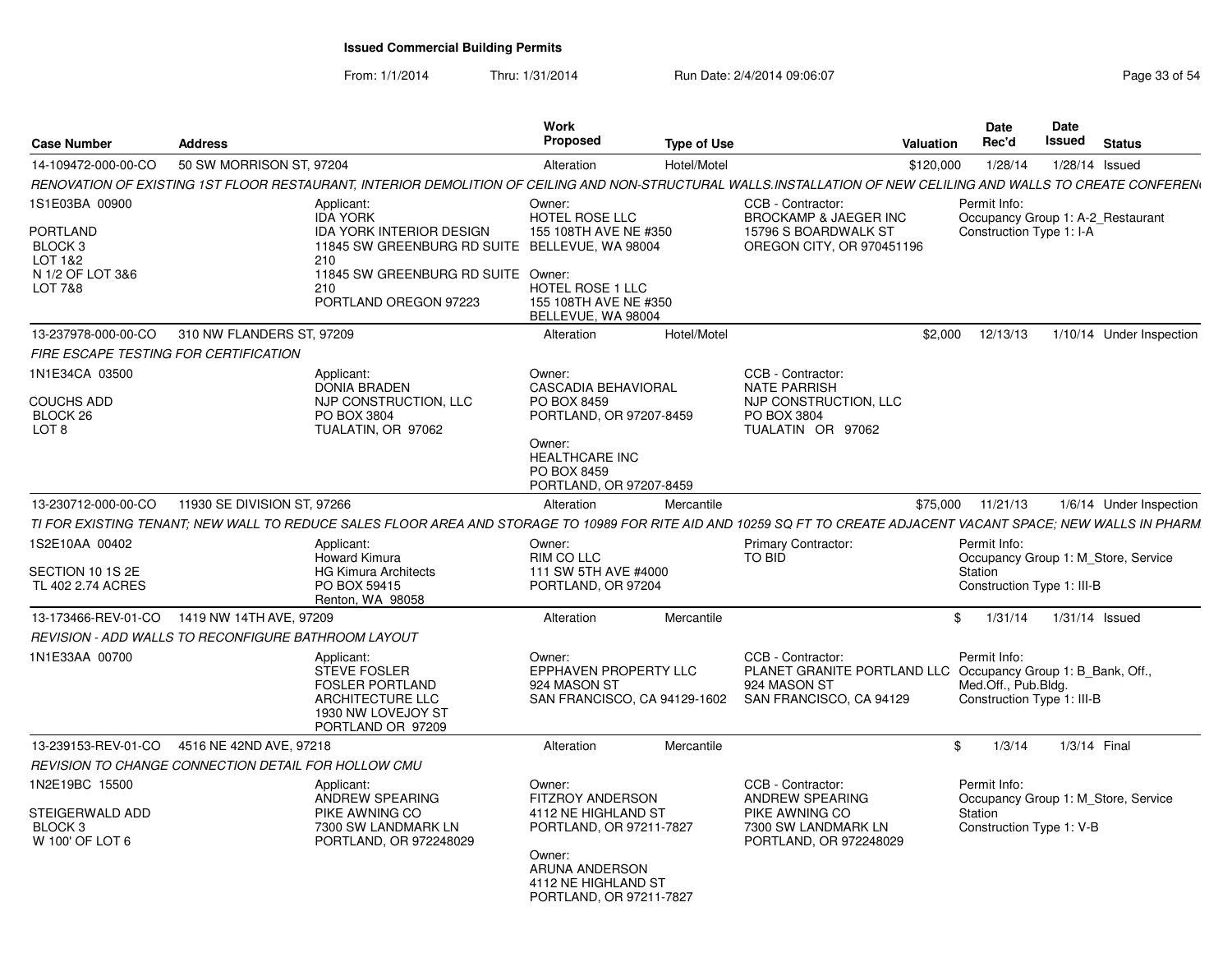|                                                                      |                           |                                                                                                                  | Work<br>Proposed                                                                          |                    |                                                                                                                                                                                                               | <b>Date</b><br>Rec'd    | Date<br>Issued                                                                                                 |
|----------------------------------------------------------------------|---------------------------|------------------------------------------------------------------------------------------------------------------|-------------------------------------------------------------------------------------------|--------------------|---------------------------------------------------------------------------------------------------------------------------------------------------------------------------------------------------------------|-------------------------|----------------------------------------------------------------------------------------------------------------|
| <b>Case Number</b>                                                   | <b>Address</b>            |                                                                                                                  |                                                                                           | <b>Type of Use</b> | <b>Valuation</b>                                                                                                                                                                                              |                         | Status                                                                                                         |
| 12-172313-DFS-04-CO  450 SW YAMHILL ST                               |                           |                                                                                                                  | Alteration                                                                                | Mercantile         | \$400,000                                                                                                                                                                                                     | 12/26/13                | 1/29/14 Issued                                                                                                 |
| DFS FOR METAL ROOF PANELS                                            |                           |                                                                                                                  |                                                                                           |                    |                                                                                                                                                                                                               |                         |                                                                                                                |
| 1S1E03BB 90002                                                       |                           | Applicant:<br>Katrina Olmscheid<br>HOFFMAN CONSTRUCTION                                                          | Owner:<br>PIONEER PLACE LIMITED<br>PARTNERSHIP<br>PO BOX 617905<br>CHICAGO, IL 60661-7905 |                    | CCB - Contractor:<br>HOFFMAN CONSTRUCTION CO<br>OF OREGON<br>805 SW BROADWAY SUITE 2100<br>PORTLAND, OR 97205                                                                                                 | Permit Info:<br>Station | Occupancy Group 1: M_Store, Service<br>Construction Type 1: II-B<br>Construction Type 2 (formerly Type 1): I-A |
| 12-172313-DFS-06-CO  450 SW YAMHILL ST                               |                           |                                                                                                                  | Alteration                                                                                | Mercantile         | \$680,000                                                                                                                                                                                                     | 1/8/14                  | 1/29/14 Issued                                                                                                 |
| DFS FOR STONE PLINTH WALL                                            |                           |                                                                                                                  |                                                                                           |                    |                                                                                                                                                                                                               |                         |                                                                                                                |
| 1S1E03BB 90002                                                       |                           | Applicant:<br>Katrina Olmscheid<br>HOFFMAN CONSTRUCTION                                                          | Owner:<br>PIONEER PLACE LIMITED<br>PARTNERSHIP<br>PO BOX 617905<br>CHICAGO. IL 60661-7905 |                    | CCB - Contractor:<br>HOFFMAN CONSTRUCTION CO<br>OF OREGON<br>805 SW BROADWAY SUITE 2100<br>PORTLAND, OR 97205                                                                                                 | Permit Info:<br>Station | Occupancy Group 1: M_Store, Service<br>Construction Type 1: II-B<br>Construction Type 2 (formerly Type 1): I-A |
| 12-172313-DFS-05-CO  450 SW YAMHILL ST<br>DFS FOR STOREFRONT GLAZING |                           |                                                                                                                  | Alteration                                                                                | Mercantile         |                                                                                                                                                                                                               | \$681.000 12/26/13      | 1/29/14 Issued                                                                                                 |
| 1S1E03BB 90002                                                       |                           | Applicant:<br>Katrina Olmscheid<br>HOFFMAN CONSTRUCTION                                                          | Owner:<br>PIONEER PLACE LIMITED<br>PARTNERSHIP<br>PO BOX 617905<br>CHICAGO, IL 60661-7905 |                    | CCB - Contractor:<br>HOFFMAN CONSTRUCTION CO<br>OF OREGON<br>805 SW BROADWAY SUITE 2100<br>PORTLAND, OR 97205                                                                                                 | Permit Info:<br>Station | Occupancy Group 1: M_Store, Service<br>Construction Type 1: II-B<br>Construction Type 2 (formerly Type 1): I-A |
| 12-172313-DFS-07-CO  450 SW YAMHILL ST                               |                           |                                                                                                                  | Alteration                                                                                | Mercantile         | \$680,000                                                                                                                                                                                                     | 1/8/14                  | 1/29/14 Issued                                                                                                 |
| DFS FOR INTERIOR AND EXTERIOR STONE WALL SHOPS/CALCS                 |                           |                                                                                                                  |                                                                                           |                    |                                                                                                                                                                                                               |                         |                                                                                                                |
| 1S1E03BB 90002                                                       |                           | Applicant:<br>Katrina Olmscheid<br>HOFFMAN CONSTRUCTION                                                          | Owner:<br>PIONEER PLACE LIMITED<br>PARTNERSHIP<br>PO BOX 617905<br>CHICAGO, IL 60661-7905 |                    | CCB - Contractor:<br>HOFFMAN CONSTRUCTION CO<br>OF OREGON<br>805 SW BROADWAY SUITE 2100<br>PORTLAND, OR 97205                                                                                                 | Permit Info:<br>Station | Occupancy Group 1: M_Store, Service<br>Construction Type 1: II-B<br>Construction Type 2 (formerly Type 1): I-A |
| 12-172313-REV-01-CO 450 SW YAMHILL ST                                |                           |                                                                                                                  | Alteration                                                                                | Mercantile         |                                                                                                                                                                                                               |                         | \$ 1/29/14 1/29/14 Issued                                                                                      |
|                                                                      |                           |                                                                                                                  |                                                                                           |                    | revision, Ground Floor changes include: Office South of M-Line at east side removed, Conference Room removed, Restroom shifted North to Grid Line M, Stockroom relocated to Ground FloorOffice at Grid Line I |                         |                                                                                                                |
| 1S1E03BB 90002                                                       |                           | Applicant:<br>Tina Lindinger<br>BOHLIN CYWINSKI JACKSON<br>49 GEARY ST. SUITE 300<br>SAN FRANCISCO CA 94108-5729 |                                                                                           |                    | CCB - Contractor:<br>HOFFMAN CONSTRUCTION CO<br>OF OREGON<br>805 SW BROADWAY SUITE 2100<br>PORTLAND, OR 97205                                                                                                 | Permit Info:<br>Station | Occupancy Group 1: M_Store, Service<br>Construction Type 1: II-B<br>Construction Type 2 (formerly Type 1): I-A |
| 14-105784-000-00-CO                                                  | 830 NW EVERETT AVE, 97209 |                                                                                                                  | Alteration                                                                                | Mercantile         | \$15,000                                                                                                                                                                                                      |                         | 1/28/14  1/28/14  Under Inspection                                                                             |
|                                                                      |                           |                                                                                                                  |                                                                                           |                    | TENANT IMPROVEMENT FOR DELI/MEAT PRODUCE MARKET; REMOVE 2 PRODUCE WASHING STATIONS, AT EMPLOYEE AREA ADD NEW HALF WALL, REMOVING PLUMBING FIXTURES                                                            |                         |                                                                                                                |
| 1N1E34CB 06100                                                       |                           | Applicant:                                                                                                       | Owner:                                                                                    |                    | CCB - Contractor:                                                                                                                                                                                             | Permit Info:            |                                                                                                                |
| <b>COUCHS ADD</b><br>BLOCK 58<br>LOT 6&7                             |                           | WESTERN VENTURES<br>CONSTRUCTION INC<br>715 SE CENTURY BLVD<br>HILLSBORO OR 97123                                | SMITHCO PROPERTIES INC<br>230 NW 10TH AVE<br>PORTLAND, OR 97209                           |                    | <b>WESTERN VENTURES</b><br><b>CONSTRUCTION INC</b><br>715 SE CENTURY BLVD<br>HILLSBORO OR 97123                                                                                                               | Station                 | Occupancy Group 1: M_Store, Service<br>Construction Type 1: III-B                                              |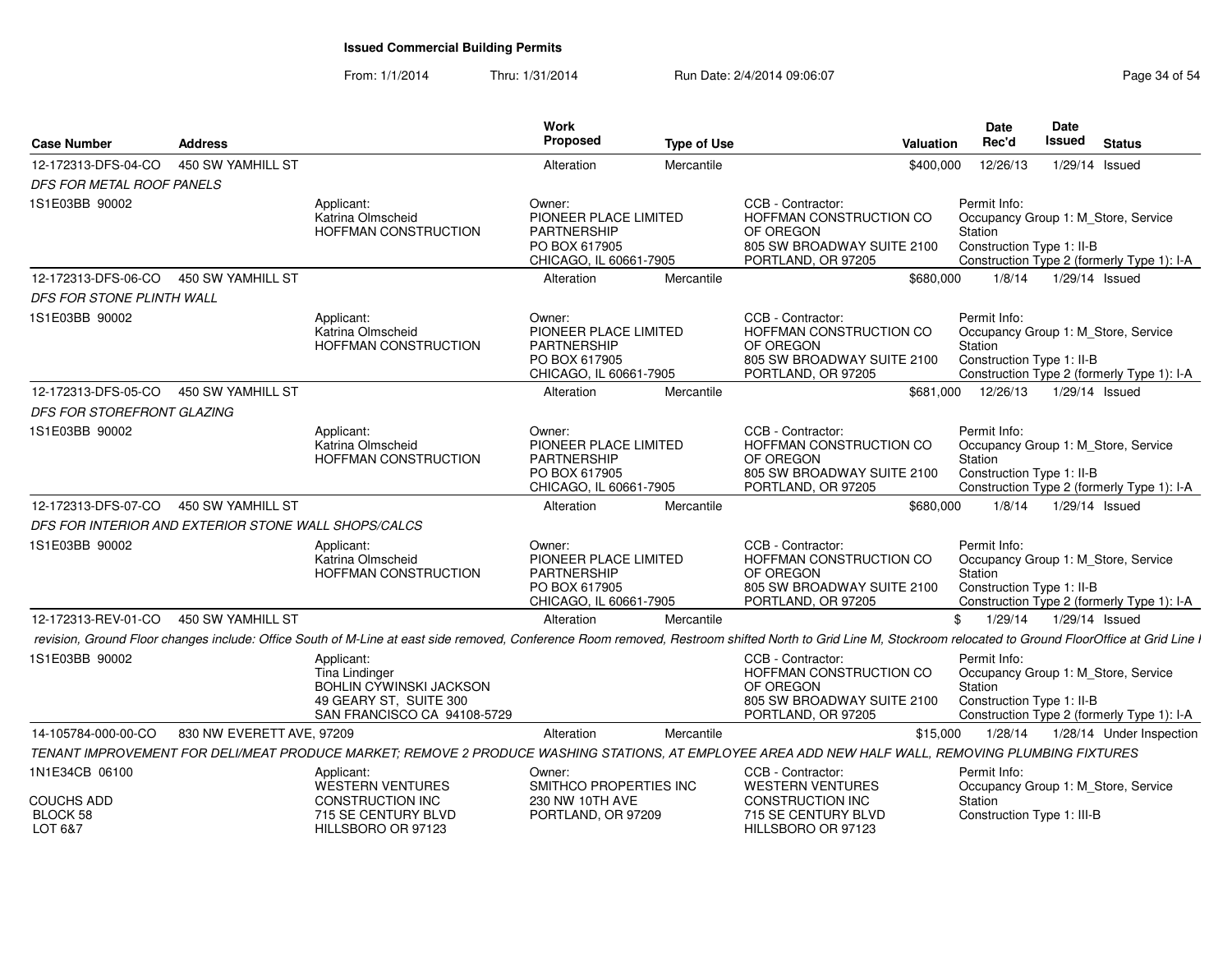|                                                                                                                            |                                  |                                                                                                                                                                     | Work<br><b>Proposed</b>                                                          |                    |                                                                                                                  | <b>Date</b><br>Rec'd                                                                       | Date<br>Issued                      |                  |                          |
|----------------------------------------------------------------------------------------------------------------------------|----------------------------------|---------------------------------------------------------------------------------------------------------------------------------------------------------------------|----------------------------------------------------------------------------------|--------------------|------------------------------------------------------------------------------------------------------------------|--------------------------------------------------------------------------------------------|-------------------------------------|------------------|--------------------------|
| <b>Case Number</b>                                                                                                         | <b>Address</b>                   |                                                                                                                                                                     |                                                                                  | <b>Type of Use</b> | Valuation                                                                                                        |                                                                                            |                                     | <b>Status</b>    |                          |
| 13-176892-000-00-CO                                                                                                        | 1728 N TOMAHAWK ISLAND DR, 97217 |                                                                                                                                                                     | Alteration                                                                       | Mercantile         | \$50,000                                                                                                         | 7/9/13                                                                                     |                                     | 1/28/14 Issued   |                          |
|                                                                                                                            |                                  | TI FOR EXISTING TENANT: REDUCE KITCHEN SHOWROOM AND UPDATE SELLING CENTERS: INCREASE APPLIANCE SHOWROOM: REPLACING EXISTING RACKING                                 |                                                                                  |                    |                                                                                                                  |                                                                                            |                                     |                  |                          |
| 2N1E33 00100                                                                                                               |                                  | Applicant:<br>LANKFORD CONSTRUCTION CO<br>1455 KARLENS WAY<br>JOHNSBURG. IL 60050                                                                                   | Owner:<br><b>JANTZEN DYNAMIC CORP</b><br><b>PO BOX 528</b><br>COLUMBIA, SC 29202 |                    | CCB - Contractor:<br>LANKFORD CONSTRUCTION CO<br>1455 KARLENS WAY<br>JOHNSBURG, IL 60050                         | Permit Info:<br>Occupancy Group 1: M_Store, Service<br>Station                             |                                     |                  |                          |
| 13-236122-REV-01-CO                                                                                                        | 11717 NE HALSEY ST, 97220        |                                                                                                                                                                     | Alteration                                                                       | Mercantile         |                                                                                                                  | 1/28/14<br>\$                                                                              |                                     | 1/28/14 Issued   |                          |
| REVISION TO CHANGE INSULATION SPEC FOR ROOF                                                                                |                                  |                                                                                                                                                                     |                                                                                  |                    |                                                                                                                  |                                                                                            |                                     |                  |                          |
| 1N2E27DD 12800                                                                                                             |                                  | Applicant:<br><b>MARCUS KOCH</b>                                                                                                                                    | Owner:<br><b>K-SQUARE INC</b>                                                    |                    |                                                                                                                  | Permit Info:<br>Occupancy Group 1: M_Store, Service                                        |                                     |                  |                          |
| <b>FAIRHAVEN</b><br>BLOCK 6<br>S 70' OF LOT 7 EXC PT IN ST<br>LAND & IMPS SEE R159857 (R266401171)<br><b>FOR BILLBOARD</b> |                                  | <b>MARCUS KOCH, ARCHITECT</b><br>7042 NE HOYT ST<br>PORTLAND, OR 97213                                                                                              | 14215 NE ALTON CT<br>PORTLAND, OR 97230                                          |                    |                                                                                                                  | Station<br>Construction Type 1: V-B                                                        |                                     |                  |                          |
| 13-195599-000-00-CO                                                                                                        | 3125 E BURNSIDE ST, 97232        |                                                                                                                                                                     | Alteration                                                                       | Mercantile         | \$138,775                                                                                                        | 8/28/13                                                                                    |                                     | 1/24/14 Issued   |                          |
|                                                                                                                            |                                  | CHANGE OF OCCUPANCY FROM RESIDENTIAL (R-2) TO MIXED USE - BUSINESS (B) & R-3; CHANGE OF USE FROM BASEMENT STORAGE TO LIVING SPACE (R-3); NEW INTERIOR PARTITION WAI |                                                                                  |                    |                                                                                                                  |                                                                                            |                                     |                  |                          |
| 1N1E36CA 22200                                                                                                             |                                  | Applicant:<br><b>CARTER CASE</b>                                                                                                                                    | Owner:<br>MATHER BUILDING LLC                                                    |                    | CCB - Contractor:<br><b>MATTHEW F KIBBEN</b>                                                                     | Permit Info:<br>Occupancy Group 1: B_Bank, Off.,                                           |                                     |                  |                          |
| HAWTHORNES 1ST ADD<br>BLOCK 21<br>LOT 10                                                                                   |                                  | <b>CASE DESIGN GROUP</b><br>232 SE OAK ST<br>PORTLAND, OR 97214                                                                                                     | 1631 NW EVERETT ST #403<br>PORTLAND, OR 97209                                    |                    | <b>KIBBEN CONSTRUCTION</b><br><b>COMPANY</b><br>3714 SE LINCOLN ST<br>PORTLAND, OR 97214                         | Med.Off., Pub.Bldg.<br>Construction Type 1: V-B                                            |                                     |                  |                          |
| 14-106693-000-00-CO                                                                                                        | 101 SE 82ND AVE, 97215           |                                                                                                                                                                     | Alteration                                                                       | Mercantile         | \$12,800                                                                                                         | 1/21/14                                                                                    |                                     | 1/21/14 Issued   |                          |
| TI TO ADD COFFEE CAFE TO EXISTING GROCERY STORE                                                                            |                                  |                                                                                                                                                                     |                                                                                  |                    |                                                                                                                  |                                                                                            |                                     |                  |                          |
| 1N2E32DD 00200                                                                                                             |                                  | Applicant:<br><b>Andrew Dugas</b>                                                                                                                                   | Owner:<br>82ND BURNSIDE LLC                                                      |                    | CCB - Contractor:<br><b>GLOBAL CORPORATION</b>                                                                   | Permit Info:                                                                               | Occupancy Group 1: M Store, Service |                  |                          |
| <b>SEWARD</b><br><b>BLOCK 1&amp;3 TL 200</b>                                                                               |                                  | 100 E 19TH STREET SUITE 300<br>VANCOUVER, WA 98663                                                                                                                  | 15619 E VALLEY RD                                                                |                    | 12920 NE SHAVER ST<br>CITY OF INDUSTRY, CA 91744-394 PORTLAND, OR 97230                                          | Station                                                                                    | Construction Type 1: V-B            |                  |                          |
| 13-189891-REV-02-CO   6717 SE MILWAUKIE AVE, 97202                                                                         |                                  |                                                                                                                                                                     | Alteration                                                                       | Mercantile         | \$5.000                                                                                                          | 1/16/14                                                                                    |                                     | $1/16/14$ Issued |                          |
|                                                                                                                            |                                  | VALUE ADDED REVISION-ADD METAL AWNING 5' DEEP x 27' LONG AT FRONT OF BUILDING                                                                                       |                                                                                  |                    |                                                                                                                  |                                                                                            |                                     |                  |                          |
| 1S1E23AB 15200                                                                                                             |                                  | Applicant:<br>JOHN CHILDS                                                                                                                                           | Owner:<br>SCOPE BUSINESS CO INC                                                  |                    | CCB - Contractor:<br><b>J &amp; B RELIABLE CONSTRUCTION</b>                                                      | Permit Info:<br>Occupancy Group 1: M Store, Service                                        |                                     |                  |                          |
| CITY VIEW PK ADD & NO 2<br>BLOCK 6<br>LOT <sub>2</sub><br>S 50.17' OF LOT 10<br>W 10' OF N 50.18' OF LOT 10                |                                  | 2825 E FOURTH PLAIN BLVD<br>VANCOUVER WA 98661                                                                                                                      | 10001 SE SUNNYSIDE RD #200<br>CLACKAMAS, OR 97015-9739                           |                    | LLC<br>16811 SW KAVITT LN<br>BEAVERTON, OR 97007                                                                 | Station<br>Construction Type 1: V-B                                                        |                                     |                  |                          |
| 14-103646-000-00-CO                                                                                                        | 3920 N MISSISSIPPI AVE, 97227    |                                                                                                                                                                     | Alteration                                                                       | Mercantile         | \$1,200                                                                                                          | 1/17/14                                                                                    |                                     |                  | 1/17/14 Under Inspection |
|                                                                                                                            |                                  | BUILD DEMISING WALL TO SEPARATE AREA INTO RETAIL SPACE AND STORAGE                                                                                                  |                                                                                  |                    |                                                                                                                  |                                                                                            |                                     |                  |                          |
| 1N1E22CD 04000                                                                                                             |                                  | Applicant:<br>KIWIS PROPERTY MANAGEMENT<br>& IMPROVEMENTS INC<br>5087 WOODWINDS CT<br>WEST LINN, OR 97068                                                           | Owner:<br>EDGEWATER LLC<br>PO BOX 2436<br>WILSONVILLE, OR 97070-2436             |                    | CCB - Contractor:<br>KIWIS PROPERTY MANAGEMENT<br>& IMPROVEMENTS INC<br>5087 WOODWINDS CT<br>WEST LINN, OR 97068 | Permit Info:<br>Occupancy Group 1: M Store, Service<br>Station<br>Construction Type 1: V-B |                                     |                  |                          |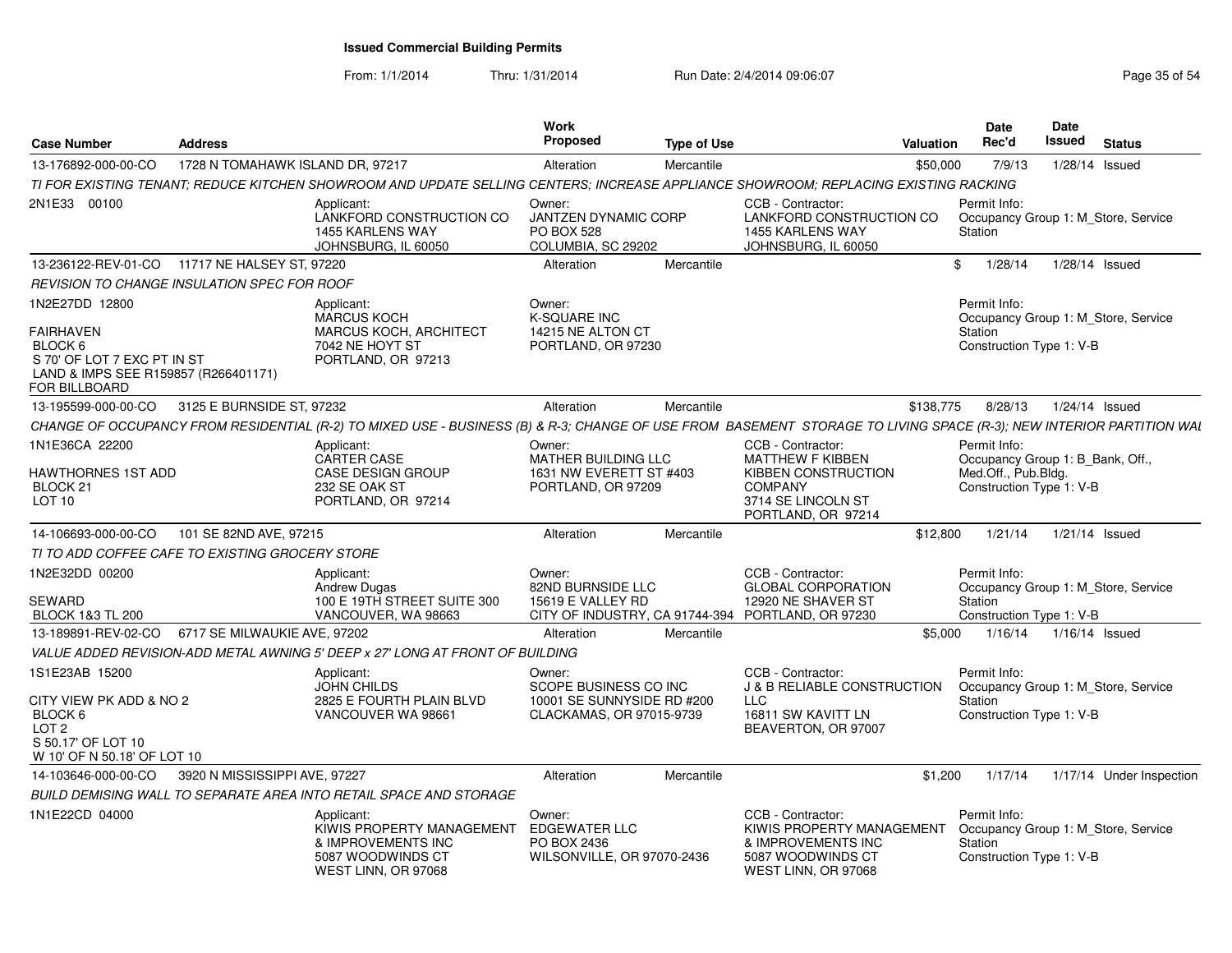| <b>Case Number</b>                                                                                          | <b>Address</b>              |                                                                                                                                                               | <b>Work</b><br><b>Proposed</b>                                             | <b>Type of Use</b> |                                                                                                             | <b>Valuation</b> | <b>Date</b><br>Rec'd                                                                       | Date<br>Issued | <b>Status</b>                                                                      |
|-------------------------------------------------------------------------------------------------------------|-----------------------------|---------------------------------------------------------------------------------------------------------------------------------------------------------------|----------------------------------------------------------------------------|--------------------|-------------------------------------------------------------------------------------------------------------|------------------|--------------------------------------------------------------------------------------------|----------------|------------------------------------------------------------------------------------|
| 14-106209-000-00-CO                                                                                         | 9200 NE HALSEY ST, 97220    |                                                                                                                                                               | Alteration                                                                 | Storage            |                                                                                                             | \$15,000         | 1/16/14                                                                                    |                | 1/16/14 Under Inspection                                                           |
| <b>RE-ROOF BUILDING</b>                                                                                     |                             |                                                                                                                                                               |                                                                            |                    |                                                                                                             |                  |                                                                                            |                |                                                                                    |
| 1N2E33AB 00300                                                                                              |                             | Applicant:<br><b>STEVE LOCKE</b>                                                                                                                              | Owner:<br><b>LESLIE J HOWATT</b>                                           |                    | CCB - Contractor:<br><b>STEVE LOCKE</b>                                                                     |                  | Permit Info:<br>Occupancy Group 1: S-1_Storage -                                           |                |                                                                                    |
| SECTION 33 1N 2E<br>TL 300 1.23 ACRES<br>LAND & IMPS SEE R319599 (R942333851)<br>FOR BILLBOARD              |                             | STEVE LOCKE CONSTRUCTION<br>25885 S SPRINGWATER<br>ESTACADA, OR 97023                                                                                         | 5514 NE HALSEY ST<br>PORTLAND, OR 97213-3660                               |                    | STEVE LOCKE CONSTRUCTION<br>25885 S SPRINGWATER<br>ESTACADA, OR 97023                                       |                  | Moderate Hazard, Warehouse<br>Construction Type 1: V-B                                     |                |                                                                                    |
| 13-240612-000-00-CO                                                                                         | 27 NW 23RD PL - Space 27    |                                                                                                                                                               | Alteration                                                                 | Storage            |                                                                                                             | \$5,000          | 12/20/13                                                                                   | 1/7/14 Final   |                                                                                    |
| <b>INSTALL RACKING SYSTEM</b>                                                                               |                             |                                                                                                                                                               |                                                                            |                    |                                                                                                             |                  |                                                                                            |                |                                                                                    |
| 1N1E33CB 06302                                                                                              |                             | Applicant:<br><b>MARCUS KOCH</b><br>7042 NE HOYT ST<br>PORTLAND, OR 97213-5575                                                                                |                                                                            |                    | CCB - Contractor:<br><b>RICON INDUSTRIAL INC</b><br>515 NW SALTZMAN RD<br>PORTLAND, OR 97229                |                  | Permit Info:<br>Station<br>Construction Type 1: V-B                                        |                | Occupancy Group 1: M Store, Service                                                |
| 14-103110-000-00-CO                                                                                         | 5329 SE 80TH AVE, 97206     |                                                                                                                                                               | Alteration                                                                 | Storage            |                                                                                                             | \$5,000          | 1/14/14                                                                                    |                | 1/14/14 Under Inspection                                                           |
|                                                                                                             |                             | TI FOR NEW TENANT - ADD DEMISING WALL AND RESTROOM FOR NEW AUTOMOTIVE SHOP                                                                                    |                                                                            |                    |                                                                                                             |                  |                                                                                            |                |                                                                                    |
| 1S2E17AD 02100                                                                                              |                             | Applicant:<br>CHRISTOPHER H CONGDON                                                                                                                           | Owner:<br><b>FOSTER PROPERTIES II LLC</b>                                  |                    | CCB - Contractor:<br>CHRISTOPHER H CONGDON                                                                  |                  | Permit Info:                                                                               |                | Occupancy Group 1: F-1 Industrial Plant -                                          |
| WEDGEWOOD PK<br>BLOCK <sub>2</sub><br>LOT 4 EXC S 15' OF W 50'<br><b>LOT 5-7</b><br>LOT 8 EXC W 9' OF S 20' |                             | <b>GENERAL CONTRACTING LLC</b><br>5715 SE JENNINGS AVE<br>MILWAUKIE, OR 97267                                                                                 | 7959 SE FOSTER RD<br>PORTLAND, OR 97206                                    |                    | <b>GENERAL CONTRACTING LLC</b><br>5715 SE JENNINGS AVE<br>MILWAUKIE, OR 97267                               |                  | Factory, Mod.Hazard<br>Construction Type 1: V-B                                            |                |                                                                                    |
| 14-100310-000-00-CO                                                                                         | 3683 NW FRONT AVE, 97210    |                                                                                                                                                               | Alteration                                                                 | Storage            |                                                                                                             | \$4,000          | 1/7/14                                                                                     |                | $1/7/14$ Issued                                                                    |
|                                                                                                             |                             | REMOVE 2 OFFICES, AREA TO BECOME PART OF WAREHOUSE, RELOCATE DOOR                                                                                             |                                                                            |                    |                                                                                                             |                  |                                                                                            |                |                                                                                    |
| 1N1E20DD 00400                                                                                              |                             | Applicant:                                                                                                                                                    | Owner:                                                                     |                    | CCB - Contractor:                                                                                           |                  | Permit Info:                                                                               |                |                                                                                    |
| SECTION 20 1N 1E<br>TL 400 2.16 ACRES                                                                       |                             | JENNIFER KIMURA<br><b>VLMK CONSULTING ENGINEERS</b><br>3933 SW KELLY AVENUE<br>PORTLAND, OR 97239                                                             | <b>LLC</b><br>2051 BAY MEADOWS DR<br>WEST LINN, OR 97068-2288              |                    | VAN DOMELEN FAMILY COMPANY GUILD CONSTRUCTION INC<br>PO BOX 674<br>BEAVERTON, OR 97075-0674                 |                  | Occupancy Group 1: B_Bank, Off.,<br>Med.Off., Pub.Bldg.<br>Construction Type 1: III-B      |                |                                                                                    |
| 14-107700-000-00-CO                                                                                         | 6900 N FESSENDEN ST, 97203  |                                                                                                                                                               | Alteration                                                                 | Storage            |                                                                                                             | \$60,000         | 1/21/14                                                                                    |                | $1/21/14$ Issued                                                                   |
|                                                                                                             |                             | REMOVE PORTIONS OF EXISTING ROOFING MATERIALS AND ADD NEW LAYERS WITH SINGLE PLY TPO MEMBRANE ASSEMBLY WITH CLASS A RATING. SEISMIC REINFORCEMENT TO EXISTING |                                                                            |                    |                                                                                                             |                  |                                                                                            |                |                                                                                    |
| 1N1E06CD 02500                                                                                              |                             | Applicant:                                                                                                                                                    | Owner:                                                                     |                    | CCB - Contractor:                                                                                           |                  | Permit Info:                                                                               |                |                                                                                    |
| <b>EAST ST JOHNS</b><br><b>BLOCK F</b><br>W 1/2 OF LOT 11<br><b>LOT 12</b><br>LOT 13&14                     |                             | <b>MARK HOLCOMB</b><br>MARKS CUSTOM EXTERIORS INC<br>PO BOX 276<br>ST HELENS, OR 97051                                                                        | <b>HARALMER INC</b><br>PO BOX 2123<br>PASCO, WA 99302                      |                    | <b>MARK HOLCOMB</b><br>MARKS CUSTOM EXTERIORS INC<br><b>PO BOX 276</b><br>ST HELENS, OR 97051               |                  | Occupancy Group 1: S-1_Storage -<br>Moderate Hazard, Warehouse<br>Construction Type 1: V-B |                |                                                                                    |
| 14-102860-000-00-CO                                                                                         | 12518 NE AIRPORT WAY, 97230 |                                                                                                                                                               | Alteration                                                                 | Storage            |                                                                                                             | \$18,000         | 1/28/14                                                                                    |                | 1/28/14 Issued                                                                     |
|                                                                                                             |                             | CONSTRUCT DEMISING WALL TO DIVIDE WAREHOUSE AREA, NEW DOOR / SUITES 145A AND 145B                                                                             |                                                                            |                    |                                                                                                             |                  |                                                                                            |                |                                                                                    |
| 1N2E14C 01100                                                                                               |                             | Applicant:                                                                                                                                                    | Owner:                                                                     |                    | CCB - Contractor:                                                                                           |                  | Permit Info:                                                                               |                |                                                                                    |
| <b>SMP BUSINESS PARK</b><br>LOT 1&2 TL 1100                                                                 |                             | <b>FRANK WHITE</b><br>JOHNSON PROJECT SOLUTIONS<br><b>INC</b><br><b>PO BOX 455</b><br>LAKE OSWEGO, OR 97034                                                   | TOM MOYER THEATRES LLC<br>805 SW BROADWAY #2020<br>PORTLAND, OR 97205-3360 |                    | <b>FRANK WHITE</b><br>JOHNSON PROJECT SOLUTIONS<br><b>INC</b><br><b>PO BOX 455</b><br>LAKE OSWEGO, OR 97034 |                  | Hazard, Parking Garage<br>Construction Type 1: V-B                                         |                | Occupancy Group 1: S-2_Storage - Low<br>Construction Type 2 (formerly Type 1): V-B |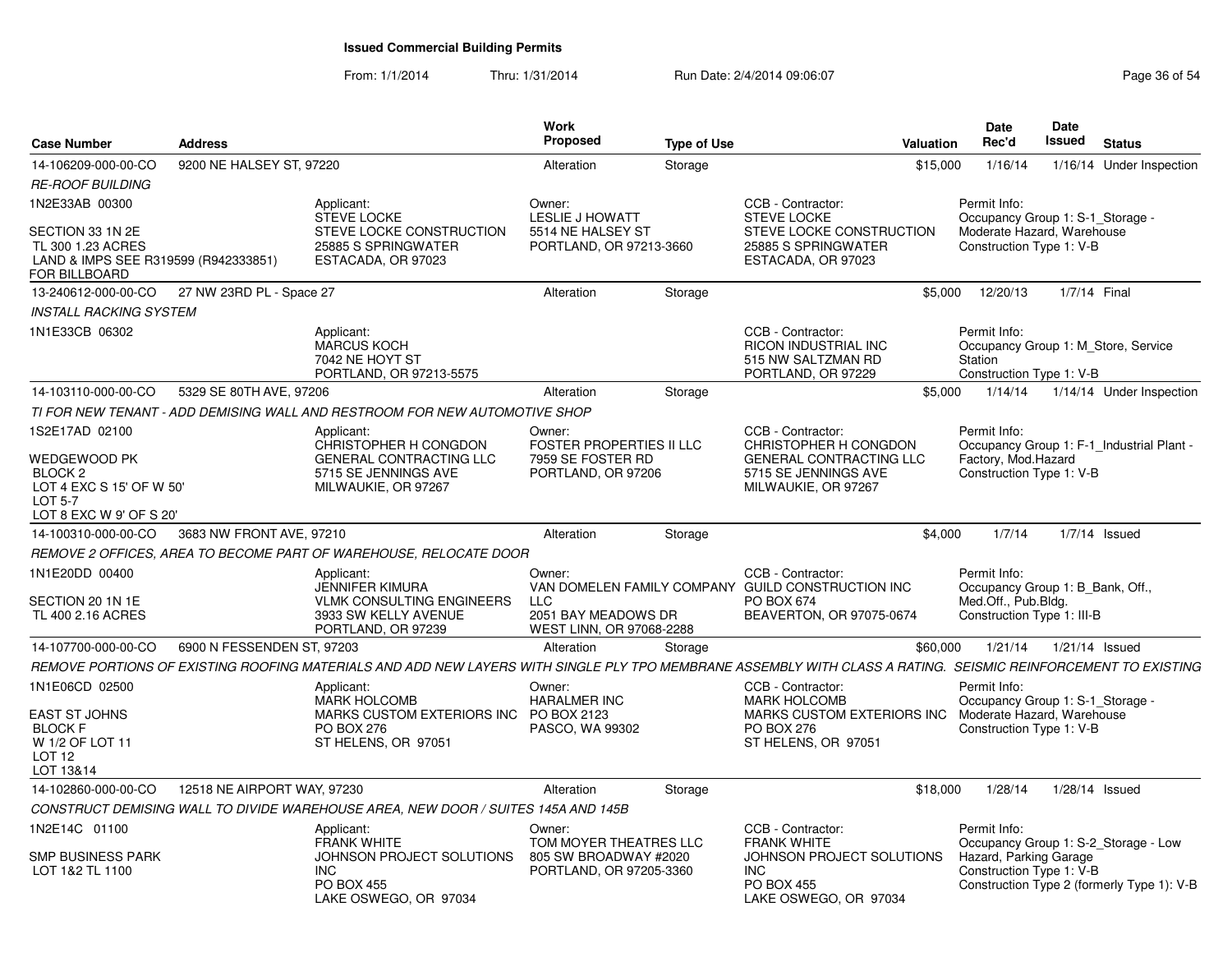From: 1/1/2014

Thru: 1/31/2014 Run Date: 2/4/2014 09:06:07 Research 2010 12:00 Page 37 of 54

| <b>Case Number</b>                                                                                                                                                                                | <b>Address</b>                        |                                                                                                                                                                   | Work<br>Proposed                                                                                                                                                                     | <b>Type of Use</b> |                                                                                                                                              | <b>Valuation</b> | <b>Date</b><br>Rec'd                                                                              | Date<br>Issued | <b>Status</b>                        |
|---------------------------------------------------------------------------------------------------------------------------------------------------------------------------------------------------|---------------------------------------|-------------------------------------------------------------------------------------------------------------------------------------------------------------------|--------------------------------------------------------------------------------------------------------------------------------------------------------------------------------------|--------------------|----------------------------------------------------------------------------------------------------------------------------------------------|------------------|---------------------------------------------------------------------------------------------------|----------------|--------------------------------------|
| 13-166303-REV-02-CO                                                                                                                                                                               | 6635 N BALTIMORE AVE, 97203           |                                                                                                                                                                   | Alteration                                                                                                                                                                           | Storage            |                                                                                                                                              | \$               | 1/9/14                                                                                            |                | $1/9/14$ Issued                      |
|                                                                                                                                                                                                   |                                       | REVISIONS- TO REFLECT CHANGES MADE IN THE FIELD-ADDED EXIT SIGN,TENANT  SPACE 114 DOORWAY TO REMAIN, ADDED DOOR IN DIFFERENT LOCATION, EXTEND DECK AT STAIRWAY ON |                                                                                                                                                                                      |                    |                                                                                                                                              |                  |                                                                                                   |                |                                      |
| 1N1W12BB 04500                                                                                                                                                                                    |                                       | Applicant:<br><b>REID LESLIE</b>                                                                                                                                  | Owner:<br>CATHEDRAL PARK PLACE LLC                                                                                                                                                   |                    | CCB - Contractor:<br><b>JOHN RUST</b>                                                                                                        |                  | Permit Info:<br>Occupancy Group 1: S-1 Storage -                                                  |                |                                      |
| PARTITION PLAT 1992-152<br>LOT <sub>3</sub>                                                                                                                                                       |                                       | RHIZA A+D<br>2127 N ALBINA AVE #203<br>PORTLAND OR 97227                                                                                                          | 412 NW COUCH ST #220.<br>PORTLAND, OR 97209                                                                                                                                          |                    | JACK RUST CONSTRUCTION INC<br>4221 SW SUNSET DR<br>LAKE OSWEGO, OR 97035                                                                     |                  | Moderate Hazard, Warehouse<br>Construction Type 1: V-B                                            |                |                                      |
| 13-232775-000-00-CO                                                                                                                                                                               | 5858 NE 87TH AVE, 97220               |                                                                                                                                                                   | Alteration                                                                                                                                                                           | Storage            |                                                                                                                                              | \$85.000         | 11/27/13                                                                                          |                | 1/7/14 Under Inspection              |
|                                                                                                                                                                                                   |                                       | REPLACE TWO EXISTING TANKS FOR DAIRY PRODUCT STORAGE: 15,000 GALLON AND 30,000 GALLON. LARGER TANK TO HAVE NEW REPLACEMENT FOUNDATION BENEATH                     |                                                                                                                                                                                      |                    |                                                                                                                                              |                  |                                                                                                   |                |                                      |
| 1N2E16CD 01100<br>A P INDUSTRIAL PARK<br>BLOCK <sub>3</sub><br>LOT 1&2 TL 1100<br>LAND & IMPS SEE R618418 (R000201372)<br>FOR OTHER IMPS & R646310 (R000201374)<br>FOR MACH & EQUIP<br><b>TAX</b> | ENTERPRISE ZONE: POTENTIAL ADDITIONAL | Applicant:<br><b>JOSH CARSTAIRS</b><br>LIVERMORE A&E<br>140 SW ARTHUR ST SUITE 200<br>PORTLAND OR 97201                                                           | Owner:<br>PENTE NORTH LLC<br>100 HILLSIDE AVE<br>WHITE PLAINS, NY 10603                                                                                                              |                    | CCB - Contractor:<br><b>STEVE EBMEYER</b><br><b>HARDER MECHANICAL</b>                                                                        |                  | Permit Info:<br>Hazard, Parking Garage<br>Construction Type 1: II-B                               |                | Occupancy Group 1: S-2 Storage - Low |
| 13-131318-000-00-CO                                                                                                                                                                               | 11328 SW BOONES FERRY RD, 97219       |                                                                                                                                                                   | Alteration                                                                                                                                                                           | Utility            |                                                                                                                                              | \$20,000         | 3/22/13                                                                                           |                | $1/14/14$ Issued                     |
|                                                                                                                                                                                                   |                                       | STRUCTURAL MODIFICATIONS TO EXISTING MONO POLE. REMOVE 3 AND ADD 3 NEW PANEL ANTENNAS. REMOVE 2 AND ADD 2 NEW CABINETS. INSTALL NEW JUNCTION BOX. REMOVE ALL i    |                                                                                                                                                                                      |                    |                                                                                                                                              |                  |                                                                                                   |                |                                      |
| 1S1E33AD 00400<br>SECTION 33 1S 1E<br>TL 400 0.34 ACRES                                                                                                                                           |                                       | Applicant:<br><b>GEORGE PIERCE</b><br><b>RYKA CONSULTING</b><br>918 SOUTH HORTON ST, SUITE<br>1002<br>SEATTLE WA 98134                                            | Owner:<br><b>WILLIAM R WARNER</b><br>11304 SW BOONES FERRY RD<br>PORTLAND, OR 97219-7733<br>Owner:<br><b>BARBARA G WARNER</b><br>11304 SW BOONES FERRY RD<br>PORTLAND, OR 97219-7733 |                    | CCB - Contractor:<br><b>KEVIN MARTIN</b><br><b>GENERAL DYNAMICS</b><br><b>INFORMATION TECHNOLOGY INC</b><br>77 A STREET<br>NEEDHAM, MA 02494 |                  |                                                                                                   |                |                                      |
| 13-131286-000-00-CO                                                                                                                                                                               | 718 NE 12TH AVE, 97232                |                                                                                                                                                                   | Alteration                                                                                                                                                                           | Utility            |                                                                                                                                              | \$20,000         | 3/22/13                                                                                           |                | $1/31/14$ Issued                     |
|                                                                                                                                                                                                   |                                       | REMOVE AND REPLACE 3 ANTENNAS WITH 3 NEW AND REMOVE 2 CABINETS AND REPLACE WITH 2 NEW                                                                             |                                                                                                                                                                                      |                    |                                                                                                                                              |                  |                                                                                                   |                |                                      |
| 1N1E35BD 01301<br>PARTITION PLAT 1995-130<br>LOT 1 TL 1301                                                                                                                                        |                                       | Applicant:<br><b>GEORGE PIERCE</b><br><b>RYKA CONSULTING</b><br>918 SOUTH HORTON ST, SUITE<br>1002<br>SEATTLE WA 98134                                            | Owner:<br>POINT WEST CREDIT UNION<br>718 NE 12TH AVE<br>PORTLAND, OR 97232-2274                                                                                                      |                    | CCB - Contractor:<br><b>KEVIN MARTIN</b><br><b>GENERAL DYNAMICS</b><br>INFORMATION TECHNOLOGY INC<br>77 A STREET<br>NEEDHAM, MA 02494        |                  | Permit Info:<br>Occupancy Group 1: U Private<br>Garage\Utility Misc.<br>Construction Type 1: II-B |                |                                      |
| 13-239191-000-00-CO                                                                                                                                                                               | 2445 NW IRVING ST, 97210              |                                                                                                                                                                   | Alteration                                                                                                                                                                           | Utility            |                                                                                                                                              | \$20,750         | 1/3/14                                                                                            |                | $1/3/14$ Issued                      |
|                                                                                                                                                                                                   |                                       | REPLACE EXISTING RETAINING WALL ALONG EAST PROPERTY LINE - NO WORK IN RIGHT OF WAY                                                                                |                                                                                                                                                                                      |                    |                                                                                                                                              |                  |                                                                                                   |                |                                      |
| 1N1E33BC 17300<br>KINGS 2ND ADD<br>BLOCK <sub>6</sub><br>W 11' OF LOT 8<br>E 40' OF LOT 9                                                                                                         |                                       | Applicant:<br>Mike Bever<br><b>KPFF Consulting Engineers</b><br>111 SW 5TH AVE, SUITE 2500<br>PORTLAND, OR 97204                                                  | Owner:<br>JACKLYN L HALLOCK<br>2445 NW IRVING ST<br>PORTLAND, OR 97210-3226                                                                                                          |                    | <b>Primary Contractor:</b><br>TO BID                                                                                                         |                  | Permit Info:<br>Occupancy Group 1: U Private<br>Garage\Utility Misc.<br>Construction Type 1: V-B  |                |                                      |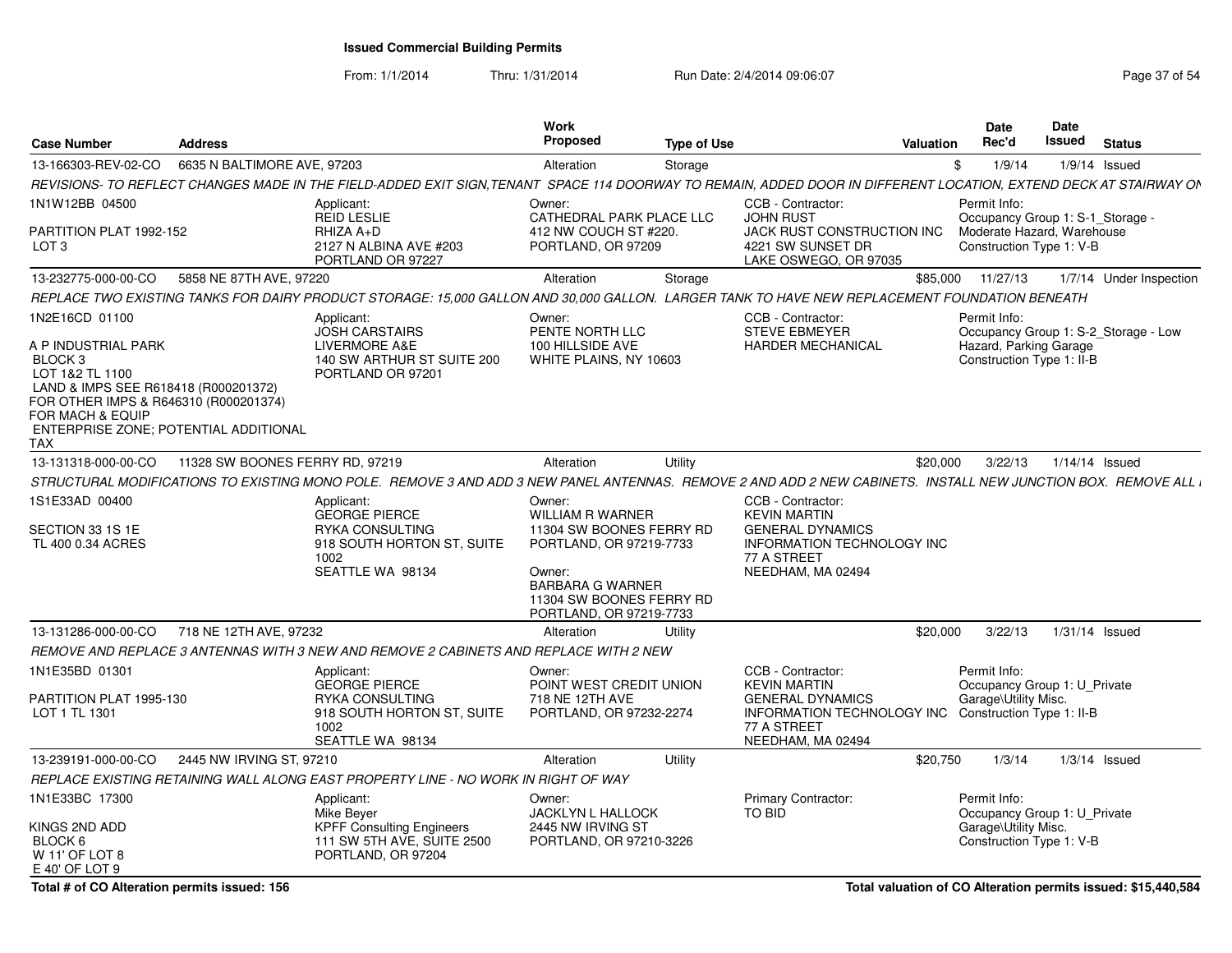| <b>Case Number</b>                                                                                                                                                                 | <b>Address</b>                                                 |                                                                                                                                                               | Work<br><b>Proposed</b>                                                                            | <b>Type of Use</b> |                                                                                                                              | <b>Valuation</b> | Date<br>Rec'd                                                                                    | <b>Date</b><br><b>Issued</b> | <b>Status</b>                                                                           |
|------------------------------------------------------------------------------------------------------------------------------------------------------------------------------------|----------------------------------------------------------------|---------------------------------------------------------------------------------------------------------------------------------------------------------------|----------------------------------------------------------------------------------------------------|--------------------|------------------------------------------------------------------------------------------------------------------------------|------------------|--------------------------------------------------------------------------------------------------|------------------------------|-----------------------------------------------------------------------------------------|
| 14-100240-000-00-CO                                                                                                                                                                | 304 NE MULTNOMAH, 97232                                        |                                                                                                                                                               | Demolition                                                                                         | <b>Business</b>    |                                                                                                                              | \$30,000         | 1/2/14                                                                                           | $1/2/14$ Issued              |                                                                                         |
|                                                                                                                                                                                    |                                                                | DEMOLISH EXISTING STARBUCKS BUILDING AT EAST SIDE OF PROPERTY, CAP SEWER, REMOVE ALL DEBRIS                                                                   |                                                                                                    |                    |                                                                                                                              |                  |                                                                                                  |                              |                                                                                         |
| 1N1E34AA 02600                                                                                                                                                                     |                                                                | Applicant:<br><b>TOM MITCHELL</b><br>WALSH CONSTRUCTION<br>2905 SW 1ST AVE<br>PORTLAND, OR 97201                                                              | Owner:<br>BIT INVESTMENT SIXTY-NINE LLC<br>1 E PRATT ST 5TH FLOOR EAST<br>BALTIMORE, MD 21202-1128 |                    | CCB - Contractor:<br><b>TOM MITCHELL</b><br>WALSH CONSTRUCTION CO<br>2905 SW 1ST AV<br>PORTLAND, OR 97201                    |                  |                                                                                                  |                              |                                                                                         |
| 14-110638-000-00-CO                                                                                                                                                                | 475 NE MASON ST, 97211                                         |                                                                                                                                                               | Demolition                                                                                         | Mercantile         |                                                                                                                              | \$1,000          | 1/28/14                                                                                          | $1/28/14$ Issued             |                                                                                         |
|                                                                                                                                                                                    | DEMO 1036 SF RETAIL BUILDING, REMOVE ALL DEBRIS                |                                                                                                                                                               |                                                                                                    |                    |                                                                                                                              |                  |                                                                                                  |                              |                                                                                         |
| 1N1E23CB 06800<br>LINCOLN PK ANX<br>BLOCK 14<br>LOT 7&8 EXC PT IN ST                                                                                                               |                                                                | Applicant:<br>MIKE COYLE<br><b>FASTER PERMITS</b><br>14334 NW EAGLERIDGE LANE<br>PORTLAND, OR 97229                                                           | Owner:<br><b>EVERETT CUSTOM HOMES INC</b><br>735 SW 158TH AVE #180<br>BEAVERTON, OR 97006-4952     |                    | CCB - Contractor:<br><b>VIC REMMERS</b><br><b>EVERETT CUSTOM HOMES INC</b><br>735 SW 158TH AVE STE 180<br>BEAVERTON OR 97008 |                  | Permit Info:<br>Construction Type 1: V-B                                                         |                              |                                                                                         |
| 14-110636-000-00-CO                                                                                                                                                                | 475 NE MASON ST, 97211                                         |                                                                                                                                                               | <b>Demolition</b>                                                                                  | Mercantile         |                                                                                                                              | \$1,000          | 1/28/14                                                                                          | $1/28/14$ Issued             |                                                                                         |
|                                                                                                                                                                                    | DEMO 1600 SF RETAIL BUILDING, REMOVE ALL DEBRIS                |                                                                                                                                                               |                                                                                                    |                    |                                                                                                                              |                  |                                                                                                  |                              |                                                                                         |
| 1N1E23CB 06800<br><b>LINCOLN PK ANX</b><br>BLOCK 14<br>LOT 7&8 EXC PT IN ST                                                                                                        |                                                                | Applicant:<br>MIKE COYLE<br><b>FASTER PERMITS</b><br>14334 NW EAGLERIDGE LANE<br>PORTLAND, OR 97229                                                           | Owner:<br><b>EVERETT CUSTOM HOMES INC</b><br>735 SW 158TH AVE #180<br>BEAVERTON, OR 97006-4952     |                    | CCB - Contractor:<br><b>VIC REMMERS</b><br>EVERETT CUSTOM HOMES INC<br>735 SW 158TH AVE STE 180<br>BEAVERTON OR 97008        |                  | Permit Info:<br>Construction Type 1: V-B                                                         |                              |                                                                                         |
| Total # of CO Demolition permits issued: 3                                                                                                                                         |                                                                |                                                                                                                                                               |                                                                                                    |                    |                                                                                                                              |                  |                                                                                                  |                              | Total valuation of CO Demolition permits issued: \$32,000                               |
|                                                                                                                                                                                    | 13-120823-DFS-03-CO 610 NW 17TH AVE, 97209                     |                                                                                                                                                               | New Construction                                                                                   |                    | Apartments/Condos (3 or more units)                                                                                          | \$200            | 1/15/14                                                                                          | $1/28/14$ Issued             |                                                                                         |
|                                                                                                                                                                                    | DEFERRED SUBMITTAL FOR ROOFTOP MECHANICAL ANCHORAGE            |                                                                                                                                                               |                                                                                                    |                    |                                                                                                                              |                  |                                                                                                  |                              |                                                                                         |
| 1N1E33AC 02200                                                                                                                                                                     |                                                                | Applicant:<br><b>FRANK STOCK</b><br><b>WDC PROPERTIES</b><br>1355 NW 13TH AVE<br>PORTLAND, OR 97209                                                           | Owner:<br>HOYT 17 LLC<br>1355 NW 13TH AVE<br>PORTLAND, OR 97209-3284                               |                    | CCB - Contractor:<br><b>WDC CONSTRUCTION LLC</b><br>1355 NW 13th Ave.<br>PORTLAND OR 97209                                   |                  | Permit Info:<br>Occupancy Group 1: R-2 Residential<br>Multi-family<br>Construction Type 1: III-B |                              |                                                                                         |
| 13-167942-000-00-CO                                                                                                                                                                | 8905 N EDISON ST, 97203                                        |                                                                                                                                                               | New Construction                                                                                   |                    | Apartments/Condos (3 or more units)                                                                                          | \$125,000        | 6/14/13                                                                                          | 1/23/14 Issued               |                                                                                         |
|                                                                                                                                                                                    |                                                                | NEW SEVEN UNIT APARTMENT BUILDING: SIX UNITS LOCATED IN FOUR MODULAR STRUCTURES SUPPORTED BY SITE-BUILT PARTIAL DAYLIGHT BASEMENT CONTAINING SEVENTH DWELLING |                                                                                                    |                    |                                                                                                                              |                  |                                                                                                  |                              |                                                                                         |
| 1N1W12BB 01300                                                                                                                                                                     |                                                                | Applicant:<br>Nathan Young<br>Nathan D. Young Construction, Inc.<br>515 NW Saltzman Rd. #827<br>Portland, OR 97229                                            | Owner:<br>EDISON MODS LLC<br>515 NW SALTZMAN RD PMB 827<br>PORTLAND, OR 97229-6098                 |                    | CCB - Contractor:<br>NATHAN D YOUNG<br>CONSTRUCTION INC<br>515 NW SALTZMAN RD #827<br>PORTLAND, OR 97229                     |                  | Permit Info:<br>Occupancy Group 1: R-2 Residential<br>Multi-family<br>Construction Type 1: V-B   |                              | Construction Type 2 (formerly Type 1): V-B<br>Total Square Footage - Display Only: 5743 |
| 13-128793-DFS-04-CO                                                                                                                                                                | 2625 E BURNSIDE ST, 97232                                      |                                                                                                                                                               | New Construction                                                                                   |                    | Apartments/Condos (3 or more units)                                                                                          | \$2,000          | 1/22/14                                                                                          | $1/22/14$ Issued             |                                                                                         |
|                                                                                                                                                                                    | DFS 4-Seismic Restraint of Mechanical and Electrical Equipment |                                                                                                                                                               |                                                                                                    |                    |                                                                                                                              |                  |                                                                                                  |                              |                                                                                         |
| 1N1E36CB 05000<br><b>ETNA</b><br>BLOCK 6<br>W 10' OF LOT 6 EXC PT IN ST<br>LOT 7&8 EXC PT IN ST<br>LOT 9&10 EXC PT IN STS; LOT 11&12 EXC PT<br>IN ST; W 10' OF LOT 13 EXC PT IN ST |                                                                | Applicant:<br>MIKE COYLE<br><b>FASTER PERMITS</b><br>14334 NW EAGLERIDGE LANE<br>PORTLAND, OR 97229                                                           | Owner:<br>PREMIUM PROPERTY-BURNSIDE<br><b>LLC</b><br>1015 NW 11TH AVE #243<br>PORTLAND, OR 97209   |                    | CCB - Contractor:<br><b>BREMIK CONSTRUCTION</b><br>1026 SE STARK ST<br>PORTLAND, OR 97214                                    |                  | Permit Info:<br>Occupancy Group 1: R-2_Residential<br>Multi-family<br>Construction Type 1: III-A |                              | Construction Type 2 (formerly Type 1): I-A                                              |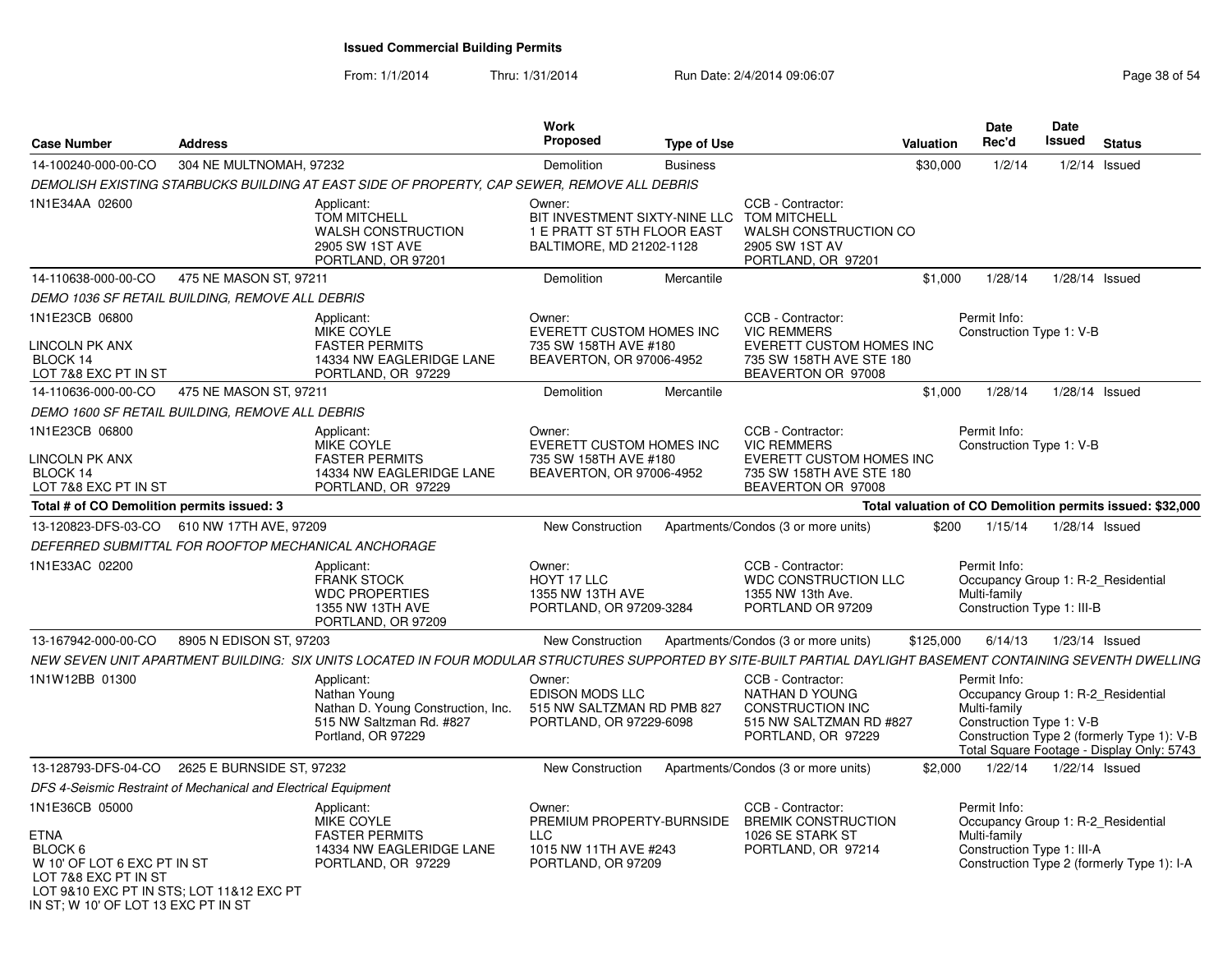| <b>Case Number</b>                                                 | <b>Address</b>                                 |                                                                                                                                                               | <b>Work</b><br><b>Proposed</b>                                                            | <b>Type of Use</b> |                                                                                                                                | Valuation | Date<br>Rec'd                                            | Date<br>Issued | <b>Status</b>                                                                    |
|--------------------------------------------------------------------|------------------------------------------------|---------------------------------------------------------------------------------------------------------------------------------------------------------------|-------------------------------------------------------------------------------------------|--------------------|--------------------------------------------------------------------------------------------------------------------------------|-----------|----------------------------------------------------------|----------------|----------------------------------------------------------------------------------|
| 13-128928-REV-03-CO                                                | 4725 SE DIVISION ST, 97215                     |                                                                                                                                                               | <b>New Construction</b>                                                                   |                    | Apartments/Condos (3 or more units)                                                                                            |           | 1/22/14                                                  | 1/22/14 Issued |                                                                                  |
|                                                                    |                                                | original drawings called for drag struts on all party walls but not all party walls are shearwalls, removed word drag from plans                              |                                                                                           |                    |                                                                                                                                |           |                                                          |                |                                                                                  |
| 1S2E06CD 08000                                                     |                                                | Applicant:<br>JEFF GOODRICH                                                                                                                                   | Owner:<br>DIVISION STREET LOFTS LLC                                                       |                    | CCB - Contractor:<br>Jordan Gaither                                                                                            |           | Permit Info:                                             |                | Occupancy Group 1: R-2_Residential                                               |
| <b>DIVISION ST ADD</b><br><b>BLOCK 5</b><br>LOT 1-3                |                                                | <b>UNION CORNER</b><br>6500A NE ST JOHNS RD<br>VANCOUVER, WA 98661                                                                                            | 1498 SE TECH CENTER PL #150<br>VANCOUVER, WA 98683                                        |                    | <b>GAITHER &amp; SONS</b><br>CONSTRUCTION CO<br>7101 NE 109TH ST<br>VANCOUVER, WA 98686                                        |           | Multi-family<br>Construction Type 1: V-A                 |                | Construction Type 2 (formerly Type 1): V-A                                       |
|                                                                    | 13-128928-DFS-03-CO 4725 SE DIVISION ST, 97215 |                                                                                                                                                               | <b>New Construction</b>                                                                   |                    | Apartments/Condos (3 or more units)                                                                                            | \$500,000 | 12/26/13                                                 | 1/22/14 Issued |                                                                                  |
| <b>ROOF TRUSSES AND FALL PROTECTION</b>                            |                                                |                                                                                                                                                               |                                                                                           |                    |                                                                                                                                |           |                                                          |                |                                                                                  |
| 1S2E06CD 08000                                                     |                                                | Applicant:<br>UNION CORNER CONSTRUCTION                                                                                                                       | Owner:<br>DIVISION STREET LOFTS LLC                                                       |                    | CCB - Contractor:<br>UNION CORNER CONSTRUCTION                                                                                 |           | Permit Info:                                             |                | Occupancy Group 1: R-2_Residential                                               |
| DIVISION ST ADD<br>BLOCK 5<br>LOT 1-3                              |                                                | <b>INC</b><br>6500A NE ST JOHNS RD<br>VANCOUVER, WA 986611230                                                                                                 | 1498 SE TECH CENTER PL #150<br>VANCOUVER, WA 98683                                        |                    | <b>INC</b><br>6500A NE ST JOHNS RD<br>VANCOUVER, WA 986611230                                                                  |           | Multi-family<br>Construction Type 1: V-A                 |                | Construction Type 2 (formerly Type 1): V-A                                       |
|                                                                    |                                                |                                                                                                                                                               |                                                                                           |                    | CCB - Contractor:<br>Jordan Gaither<br><b>GAITHER &amp; SONS</b><br>CONSTRUCTION CO<br>7101 NE 109TH ST<br>VANCOUVER, WA 98686 |           |                                                          |                |                                                                                  |
|                                                                    | 13-128928-REV-01-CO 4725 SE DIVISION ST, 97215 |                                                                                                                                                               | <b>New Construction</b>                                                                   |                    | Apartments/Condos (3 or more units)                                                                                            |           | \$11/20/13                                               | 1/22/14 Issued |                                                                                  |
|                                                                    |                                                | MULTIPLE REVISIONS INCLUDING CHANGING ELEVATOR AND MECHANICAL ROOM WALLS; JOIST FRAMING; SHAFT, WINDOW AND DOOR DIMENSIONS; MINOR INTERIOR AREA SQUARE FOOTAL |                                                                                           |                    |                                                                                                                                |           |                                                          |                |                                                                                  |
| 1S2E06CD 08000<br>DIVISION ST ADD<br>BLOCK <sub>5</sub><br>LOT 1-3 |                                                | Applicant:<br><b>JOSHUA LUPKIN</b><br>SERA Design, LLC<br>338 NW 5th Ave<br>Portland, OR 97209                                                                | Owner:<br>DIVISION STREET LOFTS LLC<br>1498 SE TECH CENTER PL #150<br>VANCOUVER, WA 98683 |                    | CCB - Contractor:<br>Jordan Gaither<br><b>GAITHER &amp; SONS</b><br>CONSTRUCTION CO<br>7101 NE 109TH ST                        |           | Permit Info:<br>Multi-family<br>Construction Type 1: V-A |                | Occupancy Group 1: R-2_Residential<br>Construction Type 2 (formerly Type 1): V-A |
|                                                                    | 12-198671-DFS-02-CO 3650 NE MALLORY AVE, 97212 |                                                                                                                                                               | <b>New Construction</b>                                                                   |                    | VANCOUVER, WA 98686<br>Apartments/Condos (3 or more units)                                                                     | \$36,000  | 11/12/13                                                 | 1/21/14 Issued |                                                                                  |
| <b>DFS FOR STOREFRONT</b>                                          |                                                |                                                                                                                                                               |                                                                                           |                    |                                                                                                                                |           |                                                          |                |                                                                                  |
| 1N1E22DD 16001                                                     |                                                | Applicant:<br>Scott Holstrom                                                                                                                                  | Owner:<br>HOME FORWARD                                                                    |                    | CCB - Contractor:<br><b>ONEILL WALSH COMMUNITY</b>                                                                             |           | Permit Info:                                             |                | Occupancy Group 1: R-2 Residential                                               |
| PARTITION PLAT 1996-89<br>LOT <sub>1</sub>                         |                                                | <b>Walsh Construction Co</b><br>2905 SW 1st Ave<br>Portland, OR 97201                                                                                         | 135 SW ASH ST<br>PORTLAND, OR 97204-3598                                                  |                    | <b>BUILDERS LLC</b><br>4444 SE 27TH AVE<br>PORTLAND, OR 97202                                                                  |           | Multi-family<br>Construction Type 1: V-A                 |                | Construction Type 2 (formerly Type 1): V-B                                       |
| 05-141141-DFS-01-CO                                                | 3034 NW MONTARA LOOP - Bldg 7                  |                                                                                                                                                               | New Construction                                                                          |                    | Apartments/Condos (3 or more units)                                                                                            | \$18,000  | 10/31/13                                                 | 1/23/14 Issued |                                                                                  |
| <b>DFS FOR TRUSSES</b>                                             |                                                |                                                                                                                                                               |                                                                                           |                    |                                                                                                                                |           |                                                          |                |                                                                                  |
| 1N1W26BD 08300                                                     |                                                | Applicant:<br><b>JOHN STAFFORD</b><br>ONO DEVELOPMENT<br>358 SW EASTMAN PARKWAY<br>GRESHAM, OREGON 97080                                                      | Owner:<br>MONTARA PARTNERS LLC<br>14777 NW GERMANTOWN RD<br>PORTLAND, OR 97231-2797       |                    | CCB - Contractor:<br>ONO DEVELOPMENT INC<br>1710 NE CLEVELAND AVE<br>GRESHAM, OR 97030                                         |           | Permit Info:<br>Occupancy Group 1: R-2                   |                | Construction Type 2 (formerly Type 1): V-A                                       |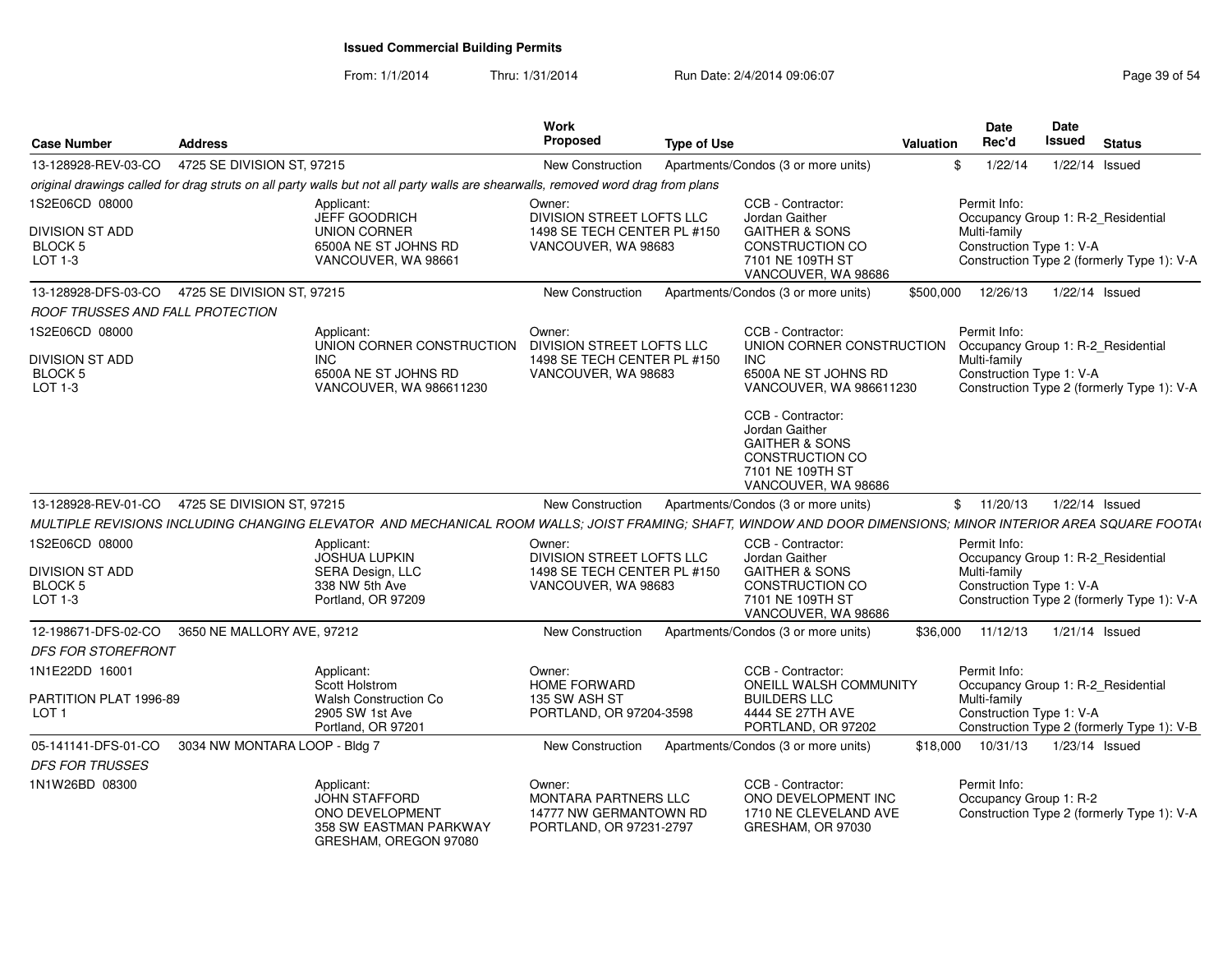From: 1/1/2014

Thru: 1/31/2014 Run Date: 2/4/2014 09:06:07 Research 2010 154

| <b>Case Number</b>                                                                       | <b>Address</b>             |                                                                                                                                                                                              | <b>Work</b><br>Proposed                                                                    | <b>Type of Use</b> |                                                                                                                                       | <b>Valuation</b> | <b>Date</b><br>Rec'd                                                                           | <b>Date</b><br><b>Issued</b> | <b>Status</b>                              |
|------------------------------------------------------------------------------------------|----------------------------|----------------------------------------------------------------------------------------------------------------------------------------------------------------------------------------------|--------------------------------------------------------------------------------------------|--------------------|---------------------------------------------------------------------------------------------------------------------------------------|------------------|------------------------------------------------------------------------------------------------|------------------------------|--------------------------------------------|
| 13-133987-EXC-01-CO                                                                      | 304 NE MULTNOMAH, 97232    |                                                                                                                                                                                              | New Construction                                                                           |                    | Apartments/Condos (3 or more units)                                                                                                   | \$1,391,595      | 1/28/14                                                                                        | $1/28/14$ Issued             |                                            |
|                                                                                          |                            | ***Partial for shoring and excavation, drilled piles along Multnomah, tie backs along private property line of abutting property to east.                                                    |                                                                                            |                    |                                                                                                                                       |                  |                                                                                                |                              |                                            |
| 1N1E34AA 02600                                                                           |                            | Applicant:<br>Dustin White<br><b>GBD ARCHITECTS</b><br>1120 NW COUCH ST, SUITE 300<br>PORTLAND OR 97209                                                                                      |                                                                                            |                    | CCB - Contractor:<br>WALSH CONSTRUCTION CO<br>2905 SW 1ST AVE<br>PORTLAND, OR 972014707                                               |                  |                                                                                                |                              |                                            |
| 08-141296-REV-01-CO                                                                      | 2651 NW THURMAN ST         |                                                                                                                                                                                              | New Construction                                                                           |                    | Apartments/Condos (3 or more units)                                                                                                   | \$               | 1/10/14                                                                                        | $1/28/14$ Issued             |                                            |
|                                                                                          |                            | REVISION TO CHANGE 12" FLOOR JOISTS TO 14", ADD SHEAR WALLS PANELS, REVISE ANCHORS, UPGRADE/ADD HOLD DOWNS BETWEEN GRIDS                                                                     |                                                                                            |                    |                                                                                                                                       |                  |                                                                                                |                              |                                            |
| 1N1E29DD 08800<br><b>BALCHS ADD</b><br>BLOCK 323<br>LOT 11                               |                            | Applicant:<br><b>ERIK OPSAHL</b><br>RAINIER PACIFIC DEVELOPMENT<br><b>LLC</b><br>1845 NW 23RD PL                                                                                             | Owner:<br>2651 THURMAN LLC<br>1845 NW 23RD PL<br>PORTLAND, OR 97210                        |                    | CCB - Contractor:<br><b>ERIK OPSAHL</b><br>RAINIER PACIFIC DEVELOPMENT<br><b>LLC</b><br>1845 NW 23RD PL                               |                  | Permit Info:<br>Occupancy Group 1: R-2 Residential<br>Multi-family<br>Construction Type 1: V-A |                              | Construction Type 2 (formerly Type 1): V-A |
|                                                                                          |                            | PORTLAND OR 97210                                                                                                                                                                            |                                                                                            |                    | PORTLAND OR 97210                                                                                                                     |                  |                                                                                                |                              |                                            |
| 12-198671-DFS-05-CO 3650 NE MALLORY AVE, 97212<br><b>DFS FOR RADON MITIGATION SYSTEM</b> |                            |                                                                                                                                                                                              | New Construction                                                                           |                    | Apartments/Condos (3 or more units)                                                                                                   | \$3,000          | 1/16/14                                                                                        | 1/29/14 Issued               |                                            |
| 1N1E22DD 16001                                                                           |                            |                                                                                                                                                                                              |                                                                                            |                    | CCB - Contractor:                                                                                                                     |                  |                                                                                                |                              |                                            |
| PARTITION PLAT 1996-89<br>LOT <sub>1</sub>                                               |                            | Applicant:<br><b>LANE LEHRKE</b><br><b>WALSH CONSTRUCTION</b><br>2905 SW 1ST AVE<br>PORTLAND, OR 97201                                                                                       | Owner:<br><b>HOME FORWARD</b><br>135 SW ASH ST<br>PORTLAND, OR 97204-3598                  |                    | ONEILL WALSH COMMUNITY<br><b>BUILDERS LLC</b><br>4444 SE 27TH AVE<br>PORTLAND, OR 97202                                               |                  | Permit Info:<br>Occupancy Group 1: R-2 Residential<br>Multi-family<br>Construction Type 1: V-A |                              | Construction Type 2 (formerly Type 1): V-B |
| 12-198671-DFS-03-CO                                                                      | 3650 NE MALLORY AVE, 97212 |                                                                                                                                                                                              | <b>New Construction</b>                                                                    |                    | Apartments/Condos (3 or more units)                                                                                                   |                  | \$17.000 11/12/13                                                                              | 1/29/14 Issued               |                                            |
| <b>DFS FOR FIREPROOFING</b>                                                              |                            |                                                                                                                                                                                              |                                                                                            |                    |                                                                                                                                       |                  |                                                                                                |                              |                                            |
| 1N1E22DD 16001<br>PARTITION PLAT 1996-89<br>LOT <sub>1</sub>                             |                            | Applicant:<br>Scott Holstrom<br><b>Walsh Construction Co</b><br>2905 SW 1st Ave<br>Portland, OR 97201                                                                                        | Owner:<br>HOME FORWARD<br>135 SW ASH ST<br>PORTLAND, OR 97204-3598                         |                    | CCB - Contractor:<br>ONEILL WALSH COMMUNITY<br><b>BUILDERS LLC</b><br>4444 SE 27TH AVE<br>PORTLAND, OR 97202                          |                  | Permit Info:<br>Occupancy Group 1: R-2_Residential<br>Multi-family<br>Construction Type 1: V-A |                              | Construction Type 2 (formerly Type 1): V-B |
| 13-128934-DFS-02-CO                                                                      | 1100 SE 12TH AVE, 97214    |                                                                                                                                                                                              | <b>New Construction</b>                                                                    |                    | Apartments/Condos (3 or more units)                                                                                                   | \$50,000         | 12/3/13                                                                                        | 1/29/14 Issued               |                                            |
| <b>DFS - JOIST SYSTEM</b>                                                                |                            |                                                                                                                                                                                              |                                                                                            |                    |                                                                                                                                       |                  |                                                                                                |                              |                                            |
| 1S1E02BD 03300<br>HAWTHORNE PK<br>BLOCK 255<br><b>LOT 1-4</b>                            |                            | Applicant:<br><b>JOSHUA LUPKIN</b><br><b>SERA ARCHITECTS</b><br>338 NW 5TH AVE<br>PORTLAND OR 97209<br>Applicant:<br><b>VINCE ZARKOVICH</b><br>6500 A NE ST JOHN'S RD<br>VANCOUVER, WA 98661 | Owner:<br>TAYLOR STREET LOFTS LLC<br>4200 SE COLUMBIA WAY #300<br>VANCOUVER, WA 98661-5572 |                    | CCB - Contractor:<br>Jordan Gaither<br><b>GAITHER &amp; SONS</b><br><b>CONSTRUCTION CO</b><br>7101 NE 109TH ST<br>VANCOUVER, WA 98686 |                  | Permit Info:<br>Occupancy Group 1: R-2 Residential<br>Multi-family<br>Construction Type 1: V-A |                              | Construction Type 2 (formerly Type 1): V-A |
| 12-207583-REV-01-CO  1222 NW 18TH AVE, 97209                                             |                            |                                                                                                                                                                                              | <b>New Construction</b>                                                                    |                    | Apartments/Condos (3 or more units)                                                                                                   | \$               | 1/30/14                                                                                        | $1/30/14$ Issued             |                                            |
|                                                                                          |                            | *** Revision to change location of entry door to retail space, switching entry door location will folding glass door. ***                                                                    |                                                                                            |                    |                                                                                                                                       |                  |                                                                                                |                              |                                            |
| 1N1E33AB 03700                                                                           |                            | Applicant:<br>RYAN MIYAHIRA<br>ANKROM MOISAN ASSOC<br>6720 SW MACADAM STE 100<br>PORTLAND OR 97219                                                                                           | Owner:<br>MWIC PORTLAND NW18 LLC<br>201 FERRY ST SE #400<br><b>SALEM, OR 97301</b>         |                    | CCB - Contractor:<br>ANDERSEN CONSTRUCTION<br><b>COMPANY</b><br>PO BOX 6712<br>PORTLAND, OR 97228-6712                                |                  | Permit Info:<br>Occupancy Group 1: R-2_Residential<br>Multi-family<br>Construction Type 1: I-A |                              | Construction Type 2 (formerly Type 1): I-A |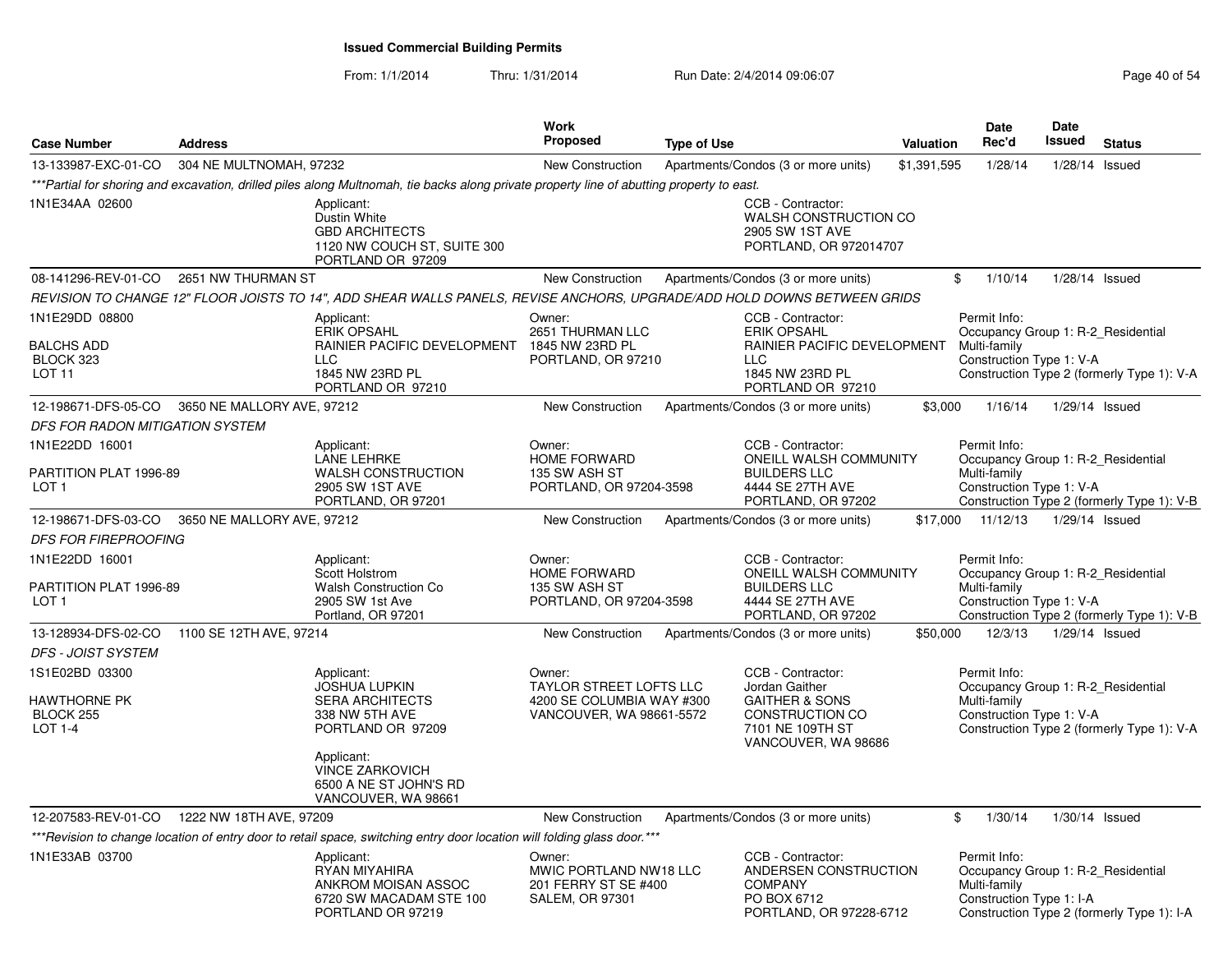From: 1/1/2014Thru: 1/31/2014 Run Date: 2/4/2014 09:06:07 Run Date: 2/4/2014 09:06:07

| <b>Case Number</b>                                                                                                                                                                 | <b>Address</b>            |                                                                                                            | Work<br><b>Proposed</b>                                                                                                                                                                                   | <b>Type of Use</b>                                                                                                                                                 | <b>Valuation</b> | Date<br>Rec'd                                                                                    | <b>Date</b><br>Issued | <b>Status</b>                              |
|------------------------------------------------------------------------------------------------------------------------------------------------------------------------------------|---------------------------|------------------------------------------------------------------------------------------------------------|-----------------------------------------------------------------------------------------------------------------------------------------------------------------------------------------------------------|--------------------------------------------------------------------------------------------------------------------------------------------------------------------|------------------|--------------------------------------------------------------------------------------------------|-----------------------|--------------------------------------------|
| 12-181319-REV-03-CO                                                                                                                                                                | 4429 NE FREMONT ST, 97213 |                                                                                                            | <b>New Construction</b>                                                                                                                                                                                   | Apartments/Condos (3 or more units)                                                                                                                                |                  | \$<br>1/2/14                                                                                     |                       | $1/2/14$ Issued                            |
|                                                                                                                                                                                    |                           |                                                                                                            |                                                                                                                                                                                                           | REVISION TO REMOVE BUILT IN BBQ GRILL AND GAS LINE, ADD 1/2" DECK PROJECTION DIMENSION INTO SETBACK TO ZONING DATA, ADD NOTES LOCATING REAR ENTRANCE CANOPY/TRELLI |                  |                                                                                                  |                       |                                            |
| 1N2E19CC 16300                                                                                                                                                                     |                           | Applicant:<br><b>KEITH RANDOLPH</b>                                                                        | Owner:<br><b>BEAUMONT VILLAGE</b>                                                                                                                                                                         | CCB - Contractor:<br>LMC INC                                                                                                                                       |                  | Permit Info:<br>Occupancy Group 1: R-2_Residential                                               |                       |                                            |
| SECTION 19 1N 2E<br>TL 16300 0.30 ACRES                                                                                                                                            |                           | MYHRE GROUP ARCHITECTS<br>808 SW 3rd Ave, Suite 500<br>PORTLAND, OR 97204                                  | 735 SW 158TH AVE #180<br>BEAVERTON, OR 97006-4952<br>Owner:<br>APARTMENTS LLC<br>735 SW 158TH AVE #180<br>BEAVERTON, OR 97006-4952                                                                        | 19200 SW Teton Ave<br>Tualatin, OR 97062                                                                                                                           |                  | Multi-family<br>Construction Type 1: V-A                                                         |                       | Construction Type 2 (formerly Type 1): V-A |
| 10-107921-DFS-09-CO                                                                                                                                                                | 434 SW COLLEGE ST, 97201  |                                                                                                            | New Construction                                                                                                                                                                                          | Apartments/Condos (3 or more units)                                                                                                                                | \$8,500          | 10/22/13                                                                                         |                       | $1/3/14$ Issued                            |
| DFS FOR MECHANICAL ATTACHMENT                                                                                                                                                      |                           |                                                                                                            |                                                                                                                                                                                                           |                                                                                                                                                                    |                  |                                                                                                  |                       |                                            |
| 1S1E04DA 02000                                                                                                                                                                     |                           | Applicant:<br><b>MIKE COYLE</b><br><b>FASTER PERMITS</b><br>14334 NW EAGLERIDGE LANE<br>PORTLAND, OR 97229 | Owner:<br><b>SOUTHWEST 5TH</b><br>835 E PARK ST<br>EUGENE, OR 97401-2909<br>Owner:<br>COLLEGE<br>835 E PARK ST<br>EUGENE, OR 97401-2909<br>Owner:<br><b>LLC</b><br>835 E PARK ST<br>EUGENE, OR 97401-2909 | CCB - Contractor:<br><b>PAVILION PROPERTIES LLC</b><br>6720 SW MACADAM AVE, STE 310<br>PORTLAND, OR 97219                                                          |                  | Permit Info:<br>Occupancy Group 1: R-2_Residential<br>Multi-family<br>Construction Type 1: I-B   |                       | Construction Type 2 (formerly Type 1): I-B |
| 13-128793-DFS-05-CO                                                                                                                                                                | 2625 E BURNSIDE ST, 97232 |                                                                                                            | New Construction                                                                                                                                                                                          | Apartments/Condos (3 or more units)                                                                                                                                | \$8,500          | 1/7/14                                                                                           |                       | $1/7/14$ Issued                            |
| <b>DFS 5- Steel Stairs</b>                                                                                                                                                         |                           |                                                                                                            |                                                                                                                                                                                                           |                                                                                                                                                                    |                  |                                                                                                  |                       |                                            |
| 1N1E36CB 05000<br><b>ETNA</b><br>BLOCK 6<br>W 10' OF LOT 6 EXC PT IN ST<br>LOT 7&8 EXC PT IN ST<br>LOT 9&10 EXC PT IN STS; LOT 11&12 EXC PT<br>IN ST; W 10' OF LOT 13 EXC PT IN ST |                           | Applicant:<br><b>MIKE COYLE</b><br><b>FASTER PERMITS</b><br>14334 NW EAGLERIDGE LANE<br>PORTLAND, OR 97229 | Owner:<br>PREMIUM PROPERTY-BURNSIDE<br><b>LLC</b><br>1015 NW 11TH AVE #243<br>PORTLAND, OR 97209                                                                                                          | CCB - Contractor:<br><b>BREMIK CONSTRUCTION</b><br>1026 SE STARK ST<br>PORTLAND, OR 97214                                                                          |                  | Permit Info:<br>Occupancy Group 1: R-2_Residential<br>Multi-family<br>Construction Type 1: III-A |                       | Construction Type 2 (formerly Type 1): I-A |
| 13-114642-DFS-06-CO 3207 NE WEIDLER ST, 97232                                                                                                                                      |                           |                                                                                                            | <b>New Construction</b>                                                                                                                                                                                   | Apartments/Condos (3 or more units)                                                                                                                                | \$23,000         | 12/18/13                                                                                         |                       | $1/7/14$ Issued                            |
| DFS FOR METAL FRAMED GLASS CANOPY                                                                                                                                                  |                           |                                                                                                            |                                                                                                                                                                                                           |                                                                                                                                                                    |                  |                                                                                                  |                       |                                            |
| 1N1E25CD 11400<br><b>BROADWAY ADD</b><br><b>BLOCK 5 TL 11400</b><br><b>LAND &amp; IMPS</b><br>SEE R162224 (R276000702) FOR BILLBOARD                                               |                           | Applicant:<br>Erika o'callaghan<br><b>Walsh Construction</b><br>2905 SW 1ST AVE<br>PORTLAND OR 97201       | Owner:<br><b>GRANT PARK VILLAGE LLC</b><br>1015 NW 11TH AVE<br>PORTLAND, OR 97209-3496                                                                                                                    | CCB - Contractor:<br>WALSH CONSTRUCTION CO<br>2905 SW 1ST AVE<br>PORTLAND, OR 972014707                                                                            |                  | Permit Info:<br>Occupancy Group 1: R-2_Residential<br>Multi-family<br>Construction Type 1: V-A   |                       | Construction Type 2 (formerly Type 1): I-A |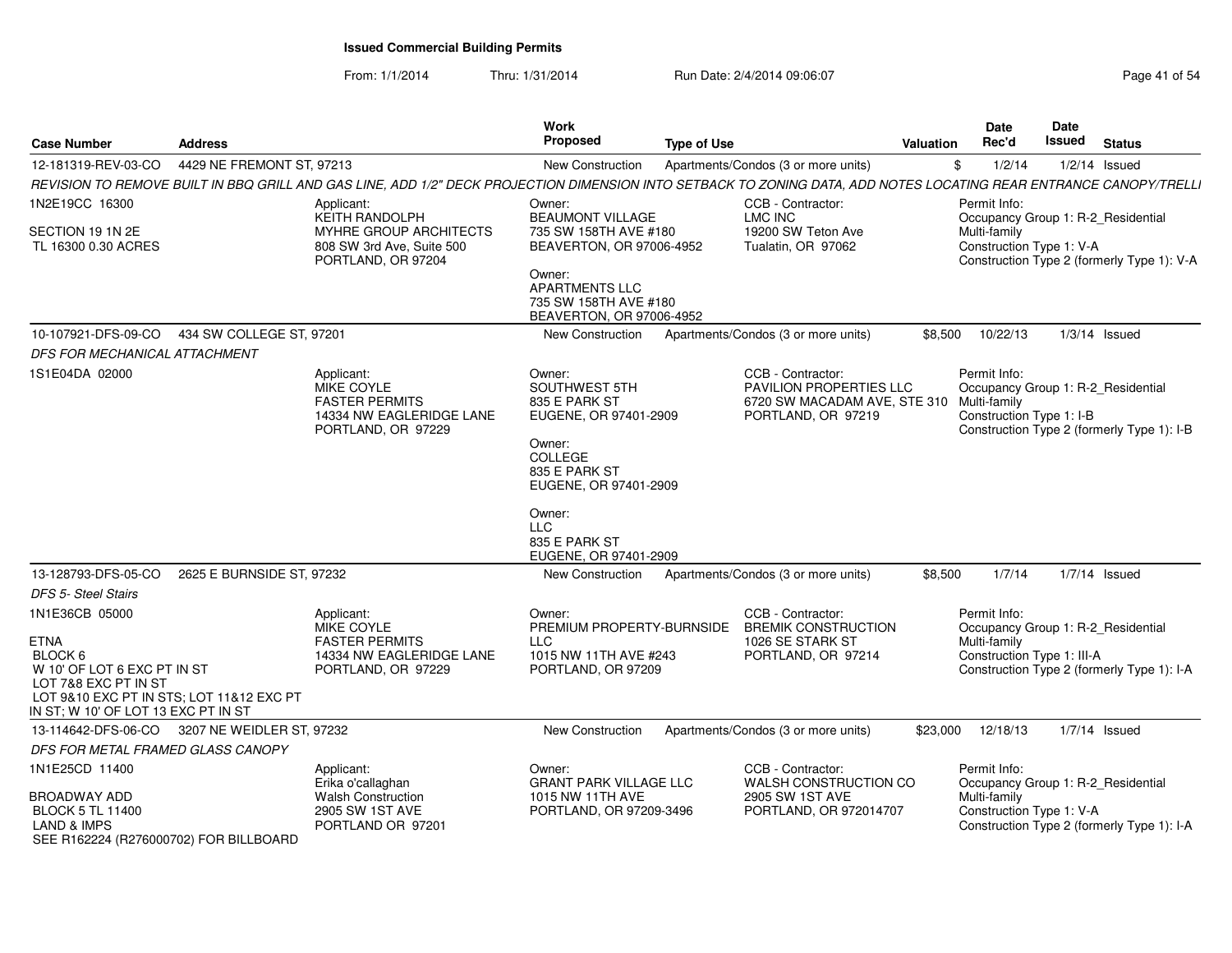| <b>Case Number</b>                                                   | <b>Address</b>              |                                                                                                                                                            | Work<br><b>Proposed</b>                                                                                                                                                                            | <b>Type of Use</b> |                                                                                                                                            | Valuation   | <b>Date</b><br>Rec'd                                                                                                                            | Date<br><b>Issued</b> | <b>Status</b>                              |
|----------------------------------------------------------------------|-----------------------------|------------------------------------------------------------------------------------------------------------------------------------------------------------|----------------------------------------------------------------------------------------------------------------------------------------------------------------------------------------------------|--------------------|--------------------------------------------------------------------------------------------------------------------------------------------|-------------|-------------------------------------------------------------------------------------------------------------------------------------------------|-----------------------|--------------------------------------------|
| 13-120948-000-00-CO                                                  | 9850 NE EVERETT PL, 97220   |                                                                                                                                                            | <b>New Construction</b>                                                                                                                                                                            |                    | Apartments/Condos (3 or more units)                                                                                                        | \$3,410,334 | 5/24/13                                                                                                                                         |                       | $1/8/14$ Issued                            |
| New 4-story 45 unit apartment building with surface parking          |                             |                                                                                                                                                            |                                                                                                                                                                                                    |                    |                                                                                                                                            |             |                                                                                                                                                 |                       |                                            |
| 1N2E33DA 06800                                                       |                             | Applicant:<br><b>GORDON C JONES</b><br>9837 NE IRVING ST #302<br>PORTLAND, OR 97220-4446                                                                   | Owner:<br>ROSE HOLDINGS LLC<br>9837 NE IRVING ST #302<br>PORTLAND, OR 97220-4446                                                                                                                   |                    | CCB - Contractor:<br><b>MIKE JORDAN</b><br>PRECISION CONSTRUCTION<br><b>COMPANY</b><br>8025 NE KILLINGSWORTH ST<br>PORTLAND, OR 97218-4029 |             | Permit Info:<br>Occupancy Group 1: R-2_Residential<br>Multi-family<br>Construction Type 1: V-A<br>Total Square Footage - Display Only:<br>29937 |                       |                                            |
| 13-120947-000-00-CO                                                  | 9700 NE EVERETT PL, 97220   |                                                                                                                                                            | <b>New Construction</b>                                                                                                                                                                            |                    | Apartments/Condos (3 or more units)                                                                                                        | \$3,410,334 | 5/24/13                                                                                                                                         |                       | 1/8/14 Under Inspection                    |
|                                                                      |                             | NEW 4-STORY, 45 UNIT APARTMENT BUILDING, 3 TYPE A UNITS - THE REMAINDER ARE TYPE B WITH SURFACE PARKING (WEST BUILDING)                                    |                                                                                                                                                                                                    |                    |                                                                                                                                            |             |                                                                                                                                                 |                       |                                            |
| 1N2E33DA 06800                                                       |                             | Applicant:<br><b>GORDON C JONES</b><br>9837 NE IRVING ST #302<br>PORTLAND, OR 97220-4446                                                                   | Owner:<br>ROSE HOLDINGS LLC<br>9837 NE IRVING ST #302<br>PORTLAND, OR 97220-4446                                                                                                                   |                    | CCB - Contractor:<br>MIKE JORDAN<br>PRECISION CONSTRUCTION<br><b>COMPANY</b><br>8025 NE KILLINGSWORTH ST<br>PORTLAND, OR 97218-4029        |             | Permit Info:<br>Occupancy Group 1: R-2 Residential<br>Multi-family<br>Construction Type 1: V-A<br>Total Square Footage - Display Only:<br>29937 |                       |                                            |
| 13-114793-DFS-01-CO                                                  | 2004 SW JEFFERSON ST, 97201 |                                                                                                                                                            | <b>New Construction</b>                                                                                                                                                                            |                    | Apartments/Condos (3 or more units)                                                                                                        |             | \$50,000 11/20/13                                                                                                                               |                       | $1/9/14$ Issued                            |
|                                                                      |                             | DFS FOR 13-114793-STR-01-CO - TIE BACK ANCHORS DRAWINGS AND BONDED LENGTH CALCS (tie back design has not changed. The DFS is to review calculations only.) |                                                                                                                                                                                                    |                    |                                                                                                                                            |             |                                                                                                                                                 |                       |                                            |
| 1S1E04BA 05900                                                       |                             | Applicant:<br><b>BRIAN GRIGSBY</b><br>MILL CREEK RESIDENTIAL TRUST LLC<br>2130 SW JEFFERSON, SUITE C310 220 NW 2ND AVE #900<br>PORTLAND, OR 97205          | Owner:<br><b>VRS/MCRT JEFFERSON STREET</b><br>PORTLAND, OR 97209-3946                                                                                                                              |                    |                                                                                                                                            |             | Permit Info:<br>Occupancy Group 1: R-2 Residential<br>Multi-family<br>Construction Type 1: III-B                                                |                       | Construction Type 2 (formerly Type 1): I-A |
| 13-128934-REV-02-CO 1100 SE 12TH AVE, 97214                          |                             |                                                                                                                                                            | <b>New Construction</b>                                                                                                                                                                            |                    | Apartments/Condos (3 or more units)                                                                                                        |             | 1/9/14<br>\$                                                                                                                                    |                       | $1/9/14$ Issued                            |
|                                                                      |                             | REV 2 - FOUNDATION REVISIONS FOR STEM WALLS OCCURRING BETWEEN GRIDS 4.5 & 10.5 AND GRIDS E & F.                                                            |                                                                                                                                                                                                    |                    |                                                                                                                                            |             |                                                                                                                                                 |                       |                                            |
| 1S1E02BD 03300<br><b>HAWTHORNE PK</b><br><b>BLOCK 255</b><br>LOT 1-4 |                             | Applicant:<br><b>JOSHUA LUPKIN</b><br><b>SERA Design, LLC</b><br>338 NW 5th Ave<br>Portland, OR 97209                                                      | Owner:<br>TAYLOR STREET LOFTS LLC<br>4200 SE COLUMBIA WAY #300<br>VANCOUVER, WA 98661-5572                                                                                                         |                    | CCB - Contractor:<br>Jordan Gaither<br><b>GAITHER &amp; SONS</b><br>CONSTRUCTION CO<br>7101 NE 109TH ST<br>VANCOUVER, WA 98686             |             | Permit Info:<br>Occupancy Group 1: R-2_Residential<br>Multi-family<br>Construction Type 1: V-A                                                  |                       | Construction Type 2 (formerly Type 1): V-A |
| 10-107921-DFS-07-CO                                                  | 434 SW COLLEGE ST, 97201    |                                                                                                                                                            | New Construction                                                                                                                                                                                   |                    | Apartments/Condos (3 or more units)                                                                                                        | \$3,500     | 10/17/13                                                                                                                                        |                       | $1/9/14$ Issued                            |
| <b>DFS FOR FIREPROOFING</b>                                          |                             |                                                                                                                                                            |                                                                                                                                                                                                    |                    |                                                                                                                                            |             |                                                                                                                                                 |                       |                                            |
| 1S1E04DA 02000                                                       |                             | Applicant:<br>MIKE COYLE<br><b>FASTER PERMITS</b><br>14334 NW EAGLERIDGE LANE<br>PORTLAND, OR 97229                                                        | Owner:<br>SOUTHWEST 5TH<br>835 E PARK ST<br>EUGENE, OR 97401-2909<br>Owner:<br><b>COLLEGE</b><br>835 E PARK ST<br>EUGENE, OR 97401-2909<br>Owner:<br>LLC<br>835 E PARK ST<br>EUGENE, OR 97401-2909 |                    | CCB - Contractor:<br>PAVILION PROPERTIES LLC<br>6720 SW MACADAM AVE, STE 310 Multi-family<br>PORTLAND, OR 97219                            |             | Permit Info:<br>Occupancy Group 1: R-2 Residential<br>Construction Type 1: I-B                                                                  |                       | Construction Type 2 (formerly Type 1): I-B |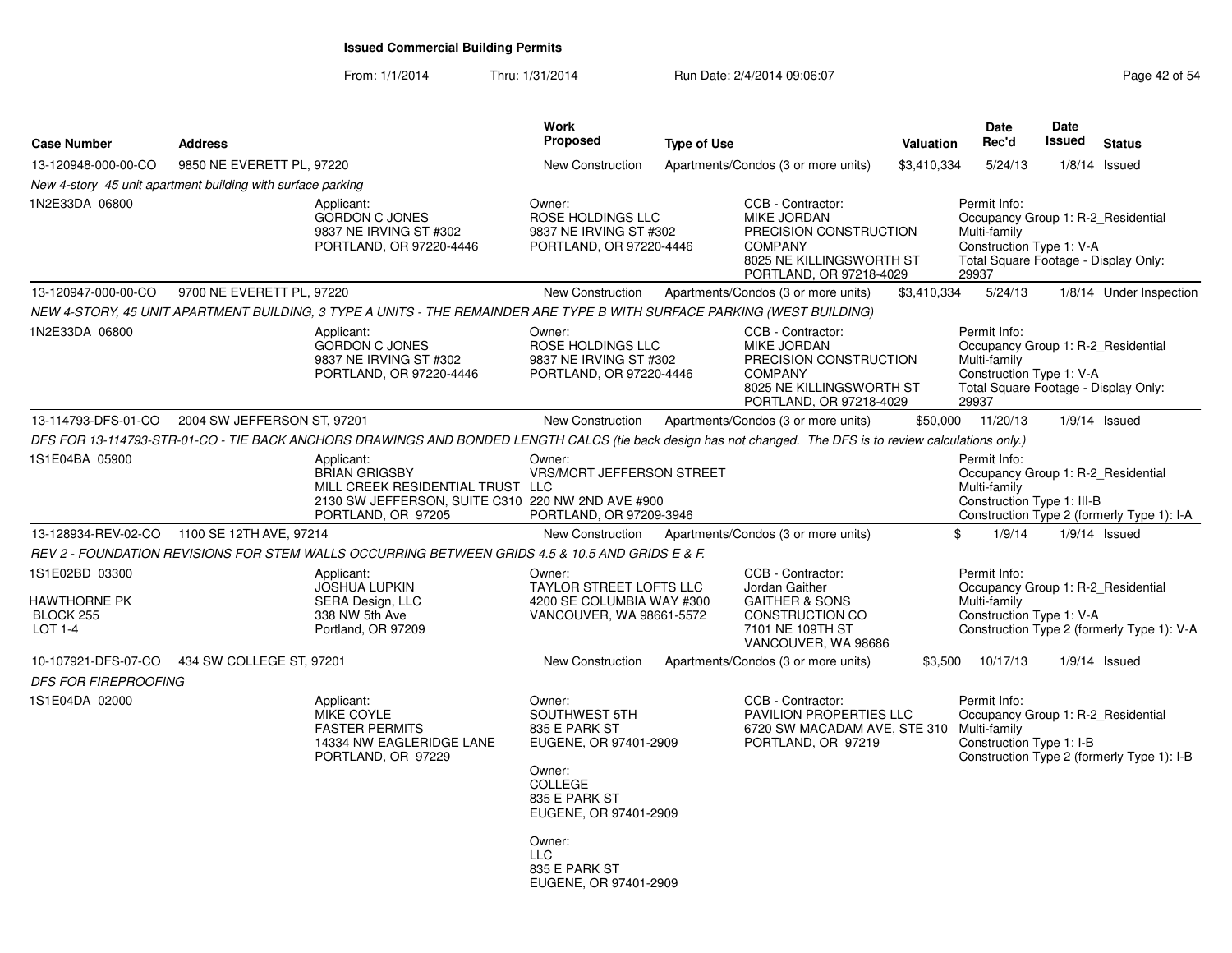| <b>Case Number</b>                                                      | <b>Address</b>             |                                                                                                       | <b>Work</b><br>Proposed                                                                                 | <b>Type of Use</b>                                                                                                                                 | Valuation    | <b>Date</b><br>Rec'd                                                                                                                             | <b>Date</b><br><b>Issued</b> | <b>Status</b>                                |
|-------------------------------------------------------------------------|----------------------------|-------------------------------------------------------------------------------------------------------|---------------------------------------------------------------------------------------------------------|----------------------------------------------------------------------------------------------------------------------------------------------------|--------------|--------------------------------------------------------------------------------------------------------------------------------------------------|------------------------------|----------------------------------------------|
| 12-186422-DFS-01-CO                                                     | 4330 SE DIVISION ST, 97206 |                                                                                                       | <b>New Construction</b>                                                                                 | Apartments/Condos (3 or more units)                                                                                                                | \$15,000     | 10/17/13                                                                                                                                         |                              | $1/10/14$ Issued                             |
| DFS FOR TENSION ROD HOLD DOWN SYSTEM                                    |                            |                                                                                                       |                                                                                                         |                                                                                                                                                    |              |                                                                                                                                                  |                              |                                              |
| 1S2E06CC 20400                                                          |                            | Applicant:<br><b>HENRY MILLER</b>                                                                     | Owner:<br>43RD & DIVISION LLC                                                                           | CCB - Contractor:<br>LORENTZ BRUUN CO INC                                                                                                          |              | Permit Info:<br>Occupancy Group 1: R-2_Residential                                                                                               |                              |                                              |
| MCMAHONS ADD                                                            |                            | <b>LORENTZ BRUUN</b>                                                                                  | 3121 SE DIVISION ST                                                                                     | 3611 SE 20TH ST, STE 300                                                                                                                           |              | Multi-family                                                                                                                                     |                              |                                              |
| <b>BLOCK 2</b><br>LOT 6&7                                               |                            | 3611 SE 20TH AVE<br>PORTLAND OR 97202                                                                 | PORTLAND, OR 97202                                                                                      | PORTLAND OR 97202                                                                                                                                  |              | Construction Type 1: V-A                                                                                                                         |                              | Construction Type 2 (formerly Type 1): V-A   |
| 13-111713-000-00-CO                                                     | 333 NE 146TH AVE, 97230    |                                                                                                       | <b>New Construction</b>                                                                                 | Apartments/Condos (3 or more units)                                                                                                                | \$11,272,005 | 2/28/13                                                                                                                                          |                              | 1/14/14 Under Inspection                     |
| 4-story 112 unit apartment (per OAR 918-780-0040 plmg review not req'd) |                            |                                                                                                       |                                                                                                         |                                                                                                                                                    |              |                                                                                                                                                  |                              |                                              |
| 1N2E36CB 04500                                                          |                            | Applicant:<br><b>GENE BOLANTE</b><br>STUDIO 3 ARCHITECTURE<br>222 COMMERCIAL ST NE<br>SALEM, OR 97301 | Owner:<br><b>GLENDOVEER WOODS</b><br><b>APARTMENTS</b><br>2090 RIDGE POINTE DR<br>LAKE OSWEGO, OR 97034 | CCB - Contractor:<br><b>MARATHON CONSTRUCTION</b><br><b>SERVICES LLC</b><br>30050 SW TOWN CENTER LOOP<br><b>W STE 200</b><br>WILSONVILLE, OR 97070 |              | Permit Info:<br>Occupancy Group 1: R-2_Residential<br>Multi-family<br>Construction Type 1: V-A<br>Total Square Footage - Display Only:<br>113652 |                              |                                              |
|                                                                         |                            |                                                                                                       | Owner:<br><b>LLC</b><br>2090 RIDGE POINTE DR<br>LAKE OSWEGO, OR 97034                                   |                                                                                                                                                    |              |                                                                                                                                                  |                              |                                              |
| 12-218056-DFS-01-CO                                                     | 3150 SE DIVISION ST, 97202 |                                                                                                       | New Construction                                                                                        | Apartments/Condos (3 or more units)                                                                                                                | \$150,000    | 12/24/13                                                                                                                                         |                              | $1/14/14$ Issued                             |
| DFS FOR POST TENSION SLAB                                               |                            |                                                                                                       |                                                                                                         |                                                                                                                                                    |              |                                                                                                                                                  |                              |                                              |
| 1S1E12BA 04600                                                          |                            | Applicant:<br><b>GEFF HALLE</b>                                                                       | Owner:<br>ADG IIIB LLC                                                                                  | CCB - Contractor:<br><b>KEYWAY CORP</b>                                                                                                            |              | Permit Info:<br>Occupancy Group 1: R-2_Residential                                                                                               |                              |                                              |
| <b>EAST PORTLAND HTS</b><br><b>BLOCK 7</b><br>LOT 1-4                   |                            | <b>KEYWAY CORP</b>                                                                                    | 2314 NW SAVIER ST<br>PORTLAND, OR 97210-2514                                                            | 7275 SW HERMOSO WAY<br><b>TIGARD, OR 97223</b>                                                                                                     |              | Multi-family<br>Construction Type 1: V-A                                                                                                         |                              | Construction Type 2 (formerly Type 1): V-A   |
| 12-176038-DFS-03-CO                                                     | 777 NW 19TH AVE, 97209     |                                                                                                       | New Construction                                                                                        | Apartments/Condos (3 or more units)                                                                                                                | \$50,000     | 11/27/13                                                                                                                                         | 1/15/14 Issued               |                                              |
| <b>DFS - TRUSSES</b>                                                    |                            |                                                                                                       |                                                                                                         |                                                                                                                                                    |              |                                                                                                                                                  |                              |                                              |
| 1N1E33AC 09700                                                          |                            | Applicant:<br><b>BRIAN GRIGSBY</b>                                                                    | Owner:<br><b>19TH AVENUE VENTURE LLC</b>                                                                | CCB - Contractor:<br>MCRT PNW CONSTRUCTION LLC                                                                                                     |              | Permit Info:<br>Occupancy Group 1: R-2_Residential                                                                                               |                              |                                              |
| <b>COUCHS ADD</b><br>BLOCK 271<br>LOT 1&2<br>LOT 6&7<br>E 6' OF LOT 10  |                            | 811 NW 19TH AVE SUITE 300<br>PORTLAND OR 97209                                                        | 220 NW 2ND AVE #900<br>PORTLAND, OR 97209                                                               | 220 NW 2ND AVE SUITE 900<br>PORTLAND, OR 97209                                                                                                     |              | Multi-family<br>Construction Type 1: III-B                                                                                                       |                              | Construction Type 2 (formerly Type 1): III-B |
| 13-128934-REV-03-CO                                                     | 1100 SE 12TH AVE, 97214    |                                                                                                       | <b>New Construction</b>                                                                                 | Apartments/Condos (3 or more units)                                                                                                                | \$6,000      | 1/15/14                                                                                                                                          |                              | $1/15/14$ Issued                             |
|                                                                         |                            |                                                                                                       |                                                                                                         | REV 3 - ADD ROOF TOP FALL PROTECTION SYSTEM AND PROVIDE CLARIFYING DETAILS AT PARAPET AND TRUSS SHEAR WALL CONDITIONS.                             |              |                                                                                                                                                  |                              |                                              |
| 1S1E02BD 03300<br><b>HAWTHORNE PK</b><br>BLOCK 255<br>LOT 1-4           |                            | Applicant:<br><b>JOSHUA LUPKIN</b><br>SERA Design, LLC<br>338 NW 5th Ave<br>Portland, OR 97209        | Owner:<br>TAYLOR STREET LOFTS LLC<br>4200 SE COLUMBIA WAY #300<br>VANCOUVER, WA 98661-5572              | CCB - Contractor:<br>Jordan Gaither<br><b>GAITHER &amp; SONS</b><br><b>CONSTRUCTION CO</b><br>7101 NE 109TH ST<br>VANCOUVER, WA 98686              |              | Permit Info:<br>Occupancy Group 1: R-2_Residential<br>Multi-family<br>Construction Type 1: V-A                                                   |                              | Construction Type 2 (formerly Type 1): V-A   |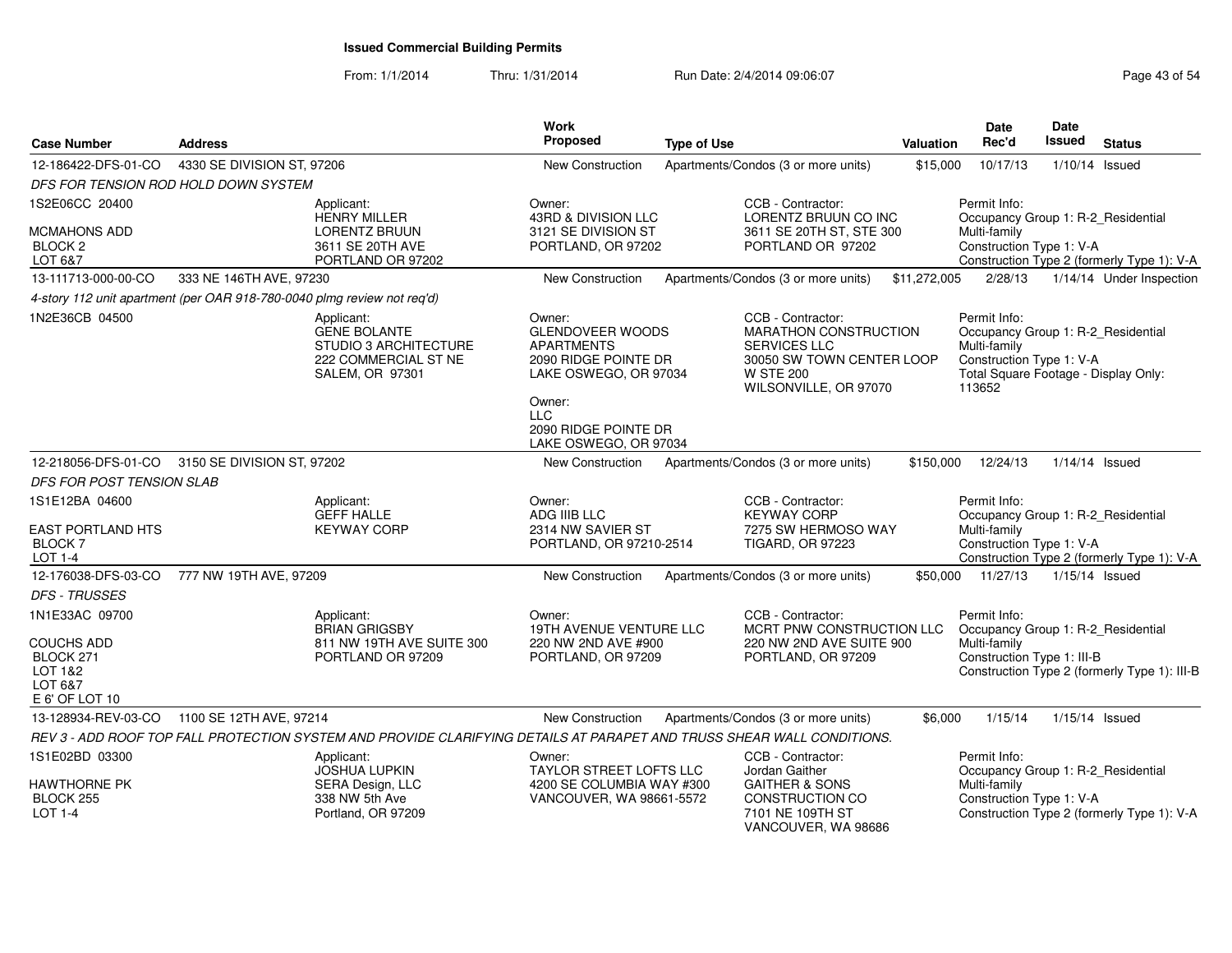| <b>Case Number</b>                                                                       | <b>Address</b>                  |                                                                                                                                                                                                                                 | Work<br>Proposed                                                      | <b>Type of Use</b> |                                                                                         | Valuation | Date<br>Rec'd                              | Date<br>Issued | <b>Status</b>                                                                      |
|------------------------------------------------------------------------------------------|---------------------------------|---------------------------------------------------------------------------------------------------------------------------------------------------------------------------------------------------------------------------------|-----------------------------------------------------------------------|--------------------|-----------------------------------------------------------------------------------------|-----------|--------------------------------------------|----------------|------------------------------------------------------------------------------------|
| 13-132301-DFS-01-CO                                                                      | 11505 NE YACHT HARBOR DR, 97217 |                                                                                                                                                                                                                                 | New Construction                                                      |                    | Apartments/Condos (3 or more units)                                                     | \$20,000  | 12/12/13                                   |                | $1/15/14$ Issued                                                                   |
| DFS FOR "QUICK CONNECT" ANCHOR TIEDOWN SYSTEM                                            |                                 |                                                                                                                                                                                                                                 |                                                                       |                    |                                                                                         |           |                                            |                |                                                                                    |
| 2N1E35 00200                                                                             |                                 | Applicant:                                                                                                                                                                                                                      | Owner:                                                                |                    | CCB - Contractor:                                                                       |           | Permit Info:                               |                |                                                                                    |
| PARTITION PLAT 1992-36<br>LOT 2 EXC PT IN ST                                             |                                 | <b>DAVE MCAFEE</b><br><b>Gateway National Corp</b><br>2501 NE 134TH ST<br>VANCOUVER WA 98686                                                                                                                                    | YACHT HARBOR LLC<br>2501 NE 134TH ST #300<br>VANCOUVER, WA 98686-3030 |                    | <b>GATEWAY NATIONAL</b><br><b>CORPORATION</b><br>2501 NE 134TH ST<br>VANCOUVER WA 98686 |           | Multi-family<br>Construction Type 1: III-B |                | Occupancy Group 1: R-2_Residential<br>Construction Type 2 (formerly Type 1): III-B |
| 12-198671-DFS-01-CO                                                                      | 3650 NE MALLORY AVE, 97212      |                                                                                                                                                                                                                                 | <b>New Construction</b>                                               |                    | Apartments/Condos (3 or more units)                                                     | \$35.000  | 11/12/13                                   |                | 1/16/14 Issued                                                                     |
| <b>DFS FOR TRUSSES</b>                                                                   |                                 |                                                                                                                                                                                                                                 |                                                                       |                    |                                                                                         |           |                                            |                |                                                                                    |
| 1N1E22DD 16001                                                                           |                                 | Applicant:                                                                                                                                                                                                                      | Owner:                                                                |                    | CCB - Contractor:                                                                       |           | Permit Info:                               |                |                                                                                    |
| PARTITION PLAT 1996-89<br>LOT <sub>1</sub>                                               |                                 | Scott Holstrom<br><b>Walsh Construction Co</b><br>2905 SW 1st Ave<br>Portland, OR 97201                                                                                                                                         | <b>HOME FORWARD</b><br>135 SW ASH ST<br>PORTLAND, OR 97204-3598       |                    | ONEILL WALSH COMMUNITY<br><b>BUILDERS LLC</b><br>4444 SE 27TH AVE<br>PORTLAND, OR 97202 |           | Multi-family<br>Construction Type 1: V-A   |                | Occupancy Group 1: R-2_Residential<br>Construction Type 2 (formerly Type 1): V-B   |
| 13-173450-DFS-01-CO  1405 NW 14TH AVE, 97209                                             |                                 |                                                                                                                                                                                                                                 | New Construction                                                      | Assembly           |                                                                                         |           | \$420,000 12/19/13                         |                | $1/3/14$ Issued                                                                    |
| DFS FOR CLIMBING WALL STRUCTURES                                                         |                                 |                                                                                                                                                                                                                                 |                                                                       |                    |                                                                                         |           |                                            |                |                                                                                    |
| 1N1E33AA 00600                                                                           |                                 | Applicant:<br>James Scheh                                                                                                                                                                                                       | Owner:<br><b>EPPHAVEN PROPERTY LLC</b>                                |                    | CCB - Contractor:<br>PLANET GRANITE PORTLAND LLC Occupancy Group 1: A-3_Assembly -      |           | Permit Info:                               |                |                                                                                    |
| <b>COUCHS ADD</b><br>BLOCK 238<br>LOT 1-4                                                |                                 | <b>Planet Granite Belmont LLC</b><br>924 Mason St<br>SF, CA 94129                                                                                                                                                               | 924 MASON ST<br>SAN FRANCISCO, CA 94129-1602                          |                    | 924 MASON ST<br>SAN FRANCISCO, CA 94129                                                 |           | General<br>Construction Type 1: II-B       |                |                                                                                    |
| 13-142579-DFS-01-CO                                                                      | 1001 SE 135TH AVE, 97233        |                                                                                                                                                                                                                                 | New Construction                                                      | Assembly           |                                                                                         | \$100.000 | 11/5/13                                    |                | 1/17/14 Issued                                                                     |
| <b>DFS FOR STEEL JOIST</b>                                                               |                                 |                                                                                                                                                                                                                                 |                                                                       |                    |                                                                                         |           |                                            |                |                                                                                    |
| 1S2E02 00100                                                                             |                                 | Applicant:<br>MAYSAM RAZIPOUR                                                                                                                                                                                                   | Owner:<br>SCHOOL DISTRICT #40                                         |                    | CCB - Contractor:<br><b>LCG PENCE</b>                                                   |           | Permit Info:                               |                | Occupancy Group 1: A-4_Assembly - arena                                            |
| TAYLOR'S SUB<br>LOT 3-10 TL 100<br>SPLIT LEVY R283941 (R822200800)                       |                                 | <b>LG PENCE</b><br>2747 PENCE LOOP SE<br>SALEM OR 97302                                                                                                                                                                         | 1500 SE 130TH AVE<br>PORTLAND, OR 97233-1719                          |                    | 2720 SW CORBETT<br>PORTLAND OR 97201                                                    |           | Construction Type 1: II-B                  |                |                                                                                    |
| 13-225310-000-00-CO                                                                      | 2060 N MARINE DR, 97217         |                                                                                                                                                                                                                                 | New Construction                                                      | Assembly           |                                                                                         | \$330,000 | 11/6/13                                    |                | 1/29/14 Issued                                                                     |
|                                                                                          |                                 | TEMPORARY TENTS, GRANDSTAND AND ASSOCIATED SITE WORK FOR CIRCUS SHOWS - SITE PREP FEBRUARY 24, PERFORMANCES MARCH 26 - MAY 4, LEAVE SITE BY MAY 16, 2014                                                                        |                                                                       |                    |                                                                                         |           |                                            |                |                                                                                    |
| 2N1E33 00200                                                                             |                                 | Applicant:<br><b>TED BRENNAN</b>                                                                                                                                                                                                | Owner:<br><b>METRO</b>                                                |                    |                                                                                         |           | Permit Info:                               |                | Occupancy Group 1: A-4_Assembly - arena                                            |
| SECTION 33 2N 1E<br>TL 200 37.90 ACRES<br>SPLIT MAP & SPLIT LEVY R314517<br>(R941040110) |                                 | CIRQUE DU SOLEIL<br>8400 - 2ND AVENUE<br>MONTREAL, QUEBEC<br>CANADA HIZ 4M6                                                                                                                                                     | 600 NE GRAND AVE<br>PORTLAND, OR 97232-2799                           |                    |                                                                                         |           | Construction Type 1: V-B<br>21980          |                | Total Square Footage - Display Only:                                               |
| 13-142579-REV-03-CO                                                                      | 1001 SE 135TH AVE, 97233        |                                                                                                                                                                                                                                 | <b>New Construction</b>                                               | Assembly           |                                                                                         | \$        | 1/17/14                                    |                | 1/17/14 Issued                                                                     |
|                                                                                          |                                 | REV 3 - Steel Joist - Review the location for the point load of clerestory joists is being moved 3' south of beam line. Telescoping bleachers - Occupancy count for the bleachers is being reduced and the resulting $\epsilon$ |                                                                       |                    |                                                                                         |           |                                            |                |                                                                                    |
| 1S2E02 00100                                                                             |                                 | Applicant:<br><b>CRAIG RICE</b>                                                                                                                                                                                                 | Owner:<br><b>SCHOOL DISTRICT #40</b>                                  |                    | CCB - Contractor:<br><b>LCG PENCE</b>                                                   |           | Permit Info:                               |                | Occupancy Group 1: A-4_Assembly - arena                                            |
| TAYLOR'S SUB<br>LOT 3-10 TL 100<br>SPLIT LEVY R283941 (R822200800)                       |                                 | <b>SERA ARCHITECTS</b><br>338 NW FIFTH AVE<br>PORTLAND, OR 97209                                                                                                                                                                | 1500 SE 130TH AVE<br>PORTLAND, OR 97233-1719                          |                    | 2720 SW CORBETT<br>PORTLAND OR 97201                                                    |           | Construction Type 1: II-B                  |                |                                                                                    |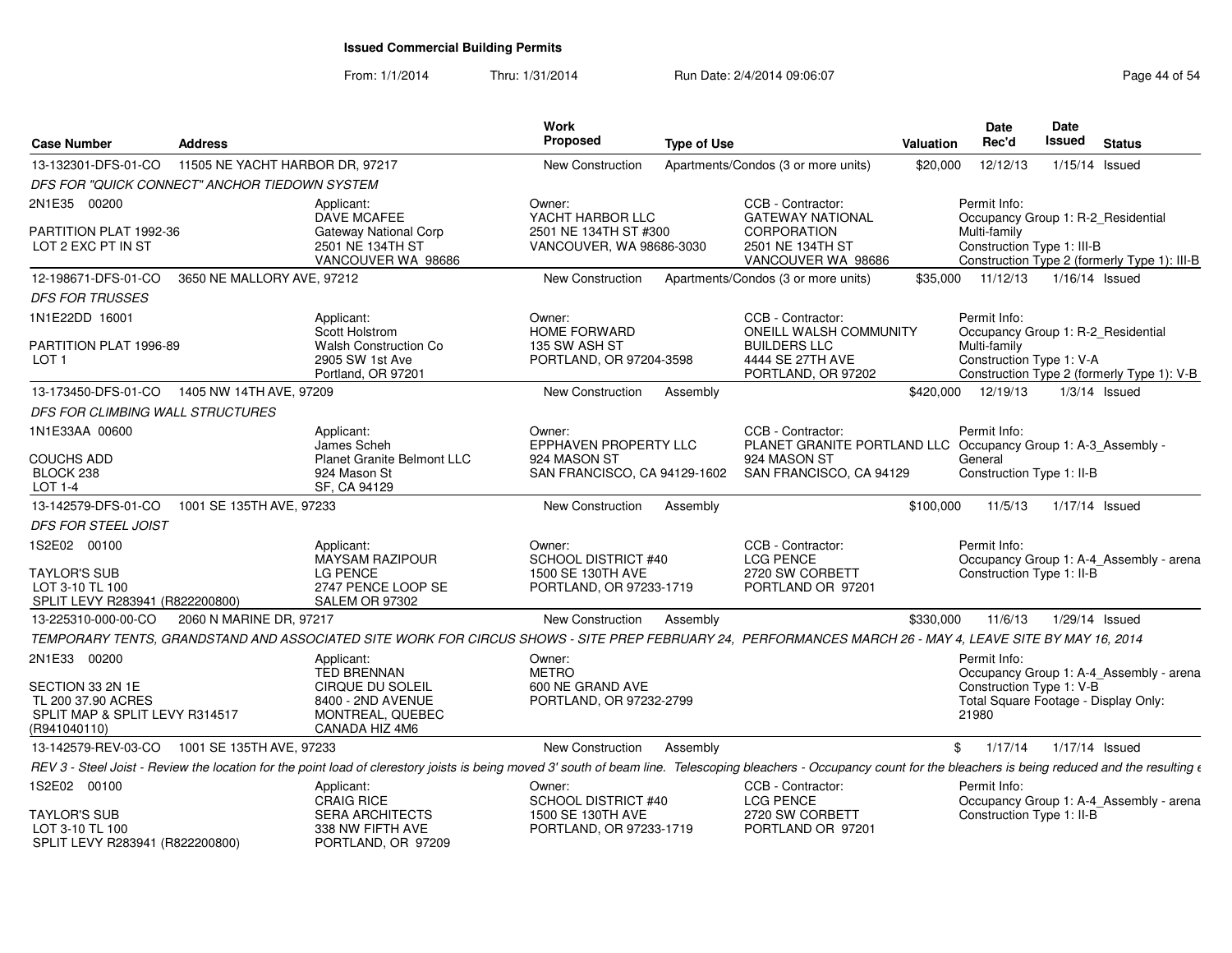| <b>Case Number</b>                                                        | <b>Address</b>                               |                                                                                                                                                       | <b>Work</b><br>Proposed                         | <b>Type of Use</b> |                                                                       | <b>Valuation</b> | <b>Date</b><br>Rec'd                              | <b>Date</b><br><b>Issued</b> | <b>Status</b>                                                                           |
|---------------------------------------------------------------------------|----------------------------------------------|-------------------------------------------------------------------------------------------------------------------------------------------------------|-------------------------------------------------|--------------------|-----------------------------------------------------------------------|------------------|---------------------------------------------------|------------------------------|-----------------------------------------------------------------------------------------|
| 13-142579-REV-02-CO                                                       | 1001 SE 135TH AVE, 97233                     |                                                                                                                                                       | <b>New Construction</b>                         | Assembly           |                                                                       | \$               | 1/14/14                                           | $1/14/14$ Issued             |                                                                                         |
|                                                                           |                                              | REV 2 - REVISE ROOF TIE OFF ANCHOR AND ADD HSS POST FOR JOIST SEAT.                                                                                   |                                                 |                    |                                                                       |                  |                                                   |                              |                                                                                         |
| 1S2E02 00100                                                              |                                              | Applicant:<br><b>CRAIG RICE</b>                                                                                                                       | Owner:<br><b>SCHOOL DISTRICT #40</b>            |                    | CCB - Contractor:<br><b>LCG PENCE</b>                                 |                  | Permit Info:                                      |                              | Occupancy Group 1: A-4_Assembly - arena                                                 |
| <b>TAYLOR'S SUB</b><br>LOT 3-10 TL 100<br>SPLIT LEVY R283941 (R822200800) |                                              | <b>SERA ARCHITECTS</b><br>338 NW FIFTH AVE<br>PORTLAND, OR 97209                                                                                      | 1500 SE 130TH AVE<br>PORTLAND, OR 97233-1719    |                    | 2720 SW CORBETT<br>PORTLAND OR 97201                                  |                  | Construction Type 1: II-B                         |                              |                                                                                         |
| 13-142579-DFS-06-CO                                                       | 1001 SE 135TH AVE, 97233                     |                                                                                                                                                       | <b>New Construction</b>                         | Assembly           |                                                                       | \$6,000          | 12/11/13                                          | $1/14/14$ Issued             |                                                                                         |
| DFS FOR ACOUSTICAL CEILINGS                                               |                                              |                                                                                                                                                       |                                                 |                    |                                                                       |                  |                                                   |                              |                                                                                         |
| 1S2E02 00100                                                              |                                              | Applicant:<br><b>MAYSAM RAZIPOUR</b>                                                                                                                  | Owner:<br>SCHOOL DISTRICT #40                   |                    | CCB - Contractor:<br><b>LCG PENCE</b>                                 |                  | Permit Info:                                      |                              | Occupancy Group 1: A-4_Assembly - arena                                                 |
| <b>TAYLOR'S SUB</b><br>LOT 3-10 TL 100<br>SPLIT LEVY R283941 (R822200800) |                                              | <b>LG PENCE</b><br>2747 PENCE LOOP SE<br><b>SALEM OR 97302</b>                                                                                        | 1500 SE 130TH AVE<br>PORTLAND, OR 97233-1719    |                    | 2720 SW CORBETT<br>PORTLAND OR 97201                                  |                  | Construction Type 1: II-B                         |                              |                                                                                         |
|                                                                           | 13-142579-DFS-05-CO 1001 SE 135TH AVE, 97233 |                                                                                                                                                       | <b>New Construction</b>                         | Assembly           |                                                                       | \$50,000         | 12/11/13                                          | 1/28/14 Issued               |                                                                                         |
| DFS FOR TELESCOPIC BLEACHERS                                              |                                              |                                                                                                                                                       |                                                 |                    |                                                                       |                  |                                                   |                              |                                                                                         |
| 1S2E02 00100                                                              |                                              | Applicant:<br><b>MAYSAM RAZIPOUR</b>                                                                                                                  | Owner:<br><b>SCHOOL DISTRICT #40</b>            |                    | CCB - Contractor:<br><b>LCG PENCE</b>                                 |                  | Permit Info:                                      |                              | Occupancy Group 1: A-4_Assembly - arena                                                 |
| <b>TAYLOR'S SUB</b><br>LOT 3-10 TL 100<br>SPLIT LEVY R283941 (R822200800) |                                              | <b>LG PENCE</b><br>2747 PENCE LOOP SE<br><b>SALEM OR 97302</b>                                                                                        | 1500 SE 130TH AVE<br>PORTLAND, OR 97233-1719    |                    | 2720 SW CORBETT<br>PORTLAND OR 97201                                  |                  | Construction Type 1: II-B                         |                              |                                                                                         |
| 12-113163-DFS-13-CO                                                       | 1900 N INTERSTATE AVE, 97227                 |                                                                                                                                                       | New Construction                                | <b>Business</b>    |                                                                       | \$20,000         | 1/3/14                                            | 1/24/14 Issued               |                                                                                         |
|                                                                           | DFS - ELECTRICAL SYSTEM SUPPORT/SEISMIC      |                                                                                                                                                       |                                                 |                    |                                                                       |                  |                                                   |                              |                                                                                         |
| 1N1E27CD 00200                                                            |                                              | Applicant:<br><b>NEVAN HUDDLESTON</b>                                                                                                                 | Owner:<br>PORTLAND CITY OF                      |                    | CCB - Contractor:<br>HOFFMAN CONSTRUCTION CO                          |                  | Permit Info:<br>Occupancy Group 1: A-3_Assembly - |                              |                                                                                         |
| ALBINA<br><b>BLOCK 94 TL 200</b>                                          |                                              | HOFFMAN CONSTRUCTION<br>805 SW BROADWAY, #2100<br>PORTLAND, OR 97205                                                                                  | 1120 SW 5TH AVE #609<br>PORTLAND, OR 97204-1912 |                    | OF OREGON<br>805 SW BROADWAY SUITE 2100<br>PORTLAND, OR 97205         |                  | General<br>Construction Type 1: III-A             |                              | Construction Type 2 (formerly Type 1): III-A                                            |
| 13-113900-REV-03-CO                                                       | 4080 N WILLIAMS AVE, 97212                   |                                                                                                                                                       | <b>New Construction</b>                         | <b>Business</b>    |                                                                       | \$5,000          | 12/24/13                                          | $1/24/14$ Issued             |                                                                                         |
|                                                                           |                                              | ADDED VALUE REVISION - MODIFY LIGHTING THROUGH OUT BUILDING AND ADD INTERIOR WALL ON 2ND FLOOR TO CREATE ADDITIONAL OFFICE - no occupancy this permit |                                                 |                    |                                                                       |                  |                                                   |                              |                                                                                         |
| 1N1E22DA 21100                                                            |                                              | Applicant:<br>LAURIE SIMPSON                                                                                                                          | Owner:<br><b>WILLIAMS &amp; MASON LLC</b>       |                    | CCB - Contractor:<br><b>JAMES FRANK</b>                               |                  | Permit Info:<br>Occupancy Group 1: B_Bank, Off.,  |                              |                                                                                         |
| <b>ALBINA HMSTD</b><br>BLOCK <sub>22</sub><br>LOT 16 EXC PT IN ST         |                                              | <b>LAURIE SIMPSON ARCHITECT</b><br>4072 N WILLIAMS ST #A<br>PORTLAND OR 97227                                                                         | 4072 N WILLIAMS AVE<br>PORTLAND, OR 97227       |                    | JAMES FRANK CONSTRUCTION<br>8028 NE GLISAN STE C<br>PORTLAND OR 97213 |                  | Med.Off., Pub.Bldg.<br>Construction Type 1: V-B   |                              | Construction Type 2 (formerly Type 1): V-B<br>Total Square Footage - Display Only: 6308 |
| 13-164353-DFS-03-CO                                                       | 3530 N VANCOUVER AVE, 97227                  |                                                                                                                                                       | New Construction                                | <b>Business</b>    |                                                                       | \$1,000          | 1/15/14                                           | 1/28/14 Issued               |                                                                                         |
| DFS - ELEVATOR RAIL & BUMPER SUPPORT                                      |                                              |                                                                                                                                                       |                                                 |                    |                                                                       |                  |                                                   |                              |                                                                                         |
| 1N1E22DC 14300                                                            |                                              | Applicant:<br><b>SCOTT NOBLE</b>                                                                                                                      | Owner:<br><b>DECO DINER LLC</b>                 |                    | CCB - Contractor:<br>KAISER GROUP LLC                                 |                  | Permit Info:<br>Occupancy Group 1: A-2_Restaurant |                              |                                                                                         |
| <b>ALBINA HMSTD</b><br>BLOCK 30<br>LOT 11&12                              |                                              | KAISER GROUP<br>5229 NE MLK JR BLVD<br>PORTLAND, OR 97211                                                                                             | 5229 NE M L KING BLVD<br>PORTLAND, OR 97211     |                    | 5229 NE M L KING JR BLVD, STE<br>101<br>PORTLAND OR 97211             |                  | Construction Type 1: III-A                        |                              | Construction Type 2 (formerly Type 1): III-A                                            |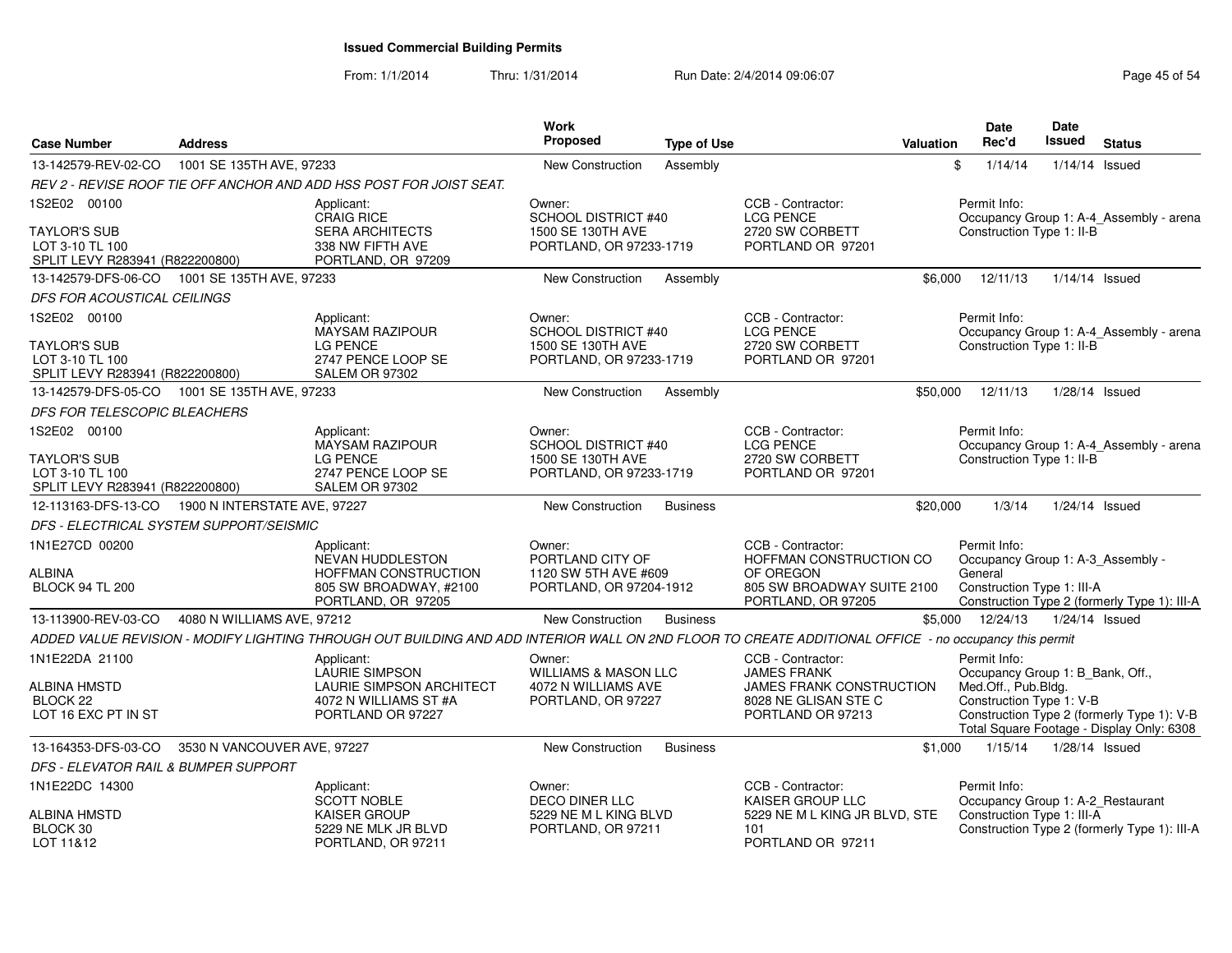From: 1/1/2014

Thru: 1/31/2014 Run Date: 2/4/2014 09:06:07 Research 2010 12:00:07 Page 46 of 54

| <b>Case Number</b>                      | <b>Address</b>                                                                                                                                                                                                 | <b>Work</b><br>Proposed                                                | <b>Type of Use</b> |                                                                          | Valuation | <b>Date</b><br>Rec'd                                   | Date<br>Issued   | <b>Status</b>                                |
|-----------------------------------------|----------------------------------------------------------------------------------------------------------------------------------------------------------------------------------------------------------------|------------------------------------------------------------------------|--------------------|--------------------------------------------------------------------------|-----------|--------------------------------------------------------|------------------|----------------------------------------------|
| 13-200566-REV-01-CO                     | 5482 SW BEAVERTON HILLSDALE HWY, 97221                                                                                                                                                                         | <b>New Construction</b>                                                | <b>Business</b>    |                                                                          | \$243,631 | 1/28/14                                                | $1/28/14$ Issued |                                              |
|                                         | REVISION TO CHANGE PRODUCT FOR RETAINING WALL-CHANGE FROM LOCK AND LOAD GRAVITY WALL SYSTEM TO STONE TERRA GRAVITY WALL SYSTEM                                                                                 |                                                                        |                    |                                                                          |           |                                                        |                  |                                              |
| 1S1E18AC 02000                          | Applicant:<br>MIKE COYLE                                                                                                                                                                                       | Owner:<br><b>CTMG SHATTUCK LLC</b>                                     |                    | CCB - Contractor:<br><b>TAPIO CONSTRUCTION INC</b>                       |           | Permit Info:<br>Occupancy Group 1: B Bank, Off.,       |                  |                                              |
| SECTION 18 1S 1E<br>TL 2000 0.62 ACRES  | <b>FASTER PERMITS</b><br>14334 NW EAGLERIDGE LANE<br>PORTLAND, OR 97229                                                                                                                                        | 3641 SE LEXINGTON ST<br>PORTLAND, OR 97202-8439                        |                    | PO BOX 820364<br>VANCOUVER WA 98682                                      |           | Med.Off., Pub.Bldg.<br>Construction Type 1: V-B        |                  |                                              |
| 12-155480-DFS-11-CO                     | 2305 SE 82ND AVE                                                                                                                                                                                               | New Construction                                                       | <b>Business</b>    |                                                                          | \$15,250  | 9/11/13                                                | 1/28/14 Issued   |                                              |
|                                         | DFS FOR STRUCTURAL CALCULATIONS FOR AIR HANDLER UNIT                                                                                                                                                           |                                                                        |                    |                                                                          |           |                                                        |                  |                                              |
| 1S2E05DD 00300                          | Applicant:<br><b>DAVE WANG</b>                                                                                                                                                                                 | Owner:                                                                 |                    | CCB - Contractor:<br>PORTLAND COMMUNITY COLLEGE IN LINE COMMERCIAL CONST |           | Permit Info:<br>Occupancy Group 1: B Bank, Off.,       |                  |                                              |
| SECTION 05 1S 2E<br>TL 300 11.29 ACRES  | INLINE CONSTRUCTION<br>18880 SW SHAW ST<br>ALOHA OR 97006                                                                                                                                                      | PO BOX 19000<br>PORTLAND, OR 97280-0990                                |                    | PO BOX 5837<br>ALOHA, OR 97006                                           |           | Med.Off., Pub.Bldg.<br>Construction Type 1: II-B       |                  | Construction Type 2 (formerly Type 1): II-B  |
|                                         |                                                                                                                                                                                                                | Owner:<br><b>DISTRICT</b><br>PO BOX 19000<br>PORTLAND, OR 97280-0990   |                    |                                                                          |           |                                                        |                  |                                              |
| 12-195370-000-00-CO                     | 8303 NE KILLINGSWORTH ST, 97220                                                                                                                                                                                | New Construction                                                       | <b>Business</b>    |                                                                          | \$1,000   | 10/19/12                                               | $1/29/14$ Issued |                                              |
|                                         | NEW 80 SF CONCRETE PAD FOR GENERATOR                                                                                                                                                                           |                                                                        |                    |                                                                          |           |                                                        |                  |                                              |
| 1N2E16CC 00900                          | Applicant:<br><b>AC SERVICES LLC</b>                                                                                                                                                                           | Owner:<br><b>STANLEY R BLAUER</b>                                      |                    | CCB - Contractor:<br><b>AC SERVICES LLC</b>                              |           | Permit Info:<br>Occupancy Group 1: U Private           |                  |                                              |
| SECTION 16 1N 2E<br>TL 900 3.50 ACRES   | PO BOX 2882<br>WILSONVILLE, OR 97070                                                                                                                                                                           | PO BOX 55460<br>PORTLAND, OR 97238                                     |                    | PO BOX 2882<br>WILSONVILLE, OR 97070                                     |           | Garage\Utility Misc.<br>Construction Type 1: I-B       |                  |                                              |
|                                         |                                                                                                                                                                                                                | Owner:<br><b>JUDITH I BLAUER</b><br>PO BOX 55460<br>PORTLAND, OR 97238 |                    |                                                                          |           |                                                        |                  |                                              |
| 10-190904-DFS-03-CO                     | 16198 SE POWELL BLVD, 97236                                                                                                                                                                                    | <b>New Construction</b>                                                | <b>Business</b>    |                                                                          | \$17,850  | 1/30/14                                                | 1/30/14 Issued   |                                              |
|                                         | ***DFS 03: Seismic anchorage of 7 miscellaneous equipment: HVAC fans, electrical unit heater, vehicle exhaust fan, MDP & IC transformer, booster pump and storage tank, hot water heater, generator room layou |                                                                        |                    |                                                                          |           |                                                        |                  |                                              |
| 1S3E18BB 06900                          | Applicant:<br><b>KC Ford</b>                                                                                                                                                                                   | Owner:<br>PORTLAND CITY OF                                             |                    | CCB - Contractor:<br><b>SSC CONSTRUCTION INC</b>                         |           | Permit Info:<br>Occupancy Group 1: S-1_Storage -       |                  |                                              |
| SECTION 18 1S 3E<br>TL 6900 11.40 ACRES | <b>SSC Construction</b>                                                                                                                                                                                        | 1120 SW 5TH AVE #600<br>PORTLAND, OR 97204                             |                    | 1260 CORONA POINTE CT SUITE<br>201<br>CORONA, CA 92879                   |           | Moderate Hazard, Warehouse<br>Construction Type 1: V-B |                  | Construction Type 2 (formerly Type 1): V-B   |
| 13-164353-REV-02-CO                     | 3530 N VANCOUVER AVE, 97227                                                                                                                                                                                    | New Construction                                                       | <b>Business</b>    |                                                                          |           | \$11/19/13                                             |                  | $1/2/14$ Issued                              |
|                                         | REVISION TO MODIFIY PORTIONS OF FRAMING THROUGH OUT BUILDING - CHANGING TIMBER COLUMNS TO STEEL ON FIRST FLOOR AT GRIDLINE ONE; STAIR AND AWNING FRAMING CHANGE                                                |                                                                        |                    |                                                                          |           |                                                        |                  |                                              |
| 1N1E22DC 14300                          | Applicant:<br><b>JASON RIFFLE</b>                                                                                                                                                                              | Owner:<br><b>DECO DINER LLC</b>                                        |                    | CCB - Contractor:<br>KAISER GROUP LLC                                    |           | Permit Info:<br>Occupancy Group 1: A-2_Restaurant      |                  |                                              |
| ALBINA HMSTD<br>BLOCK 30<br>LOT 11&12   | 5229 NE MLK JR BLVD STE 101<br>PORTLAND OREGON 97211                                                                                                                                                           | 5229 NE M L KING BLVD<br>PORTLAND, OR 97211                            |                    | 5229 NE M L KING JR BLVD, STE<br>101<br>PORTLAND OR 97211                |           | Construction Type 1: III-A                             |                  | Construction Type 2 (formerly Type 1): III-A |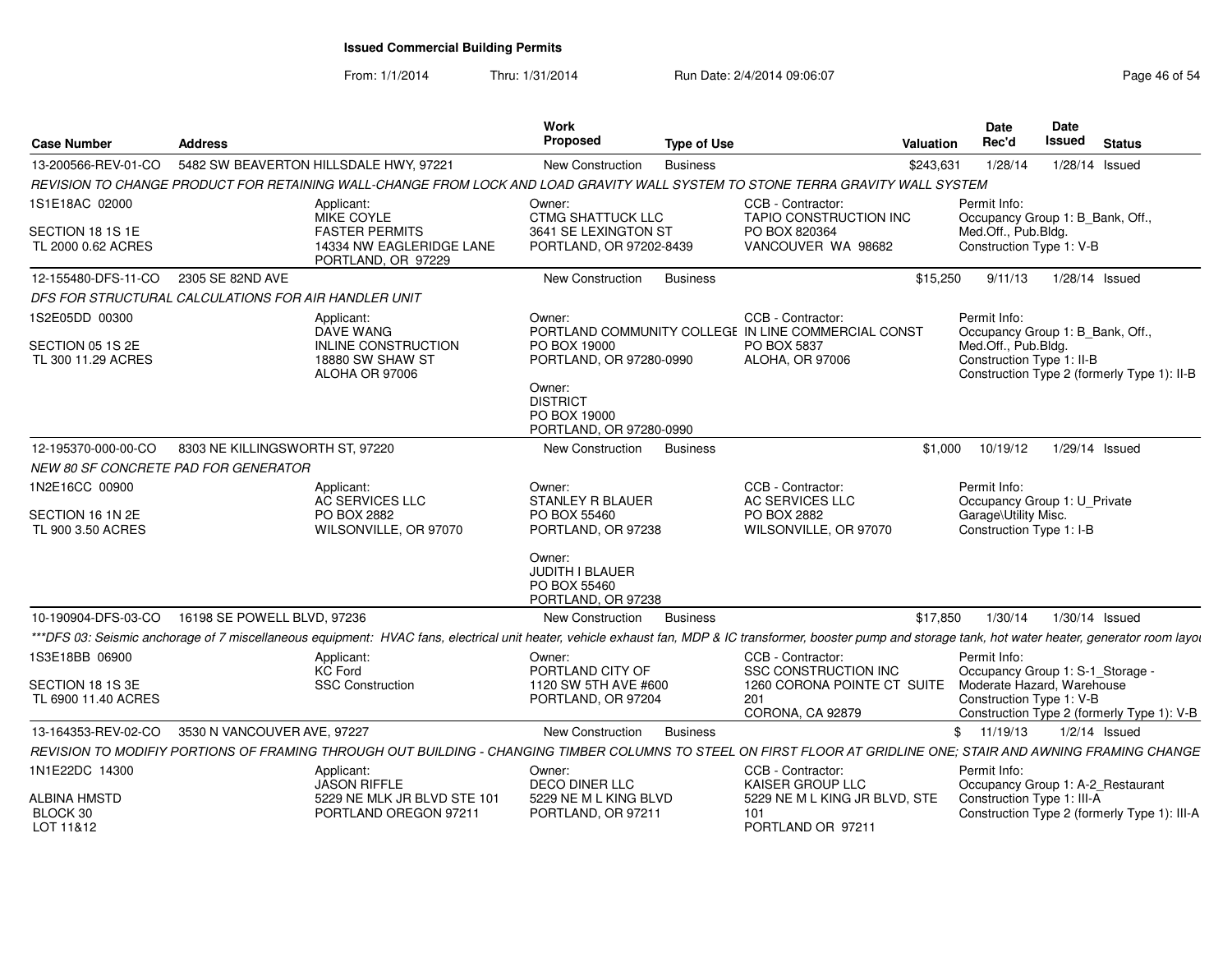| <b>Case Number</b>                                                                                                                                                                                | <b>Address</b>                        |                                                                                                                                   | <b>Work</b><br>Proposed                                                                | <b>Type of Use</b> | Valuation                                                                                                                                                                                                                               | <b>Date</b><br>Rec'd                                                                                         | <b>Date</b><br>Issued | <b>Status</b>                                |
|---------------------------------------------------------------------------------------------------------------------------------------------------------------------------------------------------|---------------------------------------|-----------------------------------------------------------------------------------------------------------------------------------|----------------------------------------------------------------------------------------|--------------------|-----------------------------------------------------------------------------------------------------------------------------------------------------------------------------------------------------------------------------------------|--------------------------------------------------------------------------------------------------------------|-----------------------|----------------------------------------------|
| 12-113163-DFS-10-CO                                                                                                                                                                               | 1900 N INTERSTATE AVE, 97227          |                                                                                                                                   | <b>New Construction</b>                                                                | <b>Business</b>    | \$20,000                                                                                                                                                                                                                                | 12/6/13                                                                                                      |                       | $1/3/14$ Issued                              |
|                                                                                                                                                                                                   | DFS - PHOTOVOLTAIC ATTACHMENT/SUPPORT |                                                                                                                                   |                                                                                        |                    |                                                                                                                                                                                                                                         |                                                                                                              |                       |                                              |
| 1N1E27CD 00200                                                                                                                                                                                    |                                       | Applicant:                                                                                                                        | Owner:                                                                                 |                    | CCB - Contractor:                                                                                                                                                                                                                       | Permit Info:                                                                                                 |                       |                                              |
| ALBINA<br><b>BLOCK 94 TL 200</b>                                                                                                                                                                  |                                       | <b>NEVAN HUDDLESTON</b><br>HOFFMAN CONSTRUCTION<br>805 SW BROADWAY, #2100<br>PORTLAND, OR 97205                                   | PORTLAND CITY OF<br>1120 SW 5TH AVE #609<br>PORTLAND, OR 97204-1912                    |                    | HOFFMAN CONSTRUCTION CO<br>OF OREGON<br>805 SW BROADWAY SUITE 2100<br>PORTLAND, OR 97205                                                                                                                                                | Occupancy Group 1: A-3 Assembly -<br>General<br>Construction Type 1: III-A                                   |                       | Construction Type 2 (formerly Type 1): III-A |
| 12-113163-DFS-11-CO                                                                                                                                                                               | 1900 N INTERSTATE AVE, 97227          |                                                                                                                                   | <b>New Construction</b>                                                                | <b>Business</b>    |                                                                                                                                                                                                                                         | \$12,000 12/13/13                                                                                            |                       | $1/3/14$ Issued                              |
| <i>DFS - SHIPS LADDER</i>                                                                                                                                                                         |                                       |                                                                                                                                   |                                                                                        |                    |                                                                                                                                                                                                                                         |                                                                                                              |                       |                                              |
| 1N1E27CD 00200<br>ALBINA<br><b>BLOCK 94 TL 200</b>                                                                                                                                                |                                       | Applicant:<br><b>NEVAN HUDDLESTON</b><br>HOFFMAN CONSTRUCTION<br>805 SW BROADWAY, #2100                                           | Owner:<br>PORTLAND CITY OF<br>1120 SW 5TH AVE #609<br>PORTLAND, OR 97204-1912          |                    | CCB - Contractor:<br>HOFFMAN CONSTRUCTION CO<br>OF OREGON<br>805 SW BROADWAY SUITE 2100                                                                                                                                                 | Permit Info:<br>Occupancy Group 1: A-3_Assembly -<br>General<br>Construction Type 1: III-A                   |                       |                                              |
|                                                                                                                                                                                                   |                                       | PORTLAND, OR 97205                                                                                                                |                                                                                        |                    | PORTLAND, OR 97205                                                                                                                                                                                                                      |                                                                                                              |                       | Construction Type 2 (formerly Type 1): III-A |
| 13-131359-DFS-02-CO                                                                                                                                                                               | 1350 NE 122ND AVE                     |                                                                                                                                   | New Construction                                                                       | <b>Business</b>    |                                                                                                                                                                                                                                         | \$108,000 11/15/13                                                                                           |                       | $1/7/14$ Issued                              |
| DFS - FOR STEEL JOISTS/TRUSSES                                                                                                                                                                    |                                       |                                                                                                                                   |                                                                                        |                    |                                                                                                                                                                                                                                         |                                                                                                              |                       |                                              |
| 1N2E35BB 00701                                                                                                                                                                                    |                                       | Applicant:<br>PHILIP JOHNSON<br><b>LCG PENCE</b><br>2747 PENCE LOOP<br>SALEM OR 97302                                             | Owner:<br>GOODWILL INDUSTRIES OF THE<br>1943 SE 6TH AVE<br>PORTLAND, OR 97214-4508     |                    | CCB - Contractor:<br><b>LCG PENCE</b><br>2720 SW CORBETT<br>PORTLAND OR 97201                                                                                                                                                           | Permit Info:<br>Occupancy Group 1: B_Bank, Off.,<br>Med.Off., Pub.Bldg.<br>Construction Type 1: V-B          |                       |                                              |
|                                                                                                                                                                                                   |                                       |                                                                                                                                   | Owner:<br><b>COLUMBIA WILLAMETTE INC</b><br>1943 SE 6TH AVE<br>PORTLAND, OR 97214-4508 |                    |                                                                                                                                                                                                                                         |                                                                                                              |                       |                                              |
| 13-200566-000-00-CO                                                                                                                                                                               |                                       | 5482 SW BEAVERTON HILLSDALE HWY, 97221                                                                                            | New Construction                                                                       | <b>Business</b>    | \$290,320                                                                                                                                                                                                                               | 9/4/13                                                                                                       |                       | 1/8/14 Under Inspection                      |
| <i>NEW DRIVE THROUGH COFFEE SHOP</i>                                                                                                                                                              |                                       |                                                                                                                                   |                                                                                        |                    |                                                                                                                                                                                                                                         |                                                                                                              |                       |                                              |
| 1S1E18AC 02000                                                                                                                                                                                    |                                       | Applicant:<br>MIKE COYLE<br><b>FASTER PERMITS</b><br>14334 NW EAGLERIDGE LANE<br>PORTLAND, OR 97229                               | Owner:<br>PORTLAND CITY OF<br>55 SW ASH ST<br>PORTLAND, OR 97204-3509                  |                    | CCB - Contractor:<br>TAPIO CONSTRUCTION INC<br>PO BOX 820364<br>VANCOUVER WA 98682                                                                                                                                                      | Permit Info:<br>Occupancy Group 1: B_Bank, Off.,<br>Med.Off., Pub.Bldg.<br>Construction Type 1: V-B          |                       | Total Square Footage - Display Only: 395     |
| 13-169820-DFS-01-CO                                                                                                                                                                               | 5858 NE 87TH AVE, 97220               |                                                                                                                                   | <b>New Construction</b>                                                                | <b>Business</b>    |                                                                                                                                                                                                                                         | \$5,897 12/10/13                                                                                             |                       | $1/9/14$ Issued                              |
| <b>DFS FOR FIREPROOFING</b>                                                                                                                                                                       |                                       |                                                                                                                                   |                                                                                        |                    |                                                                                                                                                                                                                                         |                                                                                                              |                       |                                              |
| 1N2E16CD 01100<br>A P INDUSTRIAL PARK<br>BLOCK <sub>3</sub><br>LOT 1&2 TL 1100<br>LAND & IMPS SEE R618418 (R000201372)<br>FOR OTHER IMPS & R646310 (R000201374)<br>FOR MACH & EQUIP<br><b>TAX</b> | ENTERPRISE ZONE; POTENTIAL ADDITIONAL | Applicant:<br><b>KEVIN HERBERT</b><br>PHOENIX INDUSTRIAL<br>2111 SE COLUMBIA WAY,<br>BUILDING 7, SUITE 120<br>VANCOUVER, WA 98661 | Owner:<br>PENTE NORTH LLC<br>100 HILLSIDE AVE<br>WHITE PLAINS, NY 10603                |                    | CCB - Contractor:<br>ADVANCED FIREPROOFING &<br><b>INSULATION CO</b><br>20011 NE 10TH AVE<br>RIDGEFIELD WA 98642<br>CCB - Contractor:<br>PHOENIX INDUSTRIAL INC<br>2111 SE COLUMBIA WAY BLDG 7<br><b>STE 120</b><br>VANCOUVER, WA 98661 | Permit Info:<br>Occupancy Group 1: S-1_Storage -<br>Moderate Hazard, Warehouse<br>Construction Type 1: III-B |                       |                                              |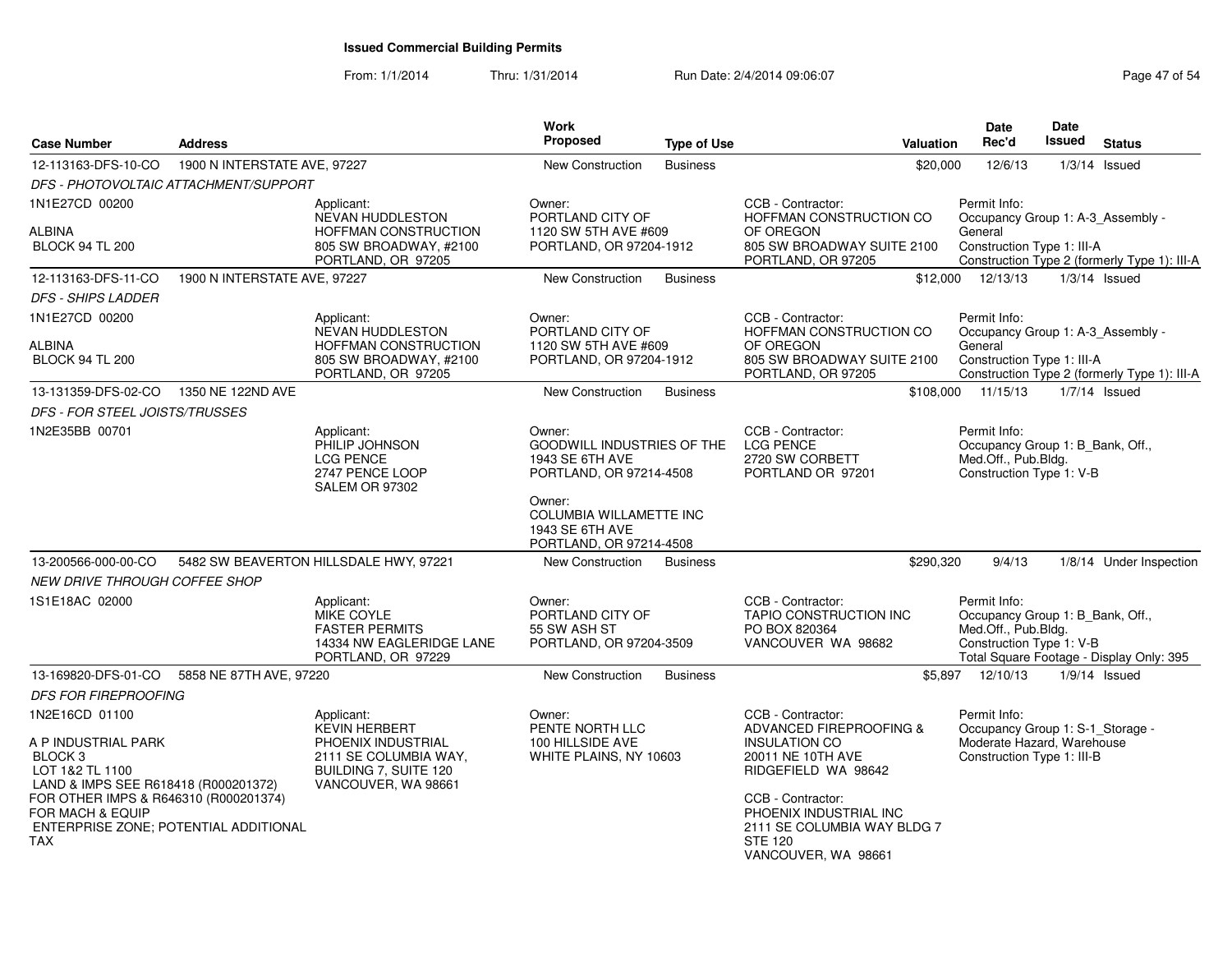| <b>Case Number</b>                                                                                                                                                                                                | <b>Address</b>               |                                                                                                                                                                                                                  | Work<br><b>Proposed</b>                                              | <b>Type of Use</b> | <b>Valuation</b>                                                                                           | <b>Date</b><br>Rec'd                                                                                                                                         | Date<br>Issued   | <b>Status</b>                                |
|-------------------------------------------------------------------------------------------------------------------------------------------------------------------------------------------------------------------|------------------------------|------------------------------------------------------------------------------------------------------------------------------------------------------------------------------------------------------------------|----------------------------------------------------------------------|--------------------|------------------------------------------------------------------------------------------------------------|--------------------------------------------------------------------------------------------------------------------------------------------------------------|------------------|----------------------------------------------|
| 13-169820-DFS-02-CO                                                                                                                                                                                               | 5858 NE 87TH AVE, 97220      |                                                                                                                                                                                                                  | New Construction                                                     | <b>Business</b>    | \$1,000                                                                                                    | 12/17/13                                                                                                                                                     |                  | $1/9/14$ Issued                              |
| DFS FOR EQUIPMENT ANCHORAGE                                                                                                                                                                                       |                              |                                                                                                                                                                                                                  |                                                                      |                    |                                                                                                            |                                                                                                                                                              |                  |                                              |
| 1N2E16CD 01100                                                                                                                                                                                                    |                              | Applicant:<br><b>KEVIN HERBERT</b>                                                                                                                                                                               | Owner:<br>PENTE NORTH LLC                                            |                    | CCB - Contractor:<br>PHOENIX INDUSTRIAL INC                                                                | Permit Info:<br>Occupancy Group 1: S-1_Storage -                                                                                                             |                  |                                              |
| A P INDUSTRIAL PARK<br>BLOCK 3<br>LOT 1&2 TL 1100<br>LAND & IMPS SEE R618418 (R000201372)<br>FOR OTHER IMPS & R646310 (R000201374)<br><b>FOR MACH &amp; EQUIP</b><br>ENTERPRISE ZONE; POTENTIAL ADDITIONAL<br>TAX |                              | PHOENIX INDUSTRIAL<br>2111 SE COLUMBIA WAY,<br>BUILDING 7, SUITE 120<br>VANCOUVER, WA 98661                                                                                                                      | 100 HILLSIDE AVE<br>WHITE PLAINS, NY 10603                           |                    | 2111 SE COLUMBIA WAY BLDG 7<br><b>STE 120</b><br>VANCOUVER, WA 98661                                       | Moderate Hazard. Warehouse<br>Construction Type 1: III-B                                                                                                     |                  |                                              |
| 12-155480-REV-03-CO 2305 SE 82ND AVE                                                                                                                                                                              |                              |                                                                                                                                                                                                                  | New Construction                                                     | <b>Business</b>    |                                                                                                            | \$12/23/13                                                                                                                                                   | $1/14/14$ Issued |                                              |
|                                                                                                                                                                                                                   |                              | REV 3 - water (fire and domestic) connection moved to edge of building. The lines were installed to the building under permit 12-155479 CO. There is no change to the location of the connections. This revision |                                                                      |                    |                                                                                                            |                                                                                                                                                              |                  |                                              |
| 1S2E05DD 00300<br>SECTION 05 1S 2E<br>TL 300 11.29 ACRES                                                                                                                                                          |                              | Applicant:<br><b>DAVID JENSEN</b><br><b>INLINE</b><br>1888O SW SHAW ST<br>ALOHA, OR 97006                                                                                                                        | Owner:<br>PO BOX 19000<br>PORTLAND, OR 97280-0990                    |                    | CCB - Contractor:<br>PORTLAND COMMUNITY COLLEGE IN LINE COMMERCIAL CONST<br>PO BOX 5837<br>ALOHA, OR 97006 | Permit Info:<br>Occupancy Group 1: B_Bank, Off.,<br>Med.Off., Pub.Bldg.<br>Construction Type 1: II-B                                                         |                  | Construction Type 2 (formerly Type 1): II-B  |
|                                                                                                                                                                                                                   |                              |                                                                                                                                                                                                                  | Owner:<br><b>DISTRICT</b><br>PO BOX 19000<br>PORTLAND, OR 97280-0990 |                    |                                                                                                            |                                                                                                                                                              |                  |                                              |
| 12-113163-DFS-06-CO                                                                                                                                                                                               | 1900 N INTERSTATE AVE, 97227 |                                                                                                                                                                                                                  | New Construction                                                     | <b>Business</b>    | \$120,250                                                                                                  | 10/16/13                                                                                                                                                     | $1/15/14$ Issued |                                              |
| DFS - TRANSLUCENT WALL PANELS                                                                                                                                                                                     |                              |                                                                                                                                                                                                                  |                                                                      |                    |                                                                                                            |                                                                                                                                                              |                  |                                              |
| 1N1E27CD 00200<br>ALBINA                                                                                                                                                                                          |                              | Applicant:<br>NEVAN HUDDLESTON<br>HOFFMAN CONSTRUCTION                                                                                                                                                           | Owner:<br>PORTLAND CITY OF<br>1120 SW 5TH AVE #609                   |                    | CCB - Contractor:<br>HOFFMAN CONSTRUCTION CO<br>OF OREGON                                                  | Permit Info:<br>Occupancy Group 1: A-3_Assembly -<br>General                                                                                                 |                  |                                              |
| <b>BLOCK 94 TL 200</b>                                                                                                                                                                                            |                              | 805 SW BROADWAY, #2100<br>PORTLAND, OR 97205                                                                                                                                                                     | PORTLAND, OR 97204-1912                                              |                    | 805 SW BROADWAY SUITE 2100<br>PORTLAND, OR 97205                                                           | Construction Type 1: III-A                                                                                                                                   |                  | Construction Type 2 (formerly Type 1): III-A |
| 12-113163-DFS-08-CO                                                                                                                                                                                               | 1900 N INTERSTATE AVE, 97227 |                                                                                                                                                                                                                  | New Construction                                                     | <b>Business</b>    | \$40,000                                                                                                   | 11/22/13                                                                                                                                                     | $1/15/14$ Issued |                                              |
| DFS FOR AIR TO AIR HEAT PUMPS; SEISMIC ATTACHMENTS                                                                                                                                                                |                              |                                                                                                                                                                                                                  |                                                                      |                    |                                                                                                            |                                                                                                                                                              |                  |                                              |
| 1N1E27CD 00200                                                                                                                                                                                                    |                              | Applicant:<br><b>NEVAN HUDDLESTON</b>                                                                                                                                                                            | Owner:<br>PORTLAND CITY OF                                           |                    | CCB - Contractor:<br>HOFFMAN CONSTRUCTION CO                                                               | Permit Info:<br>Occupancy Group 1: A-3_Assembly -                                                                                                            |                  |                                              |
| ALBINA<br><b>BLOCK 94 TL 200</b>                                                                                                                                                                                  |                              | HOFFMAN CONSTRUCTION<br>805 SW BROADWAY, #2100<br>PORTLAND, OR 97205                                                                                                                                             | 1120 SW 5TH AVE #609<br>PORTLAND, OR 97204-1912                      |                    | OF OREGON<br>805 SW BROADWAY SUITE 2100<br>PORTLAND, OR 97205                                              | General<br>Construction Type 1: III-A                                                                                                                        |                  | Construction Type 2 (formerly Type 1): III-A |
| 13-149588-000-00-CO                                                                                                                                                                                               | 9255 NE ALDERWOOD RD, 97220  |                                                                                                                                                                                                                  | New Construction                                                     | <b>Business</b>    | \$4,369,272                                                                                                | 6/25/13                                                                                                                                                      | $1/15/14$ Issued |                                              |
|                                                                                                                                                                                                                   |                              | 108,151 SF CONCRETE WAREHOUSE SHELL ONLY ***NO OCCUPANCY UNDER THIS PERMIT***                                                                                                                                    |                                                                      |                    |                                                                                                            |                                                                                                                                                              |                  |                                              |
| 1N2E16 00200                                                                                                                                                                                                      |                              | Applicant:<br><b>RYAN SCHERA</b><br><b>MACKENZIE</b><br>1515 SE WATER AVENUE #100<br>PORTLAND OR 97214                                                                                                           | Owner:<br>PORT OF PORTLAND<br>PO BOX 3529<br>PORTLAND, OR 97208-3529 |                    | CCB - Contractor:<br>PERLO CONSTRUCTION GROUP<br>INC.<br>7190 SW SANDBURG ST<br>PORTLAND, OR 97223         | Permit Info:<br>Occupancy Group 1: S-1 Storage -<br>Moderate Hazard, Warehouse<br>Construction Type 1: V-B<br>Total Square Footage - Display Only:<br>108160 |                  |                                              |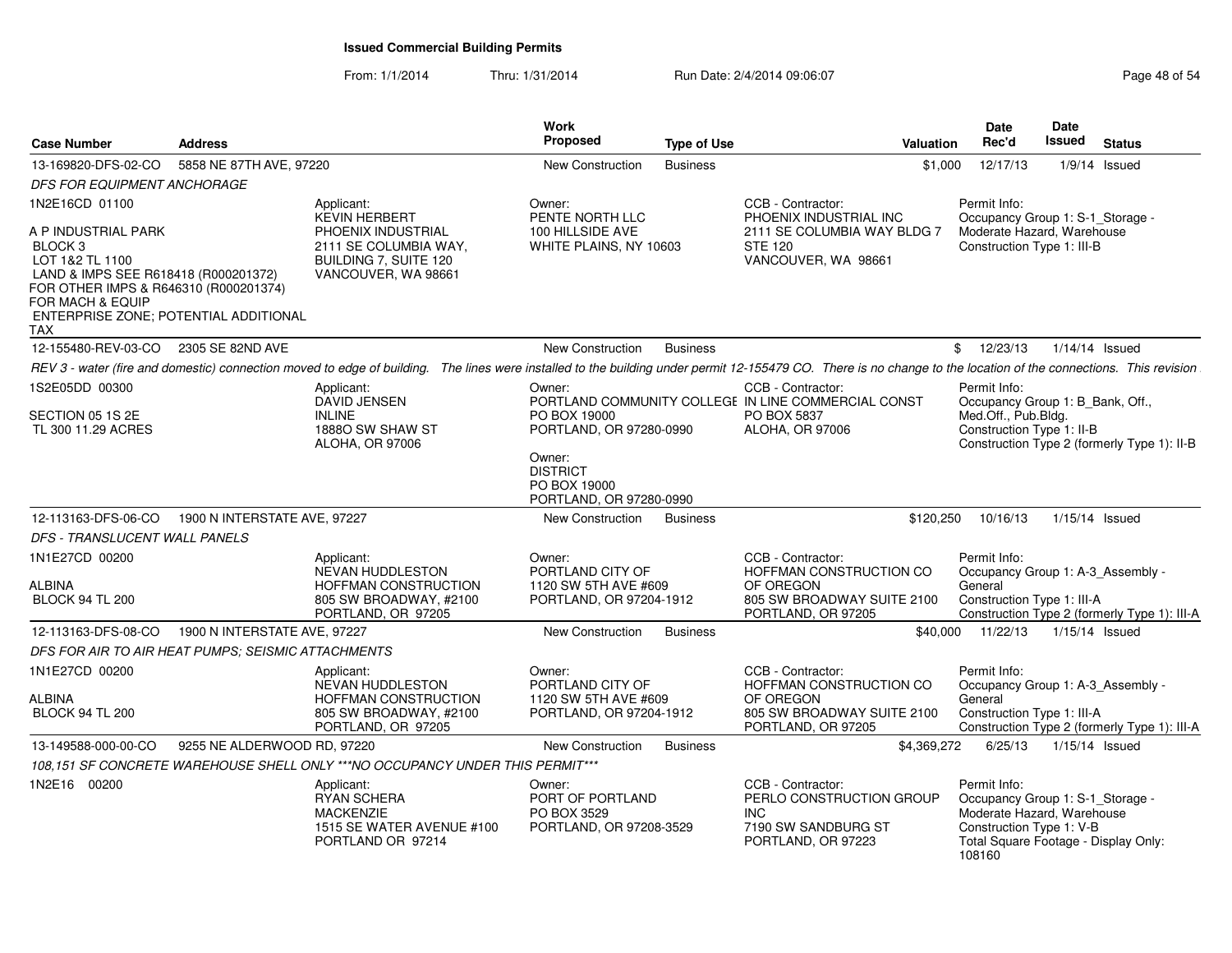| <b>Case Number</b>                                                           | <b>Address</b>               |                                                                                                                      | Work<br>Proposed                                                                       | <b>Type of Use</b> | Valuation                                                                                                               | Date<br>Rec'd                                                                                                                                                | Date<br><b>Issued</b> | <b>Status</b>                                |
|------------------------------------------------------------------------------|------------------------------|----------------------------------------------------------------------------------------------------------------------|----------------------------------------------------------------------------------------|--------------------|-------------------------------------------------------------------------------------------------------------------------|--------------------------------------------------------------------------------------------------------------------------------------------------------------|-----------------------|----------------------------------------------|
| 13-149527-000-00-CO                                                          | 9555 NE ALDERWOOD RD, 97220  |                                                                                                                      | New Construction                                                                       | <b>Business</b>    | \$14,205,390                                                                                                            | 6/25/13                                                                                                                                                      |                       | $1/15/14$ Issued                             |
|                                                                              |                              | WAREHOUSE SHELL ONLY ***NO OCCUPATION UNDER THIS PERMIT***                                                           |                                                                                        |                    |                                                                                                                         |                                                                                                                                                              |                       |                                              |
| 1N2E16 00100                                                                 |                              | Applicant:<br><b>RYAN SCHERA</b><br><b>MACKENZIE</b><br>1515 SE WATER AVENUE #100<br>PORTLAND OR 97214               | Owner:<br>PORT OF PORTLAND<br>PO BOX 3529<br>PORTLAND, OR 97208-3529                   |                    | CCB - Contractor:<br>PERLO CONSTRUCTION GROUP<br><b>INC</b><br>7190 SW SANDBURG ST<br>PORTLAND, OR 97223                | Permit Info:<br>Occupancy Group 1: S-1_Storage -<br>Moderate Hazard, Warehouse<br>Construction Type 1: V-B<br>Total Square Footage - Display Only:<br>383040 |                       |                                              |
| 13-113900-DFS-02-CO                                                          | 4080 N WILLIAMS AVE, 97212   |                                                                                                                      | <b>New Construction</b>                                                                | <b>Business</b>    |                                                                                                                         | $$1,000$ $12/24/13$                                                                                                                                          | 1/22/14 Issued        |                                              |
| <b>DFS - LIGHTING COMCHECK</b>                                               |                              |                                                                                                                      |                                                                                        |                    |                                                                                                                         |                                                                                                                                                              |                       |                                              |
| 1N1E22DA 21100                                                               |                              | Applicant:                                                                                                           | Owner:                                                                                 |                    | CCB - Contractor:                                                                                                       | Permit Info:                                                                                                                                                 |                       |                                              |
| <b>ALBINA HMSTD</b><br>BLOCK <sub>22</sub><br>LOT 16 EXC PT IN ST            |                              | LAURIE SIMPSON<br>LAURIE SIMPSON ARCHITECT<br>4072 N WILLIAMS ST #A<br>PORTLAND OR 97227                             | <b>WILLIAMS &amp; MASON LLC</b><br>4072 N WILLIAMS AVE<br>PORTLAND, OR 97227           |                    | <b>JAMES FRANK</b><br>JAMES FRANK CONSTRUCTION<br>8028 NE GLISAN STE C<br>PORTLAND OR 97213                             | Occupancy Group 1: B_Bank, Off.,<br>Med.Off., Pub.Bldg.<br>Construction Type 1: V-B                                                                          |                       | Construction Type 2 (formerly Type 1): V-B   |
| 13-113900-REV-02-CO                                                          | 4080 N WILLIAMS AVE, 97212   |                                                                                                                      | <b>New Construction</b>                                                                | <b>Business</b>    |                                                                                                                         | \$<br>10/4/13                                                                                                                                                | 1/22/14 Issued        |                                              |
|                                                                              |                              | REVISION TO SHOW REVISED LOCATION OF SHAFT AND MECHANICAL EQUIPMENT                                                  |                                                                                        |                    |                                                                                                                         |                                                                                                                                                              |                       |                                              |
| 1N1E22DA 21100<br>ALBINA HMSTD<br>BLOCK <sub>22</sub><br>LOT 16 EXC PT IN ST |                              | Applicant:<br>LAURIE SIMPSON<br><b>LAURIE SIMPSON ARCHITECT</b><br>4072 N WILLIAMS ST #A<br>PORTLAND OR 97227        | Owner:<br><b>WILLIAMS &amp; MASON LLC</b><br>4072 N WILLIAMS AVE<br>PORTLAND, OR 97227 |                    | CCB - Contractor:<br><b>JAMES FRANK</b><br><b>JAMES FRANK CONSTRUCTION</b><br>8028 NE GLISAN STE C<br>PORTLAND OR 97213 | Permit Info:<br>Occupancy Group 1: B_Bank, Off.,<br>Med.Off., Pub.Bldg.<br>Construction Type 1: V-B                                                          |                       | Construction Type 2 (formerly Type 1): V-B   |
| 13-113900-DFS-01-CO                                                          | 4080 N WILLIAMS AVE, 97212   |                                                                                                                      | New Construction                                                                       | <b>Business</b>    | \$12,000                                                                                                                | 10/4/13                                                                                                                                                      | 1/22/14 Issued        |                                              |
| DEFERRED SUBMITTAL FOR WOOD JOISTS                                           |                              |                                                                                                                      |                                                                                        |                    |                                                                                                                         |                                                                                                                                                              |                       |                                              |
| 1N1E22DA 21100<br>ALBINA HMSTD<br>BLOCK <sub>22</sub><br>LOT 16 EXC PT IN ST |                              | Applicant:<br><b>LAURIE SIMPSON</b><br><b>LAURIE SIMPSON ARCHITECT</b><br>4072 N WILLIAMS ST #A<br>PORTLAND OR 97227 | Owner:<br><b>WILLIAMS &amp; MASON LLC</b><br>4072 N WILLIAMS AVE<br>PORTLAND, OR 97227 |                    | CCB - Contractor:<br><b>JAMES FRANK</b><br>JAMES FRANK CONSTRUCTION<br>8028 NE GLISAN STE C<br>PORTLAND OR 97213        | Permit Info:<br>Occupancy Group 1: B Bank, Off.,<br>Med.Off., Pub.Bldg.<br>Construction Type 1: V-B                                                          |                       | Construction Type 2 (formerly Type 1): V-B   |
| 13-183186-DFS-01-CO                                                          | 18200 NE RIVERSIDE PKY       |                                                                                                                      | <b>New Construction</b>                                                                | <b>Business</b>    | \$146,750                                                                                                               | 1/8/14                                                                                                                                                       | 1/22/14 Issued        |                                              |
| DFS FOR STEEL JOIST AND METAL DECK                                           |                              |                                                                                                                      |                                                                                        |                    |                                                                                                                         |                                                                                                                                                              |                       |                                              |
| 1N3E20C 01402                                                                |                              | Applicant:<br><b>ERICA JANKOWSKI</b><br><b>GROUP MACKENZIE</b><br>1515 SE WATER AVE STE 100<br>PORTLAND, OR 97214    | Owner:<br>TRIAD MACHINERY INC<br>4530 NE 148TH AVE<br>PORTLAND, OR 97230-4311          |                    |                                                                                                                         | Permit Info:<br>Occupancy Group 1: S-1_Storage -<br>Moderate Hazard, Warehouse<br>Construction Type 1: III-B                                                 |                       | Construction Type 2 (formerly Type 1): III-B |
| 12-113163-DFS-12-CO                                                          | 1900 N INTERSTATE AVE, 97227 |                                                                                                                      | New Construction                                                                       | <b>Business</b>    |                                                                                                                         | \$147,000 12/27/13                                                                                                                                           | 1/24/14 Issued        |                                              |
| <b>DFS - METAL PANELS</b>                                                    |                              |                                                                                                                      |                                                                                        |                    |                                                                                                                         |                                                                                                                                                              |                       |                                              |
| 1N1E27CD 00200                                                               |                              | Applicant:                                                                                                           | Owner:                                                                                 |                    | CCB - Contractor:                                                                                                       | Permit Info:                                                                                                                                                 |                       |                                              |
| <b>ALBINA</b><br><b>BLOCK 94 TL 200</b>                                      |                              | NEVAN HUDDLESTON<br>HOFFMAN CONSTRUCTION<br>805 SW BROADWAY, #2100<br>PORTLAND, OR 97205                             | PORTLAND CITY OF<br>1120 SW 5TH AVE #609<br>PORTLAND, OR 97204-1912                    |                    | HOFFMAN CONSTRUCTION CO<br>OF OREGON<br>805 SW BROADWAY SUITE 2100<br>PORTLAND, OR 97205                                | Occupancy Group 1: A-3_Assembly -<br>General<br>Construction Type 1: III-A                                                                                   |                       | Construction Type 2 (formerly Type 1): III-A |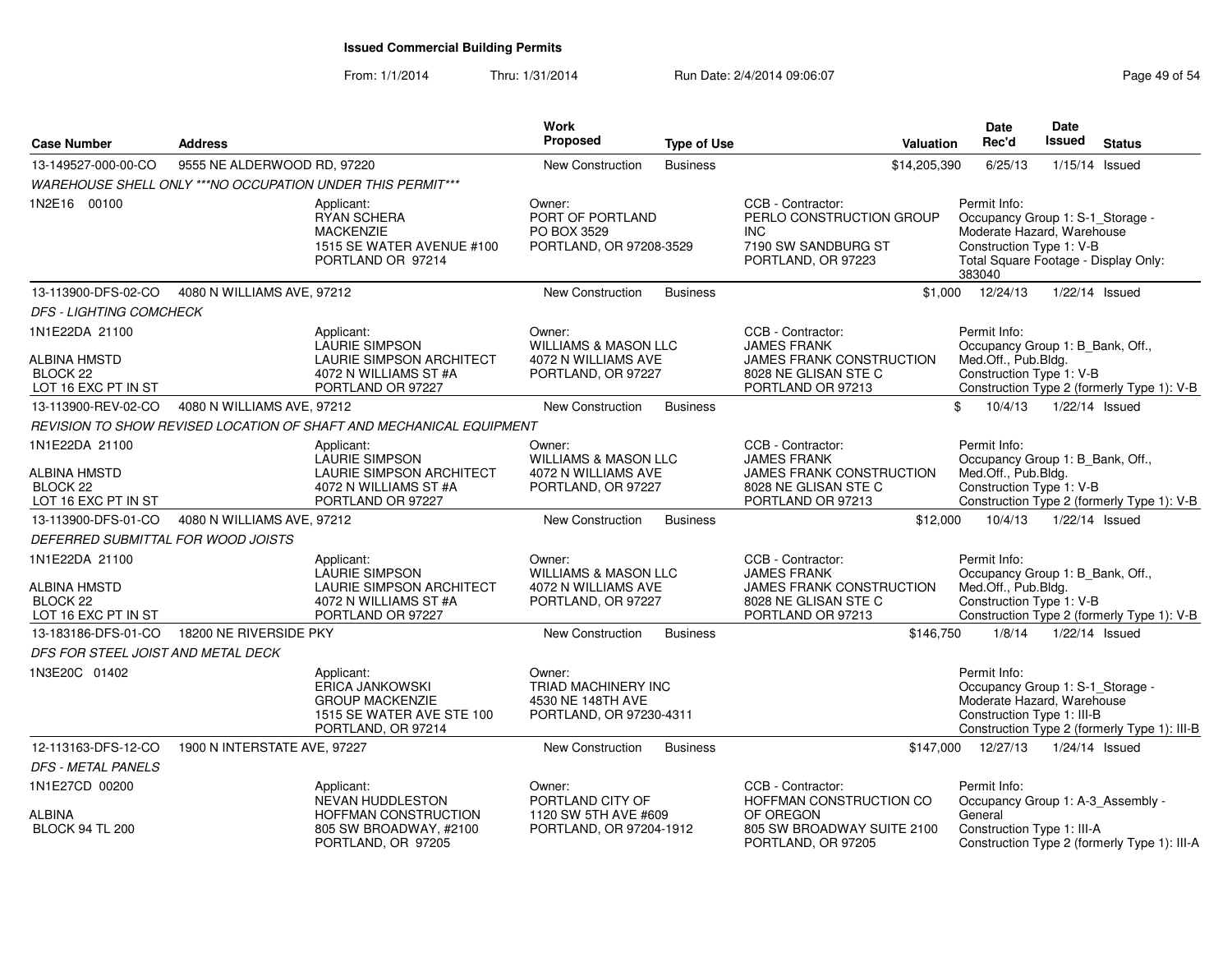| <b>Case Number</b>                                     | <b>Address</b>                                            |                                                                               | Work<br><b>Proposed</b>                                                      | <b>Type of Use</b>      | Valuation                                                     | Date<br>Rec'd                                                                                   | <b>Date</b><br><b>Issued</b>                | <b>Status</b>                               |
|--------------------------------------------------------|-----------------------------------------------------------|-------------------------------------------------------------------------------|------------------------------------------------------------------------------|-------------------------|---------------------------------------------------------------|-------------------------------------------------------------------------------------------------|---------------------------------------------|---------------------------------------------|
| 12-184939-DFS-09-CO                                    | 850 N JESSUP ST, 97217                                    |                                                                               | New Construction                                                             | Educational             | \$18,000                                                      | 12/13/13                                                                                        | 1/10/14 Issued                              |                                             |
| DFS FOR STR-01 FOR FALL PROTECTION                     |                                                           |                                                                               |                                                                              |                         |                                                               |                                                                                                 |                                             |                                             |
| 1N1E15CD 14000                                         | Applicant:<br><b>THOMAS SMITH</b>                         |                                                                               |                                                                              | PORTLAND COMMUNITY      | CCB - Contractor:<br>HOFFMAN CONSTRUCTION CO                  | Permit Info:<br>Occupancy Group 1: B_Bank, Off.,                                                |                                             |                                             |
| <b>WEST PIEDMONT</b><br>BLOCK <sub>2</sub><br>LOT 3-16 |                                                           | HOFFMAN CONSTRUCTION<br>805 SW BROADWAY, SUITE 2100<br>PORTLAND, OREGON 97205 |                                                                              | PORTLAND, OR 97280-0990 | OF OREGON<br>805 SW BROADWAY SUITE 2100<br>PORTLAND, OR 97205 | Med.Off., Pub.Bldg.<br>Construction Type 1: II-B                                                | Construction Type 2 (formerly Type 1): II-B |                                             |
|                                                        |                                                           |                                                                               | Owner:<br><b>COLLEGE DISTRICT</b><br>PO BOX 19000<br>PORTLAND, OR 97280-0990 |                         |                                                               |                                                                                                 |                                             |                                             |
| 12-184939-DFS-10-CO                                    | 850 N JESSUP ST, 97217                                    |                                                                               | New Construction                                                             | Educational             | \$296,000                                                     | 1/10/14                                                                                         |                                             | $1/24/14$ Issued                            |
| DFS FOR AB EXTERIOR METAL PANELS                       |                                                           |                                                                               |                                                                              |                         |                                                               |                                                                                                 |                                             |                                             |
| 1N1E15CD 14000                                         |                                                           | Applicant:<br><b>THOMAS SMITH</b>                                             | Owner:<br>PORTLAND COMMUNITY                                                 |                         | CCB - Contractor:<br>HOFFMAN CONSTRUCTION CO                  | Permit Info:<br>Occupancy Group 1: B_Bank, Off.,                                                |                                             |                                             |
| <b>WEST PIEDMONT</b><br>BLOCK <sub>2</sub><br>LOT 3-16 |                                                           | HOFFMAN CONSTRUCTION<br>805 SW BROADWAY, SUITE 2100<br>PORTLAND, OREGON 97205 | PO BOX 19000<br>PORTLAND, OR 97280-0990                                      |                         | OF OREGON<br>805 SW BROADWAY SUITE 2100<br>PORTLAND, OR 97205 | Med.Off., Pub.Bldg.<br>Construction Type 1: II-B<br>Construction Type 2 (formerly Type 1): II-B |                                             |                                             |
|                                                        |                                                           |                                                                               | Owner:<br><b>COLLEGE DISTRICT</b><br>PO BOX 19000<br>PORTLAND, OR 97280-0990 |                         |                                                               |                                                                                                 |                                             |                                             |
| 12-184939-DFS-08-CO                                    | 850 N JESSUP ST, 97217                                    |                                                                               | New Construction                                                             | Educational             | \$100,000                                                     | 11/13/13                                                                                        |                                             | $1/24/14$ Issued                            |
| DFS FOR ACOUSTICAL/GYPSUM CEILINGS                     |                                                           |                                                                               |                                                                              |                         |                                                               |                                                                                                 |                                             |                                             |
| 1N1E15CD 14000                                         |                                                           | Applicant:<br>TRACE THOMPSON                                                  | Owner:<br>PORTLAND COMMUNITY                                                 |                         | CCB - Contractor:<br>HOFFMAN CONSTRUCTION CO                  | Permit Info:<br>Occupancy Group 1: B_Bank, Off.,                                                |                                             |                                             |
| <b>WEST PIEDMONT</b>                                   |                                                           | CHERRY CITY ELECTRIC                                                          | PO BOX 19000                                                                 |                         | OF OREGON                                                     | Med.Off., Pub.Bldg.                                                                             |                                             |                                             |
| BLOCK <sub>2</sub><br>LOT 3-16                         |                                                           | 1596 22ND ST SE<br><b>SALEM OR 97302</b>                                      | PORTLAND, OR 97280-0990                                                      |                         | 805 SW BROADWAY SUITE 2100<br>PORTLAND, OR 97205              | Construction Type 1: II-B                                                                       |                                             | Construction Type 2 (formerly Type 1): II-B |
|                                                        |                                                           | Owner:<br><b>COLLEGE DISTRICT</b><br>PO BOX 19000<br>PORTLAND, OR 97280-0990  |                                                                              |                         |                                                               |                                                                                                 |                                             |                                             |
| 12-184939-DFS-07-CO                                    | 850 N JESSUP ST, 97217                                    |                                                                               | New Construction                                                             | Educational             | \$8,000                                                       | 10/16/13                                                                                        |                                             | $1/24/14$ Issued                            |
|                                                        | DFS FOR SEISMIC BRACING FOR PIPE RACKS AND CABLE TRAY     |                                                                               |                                                                              |                         |                                                               |                                                                                                 |                                             |                                             |
| 1N1E15CD 14000                                         |                                                           | Applicant:<br><b>TRACE THOMPSON</b>                                           | Owner:<br>PORTLAND COMMUNITY                                                 |                         | CCB - Contractor:<br>HOFFMAN CONSTRUCTION CO                  | Permit Info:<br>Occupancy Group 1: B Bank, Off.,                                                |                                             |                                             |
| <b>WEST PIEDMONT</b><br>BLOCK <sub>2</sub><br>LOT 3-16 | CHERRY CITY ELECTRIC<br>1596 22ND ST SE<br>SALEM OR 97302 |                                                                               | PO BOX 19000<br>PORTLAND, OR 97280-0990                                      |                         | OF OREGON<br>805 SW BROADWAY SUITE 2100<br>PORTLAND, OR 97205 | Med.Off., Pub.Bldg.<br>Construction Type 1: II-B                                                |                                             | Construction Type 2 (formerly Type 1): II-B |
|                                                        |                                                           |                                                                               | Owner:<br><b>COLLEGE DISTRICT</b><br>PO BOX 19000<br>PORTLAND, OR 97280-0990 |                         |                                                               |                                                                                                 |                                             |                                             |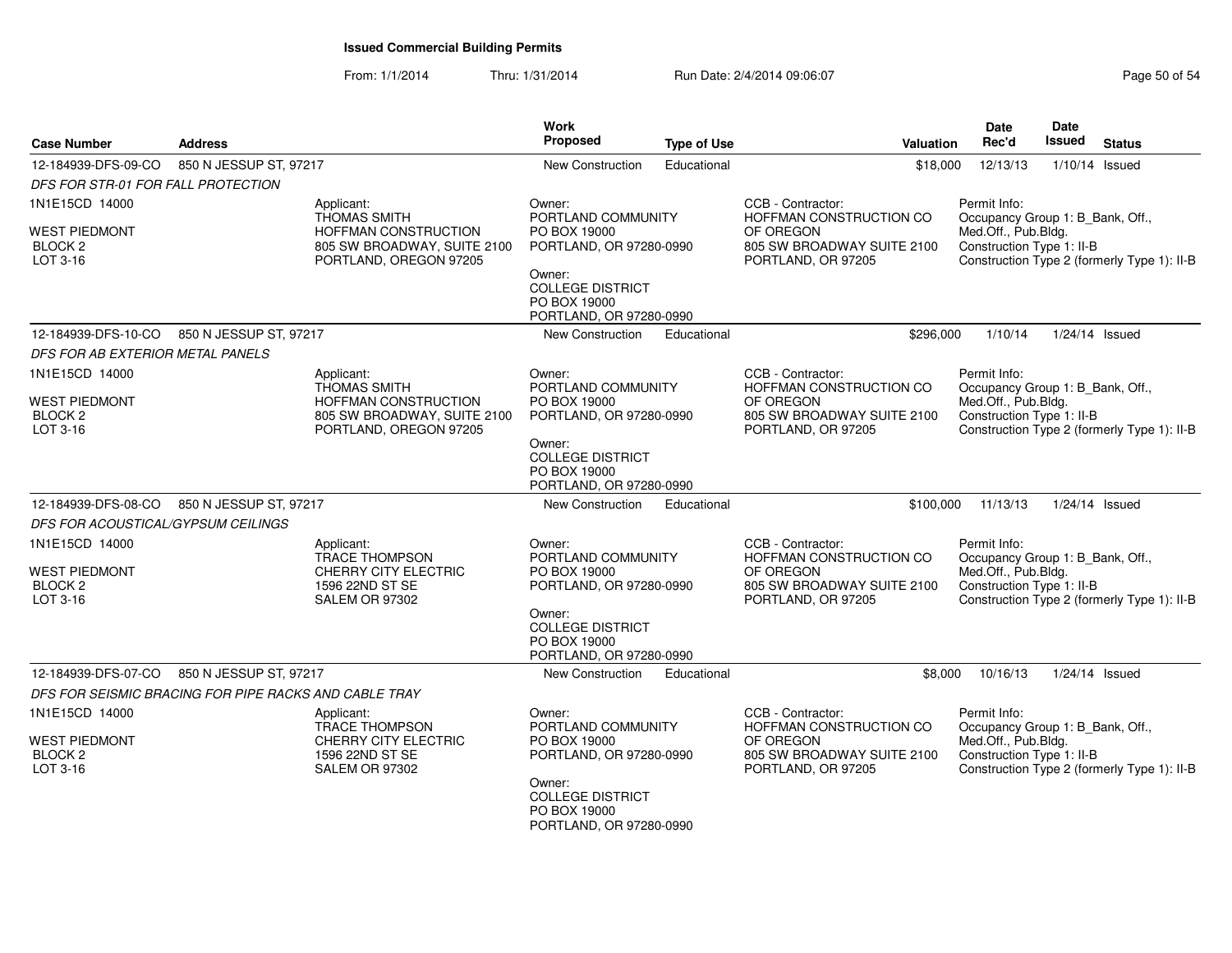| <b>Case Number</b>                                                                                                      | <b>Address</b>                                          |                                                                                                                         | <b>Work</b><br>Proposed                                                             | <b>Type of Use</b> |                                                                                                                  | Valuation | Date<br>Rec'd                                                                                              | Date<br><b>Issued</b> | <b>Status</b>                             |
|-------------------------------------------------------------------------------------------------------------------------|---------------------------------------------------------|-------------------------------------------------------------------------------------------------------------------------|-------------------------------------------------------------------------------------|--------------------|------------------------------------------------------------------------------------------------------------------|-----------|------------------------------------------------------------------------------------------------------------|-----------------------|-------------------------------------------|
| 13-218315-000-00-CO                                                                                                     | 8040 NE 33RD DR, 97211                                  |                                                                                                                         | New Construction                                                                    | Factory/Industrial |                                                                                                                  | \$85,500  | 10/22/13                                                                                                   |                       | 1/7/14 Under Inspection                   |
|                                                                                                                         |                                                         | LEGALIZE PAVING AND CARGO CONTAINER PLACEMENT (SEE PARENT 13-130106-CC). NEW LANDSCAPING AS REQUIRED PER PARENT PERMIT. |                                                                                     |                    |                                                                                                                  |           |                                                                                                            |                       |                                           |
| 1N1E12CA 00300                                                                                                          |                                                         | Applicant:<br>ANDY NUTTBROCK                                                                                            | Owner:<br><b>INTERMOUNTAIN INVESTMENT</b>                                           |                    | CCB - Contractor:<br><b>RON ROTH</b>                                                                             |           | Permit Info:<br>Occupancy Group 1: U Private                                                               |                       |                                           |
| SUNDERLAND AC & PLAT 3<br>LOT 36 TL 300                                                                                 |                                                         | <b>HDJ DESIGN GROUP</b><br>300 W 15TH STREET<br>VANCOUVER, WA 98660                                                     | PROPERTIES LLC<br>8040 NE 33RD DR<br>PORTLAND, OR 97211                             |                    | R A ROTH CONSTRUCTION & SON Garage\Utility Misc.<br><b>INC</b><br>9641 SE CARRINGTON LN<br>HAPPY VALLEY OR 97086 |           | Construction Type 1: V-B                                                                                   |                       |                                           |
| 13-196679-000-00-CO                                                                                                     | 6936 N FATHOM ST, 97217                                 |                                                                                                                         | New Construction                                                                    | Factory/Industrial |                                                                                                                  | \$113,145 | 8/27/13                                                                                                    | $1/28/14$ Issued      |                                           |
|                                                                                                                         | NEW SINGLE STORY BUILDING FOR ENGINE TESTING            |                                                                                                                         |                                                                                     |                    |                                                                                                                  |           |                                                                                                            |                       |                                           |
| 1N1E17B 00200<br>SECTION 17 1N 1E<br>TL 200 24.90 ACRES<br>LAND & IMPS SEE R646162 (R941170881)<br>FOR MACH & EQUIP     |                                                         | Applicant:<br>ROD GRAHAM<br><b>GEN ARCHITECTS, INC</b><br>11001 SW RIVERSIDE DR<br>PORTLAND OR 97219                    | Owner:<br><b>FREIGHTLINER CORPORATION</b><br>PO BOX 3820<br>PORTLAND, OR 97208-3820 |                    |                                                                                                                  |           | Permit Info:<br>Occupancy Group 1: S-1_Storage -<br>Moderate Hazard, Warehouse<br>Construction Type 1: V-B |                       | Total Square Footage - Display Only: 1808 |
| 13-196687-000-00-CO                                                                                                     | 6936 N FATHOM ST, 97217                                 |                                                                                                                         | New Construction                                                                    | Factory/Industrial |                                                                                                                  | \$106,636 | 8/27/13                                                                                                    | 1/28/14 Issued        |                                           |
|                                                                                                                         |                                                         | NEW SINGLE STORY BUILDING FOR WATER LEAK TESTING OF VEHICLES; 4 PRECAST UNDERGROUND WATER TANKS                         |                                                                                     |                    |                                                                                                                  |           |                                                                                                            |                       |                                           |
| 1N1E17B 00200                                                                                                           |                                                         | Applicant:<br><b>ROD GRAHAM</b>                                                                                         | Owner:<br>FREIGHTLINER CORPORATION                                                  |                    |                                                                                                                  |           | Permit Info:<br>Occupancy Group 1: S-1_Storage -                                                           |                       |                                           |
| SECTION 17 1N 1E<br>TL 200 24.90 ACRES<br>LAND & IMPS SEE R646162 (R941170881)<br>FOR MACH & EQUIP                      |                                                         | <b>GEN ARCHITECTS, INC</b><br>11001 SW RIVERSIDE DR<br>PORTLAND OR 97219                                                | PO BOX 3820<br>PORTLAND, OR 97208-3820                                              |                    |                                                                                                                  |           | Moderate Hazard, Warehouse<br>Construction Type 1: V-B                                                     |                       | Total Square Footage - Display Only: 1704 |
| 14-108810-000-00-CO                                                                                                     | 5528 NW DOANE AVE, 97210                                |                                                                                                                         | New Construction                                                                    | Factory/Industrial |                                                                                                                  | \$3,000   | 1/23/14                                                                                                    | 1/23/14 Issued        |                                           |
|                                                                                                                         | POUR NEW 40 SF FOUNDATION PAD FOR BIO DIESEL EQUIPEMENT |                                                                                                                         |                                                                                     |                    |                                                                                                                  |           |                                                                                                            |                       |                                           |
| 1N1E19 00100                                                                                                            |                                                         | Applicant:<br><b>JOHN DEPPA</b>                                                                                         | Owner:<br>PHILLIPS 66 COMPANY                                                       |                    | CCB - Contractor:<br>KEITH EBMEYER                                                                               |           | Permit Info:<br>Occupancy Group 1: U_Private                                                               |                       |                                           |
| SECTION 19 1N 1E<br>TL 100 18.62 ACRES<br><b>LAND &amp; IMPS</b><br>SEE R646414 (R941190161) FOR MACH &<br><b>EQUIP</b> |                                                         | <b>ALPHA ENGINEERING &amp;</b><br><b>CONSTRUCTORS</b><br>2929 NW 29TH AVE<br>PORTLAND OR 97210                          | 420 S KEELER AVE<br>BARTLESVILLE, OK 74003-6648                                     |                    | <b>HARDER MECHANICAL</b><br><b>CONTRACTORS INC</b><br>PO BOX 5118<br>PORTLAND, OR 97208-5118                     |           | Garage\Utility Misc.<br>Construction Type 1: II-B                                                          |                       | Total Square Footage - Display Only: 40   |
| 13-227189-000-00-CO                                                                                                     | 3131 N COLUMBIA BLVD, 97217                             |                                                                                                                         | New Construction                                                                    | Factory/Industrial |                                                                                                                  | \$300,000 | 11/14/13                                                                                                   | 1/22/14 Issued        |                                           |
| <b>NEW METAL BUILDING - option 4</b>                                                                                    |                                                         |                                                                                                                         |                                                                                     |                    |                                                                                                                  |           |                                                                                                            |                       |                                           |
| 1N1E09 00400                                                                                                            |                                                         | Applicant:<br><b>LARRY STECKMAN</b>                                                                                     | Owner:<br>HERBERT MALARKEY ROOFING C Pat O'Brien                                    |                    | CCB - Contractor:                                                                                                |           | Permit Info:                                                                                               |                       | Occupancy Group 1: F-1_Industrial Plant - |
| SECTION 09 1N 1E<br>TL 400 30.06 ACRES<br>SEE R646179 (R941090391) FOR MACH &<br><b>EQUP</b>                            |                                                         | NORWEST ENGINEERING<br>4110 NE 122ND AVE SUITE 207<br>PORTLAND OREGON 97230                                             | PO BOX 17217<br>PORTLAND, OR 97217-0217                                             |                    | O'BRIEN CONSTRUCTORS, LLC<br>8037 SW 17TH AVE<br>PORTLAND, OR 97219                                              |           | Factory, Mod.Hazard<br>Construction Type 1: II-B                                                           |                       | Total Square Footage - Display Only: 2880 |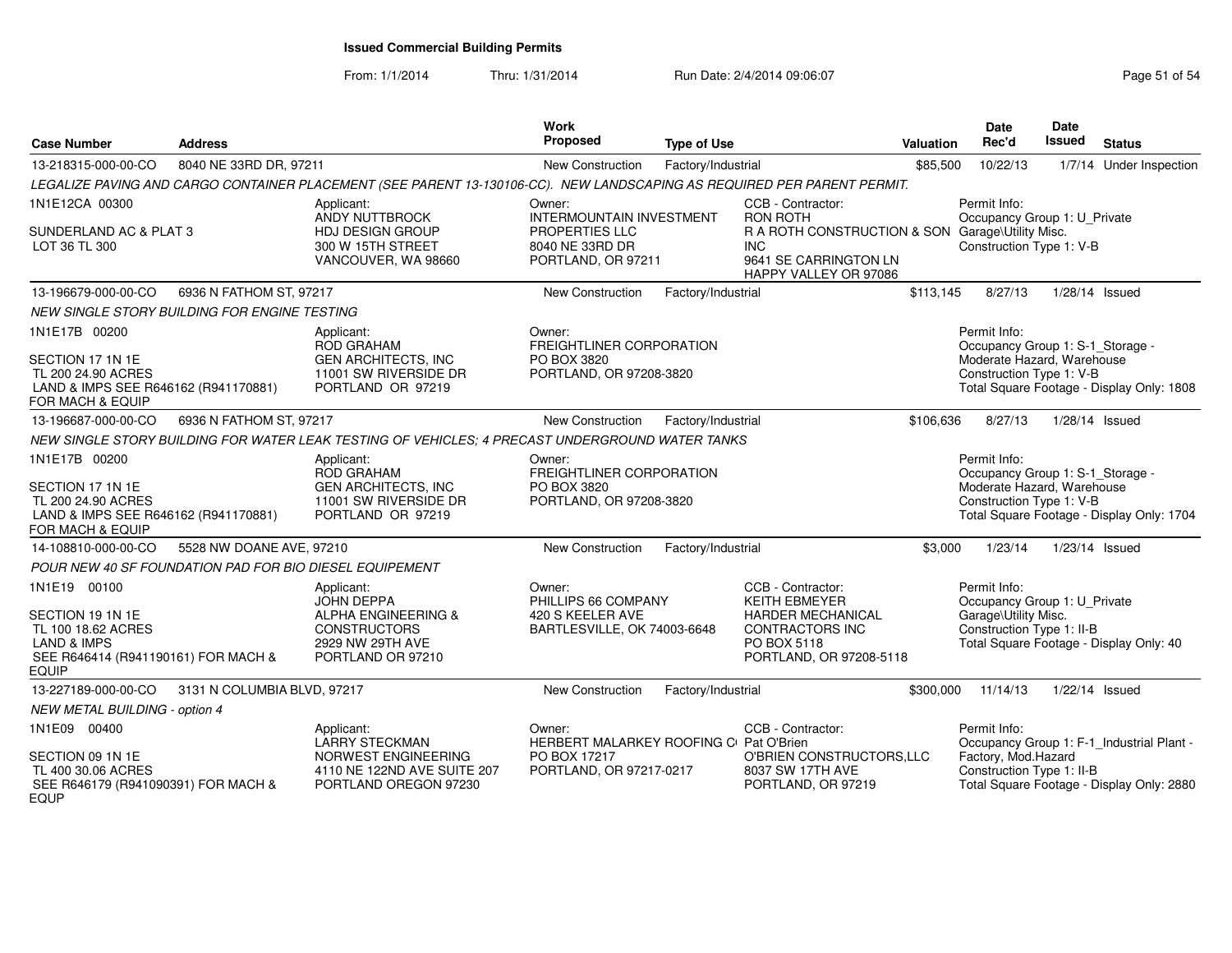| <b>Case Number</b>                            | <b>Address</b>            |                                                                                                                               | Work<br><b>Proposed</b>                                                                                                                                                          | <b>Type of Use</b> | Valuation                                                                                                                                          | <b>Date</b><br>Rec'd                                                                                                | Date<br><b>Issued</b> | <b>Status</b>                             |
|-----------------------------------------------|---------------------------|-------------------------------------------------------------------------------------------------------------------------------|----------------------------------------------------------------------------------------------------------------------------------------------------------------------------------|--------------------|----------------------------------------------------------------------------------------------------------------------------------------------------|---------------------------------------------------------------------------------------------------------------------|-----------------------|-------------------------------------------|
| 13-138930-DFS-01-CO                           | 1475 SE 100TH AVE         |                                                                                                                               | <b>New Construction</b>                                                                                                                                                          | Institutional      | \$120,000                                                                                                                                          | 12/31/13                                                                                                            |                       | $1/30/14$ Issued                          |
| DFS FOR TRUSS CALCULATIONS                    |                           |                                                                                                                               |                                                                                                                                                                                  |                    |                                                                                                                                                    |                                                                                                                     |                       |                                           |
| 1S2E04A 02502                                 |                           | Applicant:<br>MATTHEW STOFFREGEN<br><b>CB TWO ARCHITECTS</b><br>500 LIBERTY STREET SE, SUITE<br>100<br><b>SALEM, OR 97301</b> | Owner:<br>OREGON CONFERENCE<br><b>EDUCATION &amp; ASSOCIATION</b><br>19800 OATFIELD RD<br>GLADSTONE, OR 97027-2564                                                               |                    | CCB - Contractor:<br>ERWIN CONSTRUCTION CO.<br>P.O. BOX 820528<br>Vancouver, WA 98682-0011                                                         | Permit Info:<br>Occupancy Group 1: I-2_Hospital<br>Construction Type 1: $V-\overline{A}$                            |                       |                                           |
| 13-158988-000-00-CO                           | 9700 NE EVERETT PL, 97220 |                                                                                                                               | New Construction                                                                                                                                                                 | Storage            | \$12,000                                                                                                                                           | 5/24/13                                                                                                             |                       | $1/8/14$ Issued                           |
| 220 sf trash enclosure                        |                           |                                                                                                                               |                                                                                                                                                                                  |                    |                                                                                                                                                    |                                                                                                                     |                       |                                           |
| 1N2E33DA 06800                                |                           | Applicant:<br><b>GORDON C JONES</b><br>9837 NE IRVING ST #302<br>PORTLAND, OR 97220-4446                                      | Owner:<br>ROSE HOLDINGS LLC<br>9837 NE IRVING ST #302<br>PORTLAND, OR 97220-4446                                                                                                 |                    | CCB - Contractor:<br><b>MIKE JORDAN</b><br>PRECISION CONSTRUCTION<br><b>COMPANY</b><br>8025 NE KILLINGSWORTH ST<br>PORTLAND, OR 97218-4029         | Permit Info:<br>Occupancy Group 1: U Private<br>Garage\Utility Misc.<br>Construction Type 1: V-B                    |                       | Total Square Footage - Display Only: 220  |
| 13-158993-000-00-CO<br>220 SF trash enclosure | 9700 NE EVERETT PL, 97220 |                                                                                                                               | <b>New Construction</b>                                                                                                                                                          | Storage            | \$12,000                                                                                                                                           | 5/24/13                                                                                                             |                       | $1/8/14$ Issued                           |
| 1N2E33DA 06800                                |                           | Applicant:<br><b>GORDON C JONES</b><br>9837 NE IRVING ST #302<br>PORTLAND, OR 97220-4446                                      | Owner:<br>ROSE HOLDINGS LLC<br>9837 NE IRVING ST #302<br>PORTLAND, OR 97220-4446                                                                                                 |                    | CCB - Contractor:<br><b>MIKE JORDAN</b><br>PRECISION CONSTRUCTION<br><b>COMPANY</b><br>8025 NE KILLINGSWORTH ST<br>PORTLAND, OR 97218-4029         | Permit Info:<br>Occupancy Group 1: U_Private<br>Garage\Utility Misc.<br>Construction Type 1: V-B                    |                       | Total Square Footage - Display Only: 220  |
| 13-111716-000-00-CO                           | 333 NE 146TH AVE, 97230   |                                                                                                                               | <b>New Construction</b>                                                                                                                                                          | Storage            | \$52,297                                                                                                                                           | 2/28/13                                                                                                             |                       | 1/14/14 Issued                            |
| new garage<br>1N2E36CB 04500                  |                           | Applicant:<br><b>GENE BOLANTE</b><br>STUDIO 3 ARCHITECTURE<br>222 COMMERCIAL ST NE<br>SALEM, OR 97301                         | Owner:<br><b>GLENDOVEER WOODS</b><br><b>APARTMENTS</b><br>2090 RIDGE POINTE DR<br>LAKE OSWEGO, OR 97034<br>Owner:<br><b>LLC</b><br>2090 RIDGE POINTE DR<br>LAKE OSWEGO, OR 97034 |                    | CCB - Contractor:<br><b>MARATHON CONSTRUCTION</b><br><b>SERVICES LLC</b><br>30050 SW TOWN CENTER LOOP<br><b>W STE 200</b><br>WILSONVILLE, OR 97070 | Permit Info:<br>Occupancy Group 1: U_Private<br>Garage\Utility Misc.<br>Construction Type 1: V-B                    |                       | Total Square Footage - Display Only: 1326 |
| 13-111717-000-00-CO                           | 333 NE 146TH AVE, 97230   |                                                                                                                               | New Construction                                                                                                                                                                 | Storage            | \$690,074                                                                                                                                          | 2/28/13                                                                                                             |                       | $1/14/14$ Issued                          |
| new garage                                    |                           |                                                                                                                               |                                                                                                                                                                                  |                    |                                                                                                                                                    |                                                                                                                     |                       |                                           |
| 1N2E36CB 04500                                |                           | Applicant:<br><b>GENE BOLANTE</b><br>STUDIO 3 ARCHITECTURE<br>222 COMMERCIAL ST NE<br>SALEM, OR 97301                         | Owner:<br><b>GLENDOVEER WOODS</b><br><b>APARTMENTS</b><br>2090 RIDGE POINTE DR<br>LAKE OSWEGO, OR 97034<br>Owner:<br><b>LLC</b><br>2090 RIDGE POINTE DR<br>LAKE OSWEGO, OR 97034 |                    | CCB - Contractor:<br>MARATHON CONSTRUCTION<br><b>SERVICES LLC</b><br>30050 SW TOWN CENTER LOOP<br><b>W STE 200</b><br>WILSONVILLE, OR 97070        | Permit Info:<br>Hazard, Parking Garage<br>Construction Type 1: V-B<br>Total Square Footage - Display Only:<br>13263 |                       | Occupancy Group 1: S-2_Storage - Low      |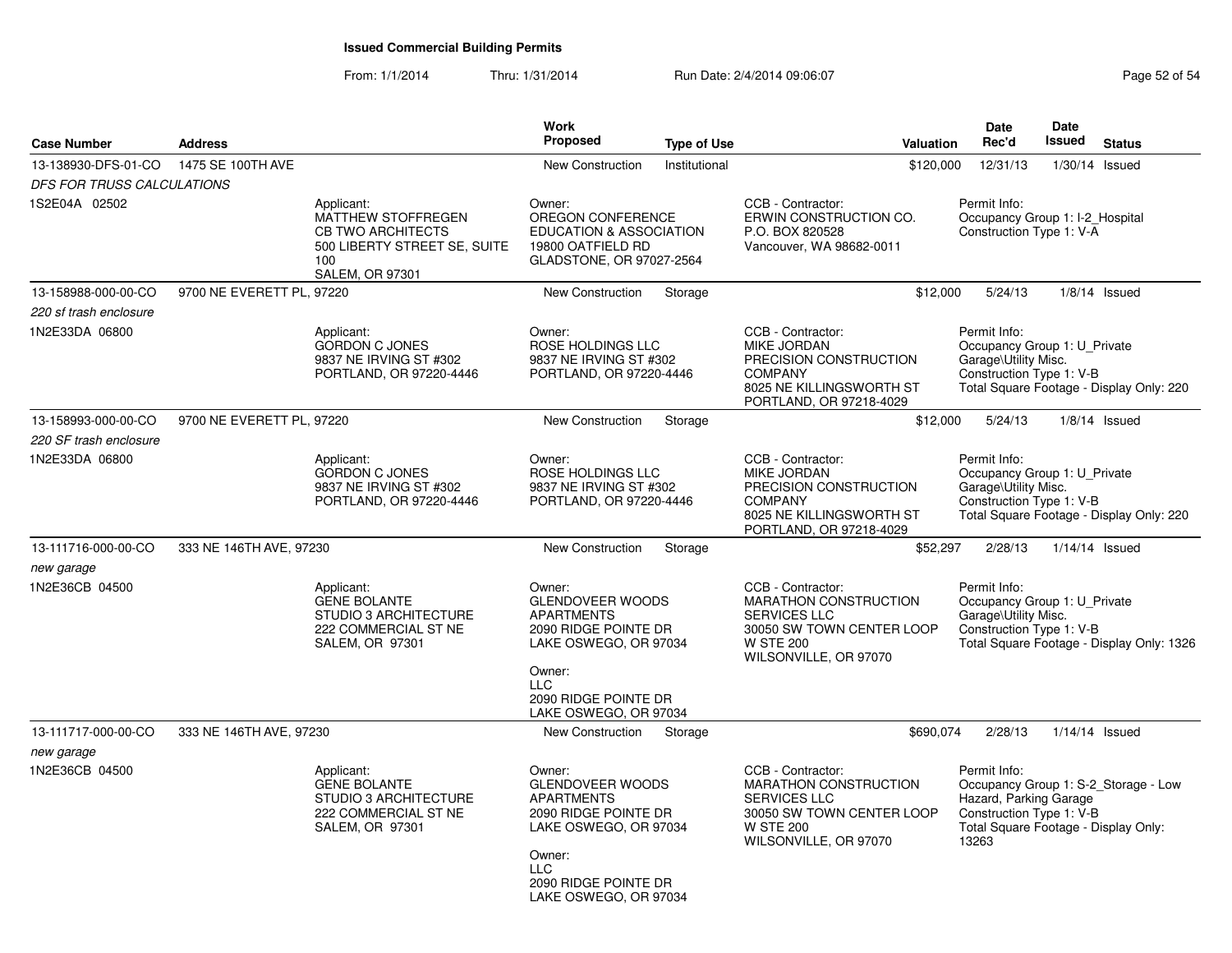| <b>Case Number</b>                                       | <b>Address</b>                                                              |                                                                                                                                                                 | <b>Work</b><br>Proposed                                                                                                                                         | <b>Type of Use</b> |                                                                                                                  | <b>Valuation</b> | <b>Date</b><br>Rec'd                                                                              | <b>Date</b><br><b>Issued</b> | <b>Status</b>                            |  |
|----------------------------------------------------------|-----------------------------------------------------------------------------|-----------------------------------------------------------------------------------------------------------------------------------------------------------------|-----------------------------------------------------------------------------------------------------------------------------------------------------------------|--------------------|------------------------------------------------------------------------------------------------------------------|------------------|---------------------------------------------------------------------------------------------------|------------------------------|------------------------------------------|--|
| 13-223245-000-00-CO                                      |                                                                             | 5482 SW BEAVERTON HILLSDALE HWY, 97221                                                                                                                          | <b>New Construction</b>                                                                                                                                         | Storage            |                                                                                                                  | \$10,724         | 11/5/13                                                                                           |                              | $1/8/14$ Issued                          |  |
|                                                          |                                                                             | NEW 264 SF COVERED TRASH ENCLOSURE WITH CHAIN FENCE WITH LONG TERM BIKE PARKING WITHIN ENCLOSURESeparate electrical, mechanical, and plumbing permits required. |                                                                                                                                                                 |                    |                                                                                                                  |                  |                                                                                                   |                              |                                          |  |
| 1S1E18AC 02000<br>SECTION 18 1S 1E<br>TL 2000 0.62 ACRES |                                                                             | Applicant:<br><b>MIKE COYLE</b><br><b>FASTER PERMITS</b><br>14334 NW EAGLERIDGE LANE<br>PORTLAND, OR 97229                                                      | Owner:<br>PORTLAND CITY OF<br>55 SW ASH ST<br>PORTLAND, OR 97204-3509                                                                                           |                    | CCB - Contractor:<br>TAPIO CONSTRUCTION INC<br>PO BOX 820364<br>VANCOUVER WA 98682                               |                  | Permit Info:<br>Occupancy Group 1: U_Private<br>Garage\Utility Misc.<br>Construction Type 1: V-B  |                              | Total Square Footage - Display Only: 264 |  |
| 13-171125-DFS-01-CO                                      | 4001 SW CANYON RD, 97221                                                    |                                                                                                                                                                 | New Construction                                                                                                                                                | Utility            |                                                                                                                  | \$1              | 1/10/14                                                                                           |                              | $1/10/14$ Issued                         |  |
| DFS - joist/girder system                                |                                                                             |                                                                                                                                                                 |                                                                                                                                                                 |                    |                                                                                                                  |                  |                                                                                                   |                              |                                          |  |
| 1S1E05 01400                                             |                                                                             | Applicant:<br><b>Ben Tompkins</b>                                                                                                                               | Owner:<br><b>METRO</b>                                                                                                                                          |                    |                                                                                                                  |                  | Permit Info:<br>Occupancy Group 1: U Private                                                      |                              |                                          |  |
| SECTION 05 1S 1E<br>TL 1400 60.69 ACRES                  |                                                                             | Lease Crutcher Lewis<br>550 SW 12th Avenue<br>Portland, OR 97205                                                                                                | 600 NE GRAND AVE<br>PORTLAND, OR 97232-2736                                                                                                                     |                    |                                                                                                                  |                  | Garage\Utility Misc.<br>Construction Type 1: V-B                                                  |                              |                                          |  |
| 13-104854-REV-01-CO                                      | 2299 SE WATER AVE, 97214                                                    |                                                                                                                                                                 | New Construction                                                                                                                                                | Utility            |                                                                                                                  | \$20,000         | 1/10/14                                                                                           |                              | 1/23/14 Issued                           |  |
|                                                          | Revision: sructure for truss bearing andout of plane load                   |                                                                                                                                                                 |                                                                                                                                                                 |                    |                                                                                                                  |                  |                                                                                                   |                              |                                          |  |
| 1S1E03DD 00300                                           |                                                                             | Applicant:<br><b>KAREN KARLSSON</b><br><b>KLK CONSULTING</b><br>906 NW 23RD AVE<br>PORTLAND, OR 97210                                                           | Owner:<br>OREGON MUSEUM OF SCIENCE<br>1945 SE WATER AVE<br>PORTLAND, OR 97214-3356<br>Owner:<br><b>INDUSTRY</b><br>1945 SE WATER AVE<br>PORTLAND, OR 97214-3356 |                    | CCB - Contractor:<br>Larry Margolin<br><b>STACY &amp; WITBECK INC</b><br>979 N Russell St.<br>PORTLAND, OR 97227 |                  | Permit Info:<br>Occupancy Group 1: U_Private<br>Garage\Utility Misc.<br>Construction Type 1: II-B |                              |                                          |  |
| 13-206130-000-00-CO                                      | 4001 SW CANYON RD, 97221                                                    |                                                                                                                                                                 | New Construction                                                                                                                                                | Utility            |                                                                                                                  | \$2,110,210      | 9/20/13                                                                                           |                              | 1/24/14 Under Inspection                 |  |
|                                                          | new trestle, retaining walls, guardrails and fences and realign train track |                                                                                                                                                                 |                                                                                                                                                                 |                    |                                                                                                                  |                  |                                                                                                   |                              |                                          |  |
| 1S1E05 01400<br>SECTION 05 1S 1E<br>TL 1400 60.69 ACRES  |                                                                             | Applicant:<br><b>EMILY DAWSON</b><br><b>SRG PARTNERSHIP</b><br>621 SW MORRISON, SUITE 200<br>PORTLAND, OR 97201                                                 | Owner:<br><b>METRO</b><br>600 NE GRAND AVE<br>PORTLAND, OR 97232-2736                                                                                           |                    |                                                                                                                  |                  | Permit Info:<br>Occupancy Group 1: U_Private<br>Garage\Utility Misc.                              |                              |                                          |  |
| 13-103231-DFS-01-CO                                      | 2399 SE BYBEE BLVD                                                          |                                                                                                                                                                 | New Construction                                                                                                                                                | Utility            |                                                                                                                  | \$61,000         | 1/21/14                                                                                           |                              | $1/21/14$ Issued                         |  |
| DFS 1- Trusses                                           |                                                                             |                                                                                                                                                                 |                                                                                                                                                                 |                    |                                                                                                                  |                  |                                                                                                   |                              |                                          |  |
| 1S1E13 00500                                             |                                                                             | Applicant:<br><b>KAREN KARLSSON</b>                                                                                                                             | Owner:<br>TRI-COUNTY METROPOLITAN                                                                                                                               |                    |                                                                                                                  |                  | Permit Info:<br>Occupancy Group 1: U_Private                                                      |                              |                                          |  |
| SECTION 13 1S 1E<br>TL 500 5.46 ACRES                    |                                                                             | <b>KLK CONSULTING</b><br>906 NW 23RD AVE<br>PORTLAND, OR 97210                                                                                                  | 710 NE HOLLADAY ST<br>PORTLAND, OR 97232-2168<br>Owner:<br><b>TRANSPORTATION DISTRICT</b><br>710 NE HOLLADAY ST<br>PORTLAND, OR 97232-2168                      |                    | Garage\Utility Misc.<br>Construction Type 1: V-B                                                                 |                  |                                                                                                   |                              |                                          |  |
|                                                          |                                                                             |                                                                                                                                                                 | Owner:<br>OF OREGON<br>710 NE HOLLADAY ST<br>PORTLAND, OR 97232-2168                                                                                            |                    |                                                                                                                  |                  |                                                                                                   |                              |                                          |  |